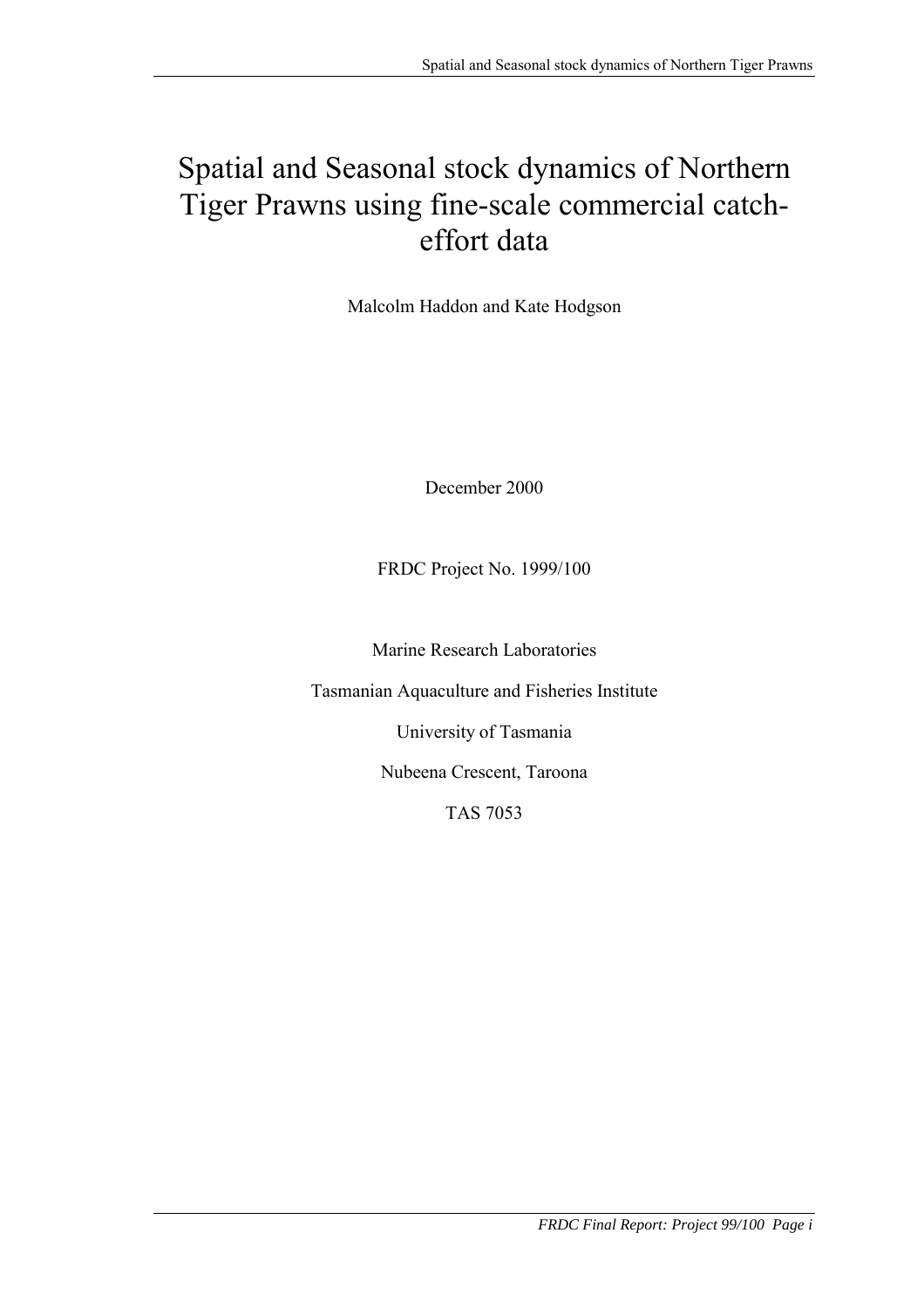# **Table of Contents**

| 1.           |            |  |
|--------------|------------|--|
|              | 1.1        |  |
|              | 12         |  |
|              |            |  |
| 2.           |            |  |
|              | 2.1        |  |
|              | 2.2        |  |
|              | 2.3        |  |
|              | 2.4        |  |
|              | 2.5        |  |
|              | 2.6        |  |
|              | 2.7        |  |
| 3.           |            |  |
|              | 3.1        |  |
|              | 3.2        |  |
|              | 3.3        |  |
|              | 3.4        |  |
|              | 3.4.1      |  |
|              | 3.4.2      |  |
|              | 3.4.3      |  |
|              | 3.4.4      |  |
|              | 3.4.5      |  |
|              | 3.5        |  |
| $\mathbf{4}$ |            |  |
|              | 41         |  |
|              | 42         |  |
|              | 4.3        |  |
|              | 4.4        |  |
|              | 4.5        |  |
| 5.           |            |  |
|              |            |  |
|              | 5.1        |  |
|              | 5.2<br>5.3 |  |
|              | 5.4        |  |
|              | 5.5        |  |
|              | 5.6        |  |
|              | 5.7        |  |
|              |            |  |
| 6.           |            |  |
|              | 6.1        |  |
|              | 6.2        |  |
|              | 6.3        |  |
|              | 6.4        |  |
|              | 6.5        |  |
|              | 6.6        |  |
|              | 6.7        |  |
|              | 6.8        |  |
|              | 6.9        |  |
|              | 6.10       |  |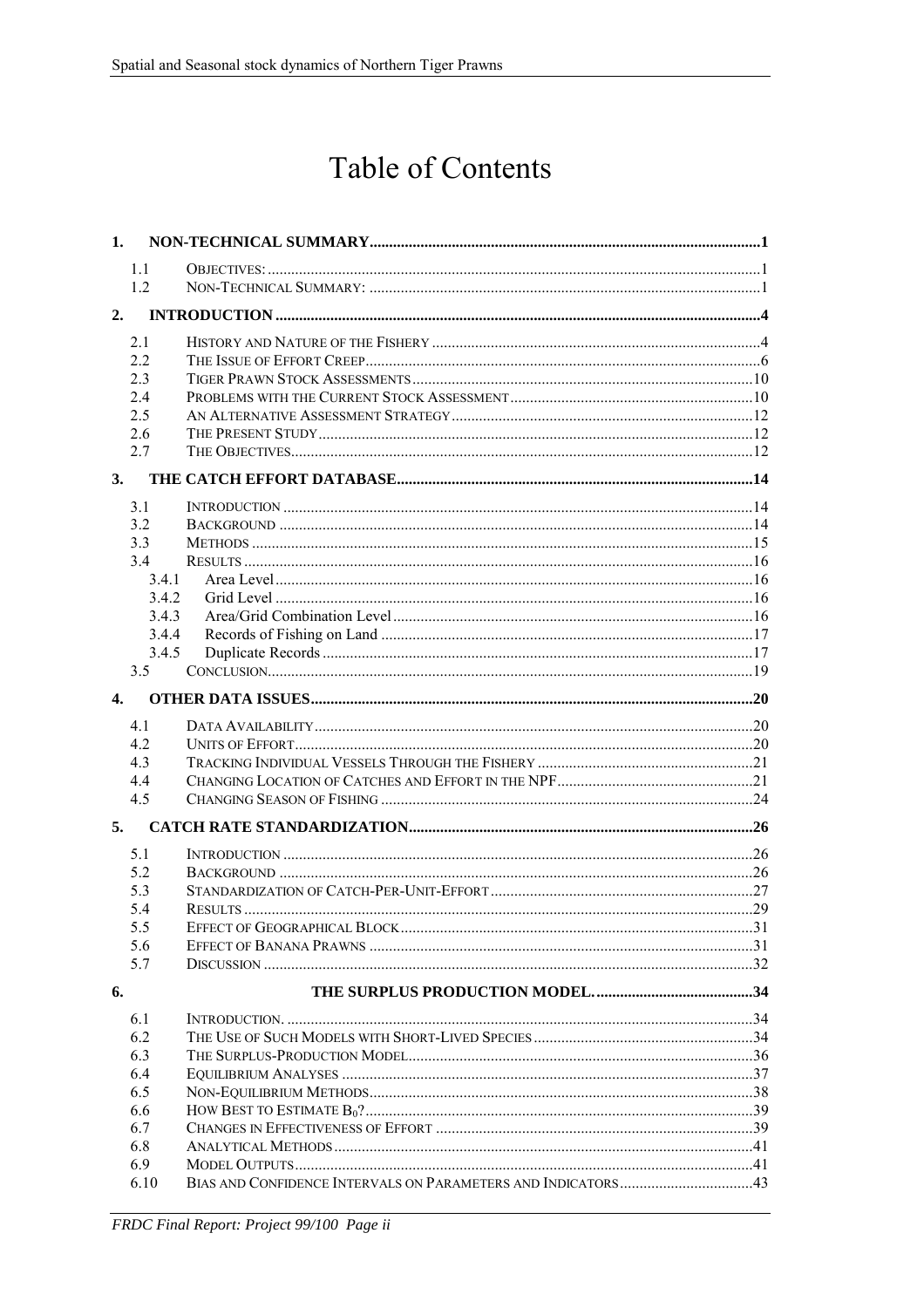| 6.11 |                                                        |      |
|------|--------------------------------------------------------|------|
| 7.   |                                                        |      |
| 7.1  |                                                        |      |
| 7.2  |                                                        |      |
| 7.3  |                                                        |      |
| 7.4  |                                                        |      |
| 7.5  |                                                        |      |
| 7.6  |                                                        |      |
| 8.   |                                                        |      |
| 8.1  |                                                        |      |
| 8.2  |                                                        |      |
| 8.3  |                                                        |      |
| 8.4  |                                                        |      |
| 9.   |                                                        |      |
| 10.  |                                                        |      |
| 11.  |                                                        |      |
| 12.  |                                                        |      |
| 13.  |                                                        |      |
| 14.  |                                                        |      |
|      |                                                        |      |
|      |                                                        |      |
| 15.  |                                                        |      |
| 15.1 | APPENDIX 1 - DERIVATION OF EQUILIBRIUM BASED STOCK-    |      |
|      |                                                        |      |
|      |                                                        |      |
| 15.2 | APPENDIX 2 - CLOSED FORM ESTIMATES OF THE CATCHABILITY |      |
|      |                                                        | . 74 |
|      | 15.2.1                                                 |      |
|      | 15.2.2                                                 |      |
|      | 15.2.3                                                 |      |
| 15.3 | APPENDIX 3 - SIMPLIFICATION OF THE MAXIMUM LIKELIHOOD  |      |
|      |                                                        |      |
|      |                                                        |      |
| 15.4 |                                                        |      |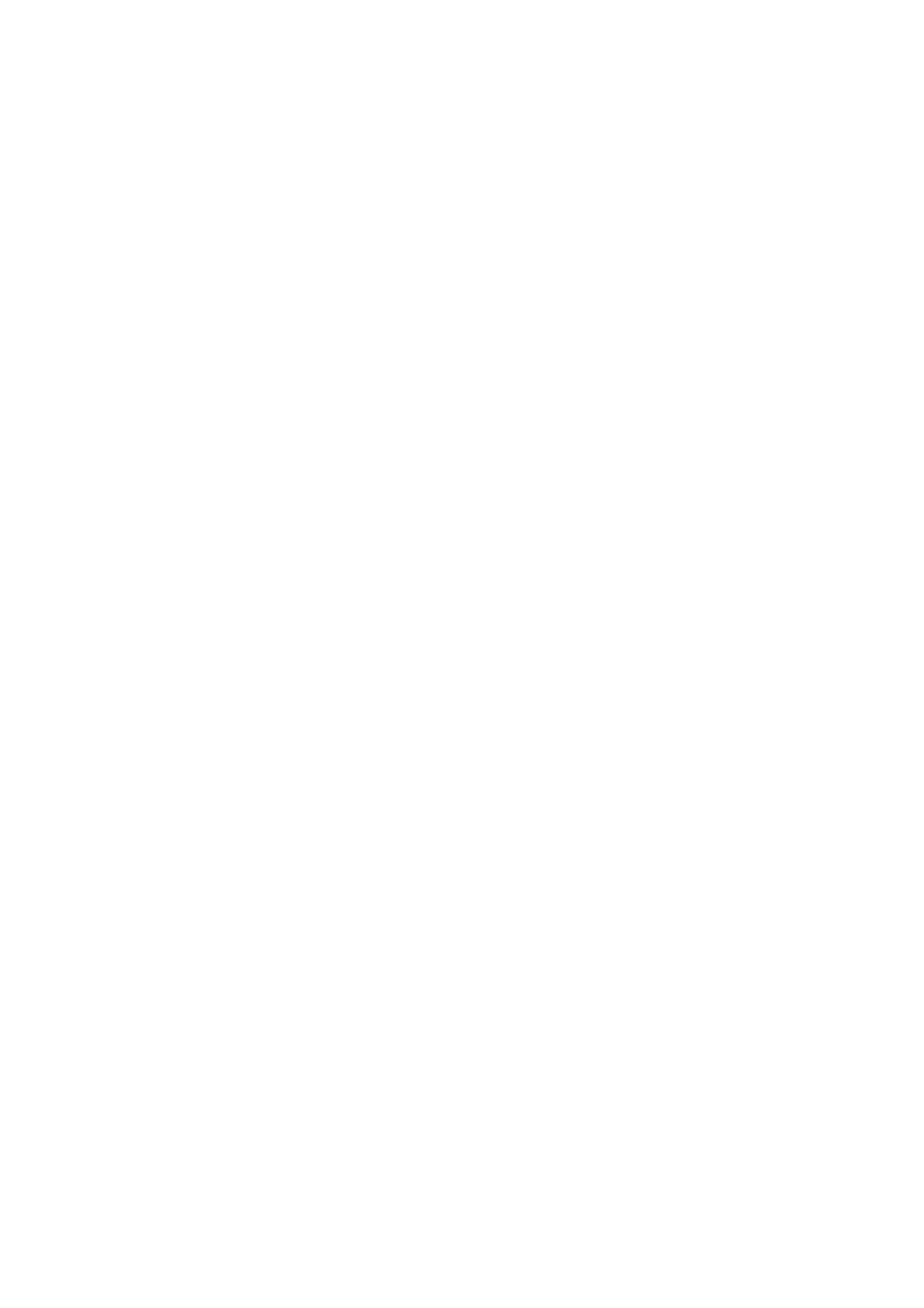# <span id="page-4-0"></span>**1. Non-Technical Summary**

# **99/100 Spatial and Seasonal stock dynamics of Northern Tiger Prawns using fine-scale commercial catch-effort data.**

| <b>Principal Investigator:</b> | Assoc. Prof. Malcolm Haddon                   |
|--------------------------------|-----------------------------------------------|
| Project Research Assistant:    | Ms. Kate Hodgson                              |
| <b>Address:</b>                | Marine Research Laboratories                  |
|                                | Tasmanian Aquaculture and Fisheries Institute |
|                                | University of Tasmania                        |
|                                | Nubeena Crescent                              |
|                                | Taroona, Tasmania 7053.                       |
|                                | Telephone: (03) 6227 7277 Fax: (03) 6227 8035 |
|                                | E-mail: Malcolm.Haddon@utas.edu.au            |

#### **1.1 Objectives:**

Determine whether the spatial and temporal scales of fleet behaviour bias the interpretation of the tiger prawn stock dynamics when analyzed by a non-equilibrium stock-production model.

Prepare NPFAG Working Papers, which will include full descriptions of the model structure, data analyses, and potential management implications.

Communicate to the Northern Prawn Fleet and Industry the results of the analyses in a format such that the implications become clear to everyone and that permits comments and criticisms by Industry members.

#### **1.2 Non-Technical Summary:**

The northern tiger prawn fishery, primarily based in the Gulf of Carpentaria, is a vital part of the Northern Prawn Fishery. This is an input managed fishery that, in August 2000, moved to using a limited number of gear units to manage effort applied to the stock. This change in management has been brought about at least partly because of perceived problems with the health of the stock and the need to reduce the applied effort. The present assessment, based on the Wang & Die (1996) model, indicates that the fishery is presently close to the management target of  $E_{MSV}$ . Nevertheless, despite recent cuts in effort, aimed at allowing the rebuilding of the spawning stock, the catch rates experienced in the fishery have not recovered as expected. The model developed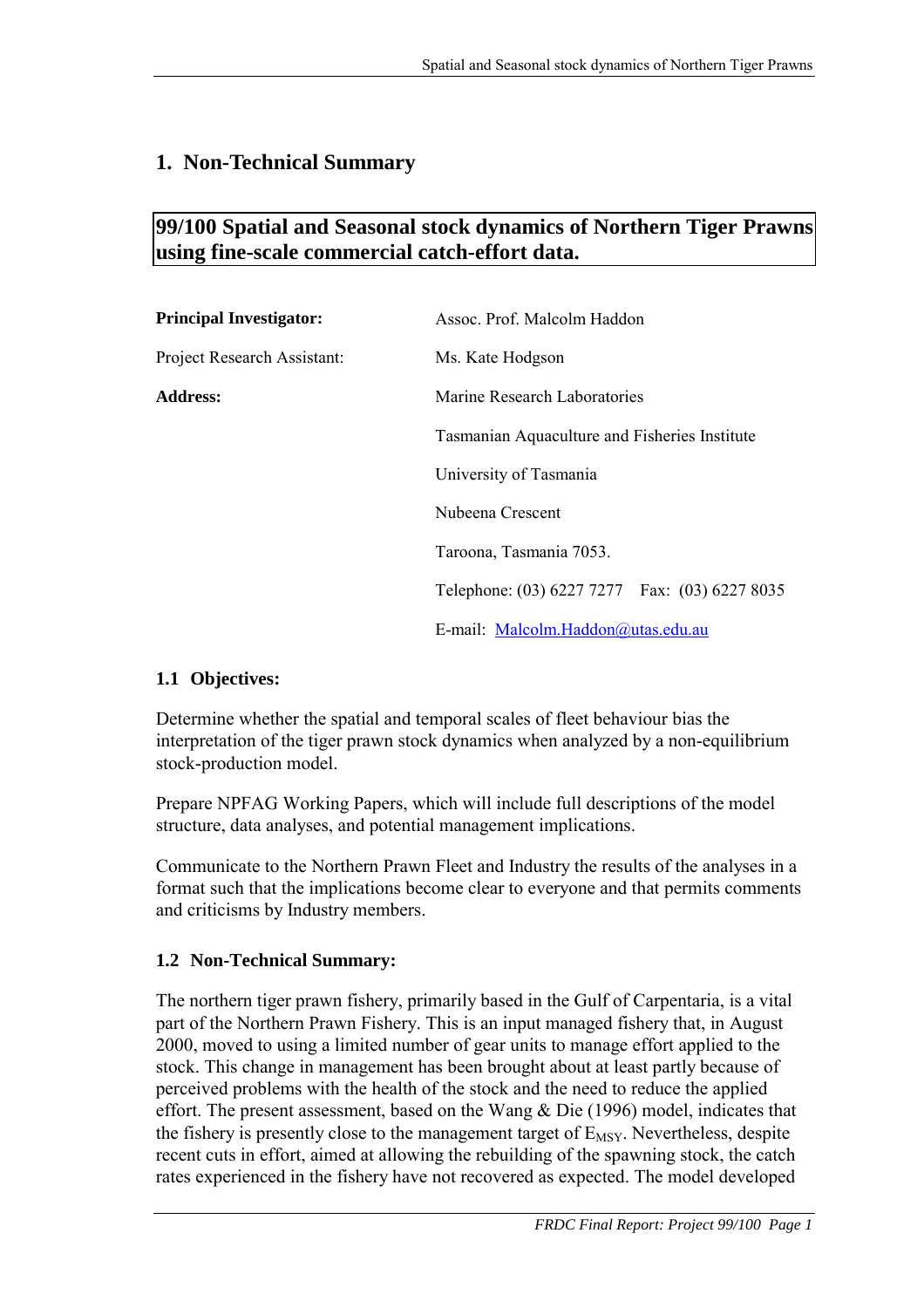in this present work suggests that the stock is in fact severely depleted, possibly down to only approximately 13% of the average unfished biomass, and that there is an urgent need to control effort or reduce fishing mortality. The geographical range over which the fishery is prosecuted has also reduced in recent years. Neither of these indications bode well for the fishery.

In this present work, the Northern Prawn Fishery database was checked for potential internal inconsistencies and records fully on land and duplicate records were identified so that analyses, based upon the information in the database, could avoid using these erroneous records. A list of the erroneous records has been given to the data managers responsible for the maintenance of the database so that they can be corrected, marked as problematical, or deleted.

The catch rate data from the commercial logbook data has been standardized relative to year, month, week, 30-minute geographical area, and the amount of banana prawn caught. All of these factors had highly significant effects upon catch rates. The data standardization had more effect upon the apparent trend in catch rates in the 1970s and 1980s than it did in the 1990s. This may be a reflection of the fleet becoming more similar in its equipment and methods of fishing. Whatever the case may be, with the approach to standardization used and documented in this work we have enhanced the ability of producing repeatable summary information regarding the fishery performance. The changes in the seasonal nature of the fishery were emphasized and had to be included in the assessment. Likewise, the spatial distribution of the fishery was demonstrated to be of vital importance to understanding the dynamics of the fishery. It was shown that the areas of greatest fishing pressure had reduced in the Groote and Melville statistical areas, especially the latter, which was dominant early in the fishery, to more effort being applied in the Mornington and Vanderlins statistical areas. This change reflects the long-term average catch rates being slightly higher in these areas.

The new model developed during this work has provided an alternative stock assessment for the Northern tiger prawn fishery and enabled a clearer view of the levels of uncertainty associated with the assessment. To move from a deterministic, apparently precise assessment, to one that admits to uncertainty in the parameter estimates may appear to be a step backwards. However, it is better (meaning safer for the prawn stocks) to be aware of the limitations of an assessment than to mistakenly believe that an assessment is precise when it is not. The new model also lends itself more easily to permitting risk assessments of different management options than the older assessment. Such risk assessments are important to obtain the full benefits possible from the new gear unit management regime. Having more than one assessment model is beneficial in permitting the results from each to be compared leading to a greater understanding of the implications of the available information for the status of the prawn stocks.

The new model is based upon a yearly time scale and has been developed as far as perhaps it should. If more years of data accrue in which no recovery is seen, the model will begin to be unstable so there is a need to develop a model with an explicit timestep of two or four weeks. This future model could be either a surplus-production model or a delay-difference model.

The objectives of the study were achieved by the investigations into the spatial distribution and seasonality of the fishery using the raw commercial logbook data and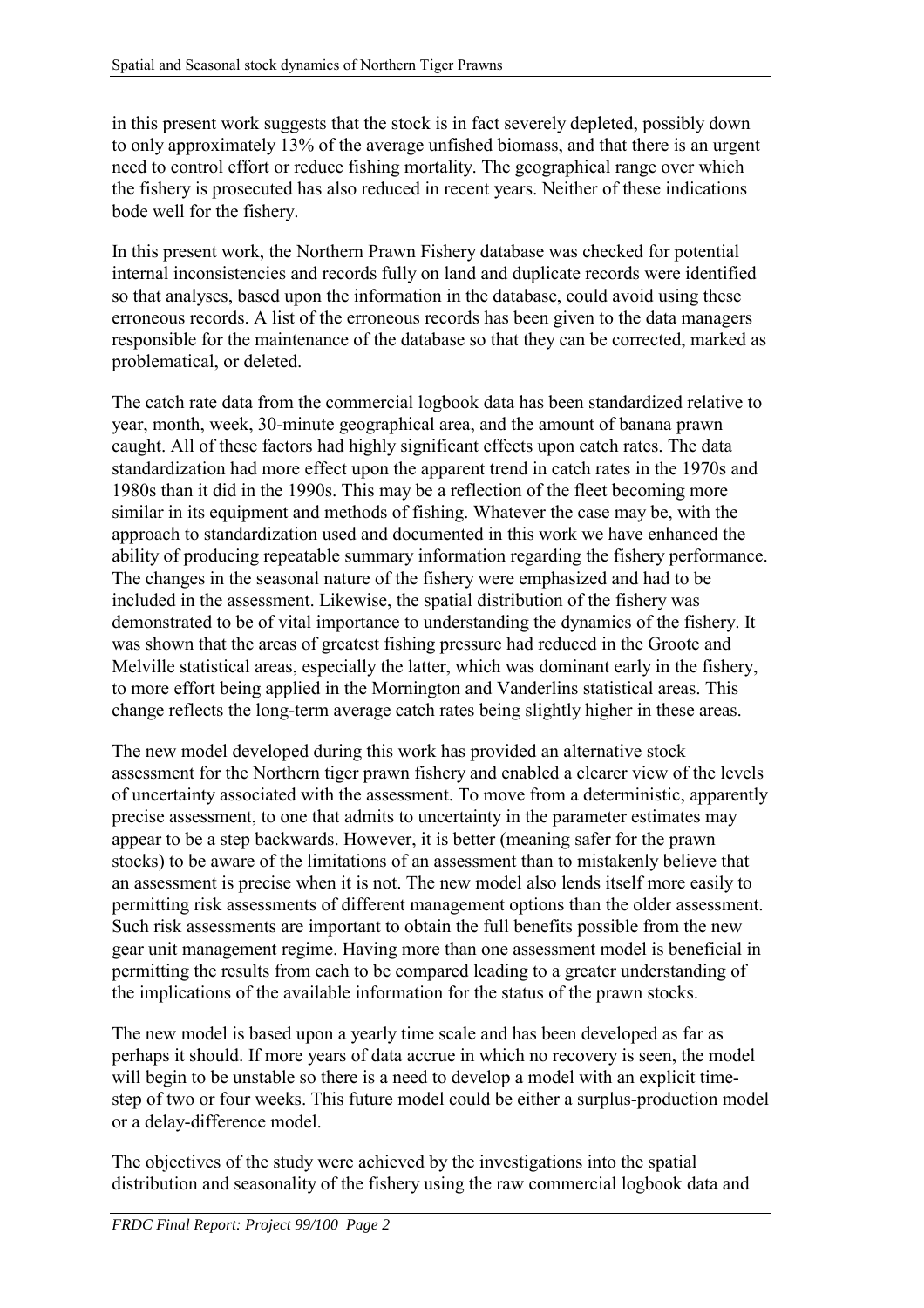the model developed during this project. Three papers summarizing the work in progress were presented to the Northern Prawn Fishery Assessment Group, and less formal presentations were made (both written and verbal) to a large Fishing Industry gathering during the Northern Prawn Fishery Strategic Planning Meeting in June.

The new model has been adopted as part of the tiger prawn assessment process and the Principle Investigator is now a member of the Northern Prawn Fishery Assessment Group and the NORMAC Research and Environment Committee.

Keywords:

Surplus-production, Northern-Prawn-Fishery, NPF, tiger-prawns, standardization, riskassessment, performance indicators, management targets, catch-rates, spatial changes.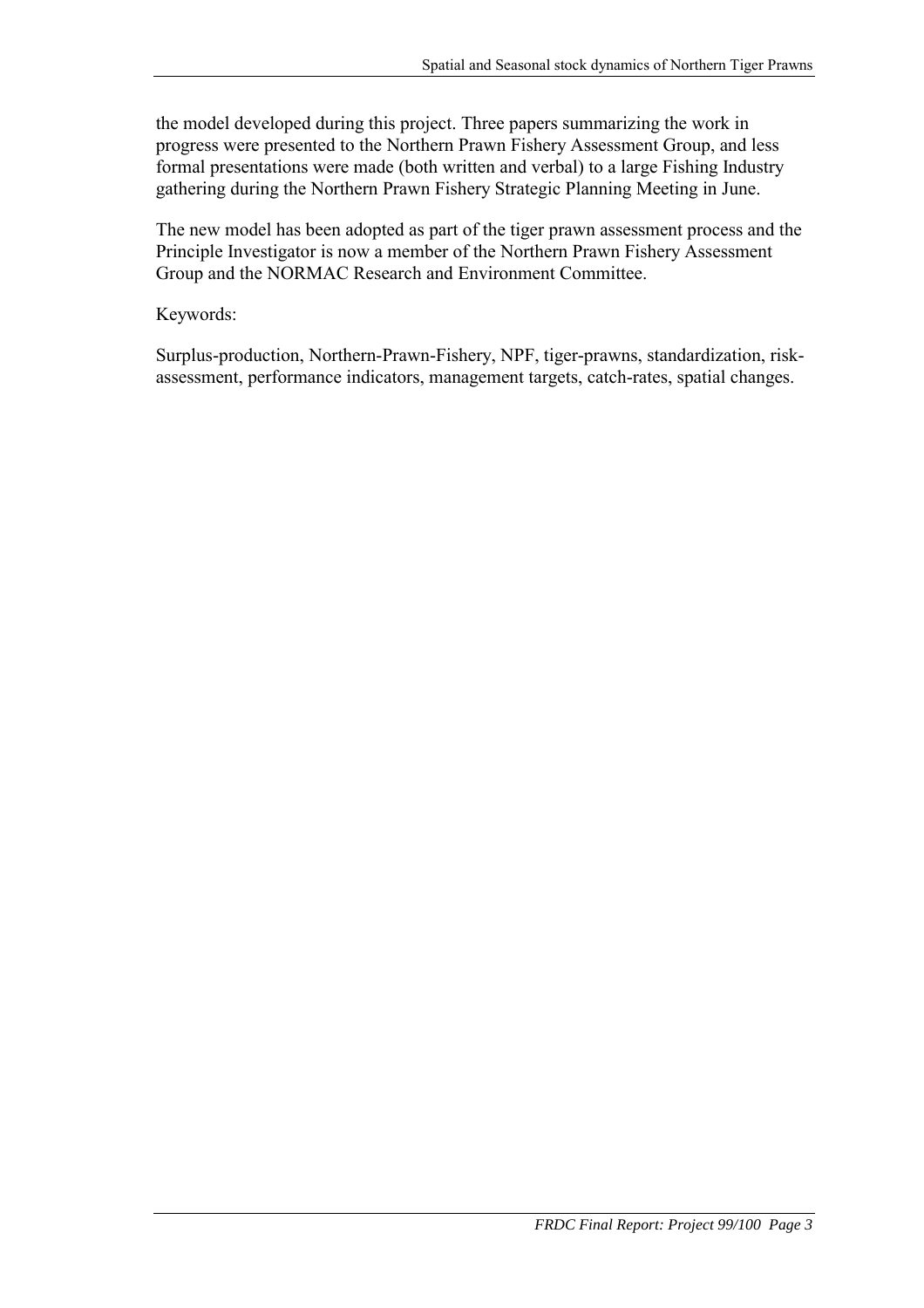# <span id="page-7-0"></span>**2. Introduction**

#### **2.1 History and Nature of the Fishery**

The Northern tiger prawn fishery is an important component of the Northern Prawn Fishery (NPF). The fishery began at the end of the 1960s and is based mainly in the Gulf of Carpentaria and parts of the coastline immediately westward on the northern coast of Australia (Fig. 2.1).



**Fig. 2.1** The Gulf of Carpentaria and the westward coastline with the statistical reporting regions of the Northern Prawn Fishery. Summed over the entire fishery, tiger prawns are primarily taken in Groote (33% of total catch), Vanderlins (Vand- 17%), Mornington (Morn- 15%), and Karumba (Karum- 11%), with about 9% in Melville, and about 6% each in Gove, and Weipa, with relatively trivial amounts in other areas (Table 2.1). After Robins & Somers (1994).

The fishery is managed using a complex set of input controls designed to limit total effort (gear limitations, limited numbers of vessels in the fishery, seasonal and area closures). At the start of the 2000 season the only fishing method used for catching prawns in the Northern Prawn Fishery (NPF) is twin rigged otter trawls (Pownall, 1994; Die & Taylor, 1997). In August 2000, the management of the fishery moved away from controls based upon vessel units to controls based upon a maximum amount of gear (headline length) in the fleet. The impact of this change is yet to be felt but it will alter the quality of the catch effort information and will have future significant impacts upon the assessment.

The commercial catch statistics relate only to species groups (eg. banana prawns, tiger prawns, endeavour prawns). There are a variety of species caught in the tiger prawn fishery with identifiable tiger prawns making up about 76% of the catch and most of the rest being endeavour prawns (Robins & Somers, 1994). The three species identified as tiger prawns are *Penaeus semisulcatus* (grooved or green tiger), *P. esculentus* (brown tiger), and *P. monodon* (black tiger), but only insignificant amounts of *P. monodon* are ever caught (Robins & Somers, 1994).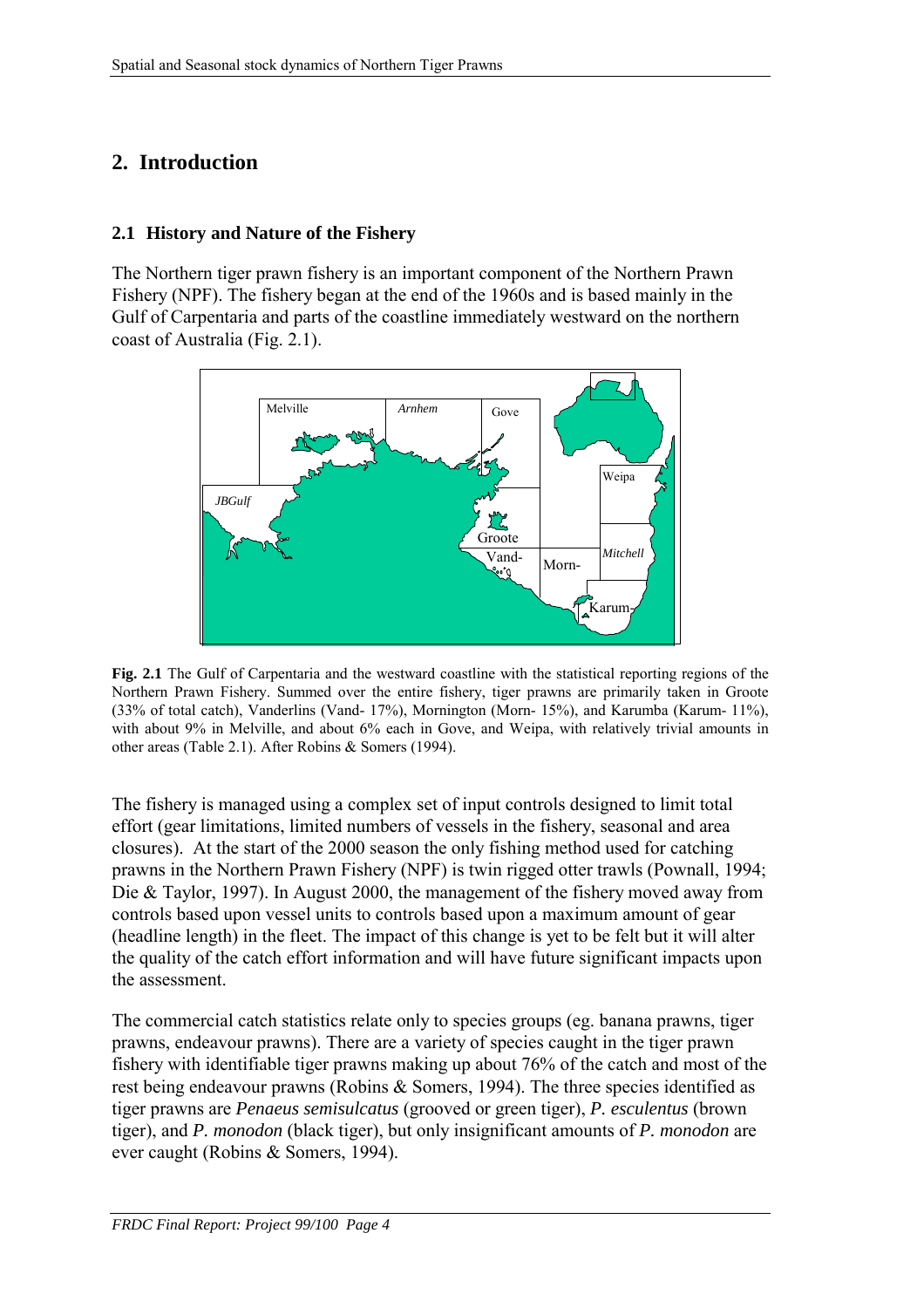Trawl tows targeted at tiger prawns can last up to three hours long and are made mainly at night, when catch rates are highest. The fishing season has two parts. The first relates to the opening in April or May, corresponding to the banana prawn fishery (*Penaeus merguiensis*). This fishery now lasts less than four to six weeks and the fleet then switches to concentrating on attempting to catch tiger prawns. Fishing in the first part of the season can occur at any time of day. There is a break in the fishing until the start of August, after which fishing can only occur after 6:00pm and before 6:00am.

Areas of high prawn density are discovered by use of a smaller otter or beam trawl known as the 'try' net now towed astern between the two main nets and hauled in more often. The use of Global Positioning System (GPS) receivers and plotters now enable skippers to be more effective at focussing effort on the more productive areas and visit previously un-fishable areas that have high proportions of foul ground. This and many other gear and fishing practice changes has led to a continuous increase in catching efficiency of a single boat-day of effort. Managing any fishery through effort controls entails determining a sustainable effort level but with effective effort continuously rising, there is the added problem of finding equitable ways by which to reduce the actual effort in order to keep effective effort stable.

**Table 2.1** The relative amounts of effort (boat days) and catch (tonnes) summed for tiger prawns over 1970 to 1998. The areas Arnhem, Joseph Bonaparte Gulf, and Mitchell all experienced very low levels of effort early in the development of the fishery and they still only contribute small amounts to the tiger prawn fishery. In total they account for 2.15% of the total effort information and 1.89 % of the total catch throughout the fishery. Data from Robins & Somers (1994), Sachse & Robins (1996), and AFMA (1999). Effort is in boat days and catch is in tonnes.

| Area       | <b>Total Effort</b> | % Effort | <b>Total Catch</b> | % Catch |
|------------|---------------------|----------|--------------------|---------|
| Grootte    | 191374              | 34.80    | 39660              | 32.58   |
| Vanderlins | 88482               | 16.09    | 20989              | 17.24   |
| Mornington | 79449               | 14.45    | 18838              | 15.47   |
| Karumba    | 53653               | 9.76     | 13221              | 10.86   |
| Melville   | 45523               | 8.28     | 11504              | 9.45    |
| Wiepa      | 45359               | 8.25     | 7973               | 6.55    |
| Gove       | 33339               | 6.06     | 6720               | 5.52    |
| Arn        | 7661                | 1.39     | 1358               | 1.12    |
| Bon'p      | 4485                | 0.82     | 1354               | 1.11    |
| Mitchell   | 575                 | 0.10     | 117                | 0.10    |

As commercial catch statistics only record the catch of commercial groups (eg. tiger prawns) instead of species, the outcome of any stock assessment analysis that uses the amalgamated data is thus related to the averaged behaviour of both species. Because the two main tiger prawn species have slightly different life cycles (Crocos, 1987) variation, and associated uncertainty, may be increased and trends obscured by using combined data. This implies that the fisheries data has inherent uncertainty that should be acknowledged when attempting to interpret model outputs.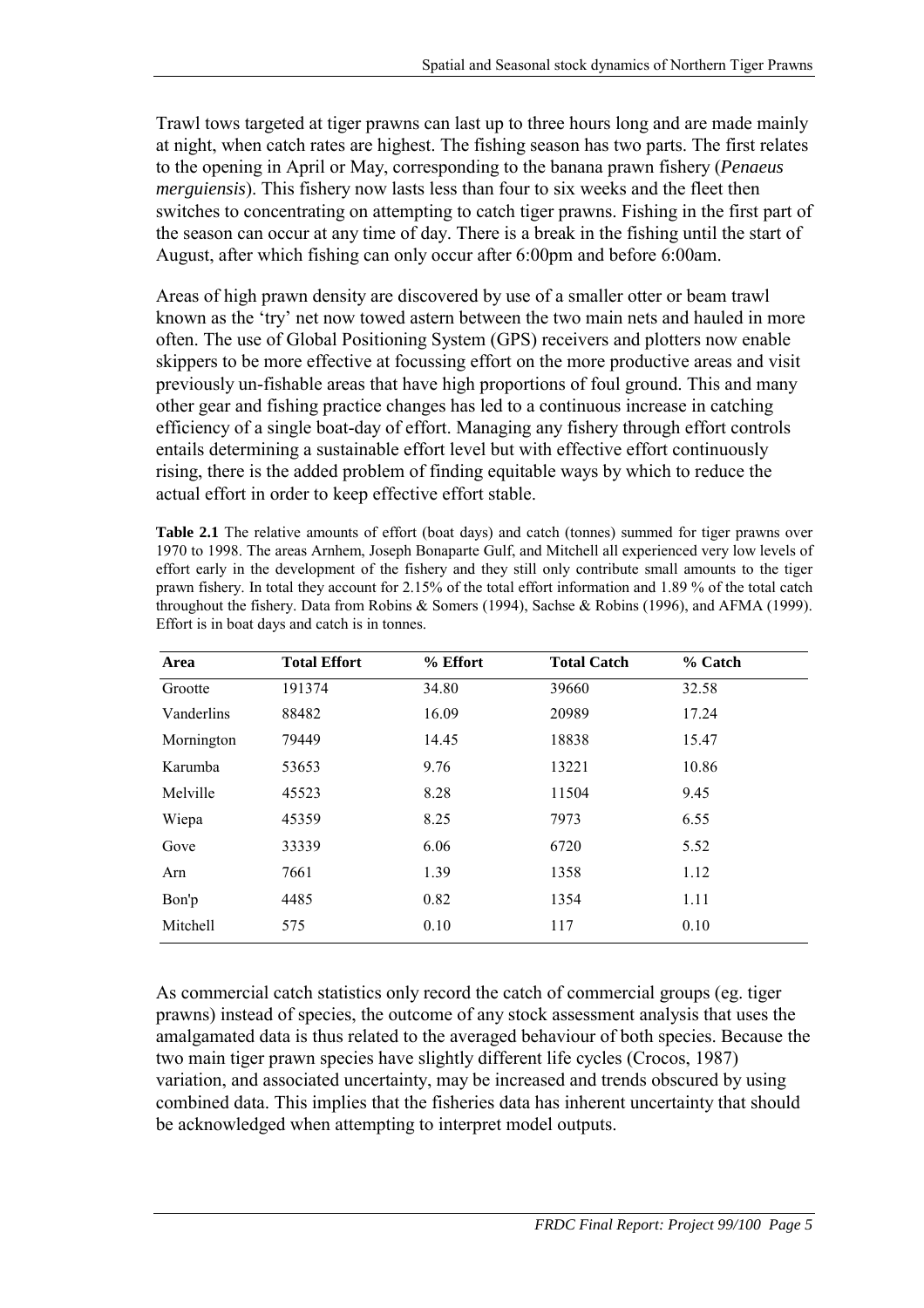# <span id="page-9-0"></span>**2.2 The Issue of Effort Creep**

The NPF fishery developed slowly in the early 1970s followed by a rapid increase in catches that then declined precipitously from 1984 until about 1986 (Fig. 2.2). Since then catches have remained at a lower level with an average annual catch of tiger prawns over the last 10 years of 3,078 tonnes (Fig. 2.2). Fishing effort, in terms of boatdays spent fishing, followed a similar pattern although the decline since the early 1980s was more gradual and continuous (Fig. 2.2).



**Fig. 2.2** Annual catch of Tiger prawns and the related effort. Data from Robins & Somers (1994), Sachse & Robins (1999), and AFMA (2000). Mean catch over the last ten years, 1990 - 1999 was 3,078t.

Through the 1970s, catch-per-unit-effort (CPUE), in terms of tonnes caught per boatday, when averaged over all areas, was relatively high and varied by up to 20% with a peak at the end of the 1970s. During the latter part of the 1970s, effort in the tiger prawn fishery rose rapidly. CPUE stayed high during the rapid rise in effort because catches also increased greatly.

After 1979 there followed a major decline in the CPUE which continued through to the late 1980s and only started a subsequent apparent rise in the 1990s after a large reduction in the number of vessels fishing plus increased closed seasons led to a decline in the total number of days fished (Fig. 2.3; Table 2.2).

A major management problem with the NPF fishery is that technological advances and other improvements to fishing practices have led to a continuing increase in the effectiveness of each unit of effort since 1970 to the present day. This was recognized early on and the Industry and Management combined to accept a value of 5% increase in the effectiveness of fishing effort per annum. Thus, despite the catch rate data appearing to improve through time, when the agreed upon 5% per annum increase in the effectiveness of a day's effort is taken into account then the CPUE provides a rather different view (Fig. 2.3). When this effect is included, the late 1970s peak in CPUE was more like a relatively stable period which was followed by a decline which has not recovered at all but rather, since 1985, has stayed relatively low and stable (Fig. 2.3), with more recent years suggesting a slow decline. Of course, this is only with the effective effort so the actual CPUE in tonnes per day gives the impression that all might be well with the fishery. By considering the effective effort, however, it becomes clear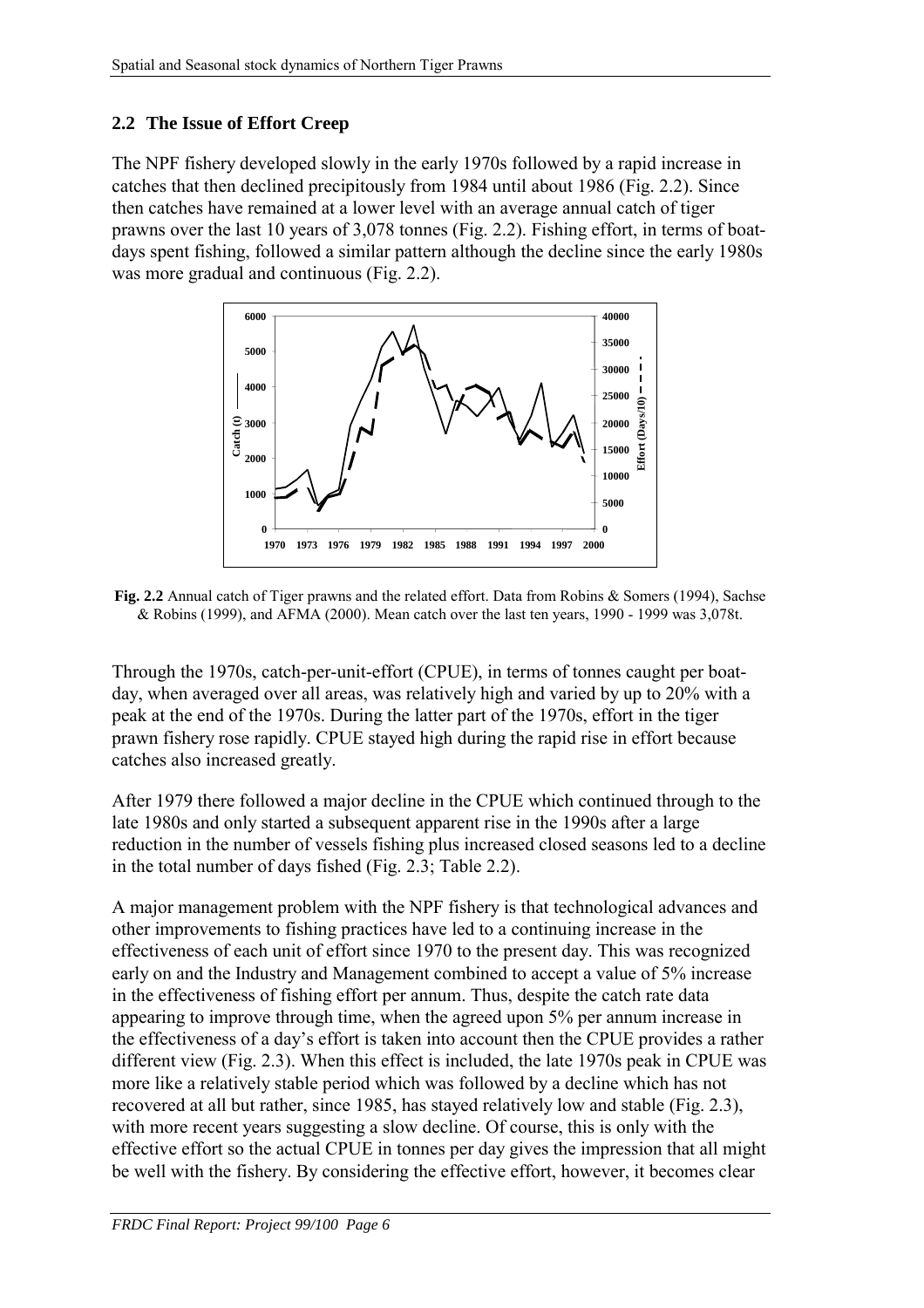

that the Northern Prawn fishing fleet is having to work a great deal harder simply to retain the same levels of catch.

**Fig. 2.3** Catch-per-unit-effort (CPUE) from 1970 to 1999, where catch is in tonnes of tiger prawns and effort is in boat days spent fishing. The top line (circles), illustrates the sequence of observed CPUE observations with the line being a three-year moving average to illustrate general trends. The bottom line (squares), is the same except that the influence of a 5% per annum increase in the efficiency of the effort has been included.

The agreed management response to the failure of catches to recover in the 1980s was a 50% reduction in the size of the prawn trawl fleet and this finally appeared to halt the decline, however, the hoped for recovery in effective catch-effort has not occurred. With such evidence that the tiger prawn fishery is stressed, the outcome of stock assessment procedures are of especial concern.

Management strategies to avoid overfishing included the introduction of limited entry, plus gear restrictions, bans on daylight trawling from August to December, permanently closed areas, and closed seasons from January through March, and June through July (Robins & Somers, 1994). Despite these attempts at managing increases in effective effort, it was clear that fishing effort continued and continues at too high a level (Fig. 2.3). The vessel buy-back scheme was implemented to remove vessels permanently from the fishery, and this was aimed both at reducing effort and reducing overcapitalization. The buy-back scheme was voluntary through to 1993 but final compulsory reductions in boat numbers were made in April 1993 (Taylor, 1994). In 1995 there were 125 vessels left in the fishery (Sachse & Robins, 1996). This number has reduced slightly in 2000 as a result of rationalization of the fleet in response to the introduction of gear units.

The value agreed upon (5%) for the annual increment in the effectiveness of the fishing effort has a major impact upon the outcome of any stock assessment. An estimate was made of the average increase in fishing power per year based upon changes in swept area trawled during the period 1979 to 1986 (Buckworth, 1987; Die & Taylor, 1997). It was this estimate that led to the agreement being reached with the fishing industry that the average annual increase in effective fishing effort has been 5% since 1970 and this value has been included in all subsequent formal assessments of the state of the stock.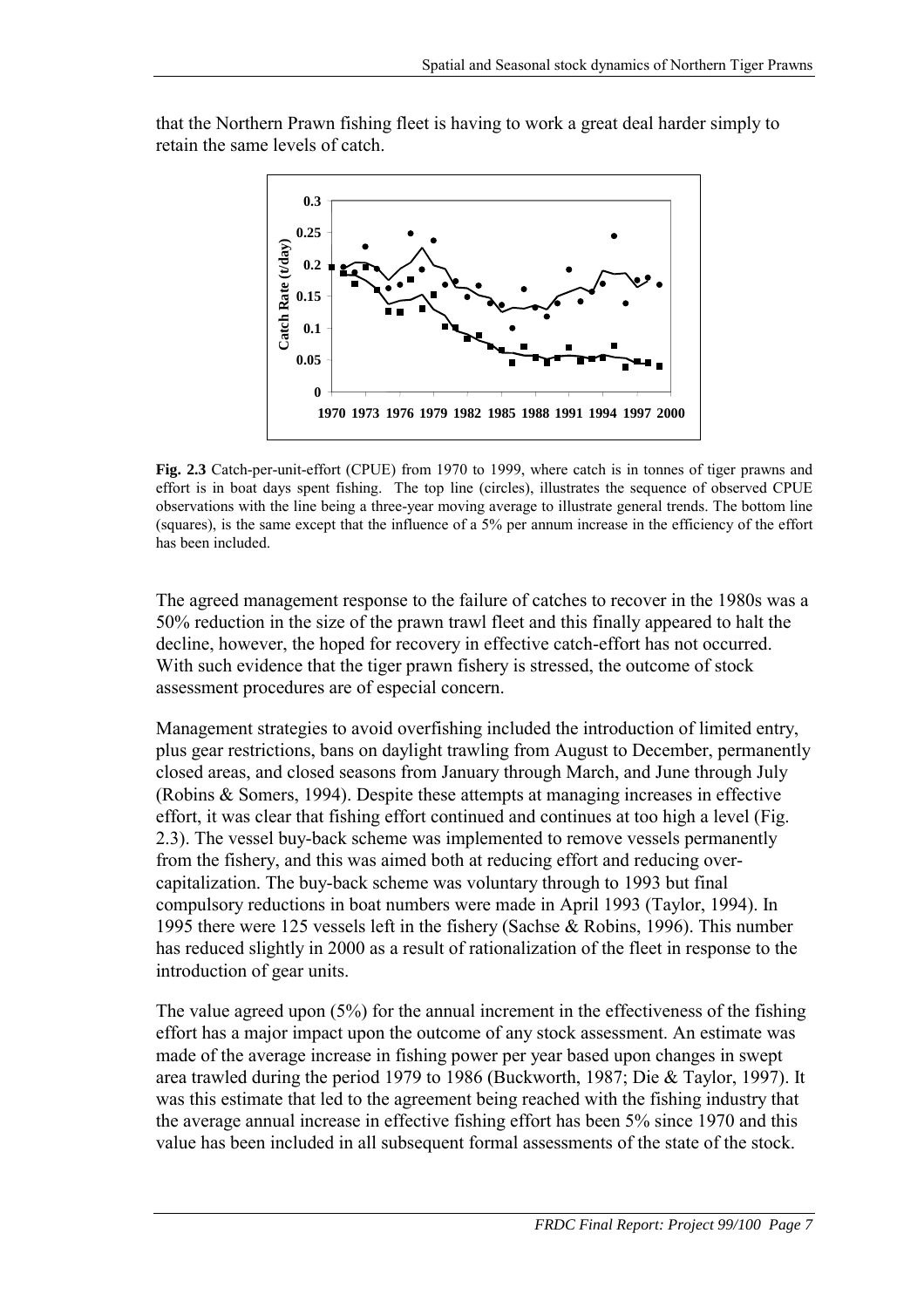Other estimates of effort creep have been made since Buckworth's study. These include an estimate that the introduction of GPS and associated Plotters would have increased fishing power by approximately 14% over a five-year period (Robins *et al*. (1998). In a similar study, Die and Bishop (1998) estimated an average increase of 2.5% per annum over the period of 1988 to 1992 brought about by increases in headrope length, increases in hull size, and the installation of GPS. This was not the total increase during those years but merely the contribution by those factors. Haddon (1997), using a nonequilibrium surplus-production model, estimated that there had been approximately a 5% per annum increase in fishing power over the period 1970 to 1995. Using standardized catch rate data for the period 1970 to 1999, Haddon and Hodgson (2000) generated a more recent estimate of approximately 7%, using similar methods. The estimates by Haddon (1997) and Haddon and Hodgson (2000) attempt to determine the increase in effectiveness of effort implied by the available data. They do not attempt to measure the increase directly.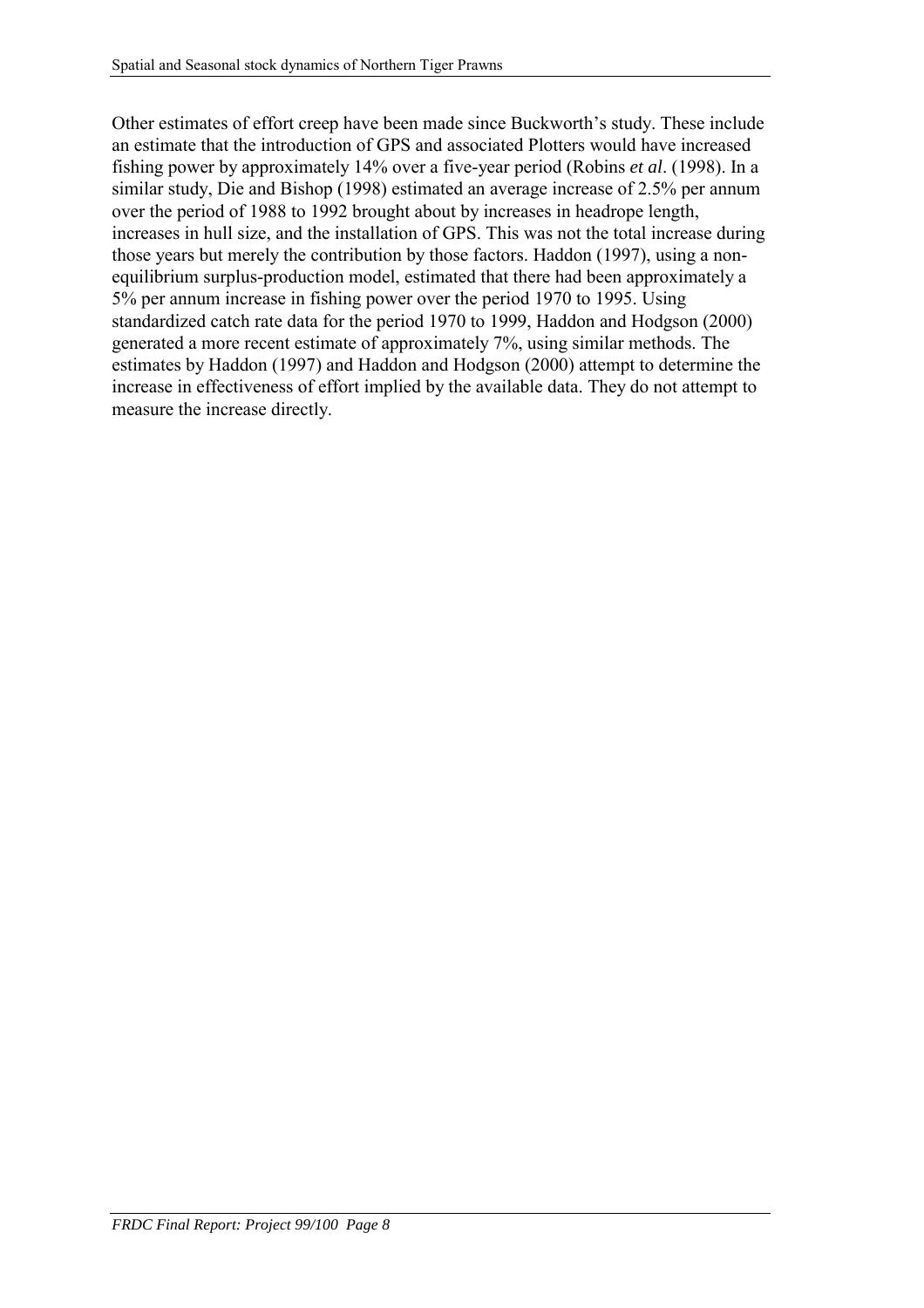$\overline{\phantom{a}}$ 

| Year | <b>Total Catch (t)</b> | <b>Total Catch Rate Effort</b> |       |
|------|------------------------|--------------------------------|-------|
| 1970 | 1138                   | 0.1956                         | 5818  |
| 1971 | 1183                   | 0.19531                        | 6057  |
| 1972 | 1380                   | 0.18699                        | 7380  |
| 1973 | 1672                   | 0.22711                        | 7362  |
| 1974 | 666                    | 0.19366                        | 3439  |
| 1975 | 973                    | 0.1619                         | 6010  |
| 1976 | 1118                   | 0.16787                        | 6660  |
| 1977 | 2900                   | 0.24844                        | 11673 |
| 1978 | 3599                   | 0.19196                        | 18749 |
| 1979 | 4218                   | 0.23709                        | 17791 |
| 1980 | 5124                   | 0.16748                        | 30594 |
| 1981 | 5559                   | 0.17429                        | 31895 |
| 1982 | 4891                   | 0.14841                        | 32956 |
| 1983 | 5751                   | 0.16645                        | 34551 |
| 1984 | 4525                   | 0.13946                        | 32447 |
| 1985 | 3592                   | 0.13547                        | 26516 |
| 1986 | 2682                   | 0.10057                        | 26669 |
| 1987 | 3617                   | 0.16091                        | 22478 |
| 1988 | 3458                   | 0.13166                        | 26264 |
| 1989 | 3173                   | 0.11736                        | 27036 |
| 1990 | 3550                   | 0.13908                        | 25525 |
| 1991 | 3987                   | 0.1922                         | 20744 |
| 1992 | 3084                   | 0.14154                        | 21789 |
| 1993 | 2515                   | 0.157                          | 16019 |
| 1994 | 3162                   | 0.17007                        | 18592 |
| 1995 | 4125                   | 0.24504                        | 16834 |
| 1996 | 2311                   | 0.13892                        | 16635 |
| 1997 | 2694                   | 0.17511                        | 15385 |
| 1998 | 3218                   | 0.17875                        | 18003 |
| 1999 | 2136                   | 0.16852                        | 12675 |

**Table 2.2** Catch statistics for the northern tiger prawn fishery, extracted from Robins & Somers (1994), Sachse & Robins (1996), and AFMA(2000) data update. Total catch is simply the sum of all landed catches. Total Catch Rate appears to be the geometric mean of the raw catch rate data in the database, at least for the records from 1990 onwards. Effort is merely the Catch divided by the reported Catch Rate.

A more recent study by Stirling (2000) attempted to characterize directly the influence of a variety of factors along with the dates when the various changes would have occurred. This, seemingly more empirical estimate provides alternative estimates of changes that have occurred in the fishery.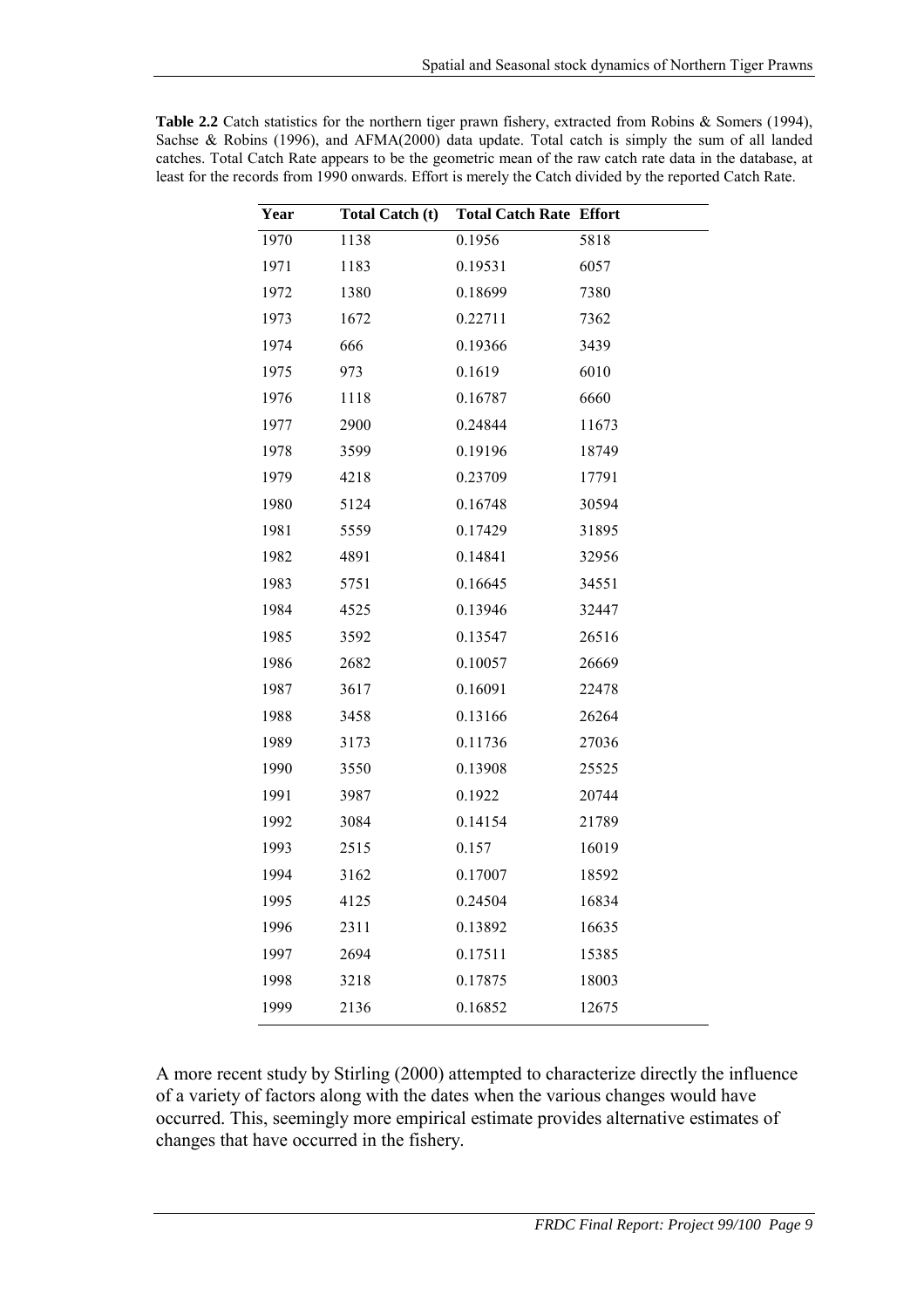# <span id="page-13-0"></span>**2.3 Tiger Prawn Stock Assessments**

The potential long-term sustainable yield has been assessed a number of times for the stocks of grooved and brown tiger prawns. Somers (1990) used an equilibrium surplusproduction model on 'standardized' catch-effort data from the whole tiger prawn fishery. The summary annual catch-effort data were standardized by assuming a 5% per annum increase in effective effort in each year of the fishery to allow for improvements in fishing gear and methods. Provided that fishing effort could be controlled, Somers concluded that the maximum sustainable catch of all species in the tiger fishery would be 6,000 t. With 76% of the fishery actually being tiger prawns this would imply a catch of about 4,560 t of grooved and brown tiger prawns. No estimates of uncertainty were included but Somers (1994) repeated the analysis when more years of data were available and obtained effectively the same result. However, with reference to the expectation of 6,000 t, he added "…this may be overly optimistic given the experience of the past few years, when catches have ranged between 4,000 and 5,000 tonnes." In fact, such equilibrium analyses should no longer be used as, when catch rates are declining, they are invariably over-optimistic in terms of predicted maximum sustainable catches (Hilborn & Walters, 1992).

A more recent attempt at producing long-term yield predictions (Wang & Die, 1996) used a combination of analyzing the relation between spawning stock and subsequent recruitment plus the relation between recruitment and subsequent commercial catch. Long-term yields were derived by constraining these relationships to equilibrium and searching for the fishing effort that would generate the maximum sustainable yield. Importantly, this analysis also differed from the earlier assessments by attempting to assess each of the two main tiger prawn species separately (Wang & Die, 1996). By separating the two species, Wang & Die attempted to avoid the uncertainty inherent in lumping the two species together and assuming both species would respond to fishing pressure in similar ways. Separating the commercial catch statistics into the two species was made possible by using and extending an earlier analysis of the relative distribution of the two *Penaeus* species (Somers, 1994). Somers' work derived the relative proportions of the two tiger prawn species that are likely to be caught within any of the 6 x 6 nautical mile grids that the commercial fishers in the Gulf of Carpentaria use to report their catches (this separation is being reworked using more sophisticated methods by the CSIRO). Wang & Die (1996) concluded that a maximum sustainable yield for *P. esculentus* would be 1,900 t and 2,200 t for *P. semisulcatus* (a total of 4,100 t combined).

## **2.4 Problems with the Current Stock Assessment**

As Wang & Die (1996, p 94) state: "The effects on yield predictions of model uncertainty (eg. Ricker *v.* Beverton and Holt stock-recruitment model), of uncertainty in population parameters (estimation error), and of errors in landing and effort estimates, are unknown and should be quantified in further analyses." One of the main assumptions underlying the current assessment is that the method of apportioning the commercial catch records into the two separate species is precise and constant through time. Unfortunately, there appear to be important sources of uncertainty in the strategy of separation used which call the analysis into question. Somers (1994) produced a remarkable synthesis of information to derive the relative proportions of the two tiger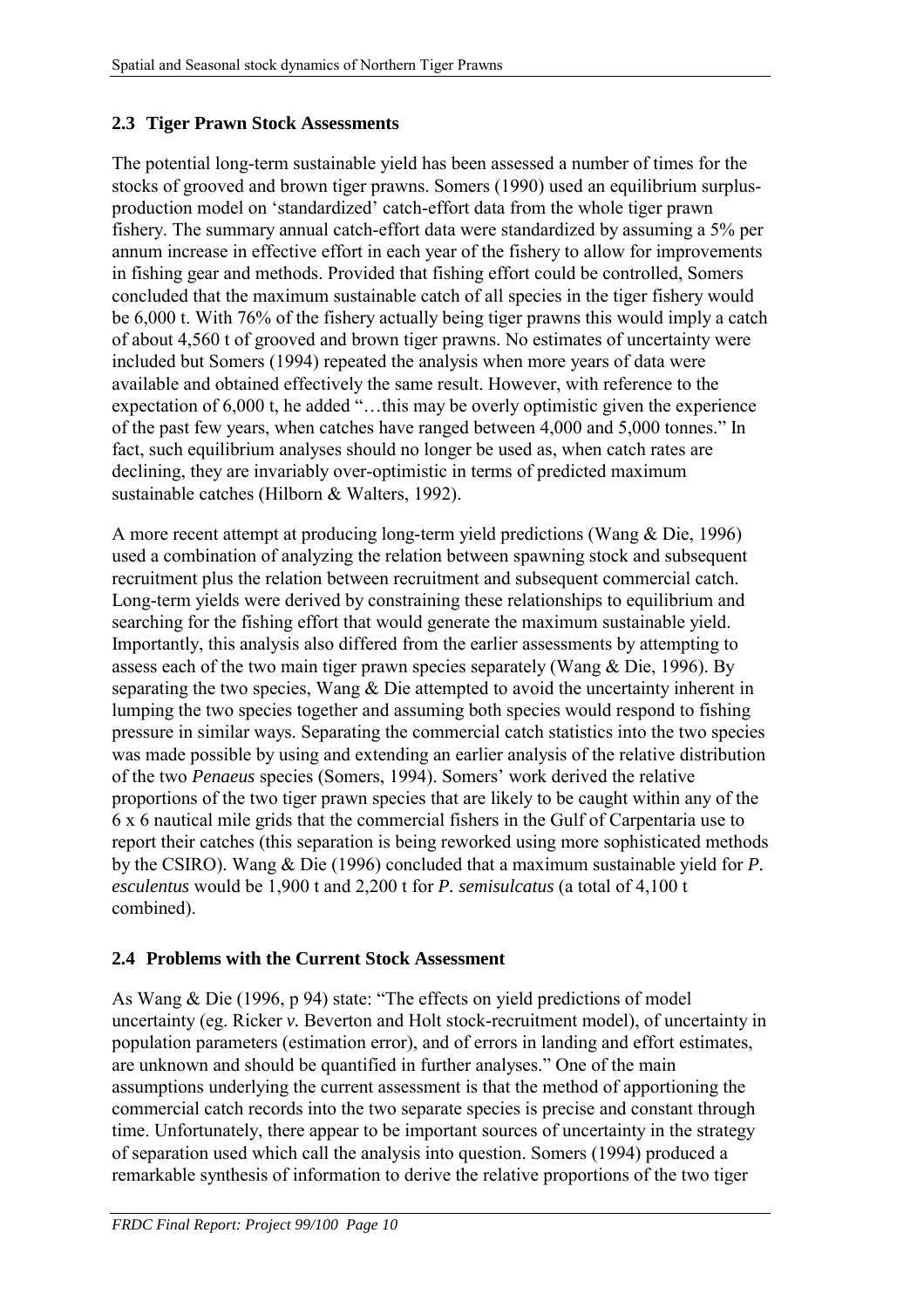prawn species in the different sampling sites throughout the Gulf of Carpentaria. But aspects of the analysis suggest that the distributions deduced using the current methodology are possibly too imprecise to form the basis of a formal stock assessment. The more recent attempts to improve on the methodology used to separate the two species are to be welcomed and should have beneficial impacts on the quality of the formal assessment.

Somers (1994) found that 72% of all 6 x 6 nautical mile grids had on average more than 90% *P. esculentus* or more than 90% *P. semisulcatus*. Of course this implies that about 30% have ratios rather less skewed towards a single species. Of obvious importance is the variability of these proportions through time. From an ANOVA of variation in species ratios, Somers concluded that about 90% of all variation was due to the grid square where fishing occurred and only 10% due to month and year of sample. However, ratios are notorious for behaving badly in parametric statistical tests (Sokal & Rohlf, 1995) and without attempts to normalize the data the application of ANOVA to ratios is invalid and likely to produce misleading results. We are left with the results that the standard deviation of the ratios was greater than 10% in about 40% of grid squares. It is unknown whether the standard deviations of the species proportions were calculated from the binomial expansion (the optimum situation) or from the normal equations (an approximation only).

Because it was derived from synthesizing information from various regions around the Gulf obtained at different times over a 14-year period, the analysis of the geographic distribution of the two species depends upon their distribution patterns remaining constant through time. The variability Somers (1994) reported is therefore important to the interpretation of the concluded patterns. By only using the average ratio of the relative proportion of each species within each grid square, variation through time is being ignored. This procedure reduces the heterogeneity of the data used in subsequent analyses.

Even if the analysis of the relative geographical distribution of the two species were precise there is another major problem with the data used. The commercial catches reported for each grid square are divided into the two species in the proportions determined for the 6 x 6 grid square. However, as Somers (1994, p 320) states: "Logbook records give daily information on catches by species group, fishing ground and, sometimes, a more precise position (6-n-mile grid square) *denoting the central location of the catch for the day*." [my italics for emphasis]. Tows tend to be two to three hours long but many separate tows may be made each day. If the fishers do not stay in the same grid in any one day but they only report one grid square then obvious and possibly large errors may enter the data used in the translations of commercial catches to catches of particular species. Also, the proportion of the fleet reporting the more precise 6 x 6 nm. grid square is now close to 100 % but earlier in the fishery this proportion is considered to have been far less. Thus, data from earlier periods will be even less precise. Without more details concerning how fishers operate when towing commercially, the analysis of the relative distribution of the two species appears to be a doubtful foundation upon which to base an assessment. A more detailed analysis of fisher behaviour is required.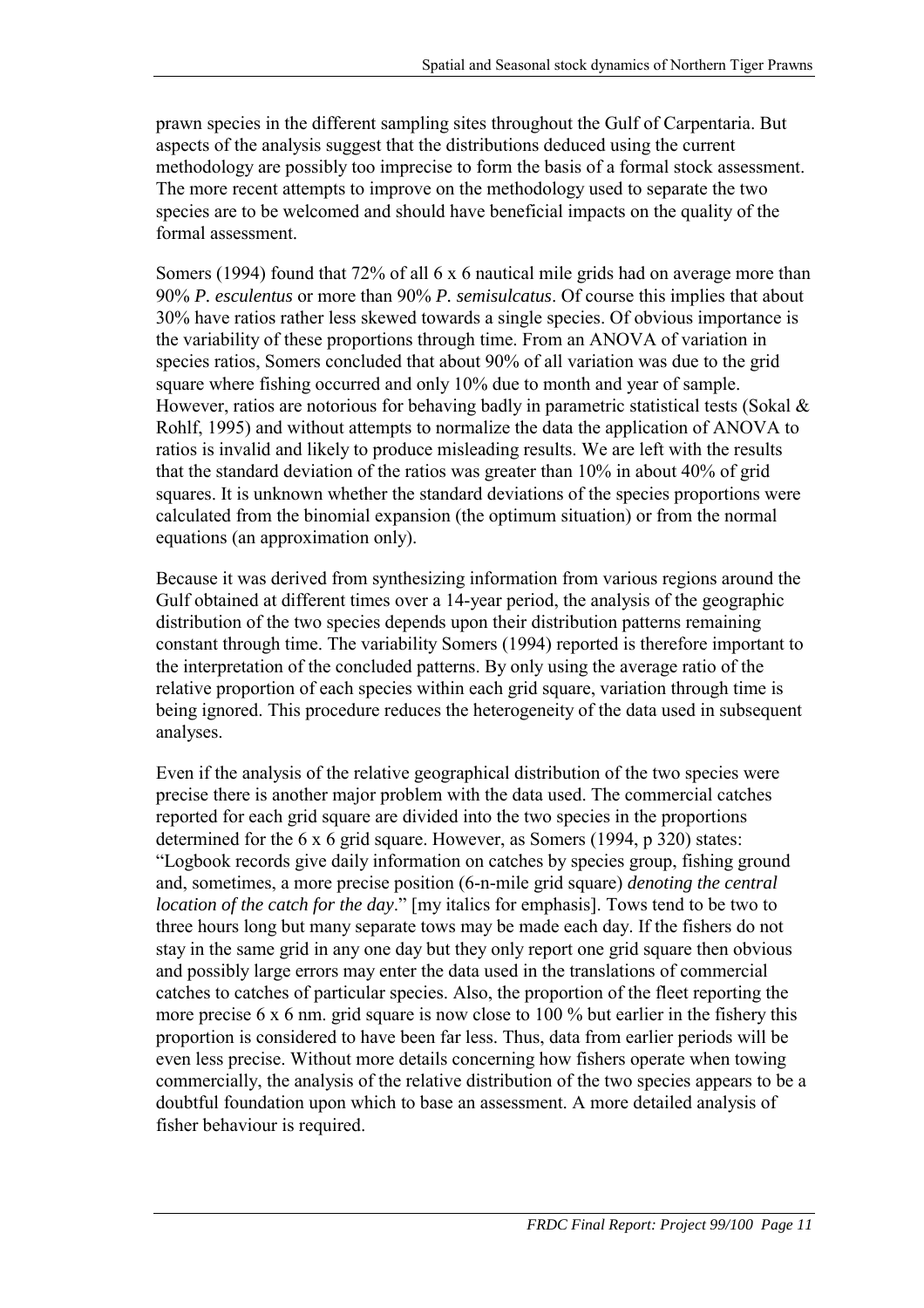# <span id="page-15-0"></span>**2.5 An Alternative Assessment Strategy**

By adopting the strategy of splitting the commercial catch statistics into separate species Wang & Die (1996) avoided the uncertainty introduced when analyzing the two species together. However, severe problems with how catches are separated into the two species imply that unknown levels of uncertainty are again introduced into the data used. Wang & Die's (1996) analysis is currently the best available and continues to be the basis of the annual assessment, although this is evolving in 2000. However, because of the doubts introduced by the unavoidable problems in their analysis, alternatives should be produced to compare with their results. One of the alternatives, considered in this work, is to return to assessing both species together while not forgetting that this is likely to increase the uncertainty in the conclusions drawn from any model.

## **2.6 The Present Study**

The present study describes a non-equilibrium stock-production model, which includes non-linear density-dependence of production against total stock size, plus an independent estimation of the annual increment in effective effort brought about by improvements in technology and methods. This aims to provide an alternative stock assessment for the two tiger prawn species combined. In order to characterize the known uncertainty of the analysis after a maximum likelihood fit to available data was found, the residuals from this fit were bootstrapped to produce percentile confidence intervals around the model parameters and outputs.

Stock-production models are not normally applied to short-lived species so an alternative interpretation of the model structure is described. This altered interpretation leads to the production curve taking on the form of a classic stock-recruitment curve. Various theoretical developments made in the course of this study are described in detail in various appendices and these include derivations of closed form equations for three alternative views of increasing fishing power, and suggestions for algorithms to implement risk assessments using the surplus-production model described in this work.

Alternative model structures and data inputs were possible and each is presented. Having obtained access to the day by day commercial catch effort data an attempt was made to standardize the available catch rate data to account for spatial differences in the distribution of fishing effort through time. This standardized data was compared with the published data. Also, instead of directly estimating the average increase in fishing power through the history of the fishery, the empirically available estimates from Stirling (2000) were used for comparison.

# **2.7 The Objectives**

The objectives of this study, as stated in the original FRDC proposal were to:

Determine whether the spatial and temporal scales of fleet behaviour bias the interpretation of the tiger prawn stock dynamics when analyzed by a non-equilibrium stock-production model.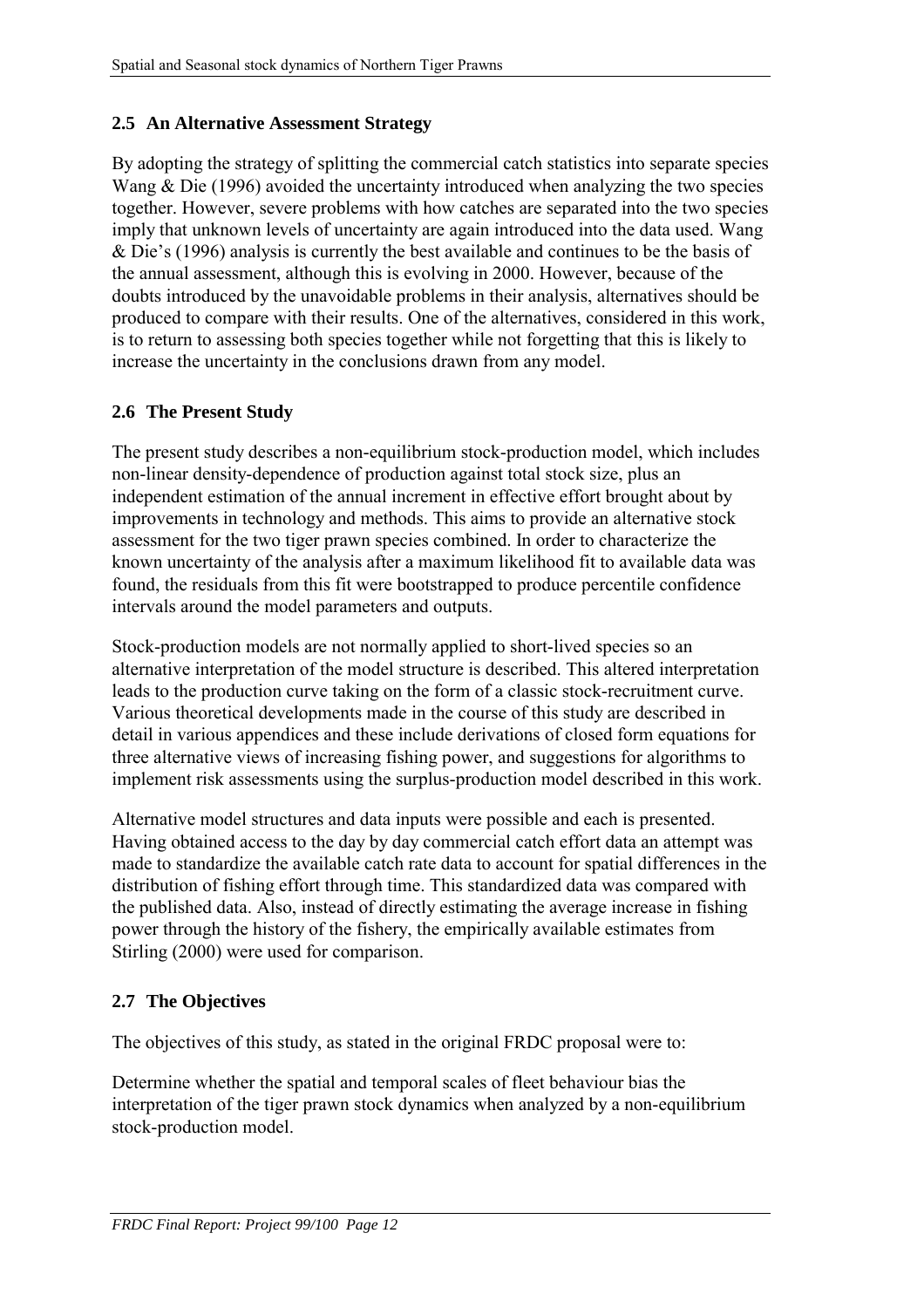Prepare NPFAG Working Papers, which will include full descriptions of the model structure, data analyses, and potential management implications.

Communicate to the Northern Prawn Fleet and Industry the results of the analyses in a format such that the implications become clear to everyone and that permits comments and criticisms by Industry members.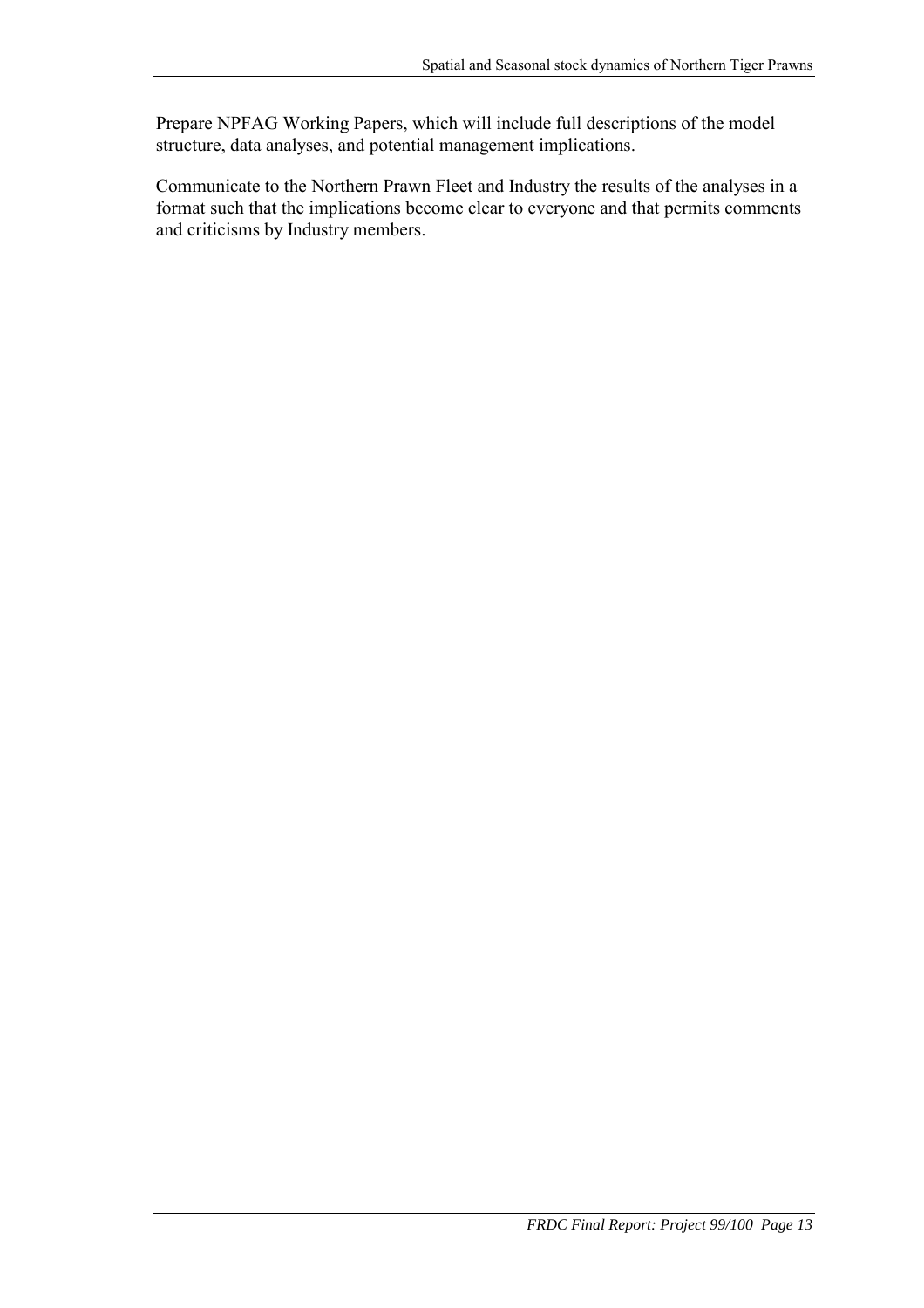# <span id="page-17-0"></span>**3. The Catch Effort Database**

#### **3.1 Introduction**

The analytical work required to address the objectives entailed obtaining access to the record by record raw data from the commercial catch log-books. Earlier analyses (Haddon, 1997) had been on published summary data and hence were only preliminary. Given access to the commercial log-book data the objectives of this project could be realized by suitable manipulation of the original data. Prior to their use in the various models, the catch rate needed to be standardized (see Chapter on Standardization) to reduce the spurious influence of seasonality, location and other factors. However, prior to standardization the integrity of the data within the database was examined. The analyses desired involved a detailed consideration of spatial variation in effort and catch so there was a need for the spatial information to be internally consistent and realistic.

As with all fisheries data systems it was expected that some errors would have crept into the database either through fishers mistakenly putting incorrect or invalid data into the various fields (e.g. reporting fishing positions that are on land) or possibly through transcription errors on transfer from the log-books to the database (e.g. duplicate records). Only database fields relating to location were investigated in detail. A report was presented to the Northern Prawn Fishery Assessment Group (Hodgson and Haddon, 2000) and this chapter represents the contents of that report.

#### **3.2 Background**

The first logbooks for recording catch information were introduced to the Northern Prawn fishery in late 1969. The format of the logbooks and the information requested has changed several times during the history of the fishery (Sachse, 1994). Included among these changes is the scale at which spatial information concerning the catch is requested, as well as the structure and naming conventions concerning each spatial level as recorded within the database.

The current database of commercial logbook data includes a number of hierarchical fields recording location of catch. The area covered by the fishery is divided into Provinces, Regions, Areas and Grids. Grids are the 6 x 6 minute recording squares. Grids are nested within Areas, Areas are nested within Regions, and Regions are nested within Provinces. Despite there being four nested categories there are only two fields, named Area and Grid, recorded in the database. Region and Province are implied by the Area code; the 3-digit code for Area indicates Province, Region and Area respectively. Zeroes in any position (Region or Area) indicate the limit of precision of the spatial information. For example, an Area of 300 indicates location was recorded only at the Province level of precision, an Area of 320 indicates location was recorded at the Region level of precision (i.e. Region 32), whereas 321 was recorded at least at the Area level of precision (or better if a Grid is given too).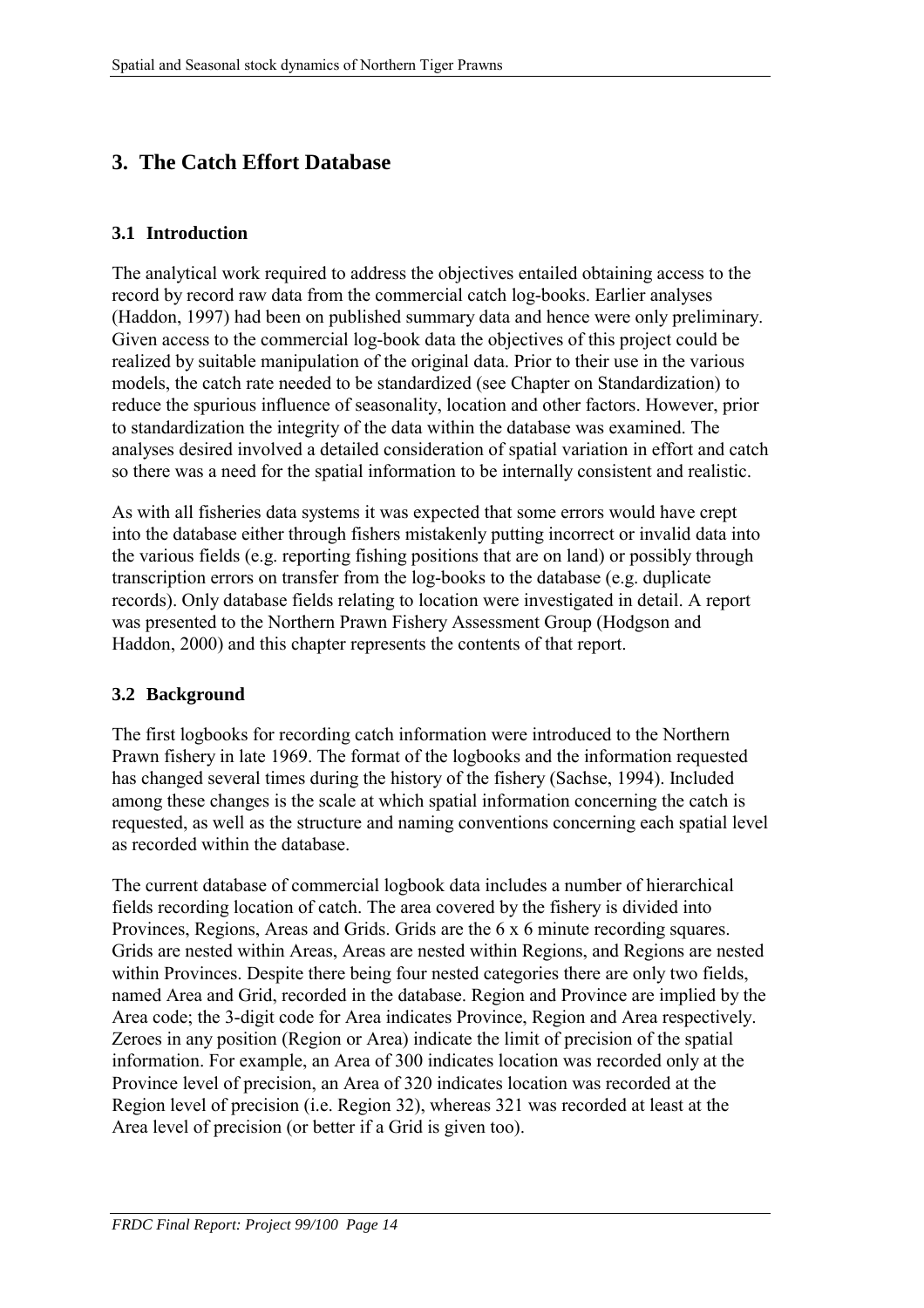<span id="page-18-0"></span>Pre-1980, the Northern Prawn Fishery name referred to a collection of fisheries around the northern coastline between Bowen in Queensland and Broome in Western Australia (Robins & Somers, 1994). In 1980, the western boundary of the NPF moved east and was fixed at 126 degrees, and the coding scheme for Areas changed. Some Area codes changed their meanings (i.e. covered a different area of the fishery), some codes were no longer used, some new ones began and some remained unchanged. Hence, in the database there are two coding conventions in the one Area field; records in the 1970s use one system of coding, records from 1980 onwards use another. The Grid square reference retains its meaning throughout, thus each Grid code can be associated with a 1970s Area as well as a post 1980 Area.

Area codes and hence the associated Region and Province were never recorded by the fishermen themselves. In the early days of the fishery, fishermen were required to give the name of the general fishing ground and/or the 6 nautical mile Grid reference for the location of the days greatest catch. Where Grid information was provided, Area, Region and Province were generated from the recorded Grid, and Latitude/longitude were recorded as the midpoint of the declared Grid. If the Grid square was not given then Grid was recorded as 0 and the Latitude/longitude refer to the midpoint of the Area, Region or Province depending on the precision of the fishing ground information.

In 1988 space was provided for fishermen to record Latitude/longitude to 1-minute precision as well as the Grid square code. This wasn't fully utilized until 1999 when the Grid field was no longer included in logbooks and fishermen were required instead to record the actual Latitude/longitude of their greatest catch. The database contains the Latitude/longitude of the midpoint of the appropriate Grid, generated from the given actual Latitude/longitude. This has made the Grid codes redundant so full Grid codes are no longer allocated. Days with position indicated by latitude and longitude have Grid as 9999, and the latitude and longitude indicate the midpoint of the 6nm Grid as for previous years.

# **3.3 Methods**

Obtaining the data was delayed due to the introduction of new confidentiality agreements by AFMA. However, the data files were supplied by the CSIRO Laboratory and imported into an MS-Access database. Several inconsistencies were encountered during general use and led to a more thorough investigation.

Errors in spatial coding were checked at each scale (Area and Grid). Checks were made for records with codes that did not exist or were not within the bounds of the fishery, as well as for combinations of codes at different scales that do not match according to the nested structure. Records were checked against a reference table of all possible Area and Grid code combinations supplied by Janet Bishop (CSIRO). It should be noted that this reference table was not under scrutiny and only a small subset of problems found in the database using this table were checked further in order to confirm whether they are due to problems in the database or the reference table. In all cases where checked they were inconsistencies in the data, not the reference table.

Records that had Latitude and Longitude coordinates on land were also checked for using MapInfo. Since the Latitude/longitude of catches is the midpoint of the 6 minute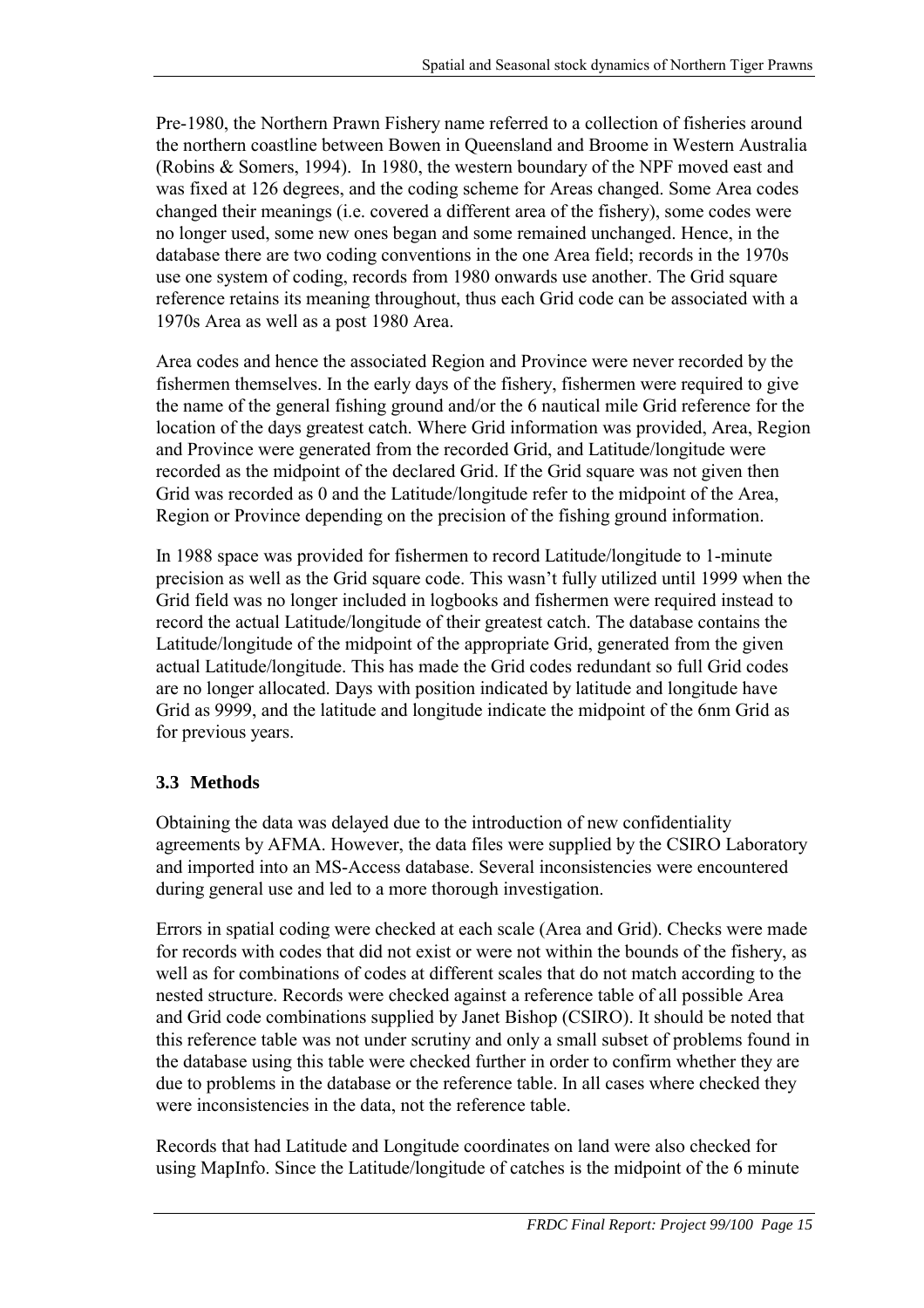<span id="page-19-0"></span>grid square the catch was taken in, not the *actual* Latitude/longitude, only those catches in 6 minute Grids which are *entirely* on land were considered onerous. It should also be emphasized that the accuracy of the Australia map used will affect whether records are considered on land or in water.

Duplicate records were also searched for. All fisher-days for which there were more than one record were recorded.

### **3.4 Results**

#### 3.4.1 Area Level

*1970s records:* There are 19 records from the 1970's with Area codes that did not exist at this time.

*1980s records:* There were 3 records from the 1980s in the database with Area codes that did not exist in the 1980s.

#### 3.4.2 Grid Level

*1970s records:* Eight records in the 1970's have Grid references that do not exist in the reference table.

*1980s records:* No Grid references in the 1980s appeared problematic.

#### 3.4.3 Area/Grid Combination Level

*1970s records:* In the 70s there were 949 records with a total of 297 Area-Grid combinations that are not present in the reference table. This includes the 27 records noted above.

*1980s records:* In the 80s there were 1,203 records with a total of 217 Area-Grid combinations that are not present in the reference table. This is includes the 2 records noted previously.

There are 89,405 records, from 1981 to 1997, which have a specific Grid reference (i.e. not 0 or 9999) yet give a 'Region' (i.e. ##0) rather than an Area. These records occur in all regions. Either, the Grid reference is correct and the Region should be changed to the more specific Area, or alternatively the Grid reference may not have been given and the one in the database (as well as the Latitude/longitude) correspond to the centre of the Region. The latter does not seem likely, as there are 14 Regions to which specific Grids have been assigned, and 1915 Region-Grid combinations. Records were randomly chosen and checked and in all cases the Grid did not correspond with the centre of the Region. This is excluding Area 540, for which there is no breakdown into smaller Areas. Whatever the reason for this form of anomaly it was clearly a major problem in 1988, 1989, and 1990 (Table 3.1).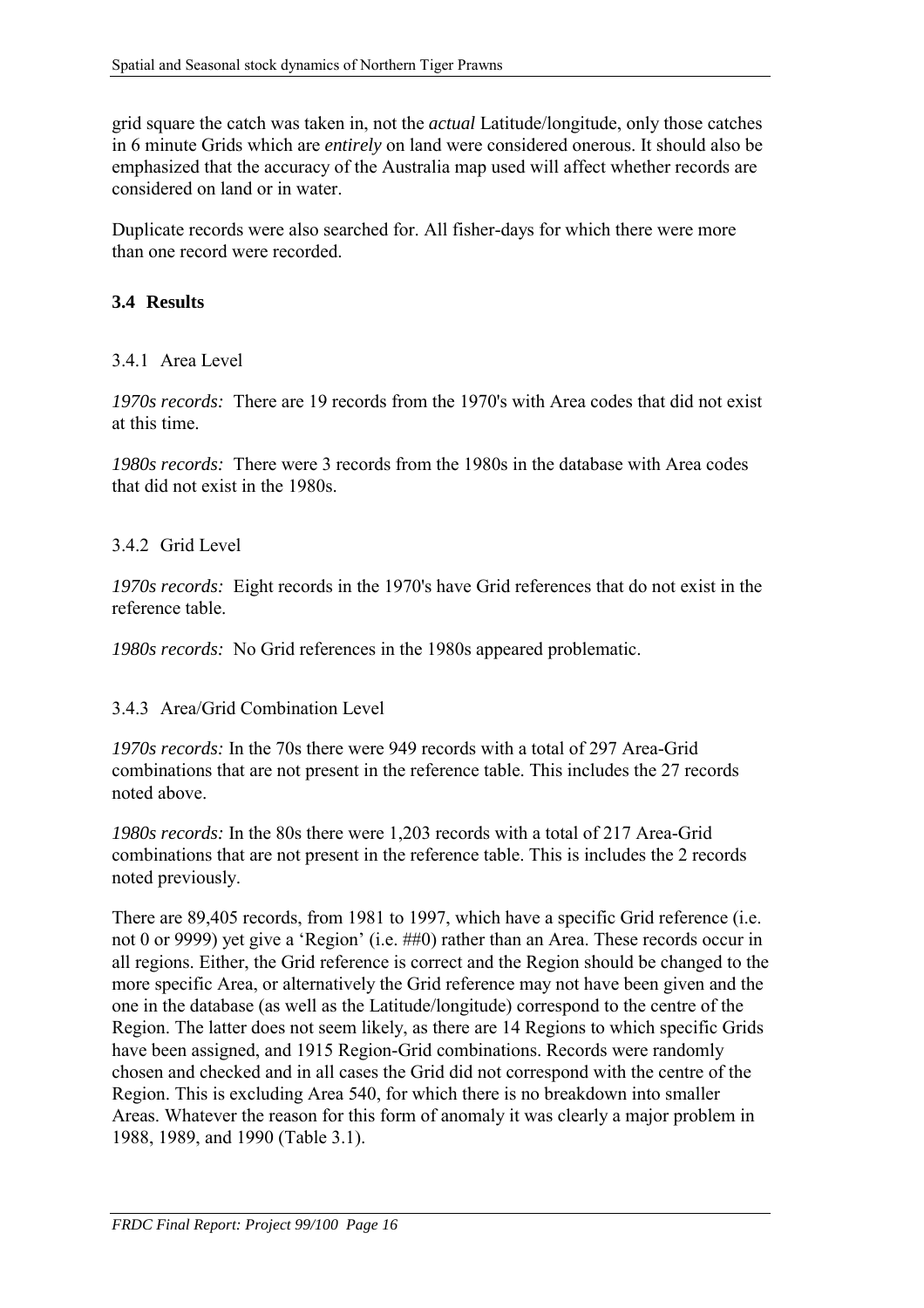## <span id="page-20-0"></span>3.4.4 Records of Fishing on Land

Using MapInfo, 91 records were found to have latitude and longitude coordinates that are on land (Figure 3.1). The majority of these records were very close to the land-water border and the accuracy of the Australia map used will affect whether they are considered on land or in water. Since the Latitude/longitude of catches is the midpoint of the 6 minute grid square the catch was taken in, not the *actual* Latitude/longitude, only those catches in 6 minute Grids which are *entirely* on land were considered onerous (e.g. Figure 3.2).

**Table 3.1** Numbers of records per year that have a specific Grid reference (i.e. not 0 or 9999) yet don't give a specific Area (i.e. ##0).

| Year | #Records | <b>Total Records</b> | $%$ Records |
|------|----------|----------------------|-------------|
| 1981 | 3        | 23389                | 0.01        |
| 1983 | 3        | 31961                | 0.01        |
| 1986 | 5        | 30421                | 0.02        |
| 1987 | 3        | 27716                | 0.01        |
| 1988 | 28307    | 31101                | 91.02       |
| 1989 | 31859    | 33636                | 94.72       |
| 1990 | 29160    | 29890                | 97.56       |
| 1991 | 81       | 24739                | 0.33        |
| 1992 | 4        | 26332                | 0.02        |
| 1993 | 1        | 22157                | 0.00        |
| 1994 | 3        | 23255                | 0.01        |
| 1996 | 1        | 22160                | 0.00        |
| 1997 | 1        | 20861                | 0.00        |

## 3.4.5 Duplicate Records

There are 1,379 duplicate records in the database, i.e. with the same date and vessel number combination. This problem only occurs for records between 1971 and 1989, with the majority occurring from 1971-3 and 1982-3 (Table 3.2).

In 153 of these cases, one of the duplicate records had zero catch for all prawn groups. These records would have little effect on estimate of catch rates unless zero records were included in calculations.

In 577 cases the record is an exact duplicate for every field, while in 649 other cases, not all fields are exactly duplicated e.g. catches of Tiger prawns and/or Area of catch may differ while all other fields match. It is suggested that in these cases, assuming the original data sheets are not available, the records containing the smaller prawn catches be deleted.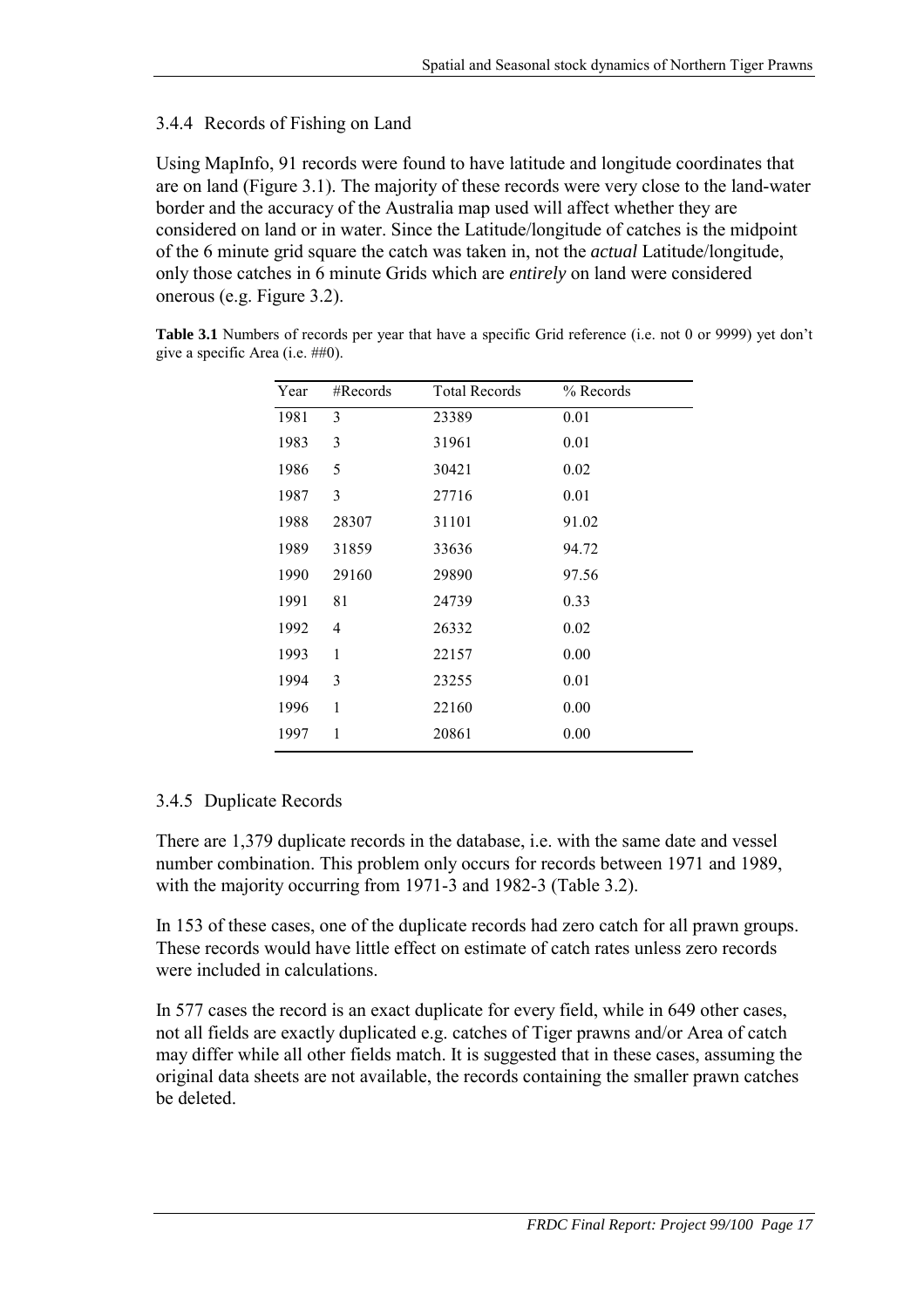| Year | #Records | <b>Total Records</b> | % records |
|------|----------|----------------------|-----------|
| 1971 | 188      | 7130                 | 2.64      |
| 1972 | 243      | 6830                 | 3.56      |
| 1973 | 189      | 6094                 | 3.10      |
| 1978 | 7        | 12350                | 0.06      |
| 1979 | 51       | 13477                | 0.38      |
| 1980 | 119      | 25079                | 0.47      |
| 1981 | 65       | 23389                | 0.28      |
| 1982 | 218      | 24482                | 0.89      |
| 1983 | 214      | 31961                | 0.67      |
| 1984 | 1        | 35059                | 0.00      |
| 1985 | 54       | 32383                | 0.17      |
| 1989 | 30       | 33636                | 0.09      |

**Table 3.2** Numbers of boat-day records per year that have one or more duplicates.



**Fig. 3.1** Location of purely 'land' records in the database.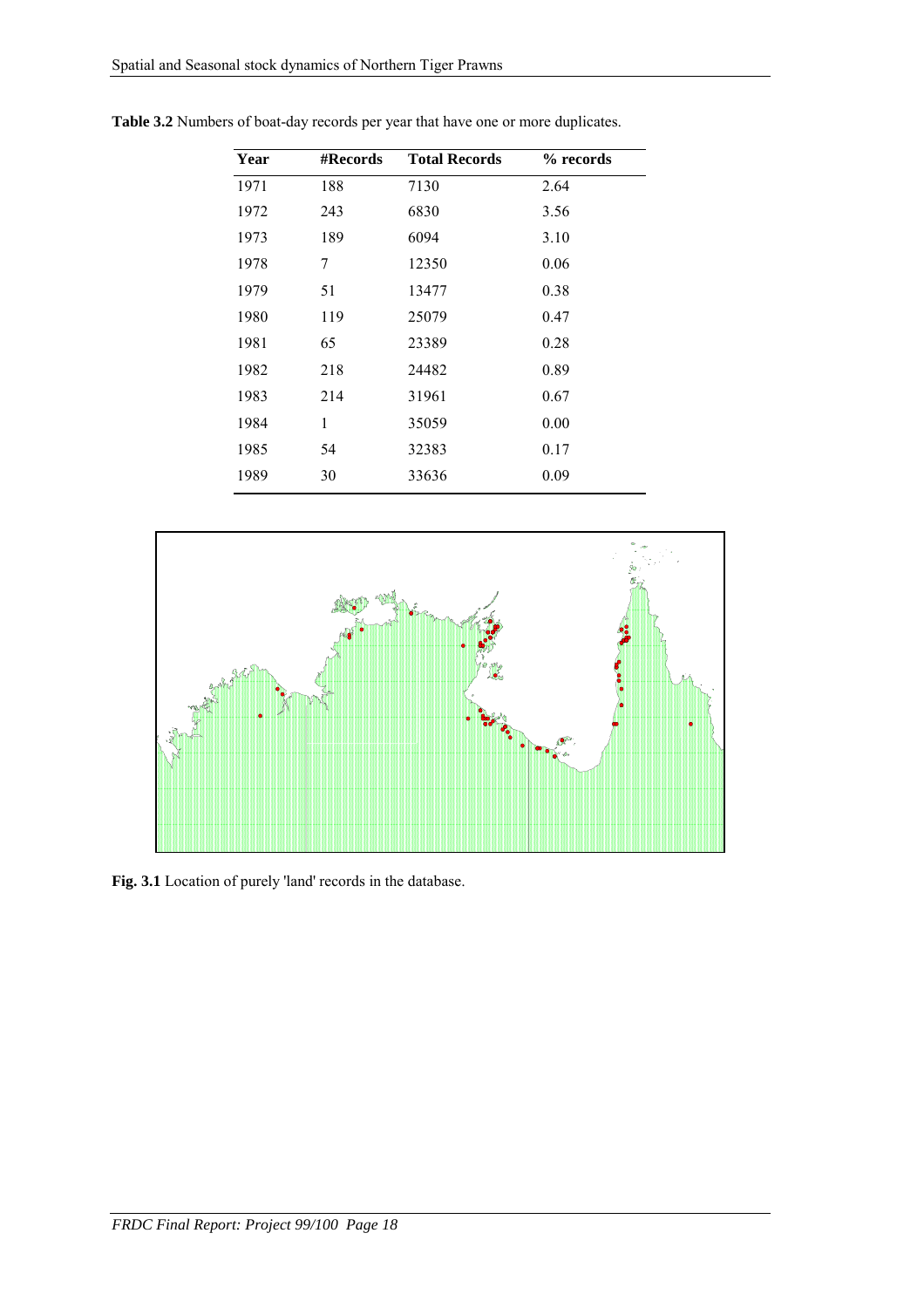<span id="page-22-0"></span>

**Fig. 3.2** Portion of land adjacent to fishing ground showing catches considered 'on land' (i.e. within a Grid square that is entirely over land) and those that weren't (i.e. water present in the 6' grid, but no grid square illustrated). Clearly, around Groote Eyland there were a number of records that were questionable.

## **3.5 Conclusion**

This treatment can by no means be considered an exhaustive search. The investigations illustrated, only serve to highlight some problems with the database relating to spatial distribution of catch and effort, and bring awareness to potential discrepancies in the data being used for stock assessment. Records highlighted in this paper need to be further examined and corrected or flagged if required.

For purposes of the analyses used here, which data records were included and which excluded are described in the following section.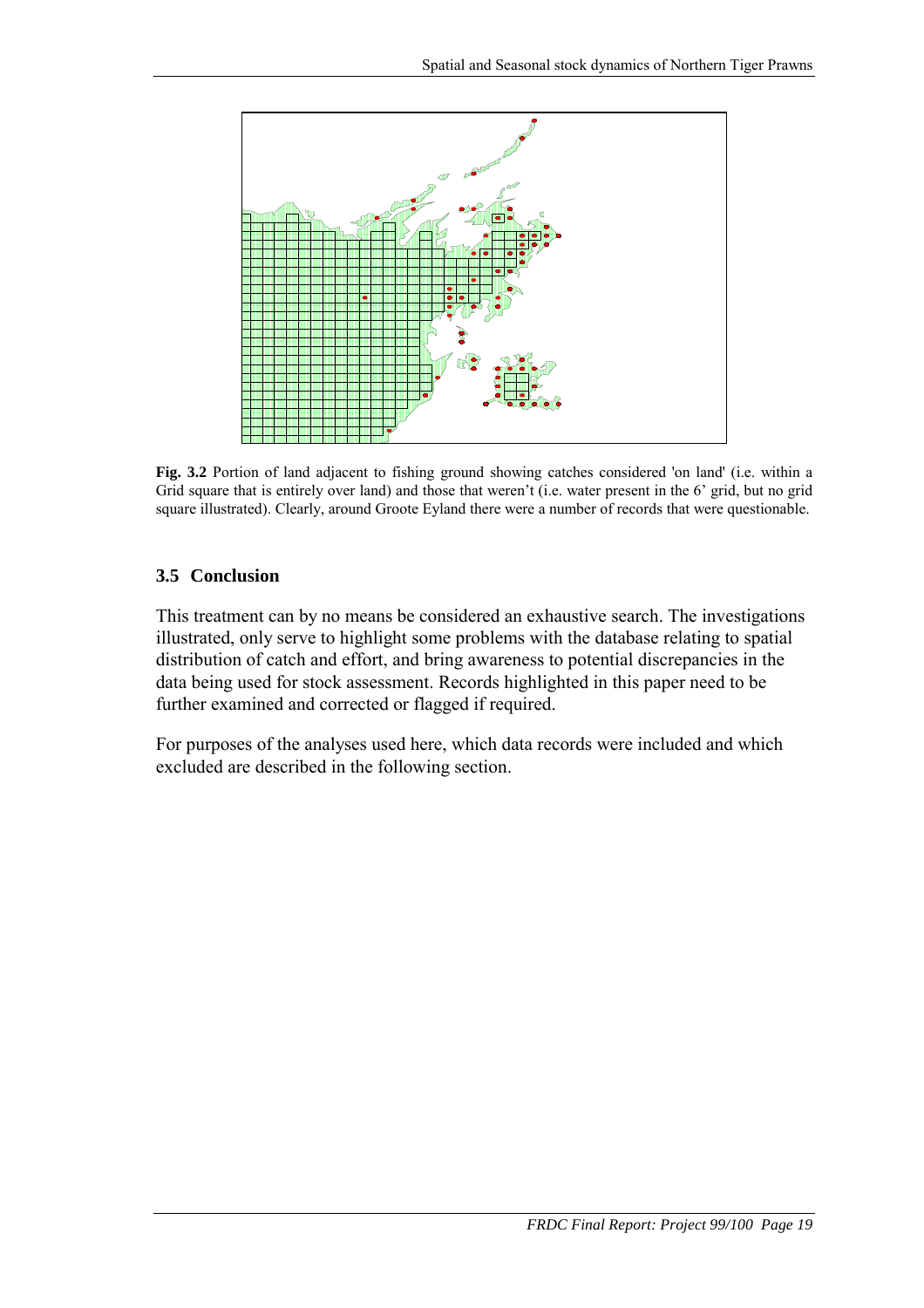# <span id="page-23-0"></span>**4. Other Data Issues**

#### **4.1 Data Availability**

Commercial logbooks were only introduced into what became the NPF, in 1969. The proportion of the fleet that completed the logbooks did not reach 100% until the 1990s. This is especially the case in the 1970s (Fig. 4.1). The organization charged with the responsibility for the logbook data has changed three times since the data began to be collected. It was only with the introduction of more formal reporting requirements in the 1980s that improved fleet coverage occurred.



**Fig. 4.1** Fraction of the annual catch (reported landings) recorded in the logbooks between 1970 and 1999. The data from 1970 to 1992 are after Sachse (1994) and the logbooks are only assumed to capture the full activity after that date. Recent unpublished work by CSIRO, Brisbane, is re-investigating the extent of reporting and related errors.

The assumption being made through all the following analyses is that the proportion of the fleet that completed the logbooks provided a representative sample of the fishery. For example, in the early years, vessels were either 'wet' boats (that just used ice and could only stay out fishing for relatively short periods) or freezer boats. If it were the case that the proportion of wet-boats that reported their fishing activities was less than the proportion of freezer boats reporting, or if these proportions varied significantly, then a significant bias could be introduced into the catch, effort and distribution data. There is, however, no evidence, to date, that such biases occurred.

## **4.2 Units of Effort**

Effort is recorded in two ways in the database, as days fished and as hours fished per day. Unfortunately, hours-per-day was not recorded during 1975 – 1979 because, apparently, the field was omitted from the logbook or the instructions suggested that it was optional (Fig. 4.2). The argument used against the use of hours fished was that all operators did not record it in a consistent fashion. However, especially in the early years of the fishery, there is a significant amount of variation associated with the number of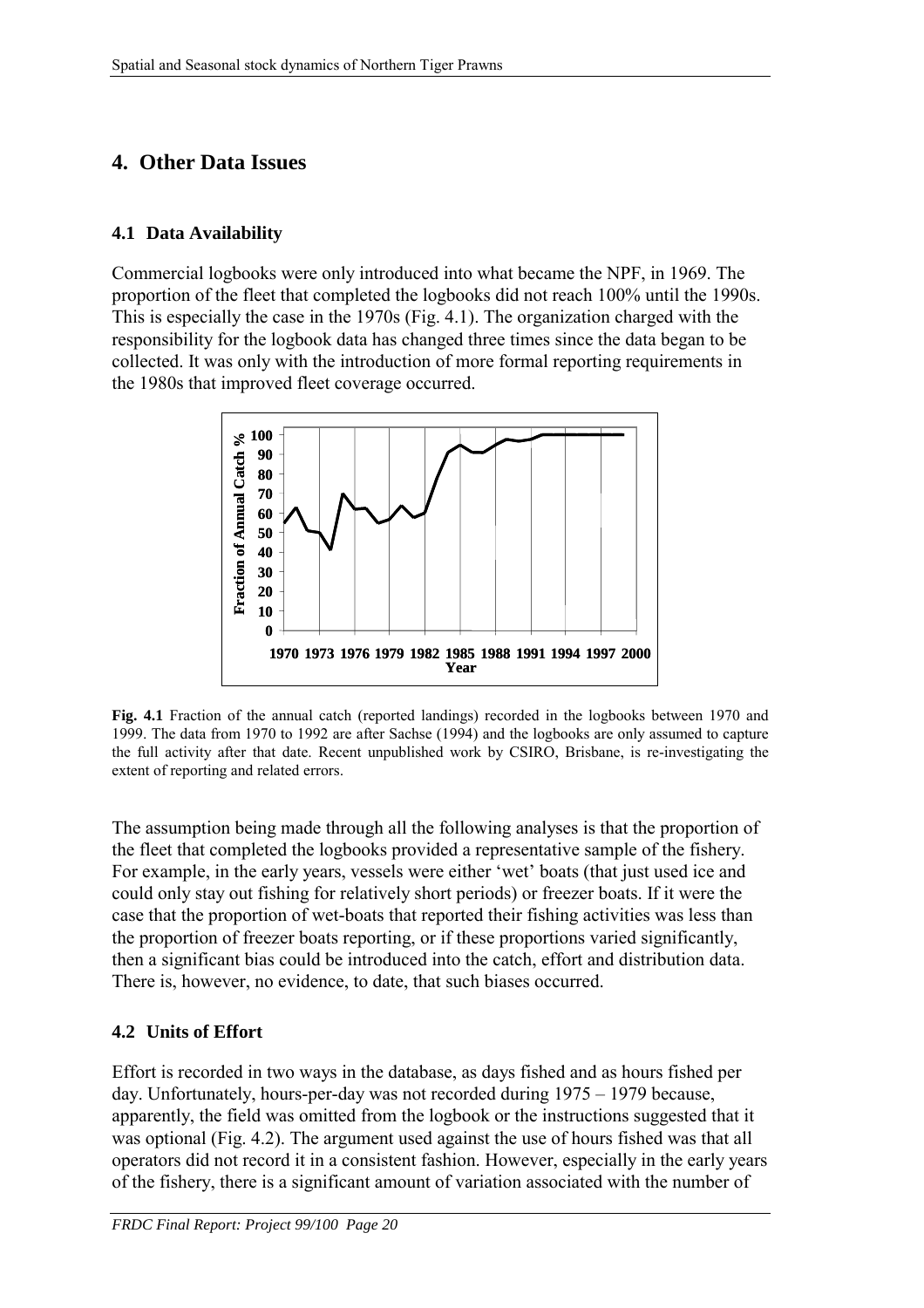<span id="page-24-0"></span>hours fished per day (Fig. 4.3). When the data were standardized, one of the factors considered was hours fished (see later chapter).



**Fig. 4.2** The proportion of records reporting the number of hours trawled per day. The obvious drop during 1974 to 1979 was a period when reporting the number of hours was not required.

#### **4.3 Tracking Individual Vessels Through the Fishery**

A major source of variability in catch rates in any fishery relates to which vessels are fishing. If it is possible to follow the performance of individual vessels through time then the investigative fishing involved in the spatial development of the fishery can be mapped accurately. Also, in the data standardization, if vessel can be included as a factor, this invariably accounts for a great deal of variation that has little to do with stock size. Unfortunately, the vessel codes used in the 1970s appear to have many duplicates and the list of vessels to which they refer is incomplete (Janet Bishop, CSIRO, Brisbane, pers. comm.). As there were over 1,000 vessels involved in the fishery at one time or another during the 1970s this problem will take time and effort to resolve (if it is even possible). This means that attempts to track the efforts of individual vessels in the early years of the fishery are not presently possible.

#### **4.4 Changing Location of Catches and Effort in the NPF**

The full geographical range of the NPF was exploited relatively quickly in the 1970s but the distribution of effort has always been variable and has altered gradually (Fig. 4.4).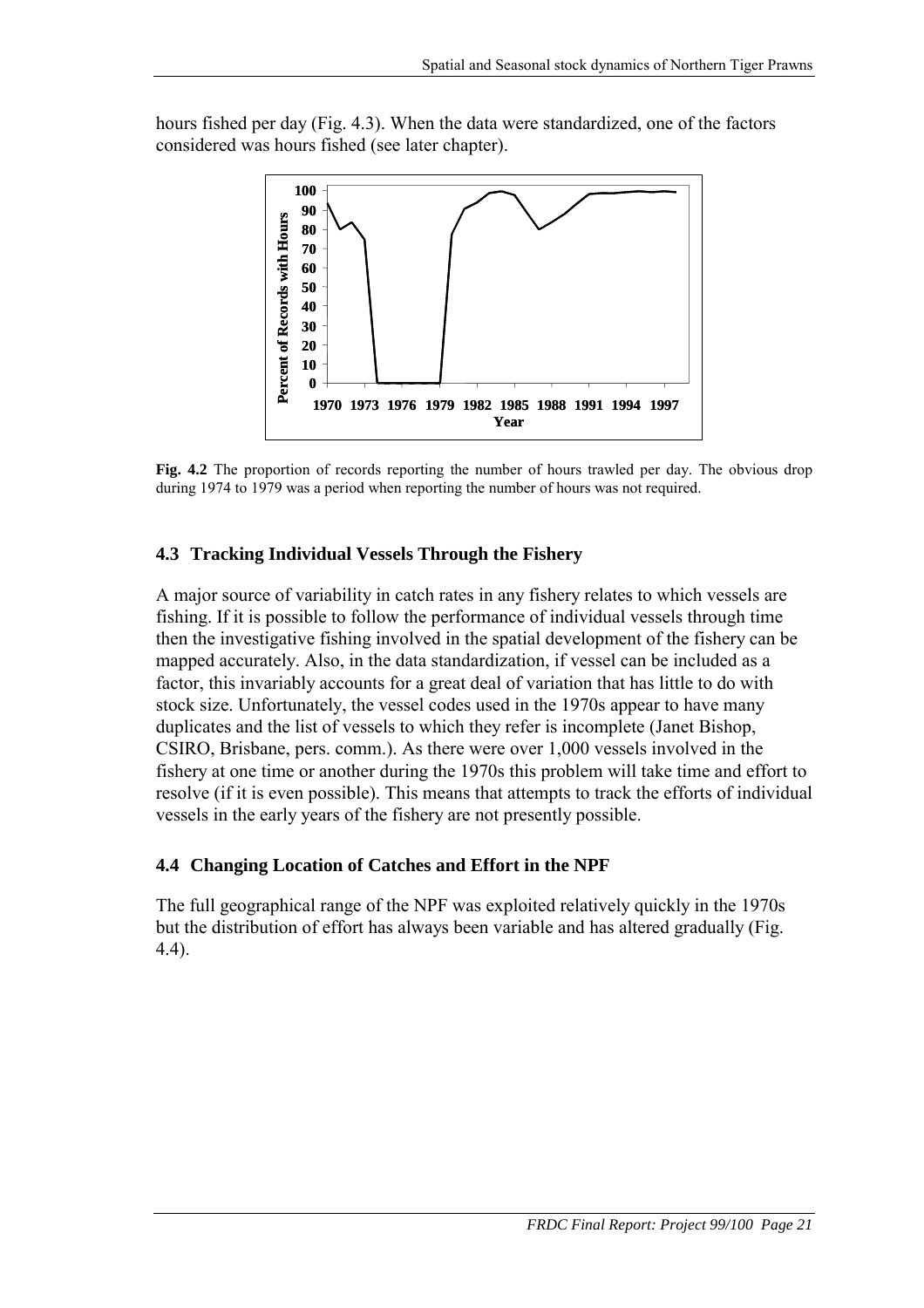

**Fig. 4.3** Hours per day recorded on the NPF logbooks for the years 1970 to 1995. In each case the X-axis relates to the number of hours per day spend trawling, while the Y-axis relates to the proportion of records reporting each hour category. Note the Y-Axis is not a constant. The distributions of hours fished reported in the years 1996 to 1999 are very similar to those reported for the years 1991 – 1995. The years 1974 to 1999 had no hours-per-day information.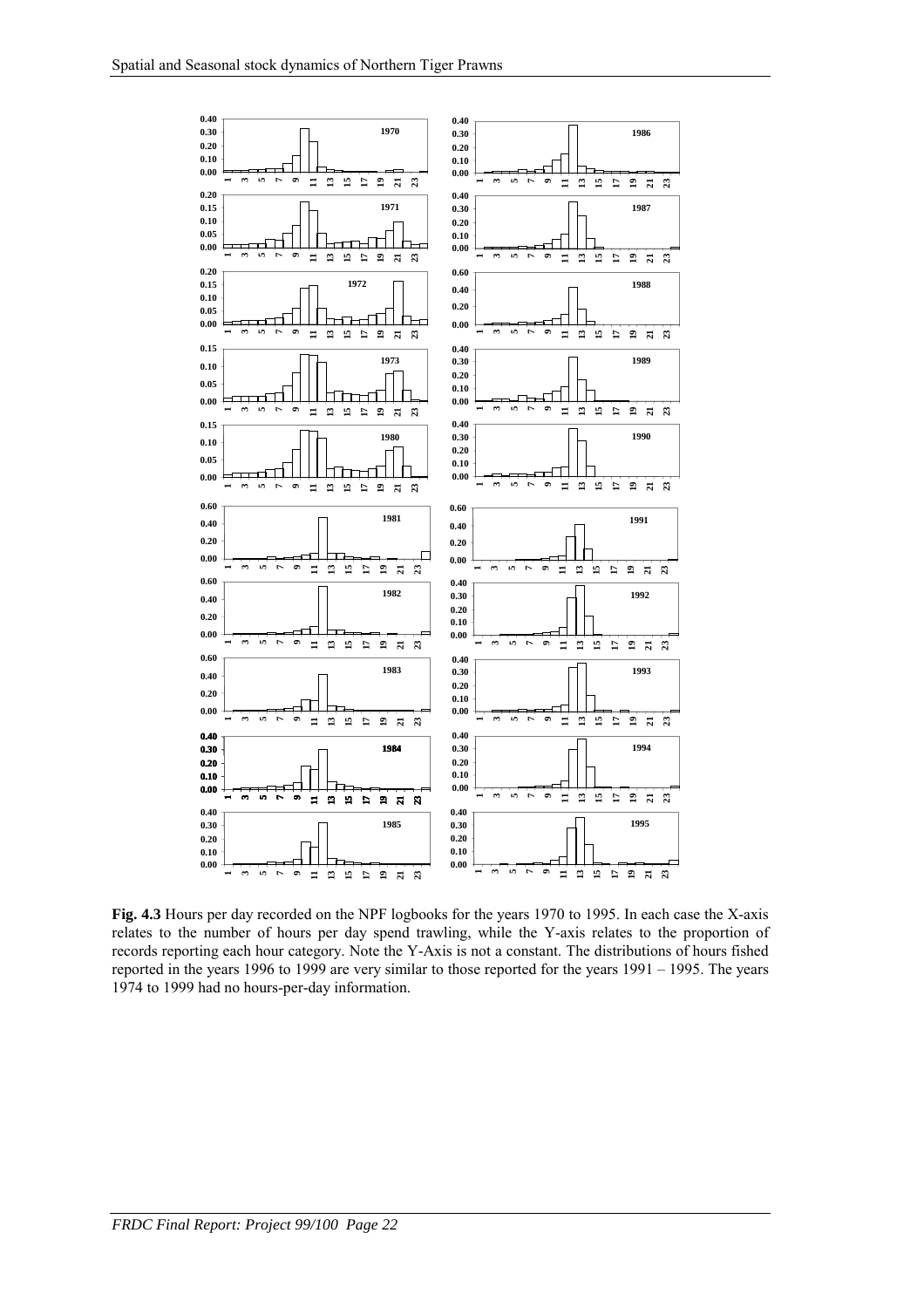

**Fig. 4.4** Gross changes in the distribution of fishing effort (days fishing) in the NPF through time. Each line is a five-year moving average illustrating the long-term changes in the distribution of effort. The major areas receiving most emphasis has changed through time.

While the short-term distribution of effort around the NPF has been variable, the longterm distribution has followed a range of trends (Fig. 4.4). Early in the fishery much of the effort was focussed in the Groote region. However, the proportion of effort expressed there, and in Melville, has been steadily declining since the 1980s, dropping in Groote from an average of about 45% down to less than 30% in recent years. In the Karumba region the proportion of the total effort has remained approximately the same through time. However, the average effort through time in Mornington and Vanderlins has increased steadily from an average of about 10% up to about 20% in each. Catch statistics show similar trends (Fig. 4.5). With the average proportion of the catch from the Groote region dropping from about 55% to only 30%. Karumba, again, staying relatively unchanged, and Mornington and Vanderlins steadily increasing.

In fact, the gradual shift in general location through time reflects the long-term average catch rates experienced in the different areas (Fig. 4.6). The actual catch rates experienced at any one time are far more variable than this but the long-term average makes the long-term shifts in the distribution of effort understandable. This implies that in any standardization of effort it will be necessary to account for where the fishery was prosecuted during each year.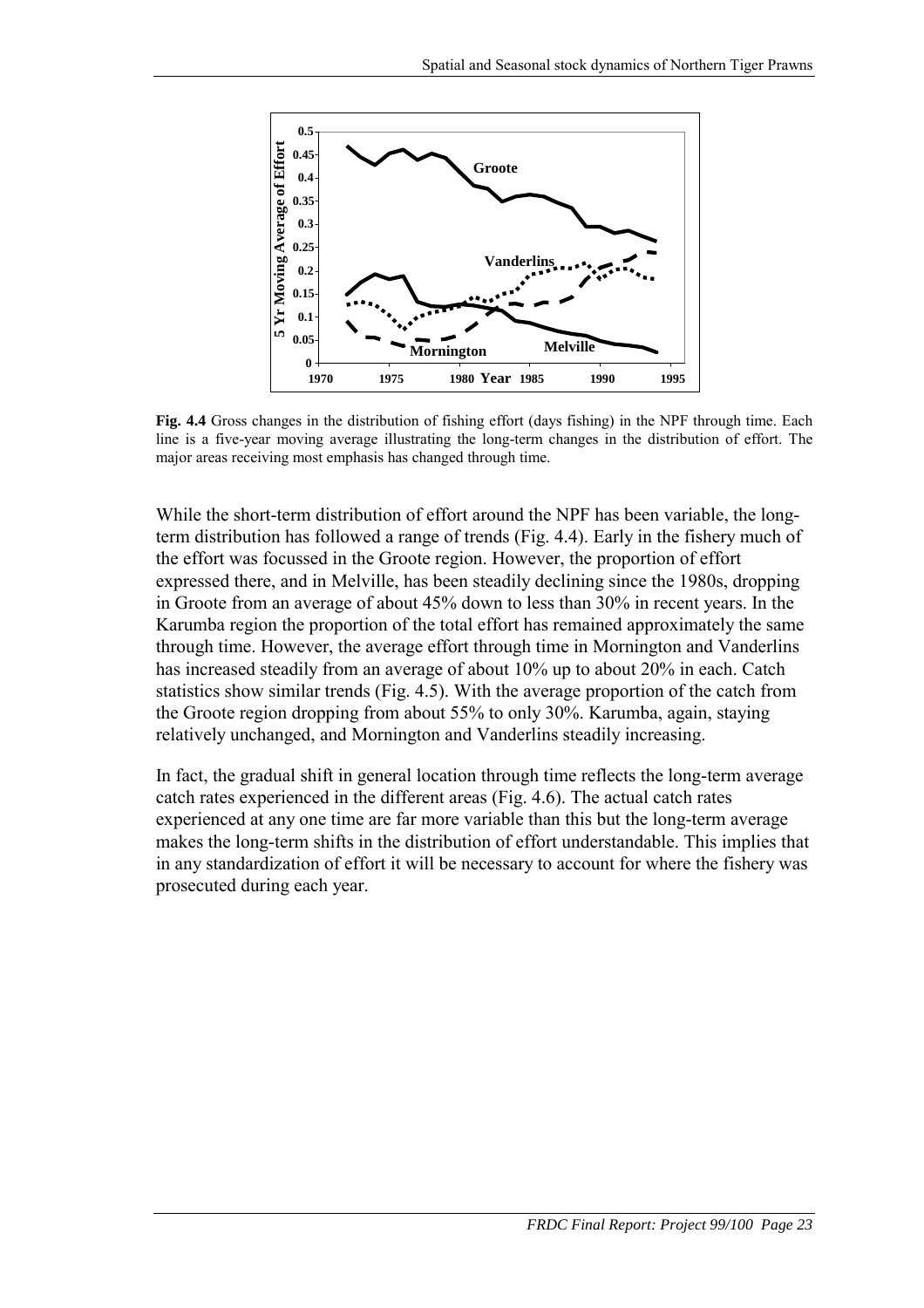<span id="page-27-0"></span>

**Fig. 4.5** Proportion of total tiger prawn catch taken from the major fishing regions in the NPF. The lines are the five-year moving average, introduced to reduce the variation around the trends observed.



**Fig. 4.6** Long-term average catch rates by area (expressed as five-year moving averages). Note that Groote started as high as Mornington but then declined until it was just above Melville. Mornington and Vanderlins have maintained catch rates approximately 20% higher than elsewhere, to shift effort into these regions constitutes a rational decision on the part of the fishing industry.

#### **4.5 Changing Season of Fishing**

When the fishery first began there were little or no restrictions of when fishing could occur or where it could occur. A useful summary of regulations up to and including 1992 is provided by Taylor (1994). Clearly the seasonality of the fishery is important.

There are now many small areas permanently closed to fishing and these, primarily are designed to protect juvenile tiger prawns and their nursery habitats (banana prawns originate in the estuaries and there is no prawn trawling in estuaries in NPF). When the catch of tiger prawns by month is summarized from the database the introduction of generalized closed periods is clearly seen, however, there have always been periods of relatively low catches of tiger prawns (Fig. 4.7; Table 4.1.).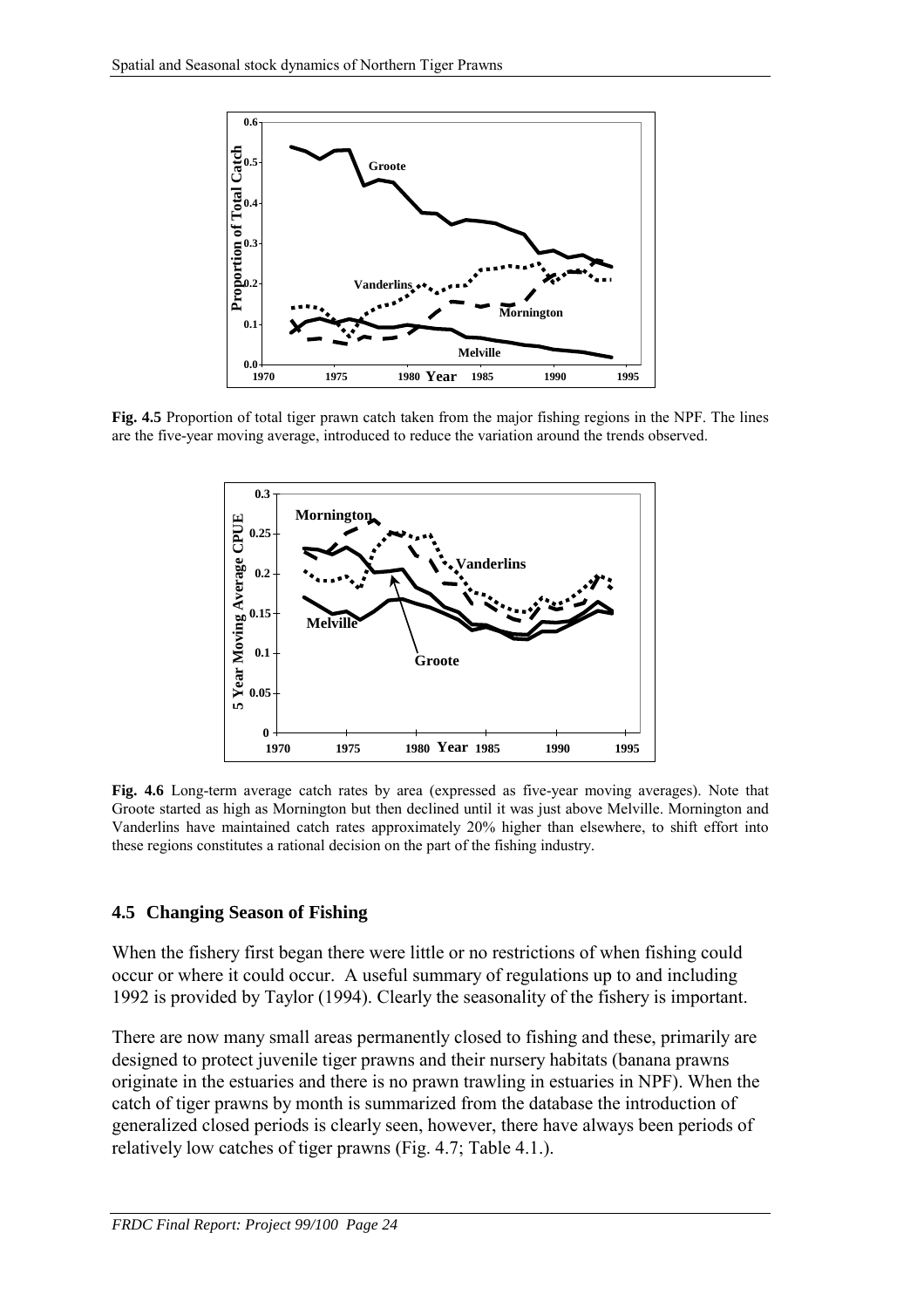

**Fig. 4.7** Catch of tiger prawns by month illustrating when the fishery has been closed (Table 4.1). Formal, fishery wide closures only occurred from Jan 1985 onwards.

**Table 4.1** History of closed periods during which the complete month was closed. Although April is often an open month it is often open from on April 15<sup>th</sup>. In years subsequent to 1990 the December through to March, and the July months have been closed to fishing.

| <b>First Closed Season</b>                            | <b>Mid-Season Closure</b> |
|-------------------------------------------------------|---------------------------|
| Jan- $85$                                             |                           |
| Jan 86 - Feb 86                                       |                           |
| Dec 86 - Mar 87                                       |                           |
| Dec 87 - Mar 88                                       |                           |
| Dec 88 - Mar 89                                       | Jul-89                    |
| All subsequent years have closures identical to 88/89 |                           |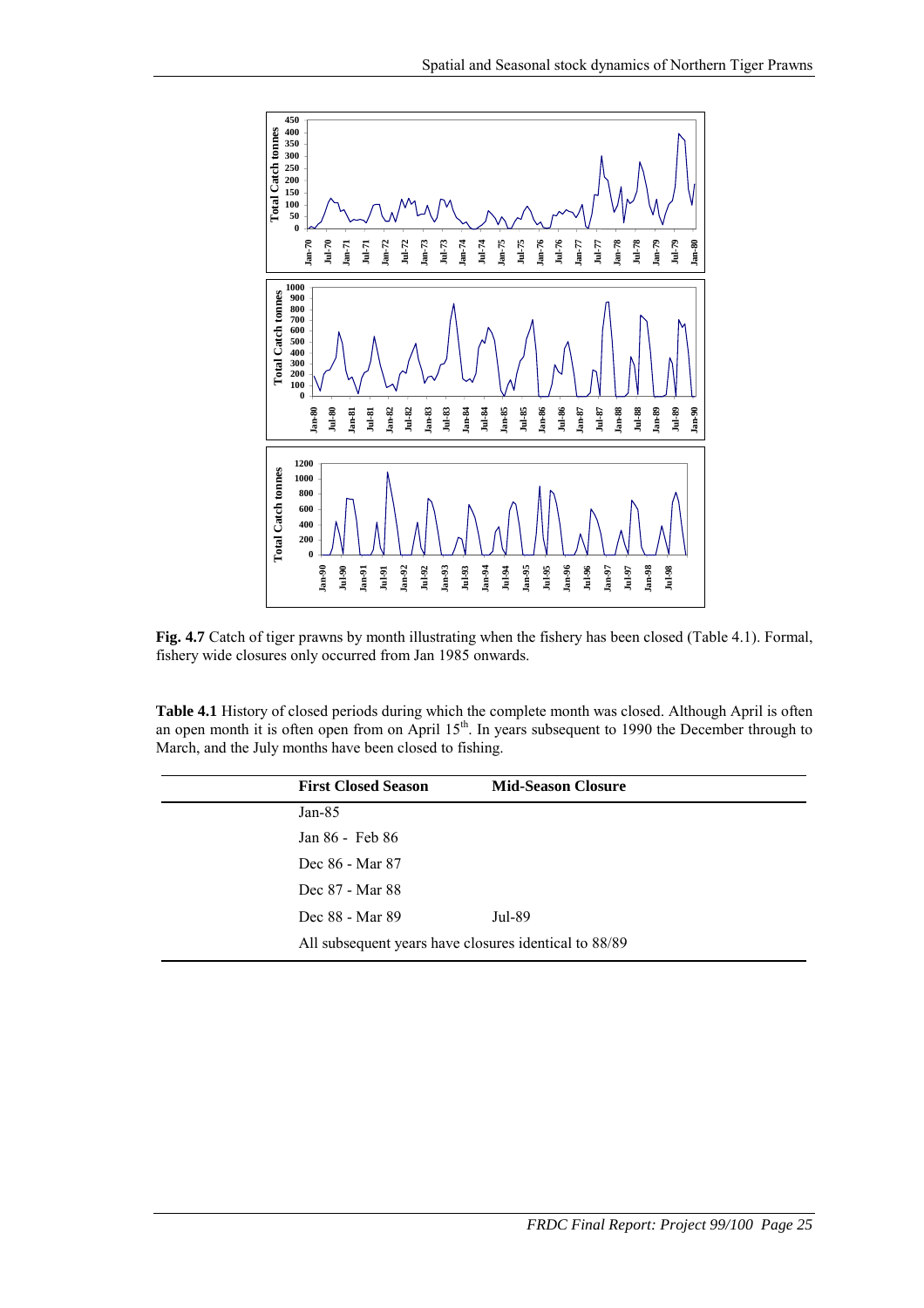# <span id="page-29-0"></span>**5. Catch Rate Standardization**

#### **5.1 Introduction**

Once suspect records had been identified within the database an attempt was made to standardize the yearly catch rates for use with the surplus-production models. This standardization used standard General Linear Modelling (GLM) techniques (Klaer, 1994) on the raw logbook data (minus suspect records) in an attempt to account for variation in the data that was due to factors other than changes in the available stock biomass. A report was prepared for and presented to the Northern Prawn Fishery Assessment Group in August 2000 (Haddon and Hodgson, 2000) and this chapter represents the contents of that report.

#### **5.2 Background**

As the biomass of a fish stock is very rarely measured directly, some index of relative abundance must be used when attempting to model the stock. Without this index of relative abundance it becomes impossible to validly track changes in the stock biomass. In very many cases commercial catch effort data (CPUE) constitute the only index of stock biomass available. CPUE is usually assumed to be related to biomass by the classic equation  $C/E = qB$ , where q is the catchability coefficient (assumed constant) and B is biomass (Schaefer 1954). If CPUE falls through time this is taken to reflect a decline in the biomass available to the fishery and, conversely, an increase in biomass if catch effort increases.

Changes in stock biomass however, may not be the only source of variation in observed CPUE. If the areas that are fished, or the seasonality of fishing varies from year to year, we may observe changes in CPUE that have nothing to do with changes in the stock biomass. Such changes would instead be related to fleet dynamics and the distribution of fishing effort, and both have been observed in the NPF (see Section 4). If we wish to remove variation in CPUE due to the effects of factors such as fishing area, we need to standardize CPUE in relation to these factors. Standardization goes some way to identifying the relative contribution towards the observed trends in CPUE made by the factors being included in the analysis. Generating the GLM, constitutes a statistical decomposition of the catchability coefficient (q) into contributing components. Once the variation due to factors other than 'year' is described, the variation associated with a 'year' factor should provide an improved representation of the relative status of the stock upon which the fishery is based. Of course, if significant factors are not included in the analysis (perhaps because data relating to them are unavailable), then there will still be noise remaining on any signal about the stock size that is present in the CPUE data.

Surplus production models, as used to assess the Tiger prawn stocks of the Northern Prawn fishery (Haddon 1997; Haddon & Hodgson, 2000), attempt to account for changes in observed CPUE in terms of changes in stock biomass through time. Standardization is essential to remove other sources of variation in the CPUE data that have nothing to do with changes in the biomass. For previous assessments based upon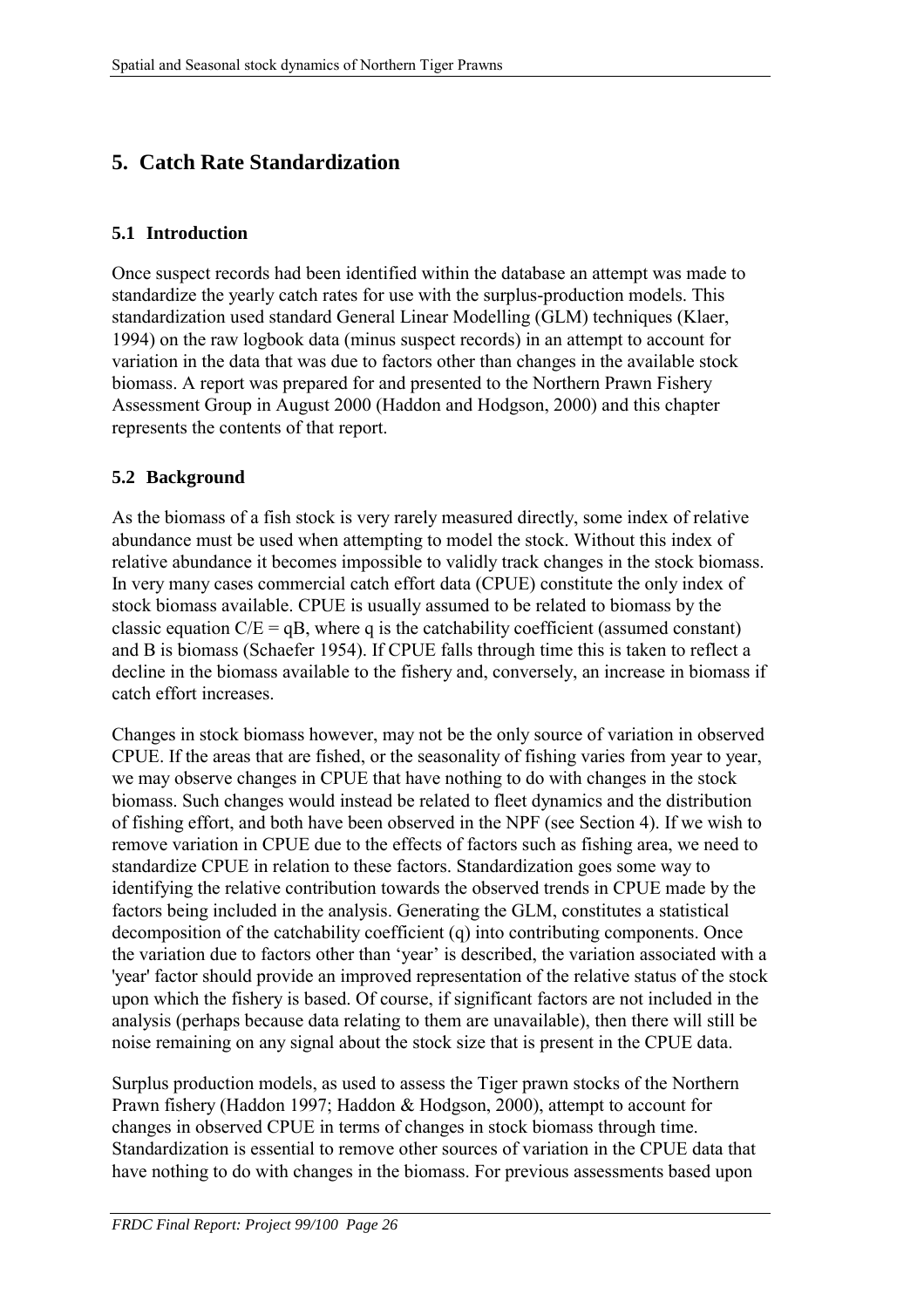<span id="page-30-0"></span>the surplus-production model (Haddon, 1997), only annual summary catch and effort data for 10 different fishing areas were available (Robins & Somers, 1994; Sachse & Robins, 1995). Using summary data, only area could be considered in an approximate standardization. In the current assessment, the full commercial catch effort records from 1970-1999 were available. With the full dataset available the standardization has been improved in detail and validity, including many more variables.

# **5.3 Standardization of Catch-Per-Unit-Effort**

Catch and effort records were extracted from the database where the catch of Tiger prawn was greater than zero and the location of the catch was *not* in a 6 minute Grid that was entirely on land (see Hodgson & Haddon, 2000a). Catch effort records in the database (logbook records) only account for between 60 - 100% of total annual landings over the history of the fishery (Sachse, 1995). The catch and effort data that was reported is thus assumed to be representative of the entire annual catch.

Duplicate fisher-day records were removed from the dataset analyzed (see Hodgson & Haddon, 2000a). For instances where different catches were recorded on duplicate fisher-days, the largest catch of Tiger prawns was included for analysis and the other smaller record disregarded.

Using Systat 8, five statistical models were fitted to the CPUE data. Because CPUE data are typically log-normally distributed a General Linear Model was fitted to the natural logarithm of the CPUE for each record. The model was built in a number of steps so as to monitor the increase in the amount of the variation in the catch-effort information that is described by the linear model. Akaike's Information Criterion (AIC) was used to determine the best statistical model: a compromise between the proportion of the variability in the data described by the linear model and the complexity of the model (Burnham & Anderson, 1998). The statistical model leading to the smallest AIC is usually selected as being optimal.

The general log-linear model used was:

 $Ln(CE) = Const + a.Year + b.Month + c.Week + d.Block + e.Banana$ 

or subsets of this. The variables Year, Month, Week, Block, and Banana were all put into the analysis as categorical or dummy variables.

Month and Week are included in the model to account for changes in the seasonal patterns of fleet dynamics and catch rates within years. Blocks are 30-minute square areas of fishing ground and standardise for spatial variation in CPUE. The expansion of the fishery into new areas and contraction away from others over time, combined with the introduction of closed areas (Fig. 5.1), may change CPUE in ways that do not necessarily represent changes in actual biomass. We used 30' blocks instead of the smaller 6' blocks because the 6' block is the reported location of most of a nights fishing, but not necessarily all. By extending to 30', this source of potential bias is removed. The inclusion of the Block factor should remove at least some of these effects. Ideally an interaction term between Block and Year would account for changes in the spatial distribution of effort (fleet dynamics) through time. However, such interaction terms, including the Year factor, alter the meaning of the Year term and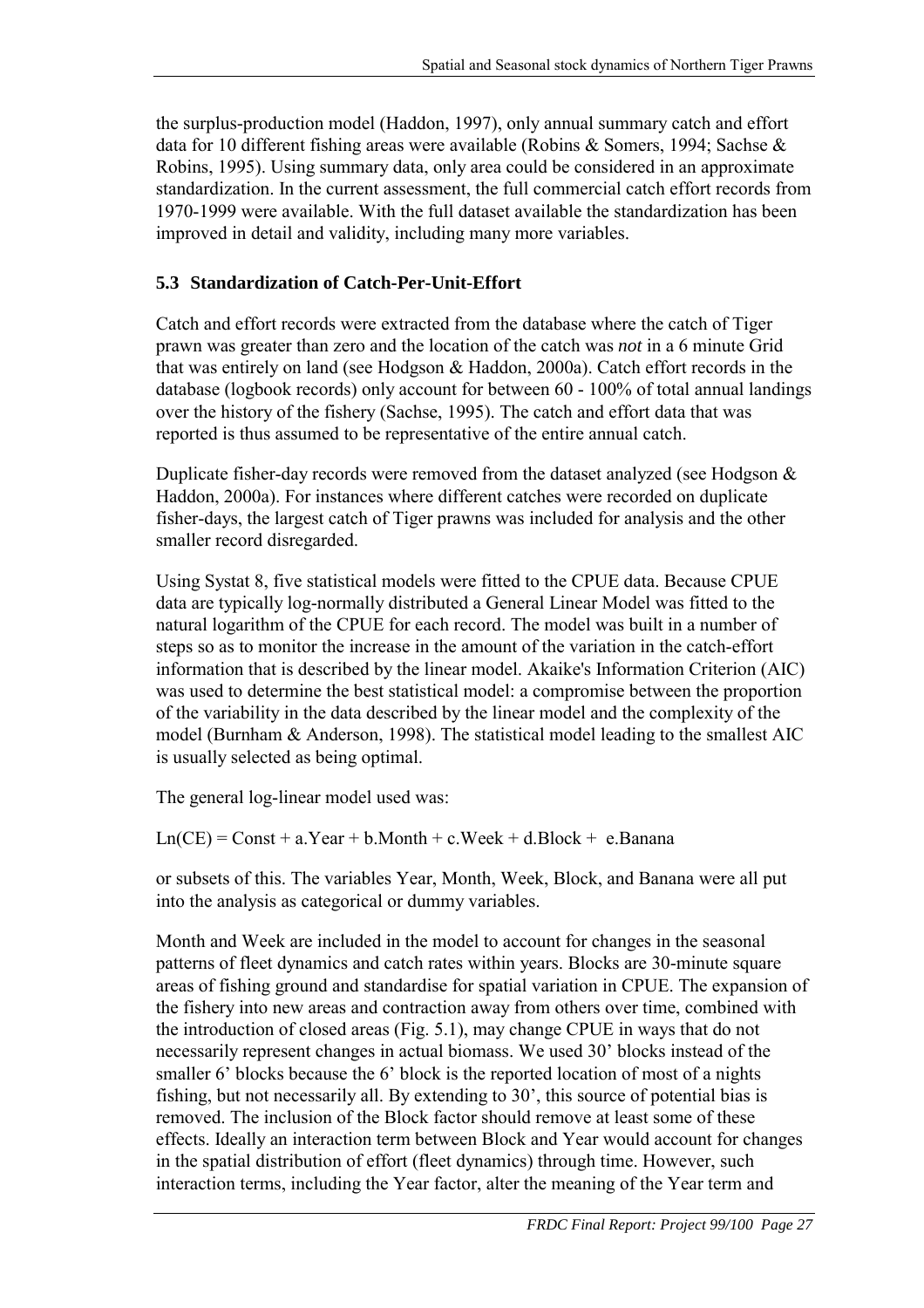these can no longer be used as a simple index of relative abundance through time. Instead, some other way of dealing with changes in fleet dynamics needs to be devised.

The variable Banana comprised 5 categories or levels of Banana prawn catch (Table 5.1). The Banana factor should go some way to removing variability in the Tiger prawn CPUE data attributable to variability in catches of Banana prawns. A low catch rate of Tiger prawns or a high catch of banana prawns may reflect targeting of banana prawns rather than a change in Tiger prawn stock biomass.



**Fig. 5.1** The changing number of 6 nautical mile grids fished for tiger prawns through time. The thick upper line is where the catch of tiger prawns was  $>0$ , the fine line below that was where catches were  $>100\text{kg}$ , and the dotted line below that represents the number of 6' grids where catches  $> 500\text{kg}$ . The peak area fished occurred in 1983, followed by a steady, slow decline.

**Table 5.1** Levels of Banana Prawn catch within the 'Banana' factor. Catches in ranges 3 to 5 may have been targeting banana prawns during the day.

| <b>Level</b>   | Banana prawn catch range       |
|----------------|--------------------------------|
| $\overline{0}$ | $\theta$                       |
|                | $>0,$ <100 kg                  |
| 2              | $>=100, <500$ kg               |
| 3              | $>=500, <1000$ kg              |
| 4              | $>=1000, \, 5000 \, \text{kg}$ |
|                | $>=5000$                       |
|                |                                |

It should be noted that the output from a GLM does not guarantee that a relation exists between stock size and standardized CPUE. It is possible that factors not included in the model (through no information being available) may be obscuring any effects of changes in stock biomass. In this case, vessel and hourly effort information are not available for inclusion in the analysis.

Vessel information would allow us to remove variability in the Tiger prawn CPUE that is due to variation in the vessels fishing (not a change in biomass). For example, if several large dominant vessels with experienced skippers were removed from the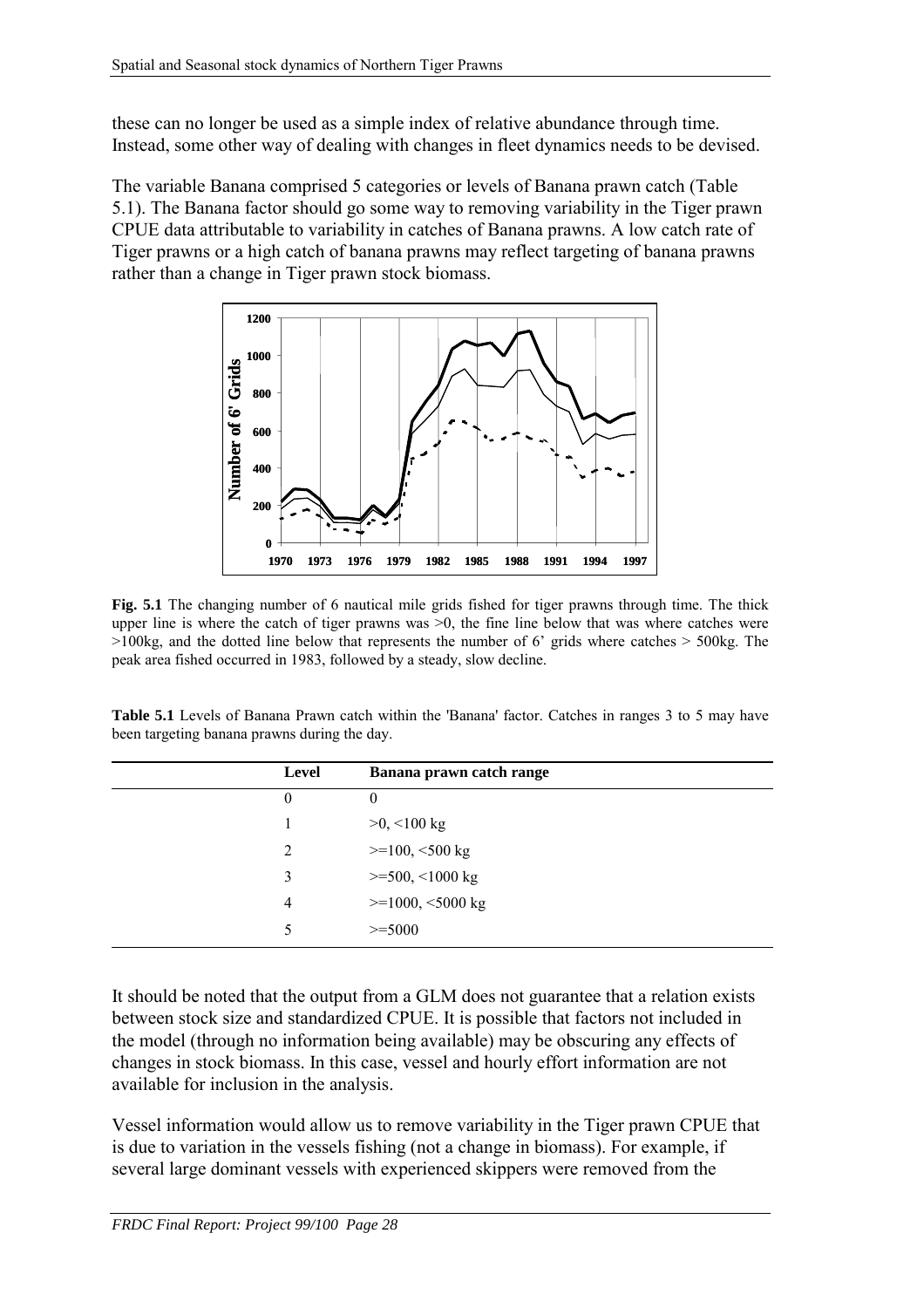<span id="page-32-0"></span>fishery, it could be expected that the overall annual catch rates for the fishery in the next year would drop considerably. This would not be reflective of a decline in the stock biomass, as the model would assume. Accuracy of the biomass estimates from the surplus production model should improve if or when the vessel data become available. Vessel cannot be used as a factor (a proxy for vessel characteristics) because there are problems identifying individual vessels throughout the history of the fishery.

Hourly effort information is not available for all records in all years (Fig. 4.2). CPUE is thus calculated as catch per fishing day rather than catch per hour. This introduces considerable noise into the dataset as the hours fished per day vary from a few to 24 hours.

#### **5.4 Results**

Model 5 (LnCE = Constant + Year + Month + Week + Block + Banana) described the greatest proportion of variation in the catch effort data (31.6%) and had the lowest AIC value (Table 5.2, Fig. 5.2). All variables in the model were significant, however, the inclusion of the term Block (for the first time in Model 4) resulted in a considerable jump in the variance explained by the model (from 13.1 to 29.7%, Table 5.2) and increased the Year indices between 1970 and 1986 considerably above those for Model 1 (Fig. 5.2). After 1986 the standardization had minimal effect on the indices, except in 1995, 1997 and 1998. Models 2 and 3 were intermediate between Model 1 and Model 4 and 5 (Fig. 5.3).

Catch rates have been highly variable over the last 29 years, but generally declining between 1977 and 1986. After 1986 there has been a variable but overall apparent increase in observed catch rates to an all-time maximum in 1995. Catch rates again plummeted to a low in 1996, appeared to recover somewhat in 1997 and 1998, only to drop again in 1999 (Fig. 5.2).



**Fig. 5.2** Standardised CPUE for the Northern prawn fishery relative to 1999. Model 1 represents the unstandardized geometric means of the selected raw data. Model 5 is the optimal model  $Ln(CE)$  = Constant + Year + Month + Week + Block + Banana (see Table 5.2).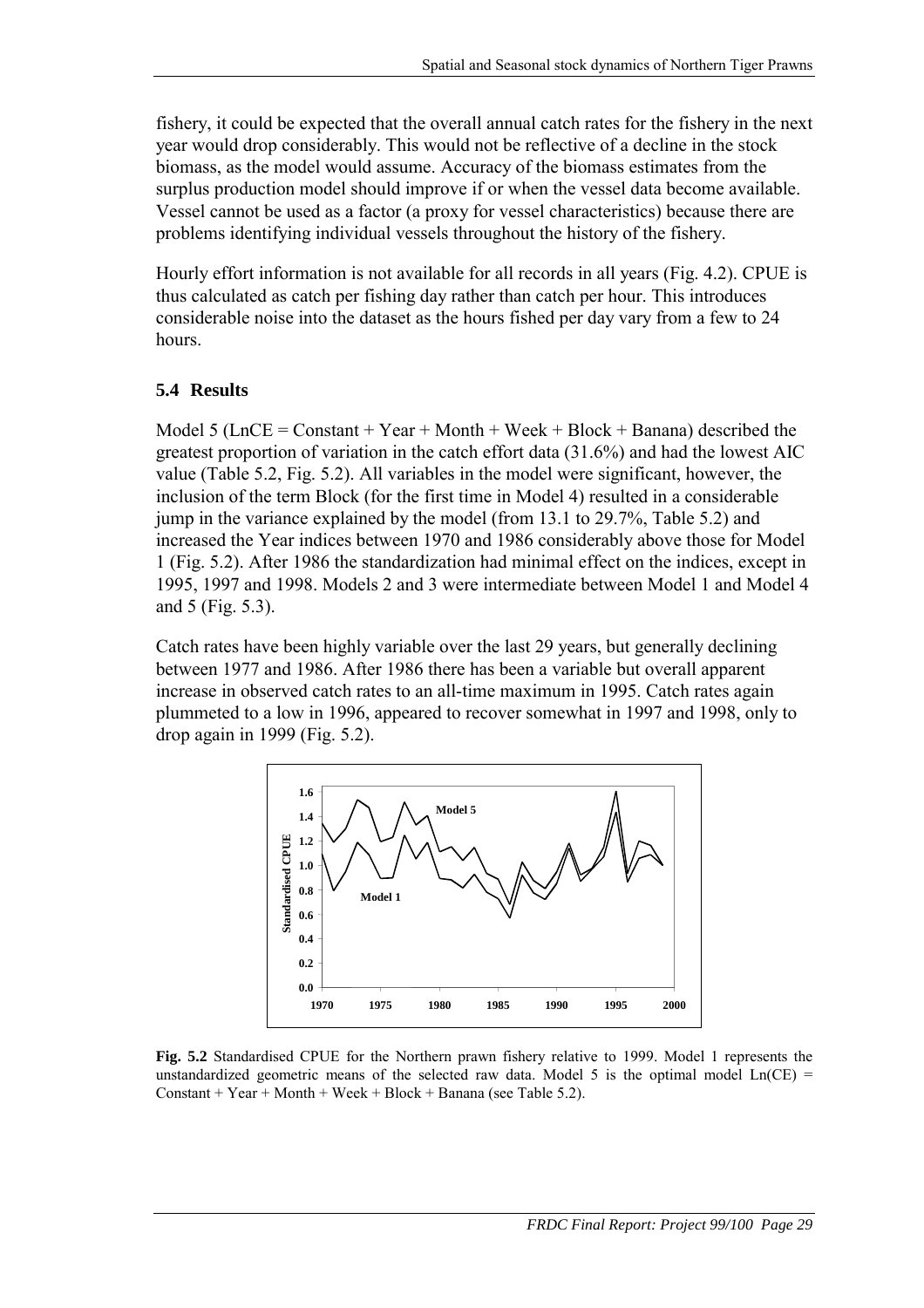**Table 5.2** GLM results for the Northern Tiger Prawn fishery. Week is the week in the year (*i.e.* 1-52), Block refers to the 30-minute square area and Banana relates to the catch of Banana prawns. F is the Fstatistic from the ANOVA, the Model SS is the model sum of squared residuals, Resid SS is the residual sum of squares, N is the total number of observations, and AIC is the Akaike's Information Criterion. Model 5 is the optimal model.

| Model 1          | $LnCE = CONSTANT + YEAR$                                    |                    |                    |                    |                    |
|------------------|-------------------------------------------------------------|--------------------|--------------------|--------------------|--------------------|
| Model 2          | $LnCE = CONSTANT + YEAR + MONTH$                            |                    |                    |                    |                    |
| Model 3          | $LnCE = CONSTANT + YEAR + MONTH + WEEKNUM$                  |                    |                    |                    |                    |
| Model 4          | $LnCE = CONSTANT + YEAR + MONTH + WEEKNUM + BLOCK$          |                    |                    |                    |                    |
| Model 5          | $LnCE = CONSTANT + YEAR + MONTH + WEEKNUM + BLOCK + BANANA$ |                    |                    |                    |                    |
|                  | Model 1                                                     | Model 2            | Model 3            | Model 4            | Model 5            |
| ${\bf N}$        | 477258                                                      | 477258             | 477258             | 477258             | 477258             |
| Var%             | 0.067                                                       | 0.123              | 0.131              | 0.297              | 0.316              |
| F                | 1181.43                                                     | 1665.56            | 783.26             | 624.75             | 672.17             |
| <b>Df Params</b> | 29                                                          | 40                 | 92                 | 323                | 328                |
|                  |                                                             |                    |                    |                    |                    |
| <b>Df Resids</b> | 477228                                                      | 477217             | 477165             | 476934             | 476929             |
| <b>Model SS</b>  | 18403.1                                                     | 33656.7            | 36046.7            | 81683.5            | 86854.4            |
| <b>Resid SS</b>  | 256336.4                                                    | 241082.8           | 238692.9           | 193055.9           | 187885.2           |
| <b>Outliers</b>  | 149                                                         | 168                | 177                | 210                | 201                |
| # Param          | 31                                                          | 42                 | 94                 | 325                | 330                |
| <b>AIC</b>       | 12.45                                                       | 12.39              | 12.38              | 12.17              | 12.15              |
| <b>YEAR</b>      | <b>Model 1</b>                                              | Model 2            | <b>Model 3</b>     | Model 4            | Model 5            |
| 1970             | 1.09527                                                     | 1.20202            | 1.20442            | 1.36070            | 1.34313            |
| 1971             | 0.79453                                                     | 0.90484            | 0.91759            | 1.12524            | 1.19006            |
| 1972             | 0.95313                                                     | 1.06290            | 1.07788            | 1.27634            | 1.29823            |
| 1973             | 1.18768                                                     | 1.31390            | 1.31128            | 1.49481            | 1.54034            |
| 1974             | 1.08981                                                     | 1.17704            | 1.16532            | 1.39654            | 1.47403            |
| 1975             | 0.89494                                                     | 0.95409            | 0.95218            | 1.22998            | 1.19722            |
| 1976             | 0.89942                                                     | 0.99302            | 1.00200            | 1.24483            | 1.22875            |
| 1977             | 1.24982                                                     | 1.35121            | 1.36343            | 1.52501            | 1.52196            |
| 1978             | 1.05548                                                     | 1.15258            | 1.16300            | 1.37026            | 1.33242            |
| 1979             | 1.19125                                                     | 1.29953            | 1.29563            | 1.42618            | 1.40776            |
| 1980             | 0.89494                                                     | 0.98906            | 0.99402            | 1.15027            | 1.11293            |
| 1981             | 0.88073                                                     | 0.96561            | 0.97142            | 1.20081            | 1.15373            |
| 1982             | 0.81465                                                     | 0.89404            | 0.90393            | 1.08004            | 1.04081            |
| 1983             | 0.92589                                                     | 1.02942            | 1.04394            | 1.19363            | 1.14912            |
| 1984             | 0.78349                                                     | 0.85899            | 0.87372            | 0.96561            | 0.93520            |
| 1985             | 0.72906                                                     | 0.79453            | 0.79057            | 0.90756            | 0.88870            |
| 1986             | 0.56836                                                     | 0.59750            | 0.59631            | 0.71106            | 0.68250            |
| 1987             | 0.92127                                                     | 0.96657            | 0.97142            | 1.04812            | 1.02737            |
| 1988             | 0.77492                                                     | 0.80816            | 0.82037            | 0.89583            | 0.87372            |
| 1989             | 0.72036                                                     | 0.74901            | 0.76567            | 0.83110            | 0.81058            |
| 1990             | 0.84874                                                     | 0.89404            | 0.88426            | 0.97824            | 0.94554            |
| 1991             | 1.13883                                                     | 1.17234            | 1.16416            | 1.19842            | 1.18057            |
| 1992             | 0.87023                                                     | 0.90756            | 0.91119            | 0.94838            | 0.92219            |
| 1993             | 0.96754                                                     | 1.01207            | 1.02122            | 0.98807            | 0.97336            |
| 1994             | 1.07144                                                     | 1.14454            | 1.16649            | 1.18175            | 1.14798            |
| 1995             | 1.43907                                                     | 1.51286            | 1.54342            | 1.61931            | 1.60641            |
| 1996             | 0.86589                                                     | 0.91119<br>1.06503 | 0.90574<br>1.05971 | 0.95983            | 0.93333<br>1.19842 |
| 1997<br>1998     | 1.06078<br>1.08981                                          | 1.15027            | 1.15488            | 1.23244<br>1.18412 | 1.16532            |
| 1999             | 1.00000                                                     | 1.00000            | 1.00000            | 1.00000            | 1.00000            |
|                  |                                                             |                    |                    |                    |                    |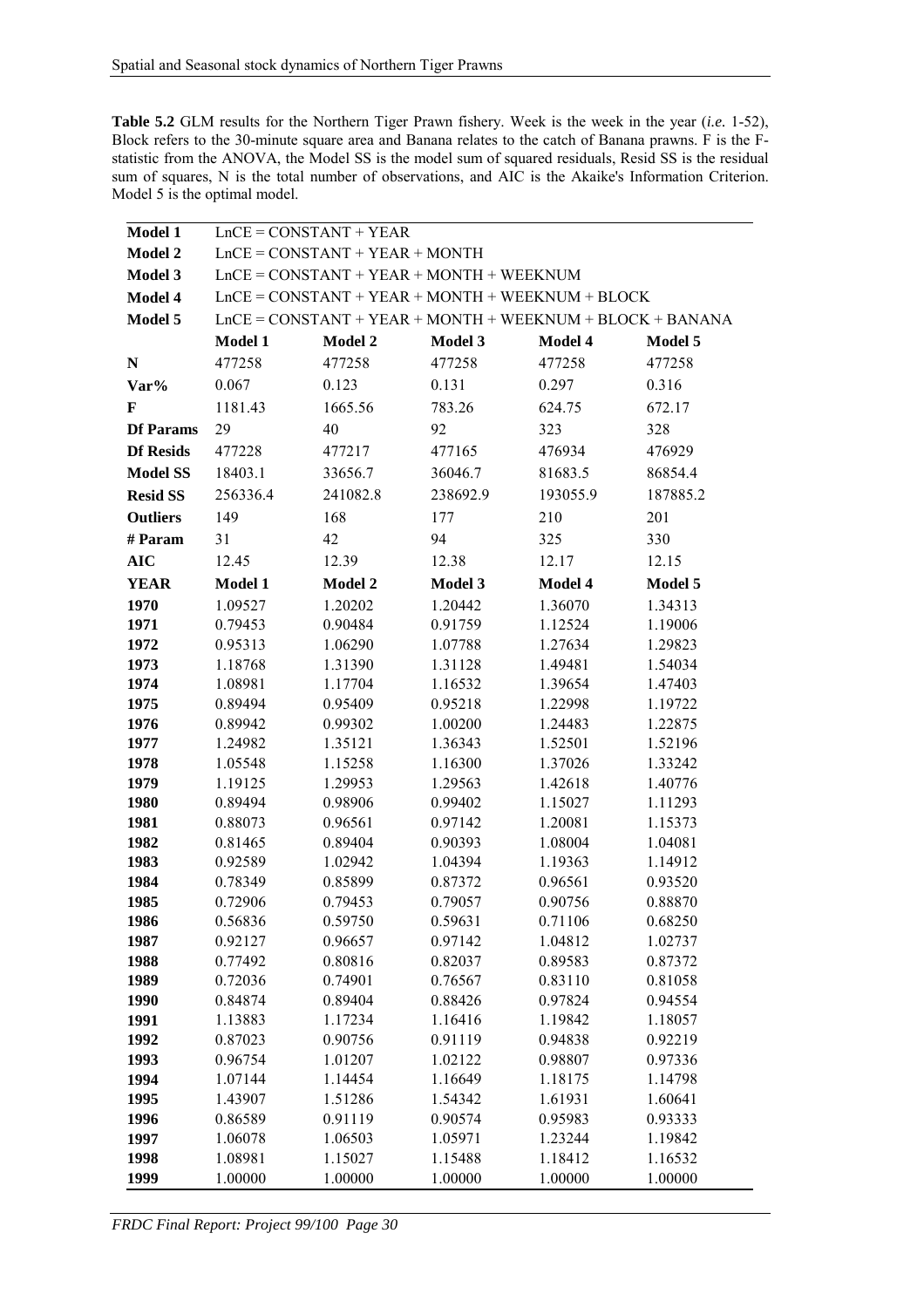<span id="page-34-0"></span>

**Fig. 5.3** Standardised CPUE for the Northern prawn fishery relative to 1999. Model 1 represents the unstandardized geometric means of the selected raw data. Model 3 is a sub-optimal model  $Ln(CE)$  = Constant + Year + Month + Week (see Table 5.2; and *cf.* Fig. 5.2).

#### **5.5 Effect of Geographical Block**

The different 30' blocks have a range of influence on the relative catch rates experienced if they are fished. The range of relative effects was from 0.05 to 4.25, implying that some blocks are 165 times more productive than others. There were 23 blocks with a relative effect greater than 2 within the range of 0.05 to 4.25. When all blocks are compared with each other it is clear there are at least two classes of 30' block (Fig. 5.4).



**Fig. 5.4** The relative influence on catch rates of the 232 arbitrarily named 30;' minute blocks. The effects range from 0.05 up to 4.25. There were about 10% of blocks above an index of 2; these formed a separate class of blocks that appear to have the highest catch rates.

#### **5.6 Effect of Banana Prawns**

Not surprisingly, the presence of banana prawns in the catch had a negative relative influence on the catches of tiger prawns (Fig. 5.5). When catches of banana prawns are greater than 100kg, then serious negative effects on the relative catch rate of tiger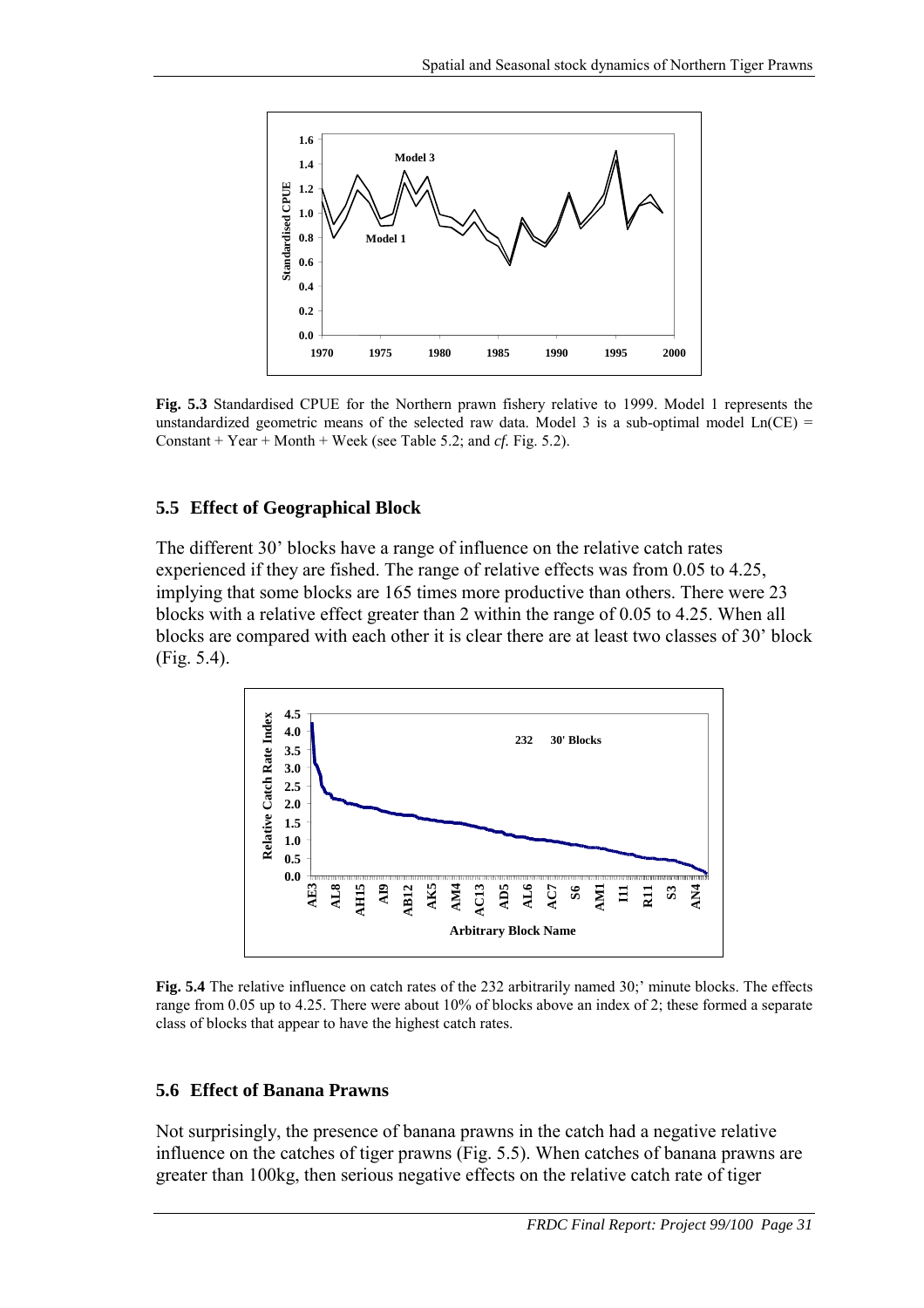<span id="page-35-0"></span>prawns begin to appear. Ideally there would be better way to isolate shots that really were targeting tiger prawns from those targeting banana prawns.



**Fig. 5.5** The relative influence on catch rates of the 6 Banana prawn catch categories, with their corresponding expected catch rates relative to category 6 (>5000kg banana prawns). The effects range from 1 up to 3.06. Thus, those fishing days that did not catch banana prawns tended to have a catch rate of tiger prawns that was three times higher than those fishing days that reported the highest catches of banana prawns.

#### **5.7 Discussion**

The standardization was limited by the data available so that it was only possible to attempt standardization relative to the factors of week, month, year, 30' block, and the relative abundance of banana prawns in the catch. The obvious factor missing from the analysis was that of 'vessel' or perhaps 'skipper'. Ideally, it would have been possible to have included details of fishing gear used by each vessel for each record of fishing in the database. The factors of vessel and skipper could have acted as proxies for the range and changes of facilities and different abilities within the fleet through time. While such proxies are only an approximation to actual details of the fleet's equipment and vessels, it has nevertheless proved useful in analyses of the South East Fishery fleet (Haddon & Hodgson, 2000b). Unfortunately, in the Northern Prawn Fishery database it is not possible to follow the fate of individual vessels through the 30 years of the fishery. The codes given to individual vessels changed depending upon what agency was responsible for the data collection and these have become confused through time.

Nevertheless, the standardization as it stands accounts for 31.6 % of the variability in the data. It has had a major effect on the trends in the data, especially early on in the history of the fishery. That early period in the time series greatly influences the apparent productivity of the fishery when modelled by a surplus-production type model. Thus, any clarification of the fisheries performance over that period has important implications for subsequent analyses.

The effect of the 30' block factor was marked, which reflects the range of variation of the influence on catch rate that this factor exhibited. Also important was the presence and degree of banana prawn capture. Weeknum, representing the location during each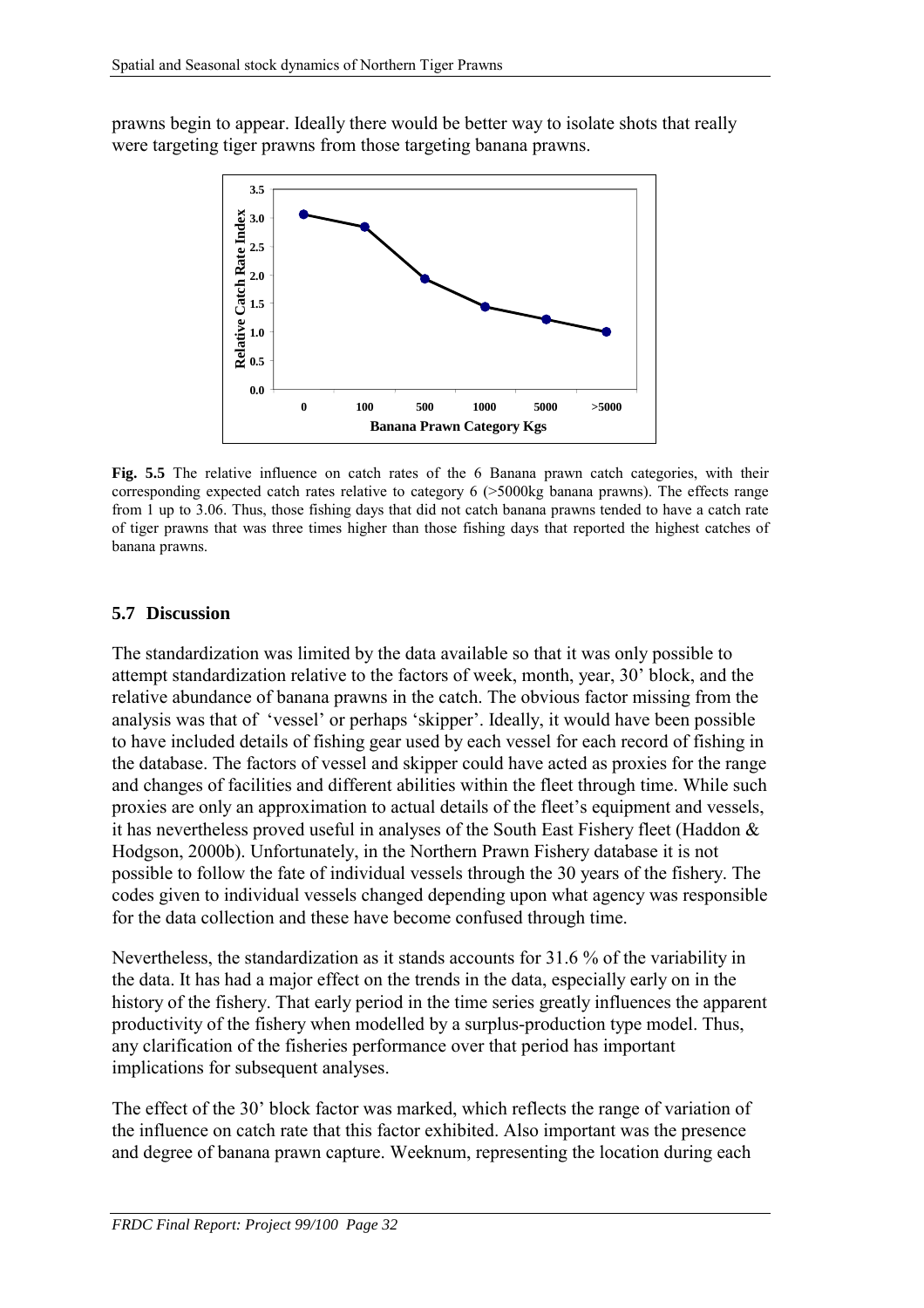year, only had a small effect, both in terms of the proportion of variation accounted for and in terms of the impact on the standardized yearly indices of relative abundance.

The present analysis is repeatable, understandable, and usable in present models. Without the standardization, the model results are markedly different and unrealistic. The process of standardization should become routine in the stock assessment of northern prawns. Future developments may include the investigation of various interaction terms between factors in the current model, restriction of the analysis to particular geographical regions, and repeating the analysis for different sub-sets of the total period.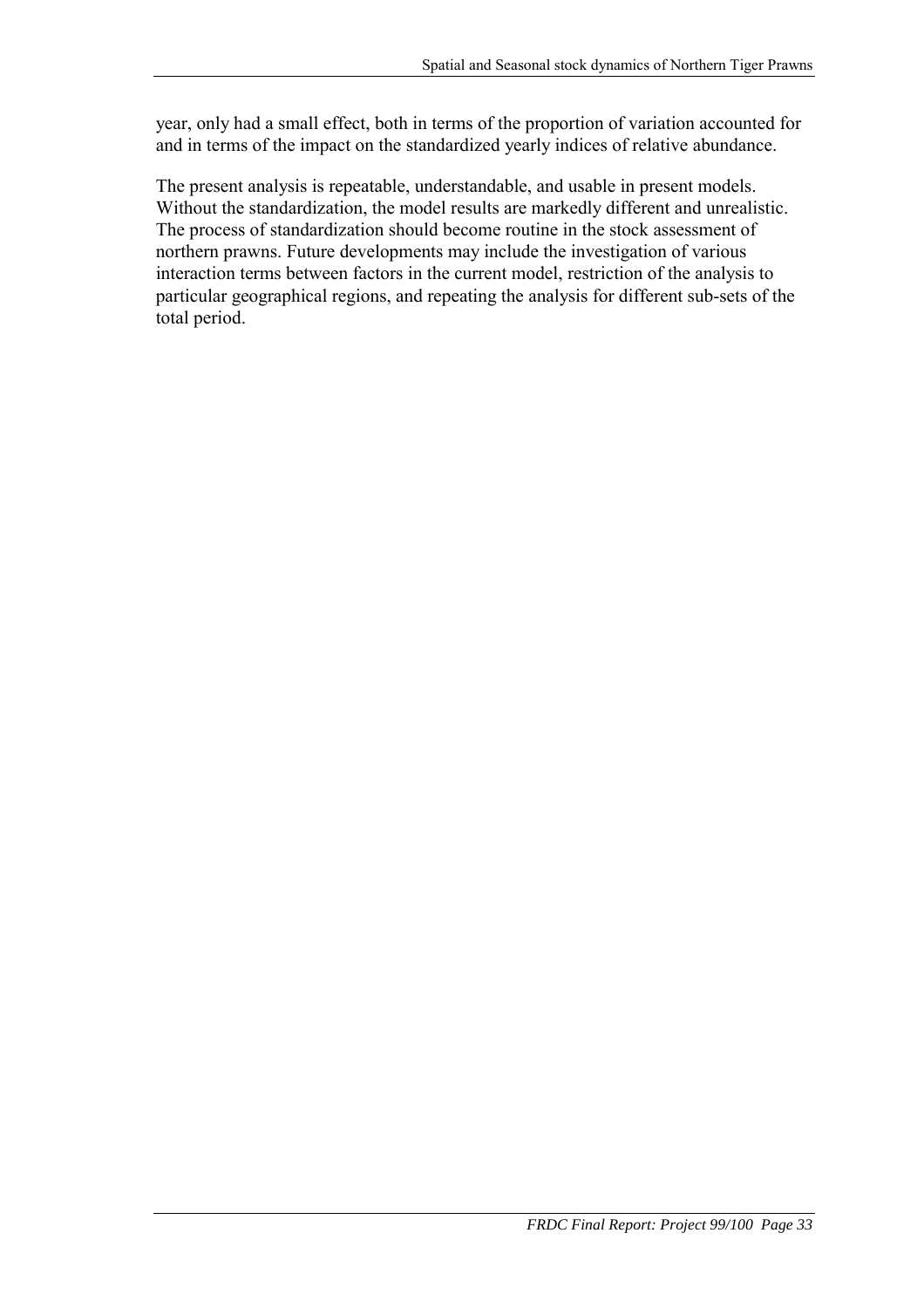# **6. The Surplus Production Model.**

#### **6.1 Introduction.**

In the accepted stock assessment for tiger prawns there are no estimates of uncertainty with respect to the model outputs and predictions. This project attempted to provide assessments that included determining the uncertainty deriving from the information and model used to describe the stock dynamics. In the last chapter, a first attempt will be made to describe a method for conducting projections into the future to act as the basis of a risk assessment. A major problem remaining with that is in the definition of effort used in the projections. The model description derives mostly from a paper distributed to the NP Fishery Assessment Group in March 2000 (Haddon, 2000). A summary of the model equations is provided in Appendix 4.

In this chapter the models used in the tiger prawn assessments are described, giving details of their derivation and interpretation. After a description of surplus-production models an interpretation of how these models can validly be used with short-lived species is given. Then the basic model used is defined and described along with its limitations. Next, the solutions used to treat the issue of the effectiveness of effort changing through time are described (along with some innovations in how these solutions may be modelled). Finally, the bootstrap procedures used to determine the level of uncertainty around the model estimates and outputs is described along with the suggested additions required to conduct risk-assessment projections.

#### **6.2 The Use of Such Models with Short-Lived Species**

Surplus production models are the simplest analytical method available that provides for a full fish stock assessment. Described in the 1950s (Schaefer, 1954, 1957), they are relatively simple to apply partly because they pool the overall effects of recruitment, growth, and mortality (all aspects of production) into a single production function. The stock is considered solely as undifferentiated biomass, that is, age- and size-structure, along with sexual and other differences, are ignored. The minimum data needed for such a model are time-series of an index of relative abundance and of associated catch data. The index of stock abundance is most often catch-per-unit-effort but could be some fishery independent abundance index (*e.g*. from trawl surveys, acoustic surveys) or both could be used.

Using time-series of catches and associated CPUE observations, surplus-production models relate stock production (growth + recruitment - mortality), in a particular year, to the biomass at the start of the year. The stock dynamics are considered to be a result of the biomass from the previous year, plus a term relating to annual production, and minus the catch taken from the fishery in that year. Given a set of model parameters and a starting biomass such models can produce a time series of predicted stock biomass levels for the duration of the fishery. The CPUE expected in each year of the fishery is also related to stock biomass (Eq. [6.1\)](#page-38-0).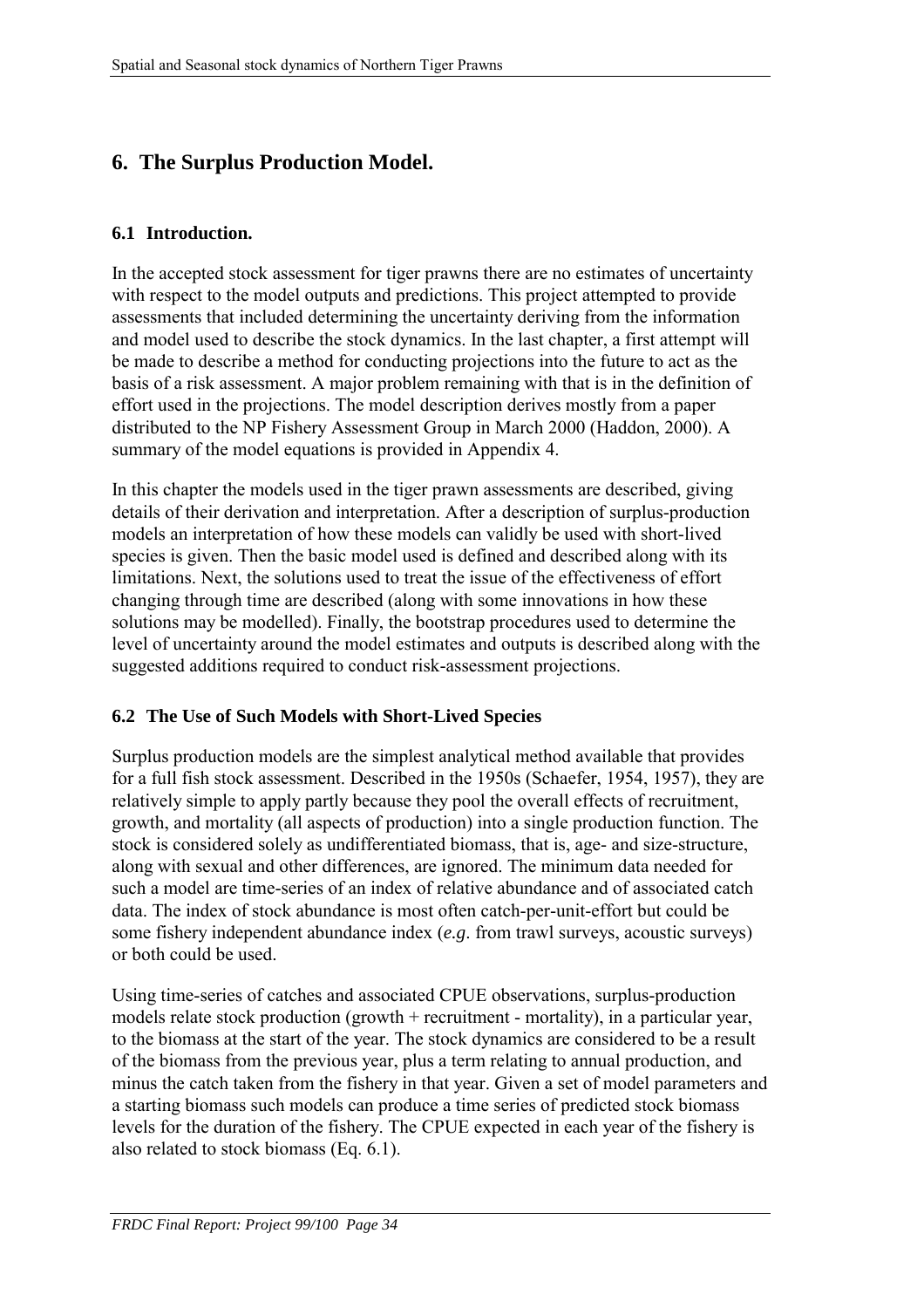<span id="page-38-0"></span>
$$
B_{t+1} = B_t + f(B_t) - C_t
$$
  
\n
$$
I_t = \frac{C_t}{E_t} = qB_t
$$
  
\nEq. (6.1)

where  $B_t$  is the stock biomass at time *t*,  $C_t$  is the catch taken during time period *t*,  $E_t$  is the effort expended in time *t*,  $I_t$  is the average CPUE during time *t*,  $q$  is the catchability coefficient (assumed to be constant, but see later), and  $f(B_t)$  is a function relating stock production over time *t* to stock biomass (a combination of individual growth, recruitment, and natural mortality). In this way, biomass-dynamic models attempt to characterize the relationship between fishing effort and potential yield for a stock, based upon the assumed relationship between production and stock biomass through time.

In a long-lived species  $B_t$  can sensibly be included as a term contributing to the stock biomass in subsequent years (Eq. 6.1) because only a small proportion of current biomass would die naturally or be caught during each year. This is not so sensible in short-lived species such as tiger prawns which are essentially recruitment driven fisheries. The only interpretation which would make biological sense would be where the annual production contains the two terms:  $B_t + f(B_t)$ . This implies that the recruitment driven production each year always replaces itself  $(B_t)$  but that there may be further or 'excess' production beyond that  $(f(B_t))$ . The 'excess' is in quotes because the active production term,  $f(B_t)$ , could be negative. This combination would imply that reductions in the standing crop each year could have strong density-dependent effects on subsequent stock biomass (Fig. 6.1). Perhaps the name of surplus-production model is well suited to this interpretation of the model terms.

The suggested interpretation of the terms of the model is only an alternative viewpoint. However, it introduces a substantive change, which is that with the new interpretation there would be a testable assumption (the form of the stock-recruitment relationship) whereas the old interpretation was simply false. The use of such biomass-dynamic models with short lived species should be investigated by using a detailed agestructured model with known characteristics to simulate a fished population and determine how well the application of the simple models can recover the assumptions and parameters of the simulations.



**Fig. 6.1** The production from a stock-production model such as Eq. 6.1, where both the  $B_t$  term and the  $f(B_t)$  term combined represent production. The curved line represents both terms combined while the straight line is simply the line of replacement (the  $B_t$  term only). The similarity of the curve to a stockrecruitment relationship such as a Ricker or a Beverton-Holt curve is clear.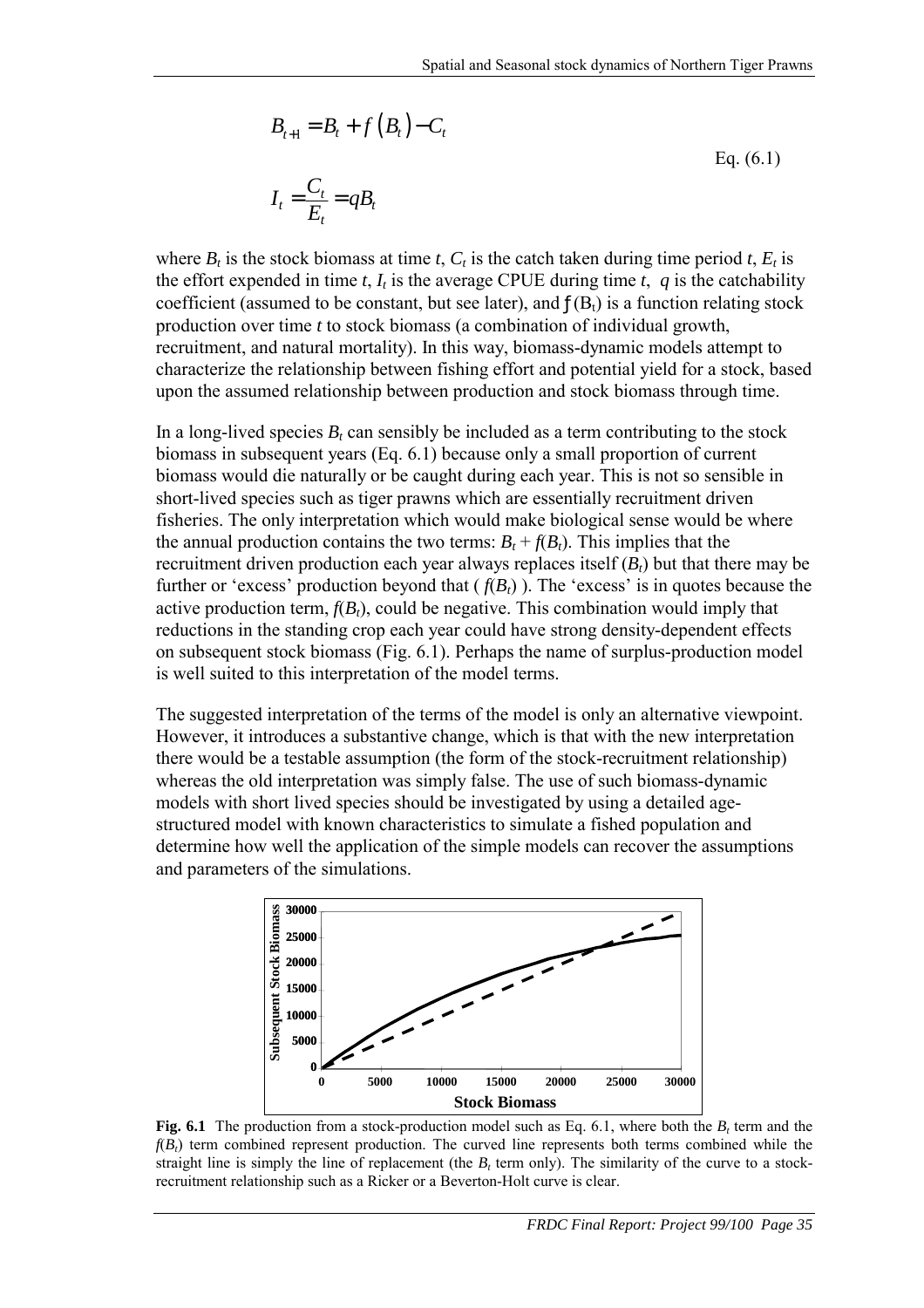#### <span id="page-39-0"></span>**6.3 The Surplus-Production Model**

In the earliest versions of stock-production models (Schaefer, 1954, 1957), a differential equation was used but Schnute (1977) converted this to the discrete version as above. These simplest equations assumed a linear relation between density-dependent effects and stock-production, which harked back to the classical logistic equation from population dynamics (Pearl  $&$  Reed, 1920). The inadequacies of the assumption of linear density-dependence were recognized early on and Pella & Tomlinson (1969) suggested a simple modification to the logistic equation that permitted non-linear density-dependence of production (although their original version was also based upon differential equations). Polacheck *et al*. (1993) provided a convenient form of a nonlinear density-dependent production term:

$$
f(B_t) = \frac{r}{p} B_t \left[ 1 - \left( \frac{B_t}{K} \right)^p \right]
$$
 Eq. (6.2)

where  $r$  relates to population growth rate,  $K$  is the virgin or unfished biomass, and  $p$  is the asymmetry term. In fact, the interpretation of the parameters  $r$  and  $K$  is altered from the simple logistic interpretation because their actions are modified by the *p* parameter. Equations [6.1](#page-38-0) and 6.2 can be combined to form a simple biomass-dynamic model:

$$
B_{t+1} = B_t + \frac{r}{p} B_t \left[ 1 - \left( \frac{B_t}{K} \right)^p \right] - C_t
$$
 Eq. (6.3)

$$
I_t = \frac{C_t}{E_t} = qB_t e^{\varepsilon}
$$
 Eq. (6.4)

Note the  $e^{\epsilon}$  term in Eq. 6.4, which indicates that log-normal errors have been assumed (a common assumption with catch-effort data). An assumption of linear densitydependence implies that a plot of rate of production against stock biomass would be symmetrical with maximal surplus production at 50% of the maximum population size  $(K)$ . Adding the single asymmetry term, denoted by  $p$ , permits asymmetry of the production curve (Fig. 6.2). If  $p = 1$  then Eq. 6.3 would revert to a simpler model known as the discrete Schaefer model (Fig. 6.2).

Fitting a biomass dynamic model with the asymmetry term is often more difficult than fitting the simpler Schaefer model (equivalent to  $p = 1$ ). When estimating model parameters if there are correlations between parameters this will reduce the precision with which they can be determined. Adding the extra parameter *p* (*i.e*. not fixing its value at one), which can be correlated with some of the other parameters, means that those parameters will all be less well determined.

As the asymmetry term (*p*) tends to zero the model becomes equivalent to the Fox (1970) stock-production equation. However, if *p* is set to zero, Eq 6.3 generates a mathematical singularity (because of the *r/p* term). Also the equation's mathematical behaviour becomes too remote from biological possibility when *p* takes values less than -1. Very rapidly the equation suggests that extremely high production levels will derive from extremely small stock biomass levels. When fitting the model these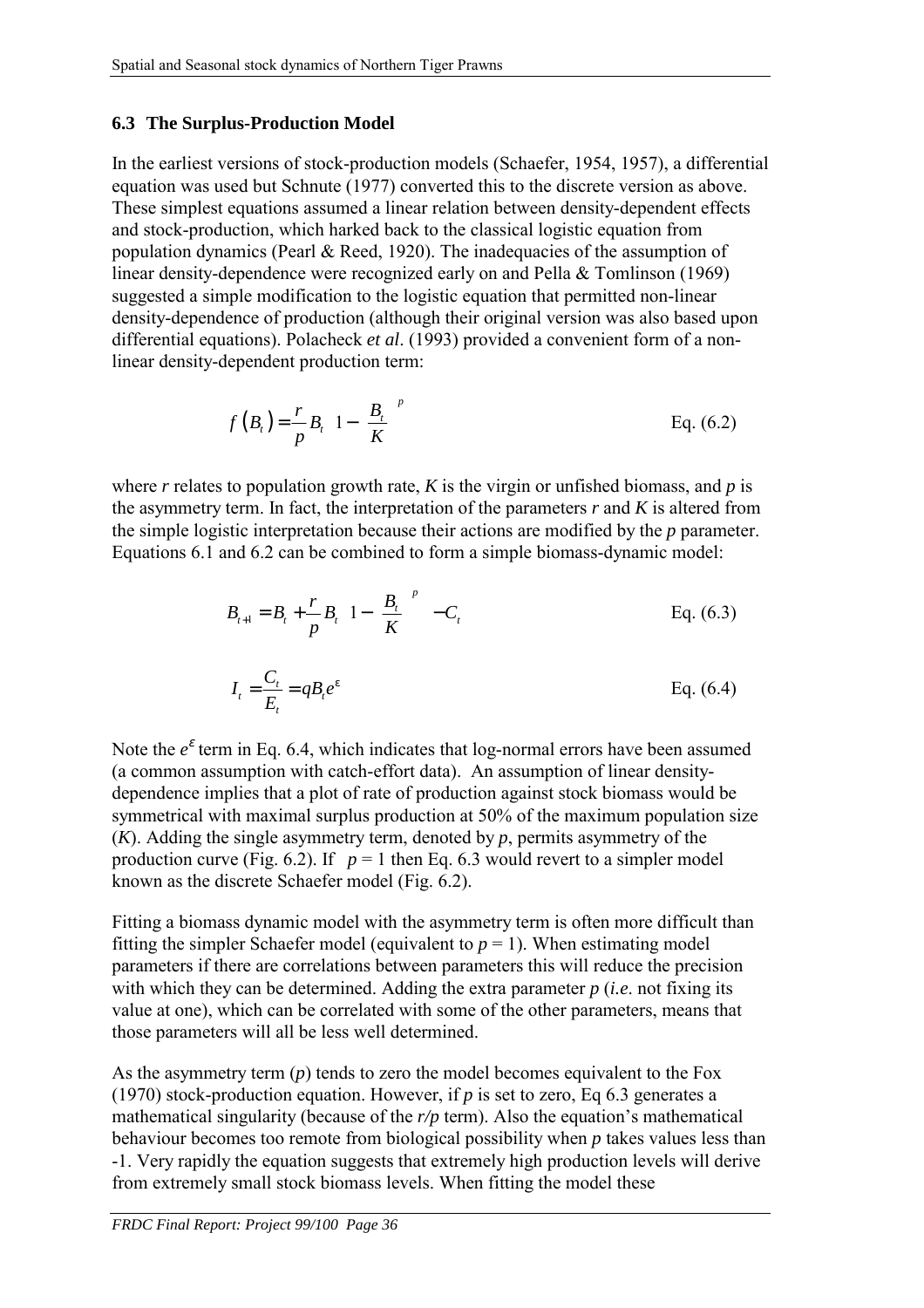<span id="page-40-0"></span>mathematically valid but biologically non-sensible solutions need to be avoided. This limitation can be implemented by constraining the model to have values of p greater than zero.



**Fig. 6.2** Production curves using Eq. [6.3](#page-39-0) with  $r = 0.5532$  and  $K = 23,398$  but different values of parameter *p*. The line where  $p = 1$ , is symmetrical about K/2, where maximum production occurs. The symmetry implies linear density-dependence of population regulation. With values  $p \leq 1$  the population is most productive at smaller population sizes and with  $p > 1$  the peak of productivity occurs at larger population sizes. In each case where  $p \neq 1$ , the absolute level of production is affected. With *p* values  $\leq -1$  the production curve becomes very large at very small stock biomass levels. The vertical line in the left panel shows the symmetry at  $p = 1$ .

Using log-normal errors, the parameter *q* (catchability coefficient - the proportion of the total available stock taken by one unit of effort) may be derived directly from the geometric average of the individual yearly *q* values predicted from the model and its parameters (determined by dividing catch-per-unit-effort by predicted biomass *cf.* Eq. [6.4;](#page-39-0) Polacheck *et al.* 1993; Appendix 2):

$$
\hat{q} = e^{\left(\frac{\sum Ln(I_i/B_i)}{n}\right)}
$$
 Eq. (6.5)

where *n* is the number of values in the time-series of data. This produces effectively the same value as obtained when *q* is estimated directly from the fitting process. Equation 6.5 is known as a closed form estimate of the catchability coefficient. The derivation of this method (and others) is given in Appendix 2 (Haddon, 2000).

#### **6.4 Equilibrium Analyses**

If the population that is being exploited is assumed to be at equilibrium (*i.e.*  $B_{t+1} = B_t$ , irrespective of what fishing history it has experienced) then Equations [6.3](#page-39-0) and [6.4](#page-39-0) can be solved analytically (see Appendix 1; Haddon, 2000), such that:

$$
\frac{C_t}{E_t} = (a - bE_t)^{\frac{1}{p}}
$$
 Eq. (6.6)

The assumption of equilibrium is necessary to permit the analytical solution but with virtually all marine populations it is highly unrealistic. This is especially the case for relatively short-lived species, such as prawns, which, because of their variable recruitment and survivorship, would rarely attain a stable population size from year to year, even without any fishing. Somers (1990, 1994) used equilibrium surplus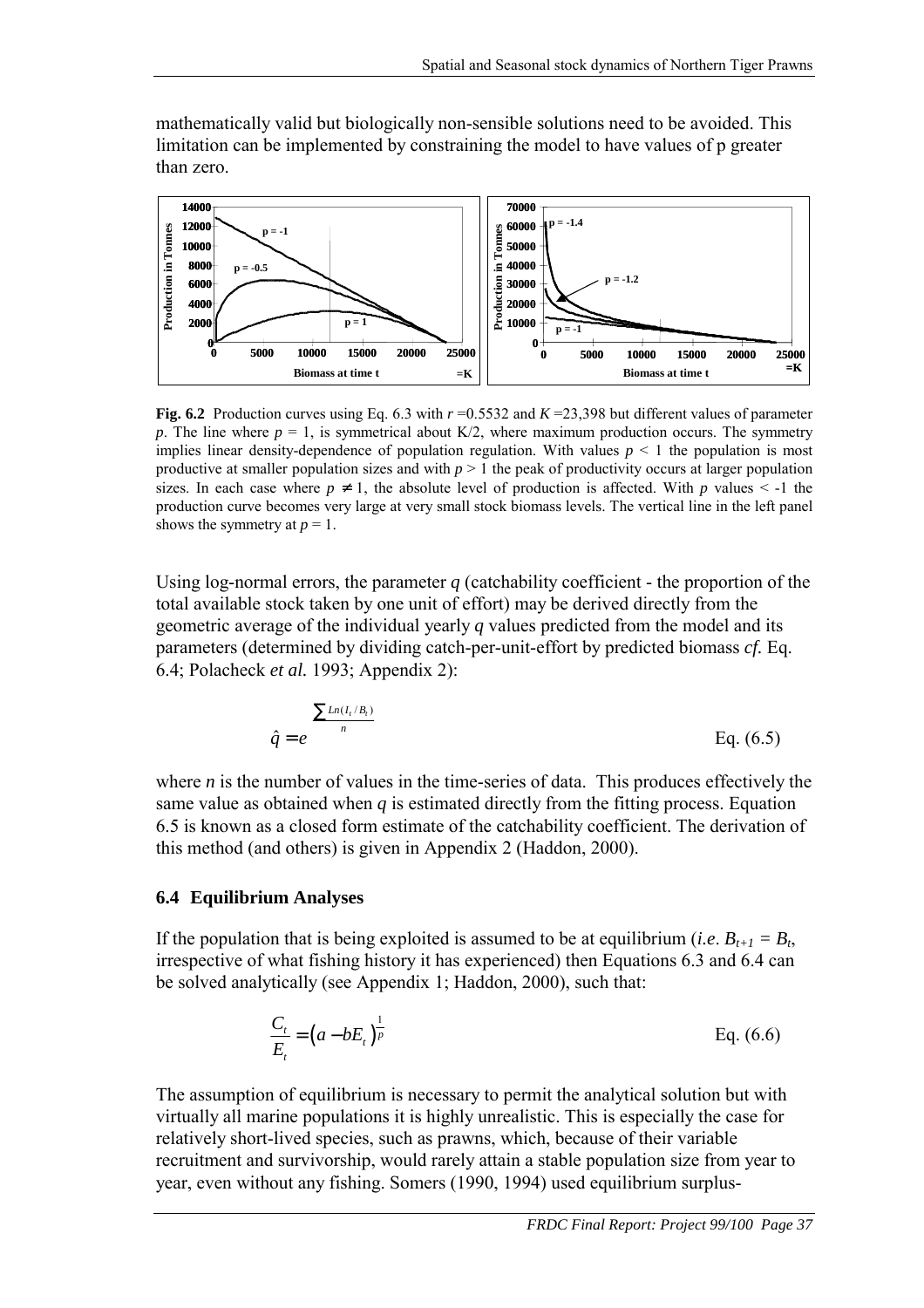production models, with linear density-dependence (equivalent to  $p = 1$ ) in his early attempts to model the stock dynamics. A repeat of this equilibrium analysis will be made below, using all the available data. While its results will be compared with the earlier analyses in no way is it being put forward as a formal assessment. The results from the equilibrium analysis must not be used for management purposes. The effect of the assumption of equilibrium is that when catch rates are declining such analyses tend to be over-optimistic, suggesting that effort and catch levels can be maintained at higher levels than are really sustainable.

### **6.5 Non-Equilibrium Methods**

Fortunately, methods of producing non-equilibrium model fits have been developed for these and related equations (Fig. 6.3; Schnute, 1977; Rivard & Bledsoe, 1978), which has increased interest in this approach to providing management advice (Punt, 1992; Polacheck *et al.*, 1993).



**Fig. 6.3** Schematic representation of how non-equilibrium surplus-production models are fitted to time series of observed CPUE and catches. The model parameters  $(B_0, r, K,$  and  $p)$  are combined with the sequence of catches to generate the sequence of predicted biomass levels, which are used with the observed CPUE to estimate of *q* the catchability coefficient, which is then used to generate a predicted sequence of CPUE from the expected series of biomasses. The *q* value determined in this way (Eq. [6.5\)](#page-40-0) is effectively the same as that obtained by direct estimation, as long as sufficient data is available.

The process of fitting a non-equilibrium biomass-dynamic model to observed CPUE and associated catch data involves assuming values for the model parameters (*r*, *K*, and *p*) from Eqs [6.3](#page-39-0) and [6.4,](#page-39-0) plus an initial biomass level  $B_0$ , which is needed by Eq [6.3,](#page-39-0) to calculate a time-series of expected stock biomass levels (*Bt*). This hypothetical timeseries of stock biomasses is used with Eq. [6.4](#page-39-0) to generate an expected time-series of catch-per-unit-effort data and then the *q* parameter may be estimated using Eq. [6.5](#page-40-0) (Fig. 6.3). By varying the hypothesized parameter values, the closeness of fit between the observed CPUE and the expected CPUE can be optimized using either least squared residuals or maximum likelihood criteria. Generally, CPUE data is taken to be distributed log-normally around any mean values, so log-normal errors are appropriate whichever criterion is used (alternatives include a square root transformation).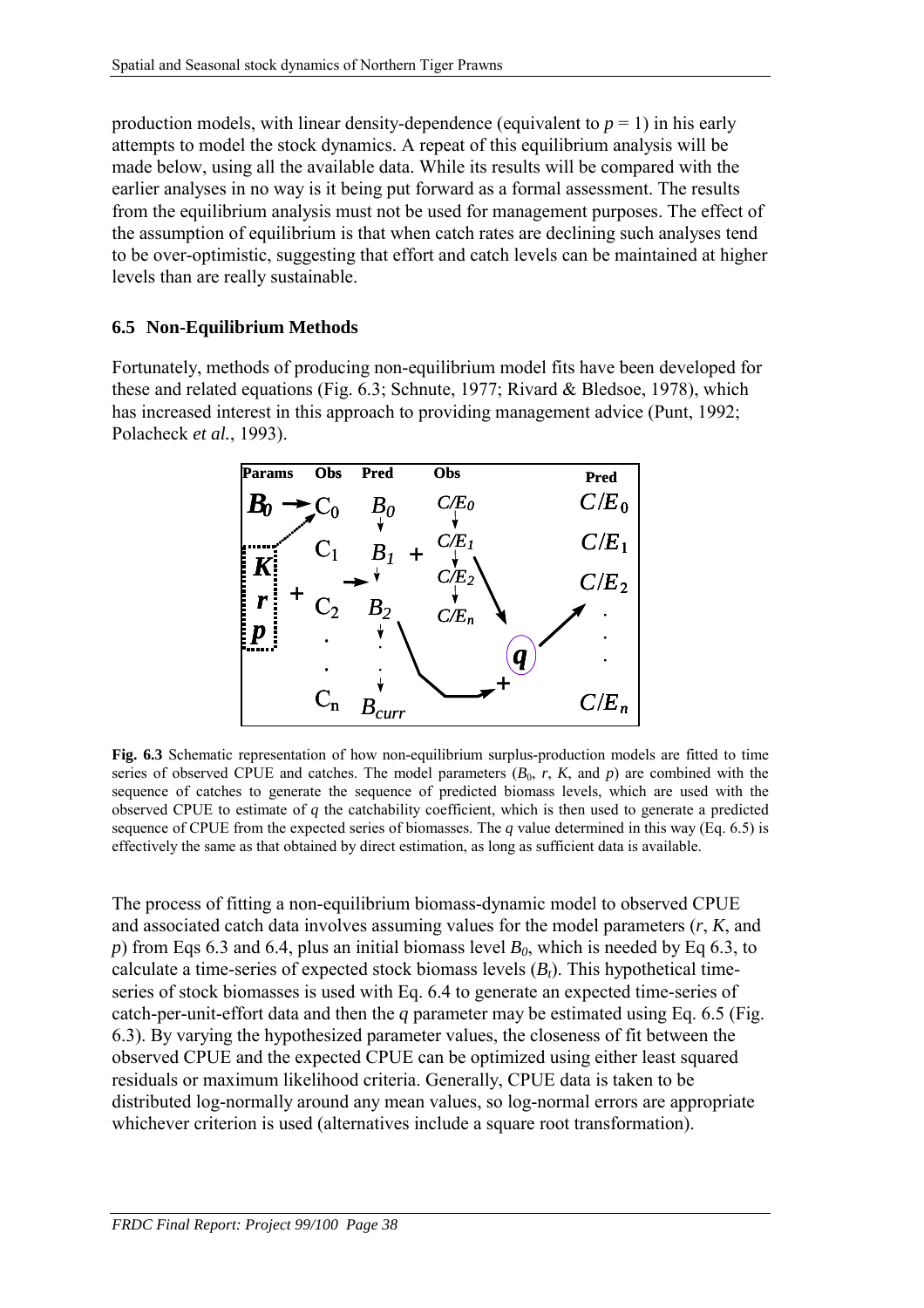#### **6.6 How Best to Estimate B<sub>0</sub>?**

There is no set practice on how best to set the initial biomass level  $(B_0)$  needed to start the predicted time-series. Punt (1990) recommended that initial biomass be set equal to *K*, the average un-exploited biomass. This constraint was considered by Polacheck *et al*. (1993) often to be necessary to obtain the best estimation performance. It certainly tends to prevent the *p* parameter from becoming extremely negative. However, the alternative of directly estimating  $B_0$  has been investigated when using surplus-production models with short-lived species such as tiger prawns (Haddon, 1998) and was found to be advantageous in terms of producing more precise parameter estimates that have lower bias. Both approaches are more efficient than a further alternative of estimating  $B_0$  as being the initial catch rate divided by the initial catchability coefficient (*i.e.*  $B_0 = C/Eq$ ). This assumes the initial catch rate is known without error and also reduces the available data by one because this initial point will, obviously, fit the catch rate data perfectly. The approach of directly estimating  $B_0$  (after Haddon, 1998) is used in the current work.

#### **6.7 Changes in Effectiveness of Effort**

One major assumption in the use of surplus production models is that the relationship between catch-rates and stock biomass is constant  $(C/E = qB)$ . This relationship implies that the catchability coefficient, *q*, remains constant through time. In fact, because fishers tend to be good at what they do, there tend to be continual improvements to fishing gear and fishing practices such that the effectiveness of each unit of effort increases through time. This effort creep is often considered in terms of changes in fishing power brought about, for example, by introducing new gear such as radar, coloured echo sounders, and Global Positioning System (GPS) receivers and plotters (Brown *et al*., 1995). By using General Linear Models to compare the catch rates of vessels that had adopted GPS and related plotters in different years, Robins *et al*. (1998) found that vessels in the Australian Northern Prawn Fishery obtained a 4% advantage with the introduction of GPS, and this figure grew to 7% if a plotter was also installed. Over the subsequent two years there were further improvements of between 2 and 3% per year (*i.e*. learning was a factor). Overall, once the complete fleet had adopted the technology (a matter or 3 to 4 years), the increase in fishing power accorded to this alteration alone was 12%. To account for this 12% rise in the effectiveness of fishing effort one could multiply the units of effort by 1.12, however, such an approach would make the units of effort confusing. For example, if effort was in hours fished then it would become necessary to refer to effort as hours standardized relative to some reference year (100 hours in 1996 might be 112 1994-hours). Instead, perhaps the simplest interpretation to place on increases in fishing power is to consider them as changes to the catchability coefficient. In numerical terms, because  $C = qEB$ , it does not matter whether the *E* or the *q* changes.

Clearly, the assumption that *q* is a constant is rather an over-simplification. Prager (1994) pointed out that if it were suspected that the catchability coefficient had changed rather suddenly then the non-equilibrium model could be applied as if there were two time-series of catches and catch-rates. The same parameters  $(r, K, B_0, A_0)$  and perhaps *p*) would apply to each time-series and would be fitted together. However, there would need to be as many *q* parameters as there were separate time-series, and these would need to be fitted separately. Alternatively, two or more sets of closed-form calculations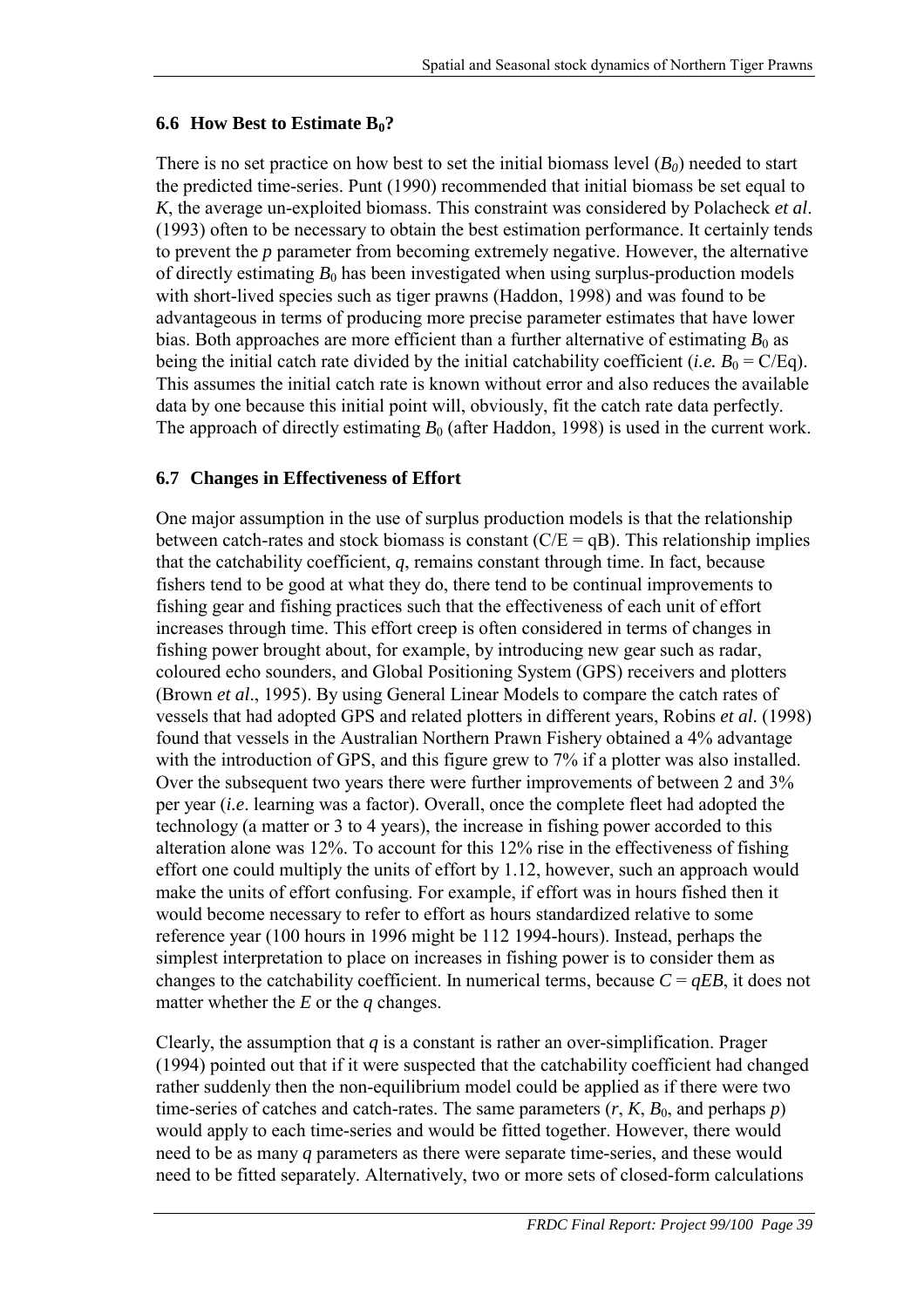could be produced (as per Eq. [6.5,](#page-40-0) or see later), but if the number of observations in each time-series becomes very low then the closed-form calculations may become suboptimal and direct estimation might be more robust. Each suspected major change in catchability would entail the addition of a further parameter. Naturally, as the number of parameters increases one would expect the quality of model fit to improve. Prager (1994) suggests using an F-ratio test to compare the simple models with the more complex. This would be equivalent to using a likelihood ratio test.

Prager (1994) also considers briefly a linear increase in catchability through time. This would be equivalent to a constant absolute increase each year:

$$
q_t = q_0 + q_{add} \times t \tag{6.7}
$$

where the *t* subscript denotes the particular year, 0 to  $n-1$ ,  $q_0$  is the catchability in the first year, and  $q_{\text{add}}$  is the constant increase added to the catchability each year. Prager (1994) suggested this could be parameterized by estimating the first and last year's *q* and interpolating for the intervening years. Perhaps this would be more easily implemented by using Eq. 6.7, directly estimating the  $q_0$  for the first year and then the  $q_{\text{add}}$  that provides the best fit. Alternatively, a closed form estimate of  $q_0$  and  $q_{\text{add}}$  can be generated by implementing the appropriate linear regression analysis (see Appendix 2 for the derivation).

In the Australian northern tiger prawn fishery it has been suggested that there is a constant proportional increase in catchability each year. The annual proportional increase in the effectiveness of effort formally accepted by managers and Industry (for purposes of discussing effort reduction targets) is 5% per annum (Pownall, 1994). Thus, instead of Eq. 6.7, we would need:

$$
q_t = q_0 \times q_{inc}^t \tag{6.8}
$$

where  $q_t$  is the catchability in year *t* and  $q_0$  is the catchability in the first year. In year 0, the *q*inc would be raised to the power zero and hence equal 1. For a 5% per annum increase,  $q_{\text{inc}}$  would = 1.05. As with the additive form of catchability increase, closed form estimates of  $q_0$  and  $q_{inc}$  can be obtained if we log-transform the Eq. 6.8 to give it the form of a linear regression (see Appendix 2 for the derivation):

$$
Ln(qt) = Ln(q0) + t \times Ln(qinc)
$$
\n(6.9)

In the first year the catchability is simply  $q$  (*i.e.* qinc<sup>0</sup>, which equals one), and from then on this is multiplied by *qinc* each year (i.e.  $qinc^1$ ,  $qinc^2$ , ...  $qinc^{29}$ ). During each round of estimation, the two parameters may be estimated by fitting the linear regression and back transforming the parameters. The parameter estimates one obtains using this 'closed form' method do not differ importantly from a direct estimation but from having fewer parameters to vary when fitting the model to the data, the estimation performance is generally improved.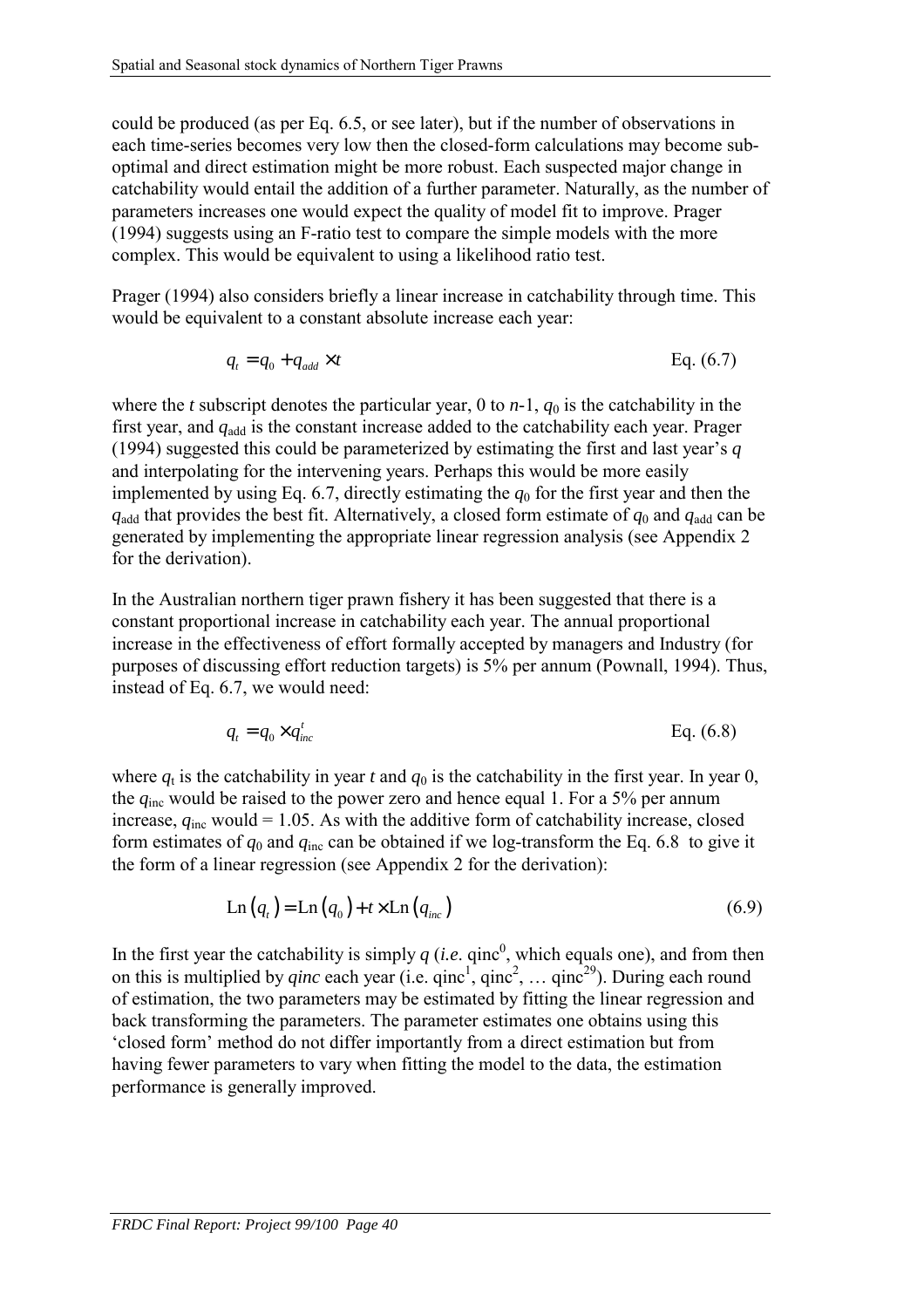#### **6.8 Analytical Methods**

The analysis consisted of obtaining the set of values for the parameters  $r$ ,  $K$ ,  $B_0$ ,  $p$ ,  $q$ , and *qinc*, which optimized the fit of the model to the observed CPUE according to the criterion of maximum log-likelihood with log-normal errors (Eqs. 8 and 9).

$$
LL = Ln\left[\frac{1}{\sqrt{2\pi\hat{\sigma}}}e^{\frac{\sum\left[\left[-\left(Ln(I_{i})-Ln(\hat{I}_{i})\right)^{2}\right]\right]}{2\hat{\sigma}^{2}}}\right]
$$
 Eq. (6.10)

or 
$$
LL = nLn\left(\frac{1}{\sqrt{2\pi}\hat{\sigma}}\right) + \frac{1}{2\hat{\sigma}^2}\sum \left[\left[-\left(Ln(I_t) - Ln(\hat{I}_t)\right)^2\right]\right]
$$
 Eq. (6.11)

where

$$
\hat{\sigma}^2 = \frac{\sum (Ln(I_t) - Ln(\hat{I}_t))^2}{n}
$$
 Eq. (6.12)

and  $I_t$  is the catch-per-unit-effort during time  $t$ , and  $n$  is the number of years of CPUE data available. Equation 6.12 is the maximum likelihood estimate of the variance (note the division by *n* and not *n-1*. By expanding Eq. 6.11 using Eq. 6.12 and then simplifying we obtain:

$$
LL = -nLn\left(\sqrt{2\pi}\hat{\sigma}\right) - \frac{n}{2}
$$
 Eq. (6.13)

which can be simplified further to become (See Appendix 3; Haddon, 2000):

$$
LL = -\frac{n}{2} \Big[ Ln(2\pi) + Ln(\hat{\sigma}^2) + 1 \Big] \qquad \qquad \text{Eq. (6.14)}
$$

The close relationship between the maximum likelihood and the least squares criteria can be seen when we consider the structure of the expected sigma term (see Eq. 6.12). Before one can determine an optimum fit of a model to a set of data, a criterion of quality of fit is required. In this case a maximum likelihood criterion (Eq. 6.14) was used, but, as with all model fitting in biology, this is not sufficient on its own. We would also require any mathematically valid fit of the model to be biologically realistic. As is clear from Eq. [6.16,](#page-45-0) values of  $p < -1$  (mathematically valid) would lead to negative or non-sensible values of MSY as well as other details which would not lead to a sensible biological interpretation. A consideration of the properties of the equations (as illustrated in Fig. 6.2) suggested that a minimum constraint of  $p > 0$  should also be part of the criteria of good fit.

#### **6.9 Model Outputs**

The model can produce not only parameter estimates but also outputs of more value to management because they can be interpreted in terms of fishery performance indicators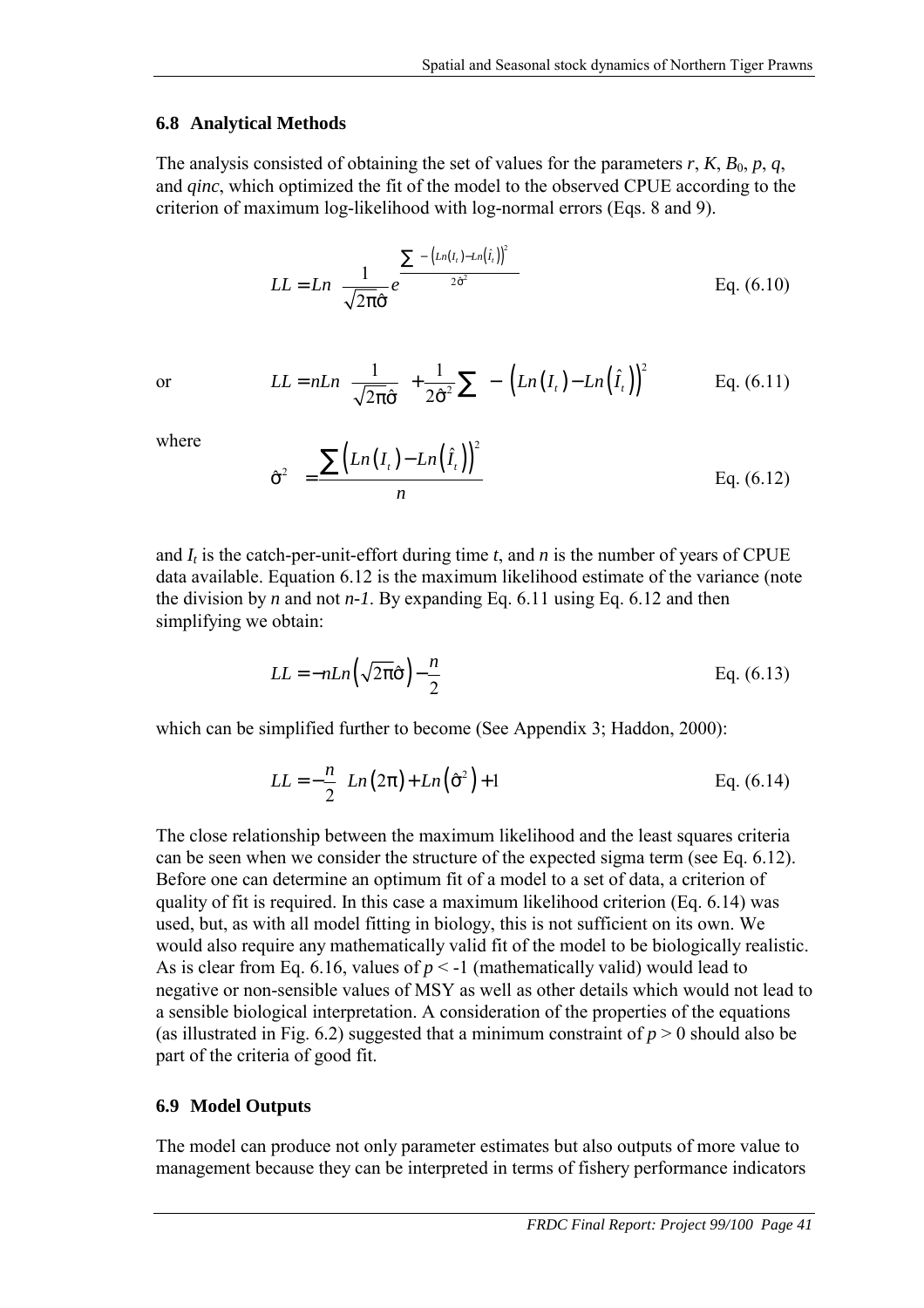<span id="page-45-0"></span>or targets. The performance indicators calculated for the fishery included the expected current biomass *Bcurr*, the last in the series of predicted biomass values, the ratio of current biomass to unfished biomass  $B_{\text{curr}}/K$ , the expected MSY, the effort required to attain the MSY,  $E_{MSY}$ , assuming the stock is at the appropriate level, and  $F$ , the fishing mortality. In this non-equilibrium analysis the *MSY* may be interpreted as the potential long-term average yield of the fishery. Estimates of the long-term potential yield and the effort required to attain that yield can be derived from Eq. [6.6.](#page-40-0) With  $p = 1$ ,  $q = qK$ , and  $b = (q^2 K)/r$ , then differentiating Eq. [6.6](#page-40-0) with respect to *E* gives:

$$
E_{MSY} = \frac{a}{2b} = \frac{r}{2q}
$$
 if  $p \ll 1$   $E_{MSY} = \frac{pa}{b(p+1)} = \frac{r}{q(p+1)}$  Eq. (6.15)

substituting Eq. 6.15 into Eq. A.3 (Appendix 1) gives:

$$
MSY = \frac{(a/2)^2}{b} = \frac{rK}{4}, \text{ and if } p \ll 1, \quad MSY = \frac{p}{b} \left(\frac{a}{p+1}\right)^{\frac{p+1}{p}} = \frac{rK}{(p+1)^{\frac{(p+1)}{p}}} \quad \text{Eq. (6.16)}
$$

Given the MSY the  $B_{MSY}$  (the biomass that would give rise to the MSY given  $E_{MSY}$ ) can be determined by a simple search routine on Eq. [6.3](#page-39-0) or by using  $B_{MSY}$  =  $MSY/(qE<sub>MSY</sub>)$ .

The instantaneous fishing mortality rate can be estimated in two ways, either as a conversion of the annual exploitation rate (catch/biomass) to an instantaneous fishing mortality rate (Haddon, 2000):

$$
F_t = -Ln\left(1 - \frac{C_t}{B_t}\right)
$$
 Eq. (6.17)

where  $F_t$  is the instantaneous fishing mortality rate in year *t*,  $C_t$  is the catch in year *t*, and  $B_t$  is the start-of-year biomass for year  $t$ . Alternatively, we could use the standard catch equation so that instantaneous fishing mortality relates to expected effort and the catchability coefficient,  $q$  (which would be a combination of  $q_0$  and  $qinc$ ):

$$
F_t = qE_t = q \frac{C_t}{C_t/E_t} = q \frac{C_t}{\hat{I}_t}
$$
 Eq. (6.18)

Given Eq. 6.18, and that  $E_{MSY} = r/2q$  (from Eq. 6.15) we can see that the instantaneous fishing mortality rate at MSY,  $F_{\text{MSY}}$ , would be:

$$
F_{MSY} = qE_{MSY} = q\frac{r}{2q} = \frac{r}{2}
$$
 or  $F_{MSY} = q\frac{r}{q(p+1)} = \frac{r}{p+1}$  Eq. (6.19)

Prager (1994) described many extensions to standard surplus-production models and one of these was to point out that  $F_{0,1}$  is approximately 90% of  $F_{\text{MSY}}$ . Thus, it would be simple to include both of these potential management targets in the outputs from the model.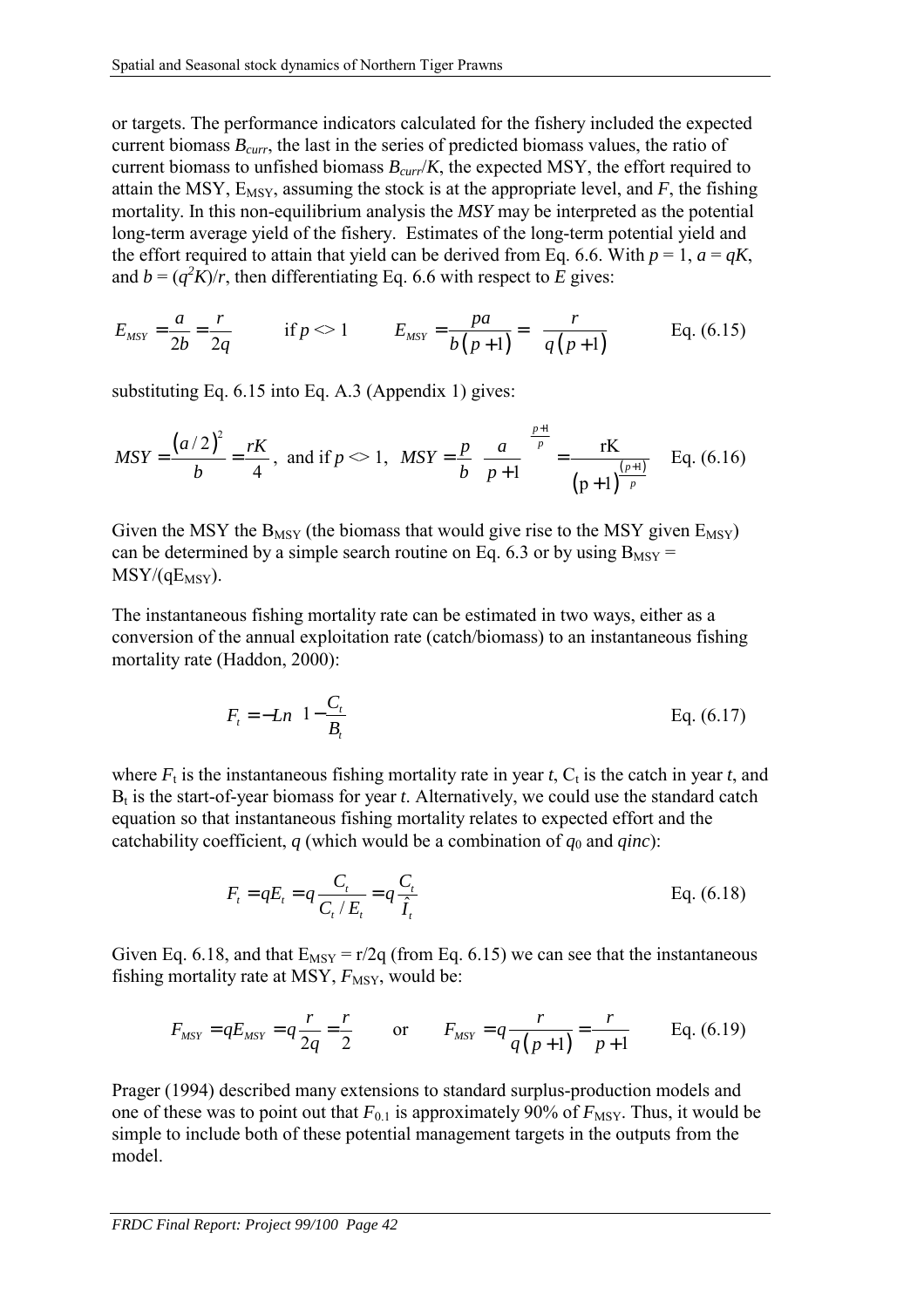The real world interpretation of management targets is not always straightforward. Equilibrium is now assumed to be unlikely in a fished population, so the interpretation of the MSY is more like an average, long-term expected potential yield if the stock is fished optimally. The  $E_{MSY}$  is only the effort that should give rise to the MSY if the stock biomass is at  $B_{MSY}$ , the biomass needed to generate the maximum surplus production. Clearly, a fishery could be managed by limiting effort to  $E_{MSY}$ , but if the stock biomass is depleted then the average long-term yield will not result. In fact, the  $E_{MSY}$  effort level may be too high to permit rebuilding of stock biomass.

Few of these potential management outputs are of value without some idea of the uncertainty around their values. It would also be very useful to be able to project the models into the future to provide a risk assessment of alternative management strategies.

### **6.10 Bias and Confidence Intervals on Parameters and Indicators**

Once the optimum fit has been obtained (tested by starting the multi-dimensional searches from many different starting points) the expected CPUE values and their residuals were calculated and stored. Confidence intervals and bias estimates were obtained using bootstrap procedures. In order that the time-series nature of the CPUE and catch data is retained the residuals between the observed and expected values were bootstrapped instead of the raw data; *i.e*. randomly sample from the original residuals, with replacement, to generate a new vector of residuals (Efron & Tibshirani, 1993). Each vector of bootstrapped residuals is combined with the original vector of expected CPUE data to obtain each new bootstrap sample of CPUE data.

With log-normal, multiplicative errors (see Eq. [6.4\)](#page-39-0) we must use the ratio of the CPUE values (Observed / Expected) to calculate the residuals which are to be bootstrap sampled. To obtain the bootstrapped CPUE values the residuals are multiplied by the respective expected CPUE values (Eq. 6.20) derived from the maximum likelihood fit.

$$
I_t^* = \hat{I}_t \times \left(\frac{I_t}{\hat{I}_t}\right)^* \tag{6.20}
$$

where the 'hat' symbol denotes the expected CPUE and the ' \* ' superscript denotes a bootstrap sample. Confidence intervals were fitted by bootstrapping the residuals at least 2,000 times. Each value in the original vector of expected CPUE values was multiplied by the bootstrap residual in the corresponding position in the vector of residuals, and the model refitted to these new bootstrap CPUE values. Bootstrap percentile confidence intervals were then fitted around each parameter and fishery performance indicator using the 25th and 975th ordinal values of the 2,000 replicates (Efron & Tibshirani, 1993).

The proportional bias of each estimated parameter was calculated by subtracting the maximum likelihood parameter value from each bootstrapped estimate (the average of all bootstrap estimates) and dividing by the maximum likelihood parameter value: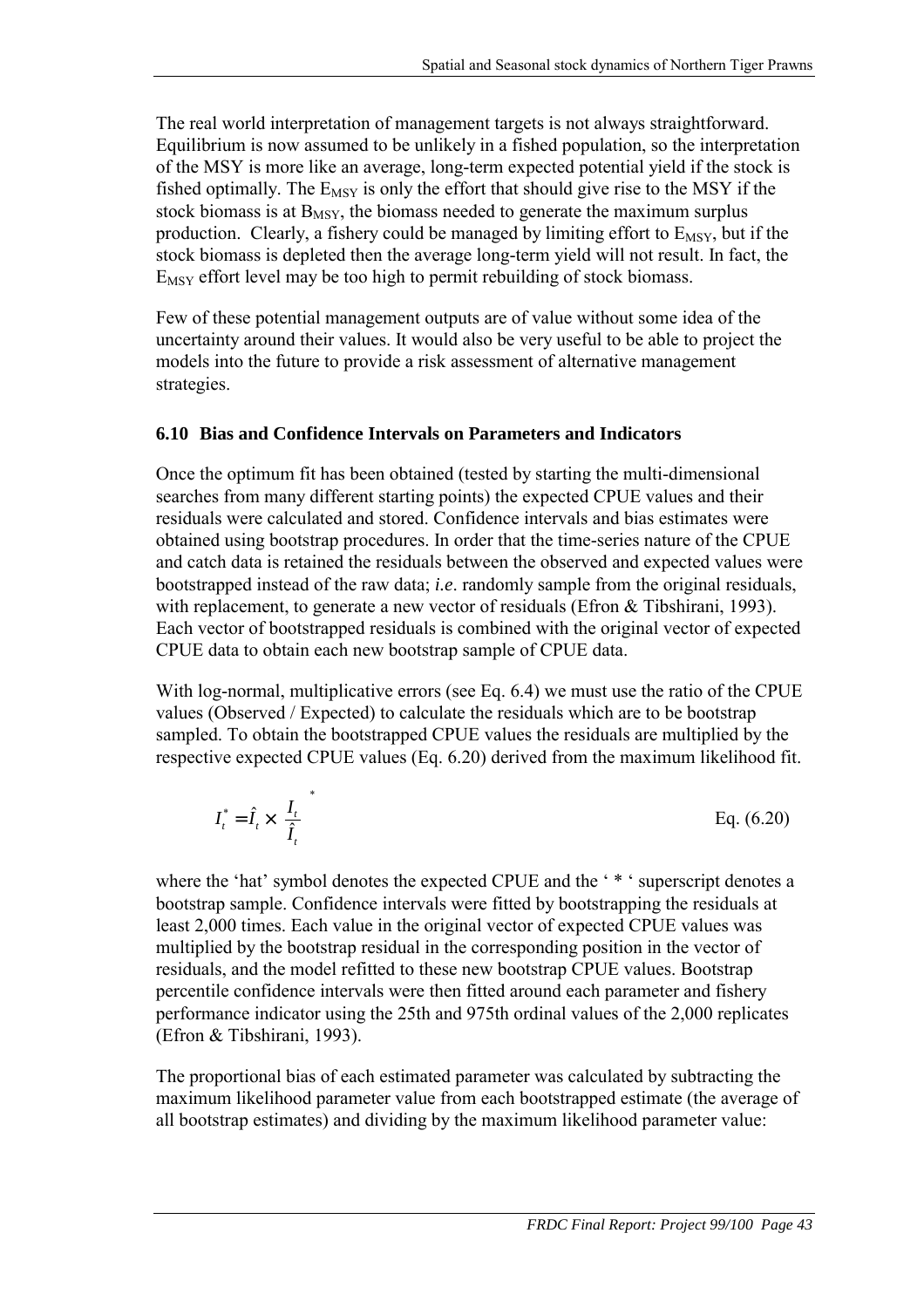$$
\%Bias = \frac{100(\hat{\theta}_b - \hat{\theta})}{\hat{\theta}}
$$
 Eq. (6.21)

where the subscript *b* identifies the bootstrap estimate of the parameter of interest. The bootstrap estimate is simply the average of the bootstrap replicates.

If we wished to account for the bias in any of the parameter estimates then we would do best to calculate bias-corrected percentile confidence intervals (Efron & Tibshirani, 1993). Percentile confidence intervals are determined by using the 25th and 975th ordinal values (out of 1,000 replicates for 95% intervals). Bias-correction leads one to use different percentile values depending on whether the parameter estimates are positively or negatively biased. The procedure begins by determining what proportion (LT) of the bootstrap replicates are less than the original optimal fit estimate of the parameter or output of interest and this value is transformed via the inverse cumulative standard normal distribution (Φ-1) :

$$
z = \Phi^{-1}(LT) \qquad \qquad Eq. (6.22)
$$

This z value is used in the cumulative standard normal distribution  $(\Phi)$  to calculate the appropriate percentile to use instead of the standard 25th and 975th:

$$
P_{lower} = \Phi(2z - 1.96)
$$
  
\n
$$
P_{upper} = \Phi(2z + 1.96)
$$
  
\nEq. (6.23)

where Φ is the cumulative standard normal distribution function. With bias-corrected confidence intervals, if LT were 0.5 then z would be zero and we would, of course, obtain the  $25<sup>th</sup>$  and  $975<sup>th</sup>$  percentiles (Haddon, 1998). However, if, for example, LT were 0.459 then z would be -0.10295, which would lead us to use the 16th and 960th percentiles (note they are no longer necessarily symmetrical around the median).

As with likelihood profiles, bootstrap percentile confidence intervals are only approximate and only capture the variability inherent in the data, ignoring other sources of variability (these would include: the simplicity of the model failing to capture the full dynamics of the population (for example, there are two species of tiger prawns that are lumped in the catch and catch rate information), and the short time series of fisheries data not capturing the full range of environmental variation possible).

### **6.11 Analyses Conducted**

A number of alternative scenarios were analyzed using the model and data described here (after the data had been standardized in an attempt to account for spatial variation of effort and changes in seasonality of the fishery through time). This section reflects the contents of a formal report made to the Northern Prawn Fishery Assessment Group (Haddon & Hodgson, 2000).

Four combinations of model and data input were considered (Table 6.1). The first is the model as described in Appendix 4, along with the data standardized in accord with Chapter 5. The second and third models were two variations to the basic structure.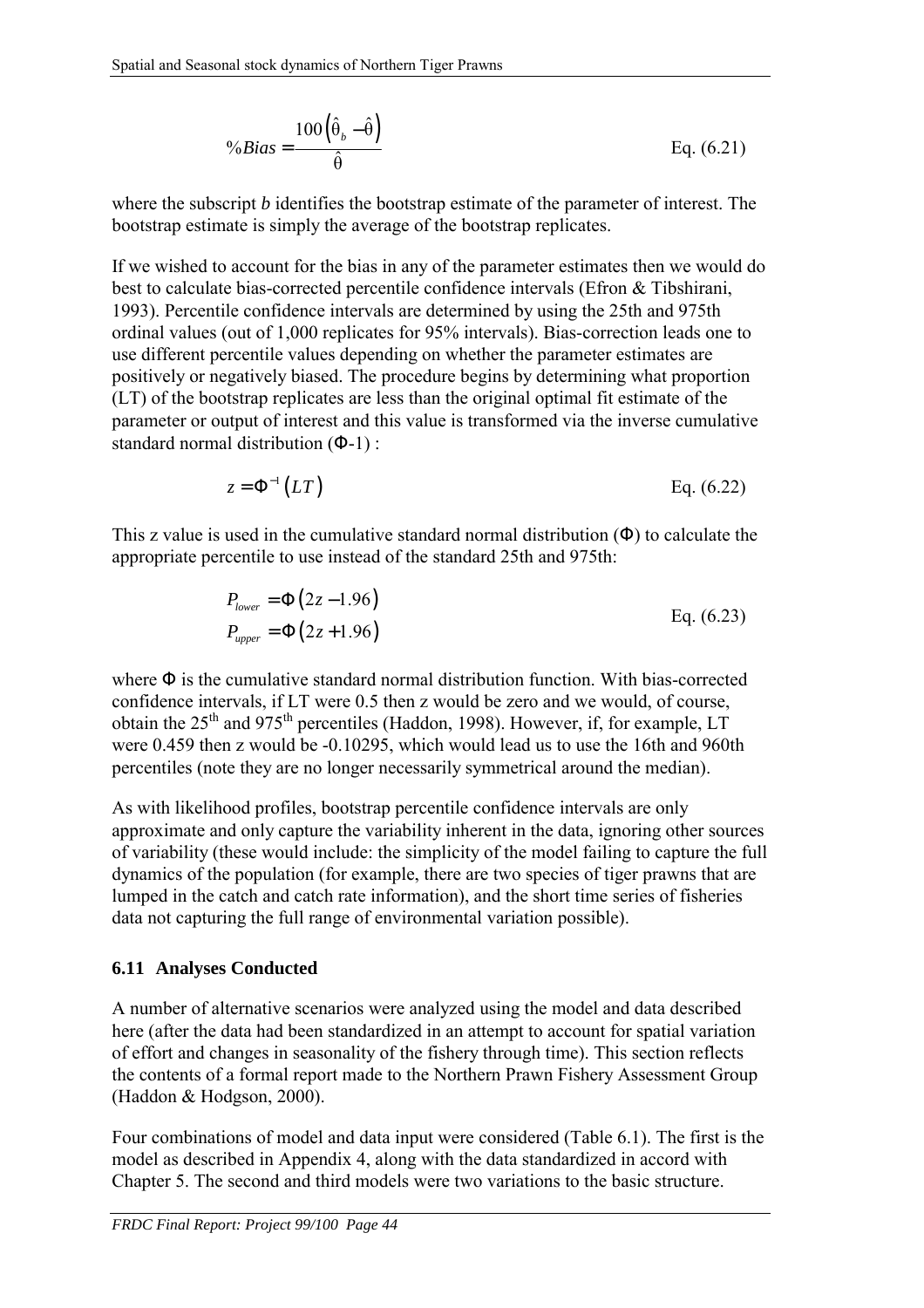Model (2) was where  $B0 = K$ . This is supposed to restrain the model parameters preventing unrealistic but mathematically possible combination sof B0 and K (Punt 1990; Haddon, 1998). The third, Model (3), which had two sets of estimates for a starting catchability (q0) and for the incremental proportional increase (qinc). The first set extended from 1970 to 1986 while the second covered the years 1987 to 1999. This possibility was investigated because 1987 was the year that gear was restricted to double gear instead of quad and daylight closures were introduced. Both management options were felt to have a marked effect upon catchability. The fourth Model (4), involved a variation with the input data and a dropping of one of the parameters to be estimated. Stirling (2000) provided a table relating to estimates of effort creep in the Northern Tiger Prawn fishery from 1970 to 1999. This data was input to Model 4, along with the standardized catch effort data for comparison with model fits where the annual rates of effort creep is estimated directly. Finally, for Model (1) and Model (2), different model runs involved utilizing different periods of the time series of logbook data. The five different periods modelled,  $70 - 95$ ,  $70 - 96$ , ...,  $70 - 99$ , were considered in order to determine whether there were any trends through time in the parameters and outputs of interest as more data from the fishery became available.

**Table 6.1** The four different combinations of model structure and data inputs. All models used the same set of standardized data but model 4 also had the data relating to the increase in proportional fishing power (efficiency) derived by Sterling (2000). Model 2 was implemented as an alternative to estimating the starting biomass independently. Model 3 was implemented to reflect the restriction to double gear instead of quad in 1987. In all models, the constraint  $p > 0$  is used to confine the model to a realistic biological space of possibilities.

| Model   | <b>Parameters Estimated</b>                                                         | <b>Comment</b>                                              |
|---------|-------------------------------------------------------------------------------------|-------------------------------------------------------------|
| Model 1 | r, K, B <sub>0</sub> , p, q <sub>0</sub> , qinc                                     | Basic Model as in Appendix 4, repeated for five different   |
|         |                                                                                     | time series.                                                |
| Model 2 | r, K, p, q, qinc $(B0 = K)$                                                         | Basic Model but with added constraint $B0 = K$ , repeated   |
|         |                                                                                     | for five different time series.                             |
| Model 3 | r, K, B <sub>0</sub> , p, q <sub>0</sub> , qinc, q <sub>2</sub> , qinc <sub>2</sub> | Basic Model but with two sets of starting q and qinc. The   |
|         |                                                                                     | first set from 1970 to 1986, the second from 1987 to 1999   |
|         |                                                                                     | (step relates to quad gear restriction and day-time closure |
|         |                                                                                     | in 1987 season).                                            |
| Model 4 | r, K, $B_0$ , p, q <sub>0</sub>                                                     | Basic model but the ginc value input as data                |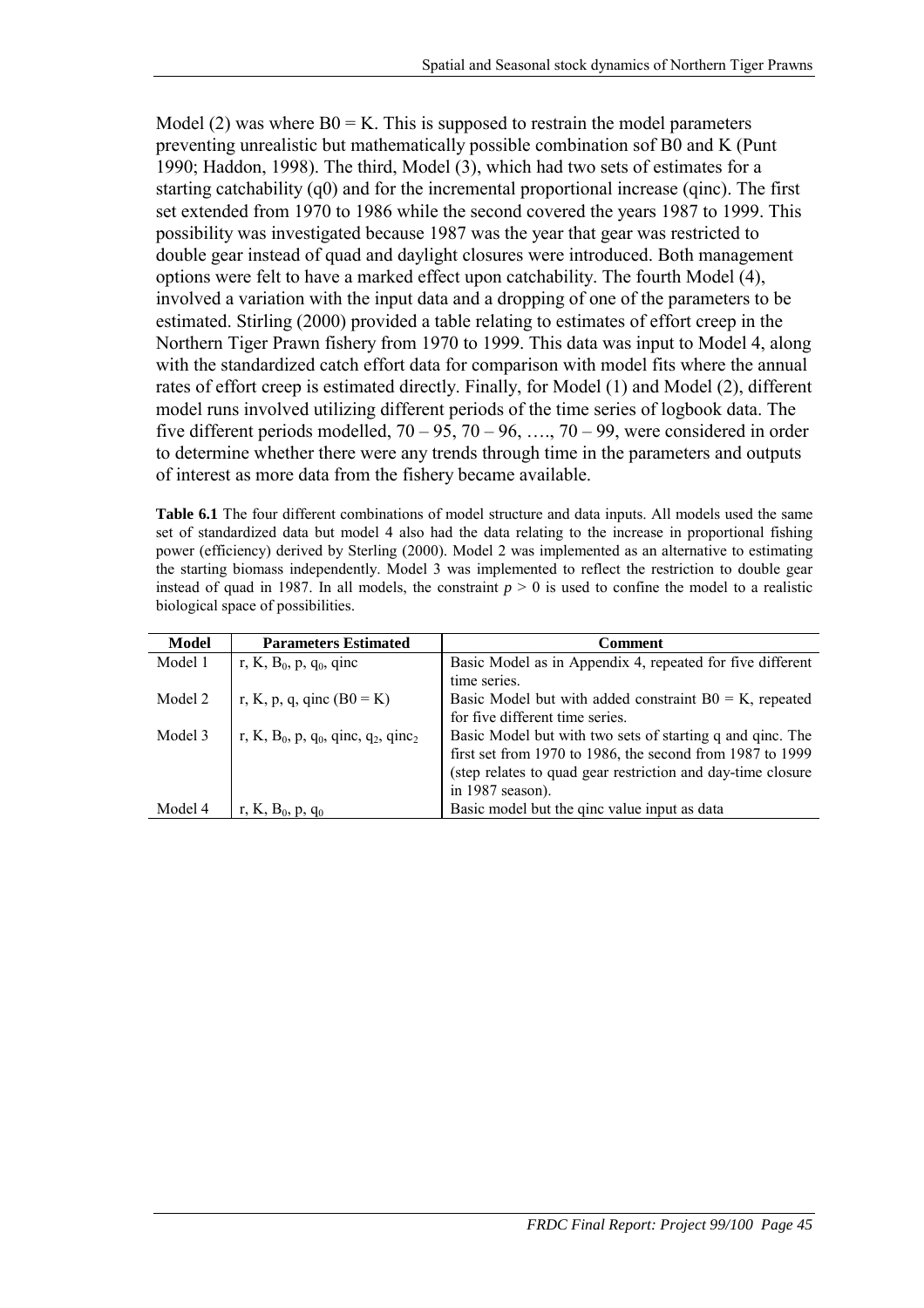## **7. Model Results**

#### **7.1 The Data Standardization and qinc.**

The standardization of the different sets of years led to only very tiny difference between years (Table 7.1). However, for all years of data there was a large difference between the un-standardized data (geometric mean catch rates) and the optimum statistical model (Table 4. and 7.2; Fig. 4.2). This standardization makes no allowance for the effects of effort creep as no factors could be included that related to relative fishing efficiency. A factor relating to Vessel could not be included because individual vessels cannot be traced accurately throughout the period covered by the database.

**Table 7.1** Standardized CPUE for each time series from 1970 to the year indicated. The optimum model in each case was Year, Month, Week, 30-minute block, and banana prawn catches. Each series tends to differ only at the third decimal place.

| <b>YEAR</b> | Y1995  | Y1996  | Y1997  | Y1998  | Y1999  |
|-------------|--------|--------|--------|--------|--------|
| 1970        | 1.0000 | 1.0000 | 1.0000 | 1.0000 | 1.0000 |
| 1971        | 0.8799 | 0.8807 | 0.8822 | 0.8831 | 0.8860 |
| 1972        | 0.9613 | 0.9626 | 0.9639 | 0.9650 | 0.9666 |
| 1973        | 1.1615 | 1.1491 | 1.1447 | 1.1457 | 1.1468 |
| 1974        | 1.0945 | 1.0925 | 1.0924 | 1.0948 | 1.0975 |
| 1975        | 0.8991 | 0.8938 | 0.8907 | 0.8911 | 0.8914 |
| 1976        | 0.9172 | 0.9150 | 0.9133 | 0.9144 | 0.9148 |
| 1977        | 1.1316 | 1.1318 | 1.1307 | 1.1316 | 1.1331 |
| 1978        | 0.9909 | 0.9914 | 0.9902 | 0.9906 | 0.9920 |
| 1979        | 1.0440 | 1.0454 | 1.0454 | 1.0464 | 1.0481 |
| 1980        | 0.8264 | 0.8276 | 0.8285 | 0.8282 | 0.8286 |
| 1981        | 0.8555 | 0.8578 | 0.8595 | 0.8584 | 0.8590 |
| 1982        | 0.7740 | 0.7745 | 0.7753 | 0.7743 | 0.7749 |
| 1983        | 0.8511 | 0.8530 | 0.8552 | 0.8551 | 0.8556 |
| 1984        | 0.6906 | 0.6942 | 0.6963 | 0.6956 | 0.6963 |
| 1985        | 0.6592 | 0.6613 | 0.6623 | 0.6618 | 0.6617 |
| 1986        | 0.5047 | 0.5063 | 0.5085 | 0.5077 | 0.5081 |
| 1987        | 0.7592 | 0.7618 | 0.7659 | 0.7648 | 0.7649 |
| 1988        | 0.6437 | 0.6469 | 0.6508 | 0.6501 | 0.6505 |
| 1989        | 0.5985 | 0.6015 | 0.6044 | 0.6034 | 0.6035 |
| 1990        | 0.6970 | 0.7000 | 0.7047 | 0.7033 | 0.7040 |
| 1991        | 0.8712 | 0.8751 | 0.8797 | 0.8785 | 0.8790 |
| 1992        | 0.6788 | 0.6828 | 0.6858 | 0.6854 | 0.6866 |
| 1993        | 0.7192 | 0.7229 | 0.7260 | 0.7246 | 0.7247 |
| 1994        | 0.8460 | 0.8513 | 0.8553 | 0.8538 | 0.8547 |
| 1995        | 1.1796 | 1.1872 | 1.1935 | 1.1942 | 1.1960 |
| 1996        |        | 0.6952 | 0.6956 | 0.6951 | 0.6949 |
| 1997        |        |        | 0.8951 | 0.8920 | 0.8923 |
| 1998        |        |        |        | 0.8664 | 0.8676 |
| 1999        |        |        |        |        | 0.7445 |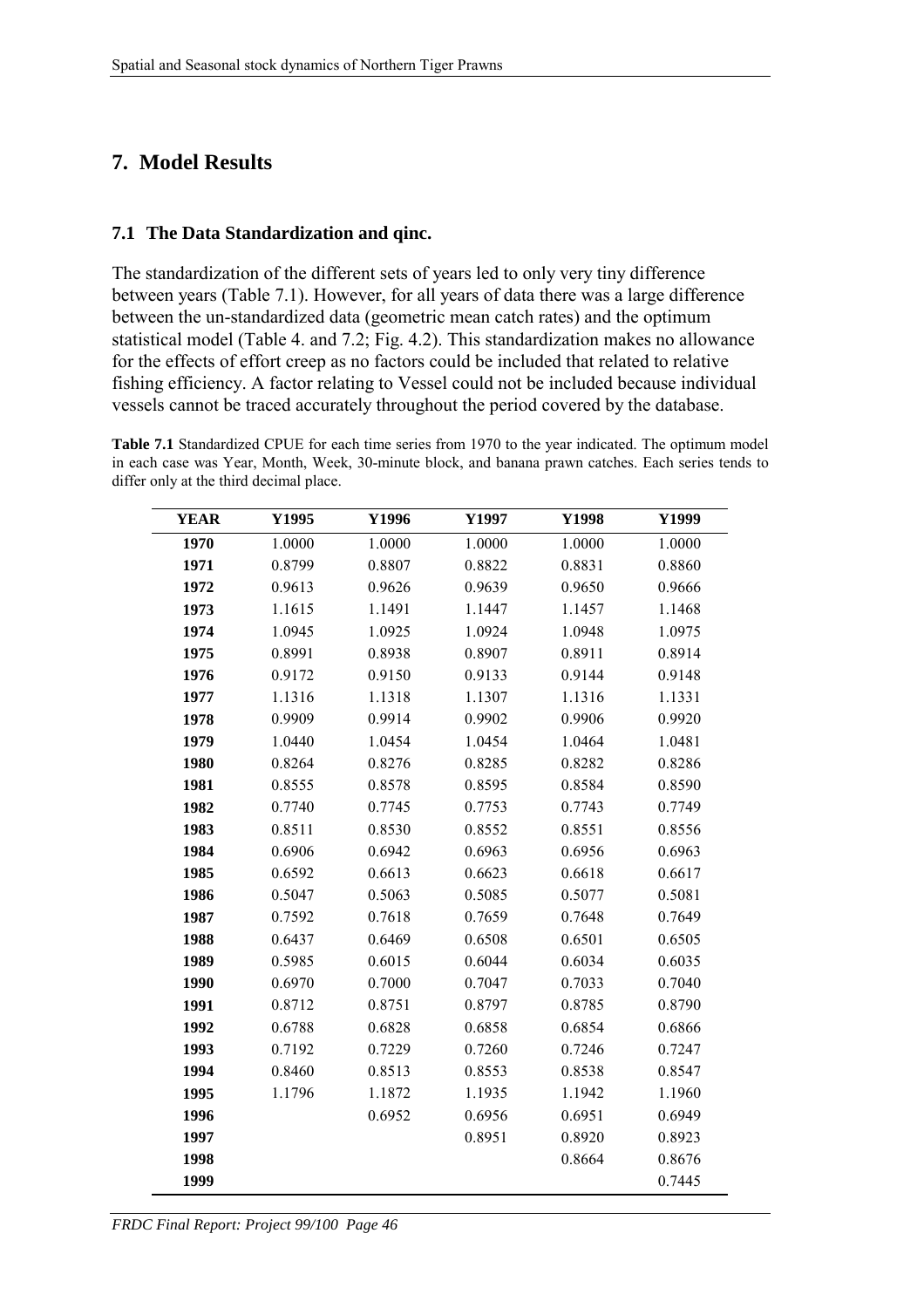**Table 7.2** A listing of the standardized catch-effort data from the Northern Tiger Prawn fishery. The factors used in the GLM were Year, Month, Week, 30-minute block, and banana prawn catches. The indices reported in the Standardized CPUE column are the Year parameters from the GLM. These indices barely change as extra years are added after 1995. The geometric means refer to the geometric mean catch rates from the raw data, scaled to be relative to 1999. Sterling's qinc relate to Table 2 in Sterling (2000), q-total relates to the same Table but shows the cumulative effect of the changing effectiveness of effort on catchability. This data was used in Model 4.

| Year |         | <b>Geometric Means Standardized CPUE</b> | Stirling's qinc | q-total |
|------|---------|------------------------------------------|-----------------|---------|
| 1970 | 1.09527 | 1.34313                                  | 1.05525         | 1.05525 |
| 1971 | 0.79453 | 1.19006                                  | 1.05525         | 1.11355 |
| 1972 | 0.95313 | 1.29823                                  | 1.07962         | 1.20221 |
| 1973 | 1.18768 | 1.54034                                  | 1.07962         | 1.29792 |
| 1974 | 1.08981 | 1.47403                                  | 1.07962         | 1.40126 |
| 1975 | 0.89494 | 1.19722                                  | 1.07962         | 1.51282 |
| 1976 | 0.89942 | 1.22875                                  | 1.11360         | 1.68468 |
| 1977 | 1.24982 | 1.52196                                  | 1.11360         | 1.87607 |
| 1978 | 1.05548 | 1.33242                                  | 1.11360         | 2.08920 |
| 1979 | 1.19125 | 1.40776                                  | 1.11360         | 2.32654 |
| 1980 | 0.89494 | 1.11293                                  | 1.11360         | 2.59085 |
| 1981 | 0.88073 | 1.15373                                  | 1.09391         | 2.83416 |
| 1982 | 0.81465 | 1.04081                                  | 1.09391         | 3.10033 |
| 1983 | 0.92589 | 1.14912                                  | 1.09391         | 3.39149 |
| 1984 | 0.78349 | 0.9352                                   | 1.06053         | 3.59677 |
| 1985 | 0.72906 | 0.8887                                   | 1.02013         | 3.66915 |
| 1986 | 0.56836 | 0.6825                                   | 1.01505         | 3.72437 |
| 1987 | 0.92127 | 1.02737                                  | 0.63319         | 2.35823 |
| 1988 | 0.77492 | 0.87372                                  | 1.03716         | 2.44586 |
| 1989 | 0.72036 | 0.81058                                  | 1.05175         | 2.57244 |
| 1990 | 0.84874 | 0.94554                                  | 1.03219         | 2.65524 |
| 1991 | 1.13883 | 1.18057                                  | 1.01544         | 2.69623 |
| 1992 | 0.87023 | 0.92219                                  | 1.02620         | 2.76688 |
| 1993 | 0.96754 | 0.97336                                  | 1.07527         | 2.97513 |
| 1994 | 1.07144 | 1.14798                                  | 1.04767         | 3.11695 |
| 1995 | 1.43907 | 1.60641                                  | 1.04556         | 3.25895 |
| 1996 | 0.86589 | 0.93333                                  | 1.05556         | 3.44003 |
| 1997 | 1.06078 | 1.19842                                  | 1.02614         | 3.52996 |
| 1998 | 1.08981 | 1.16532                                  | 0.99694         | 3.51916 |
| 1999 | 1.00000 | 1.00000                                  | 0.98888         | 3.48004 |

#### **7.2 Model 1**

The optimum statistical solution in each of the five time series of data, in terms of maximum likelihood, presses the model solution up against the constraint of  $p > 0$  (Fig. 7.1; Table 7.3). If this constraint is relaxed, the optimum statistical solution always generates a set of model parameters and fisheries performance indicators that are biologically unrealistic (Table 7.4). The unrealistic results are rejected and the optimum realistic results are used instead. The unrealistic results are more a reflection of the mathematics used to define the model than biological reality.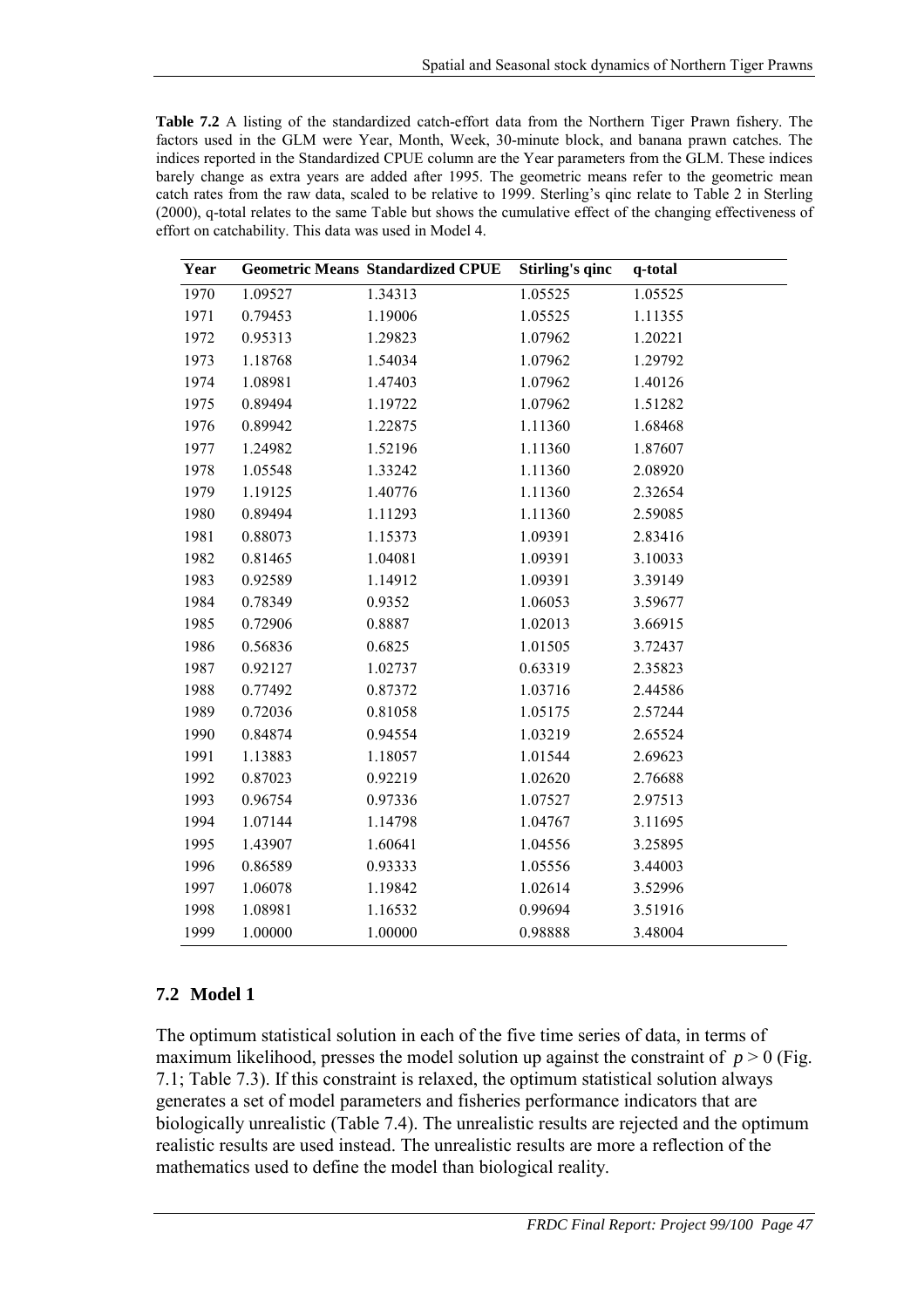

**Fig. 7.1** The optimum fit to the basic model for the year 1999. There is a failure to capture the behaviour of the fishery in 1973 and 1974, and the extreme oscillations in 1989, 1991 and 1995 have not been reflected well. This model predicts a steadily decreasing stock biomass; the apparent recovery in the 1990s is merely a reflection of the increasing effectiveness of fishing effort. It does not reflect a stock recovery.

|                | $70 - 95$ | $70 - 96$ | $70 - 97$ | $70 - 98$ | $70 - 99$ |
|----------------|-----------|-----------|-----------|-----------|-----------|
| $\mathbf{r}$   | 0.2841    | 0.2890    | 0.2907    | 0.2974    | 0.3334    |
| K              | 31513.2   | 30287.3   | 30070.7   | 29452.9   | 27104.2   |
| p              | 9.952E-06 | 9.952E-06 | 9.952E-06 | 9.952E-06 | 9.952E-06 |
| B <sub>0</sub> | 37382.0   | 40728.5   | 41560.4   | 42381.0   | 40691.1   |
| q <sub>0</sub> | 2.273E-05 | 3.617E-05 | 2.768E-05 | 2.832E-05 | 3.488E-05 |
| qinc           | 1.05050   | 1.06420   | 1.06693   | 1.07120   | 1.07806   |
| Bcurr          | 10341.6   | 6407.4    | 6455.3    | 5581.3    | 3459.7    |
| Bcurr/K        | 0.3282    | 0.2116    | 0.2147    | 0.1895    | 0.1276    |
| <b>MSY</b>     | 3293.7    | 3220.4    | 3215.5    | 3222.7    | 3324.3    |
| B0/K           | 1.186     | 1.345     | 1.382     | 1.439     | 1.501     |
| LogLike        | 19.7399   | 19.2504   | 20.4045   | 21.0783   | 21.6964   |

**Table 7.3** The parameters and model outputs for the basic model and standardized catch-effort data over the years 1995 to 1999, showing how the optimum parameter estimates change through time. Note the *p* parameter was constrained to be greater than zero.

By constraining the *p* parameter to greater than zero the values of *qinc* and the ratio of  $B_0/K$  remain within realistic bounds (*cf.* Table 7.4). As the number of years of data increase the perception from the model is that the level of depletion appears worse as time goes on (*i.e.* the ratio  $B_{\text{curr}}/K$  suggests depletion is down to 13% of unfished biomass; Fig. 7.2).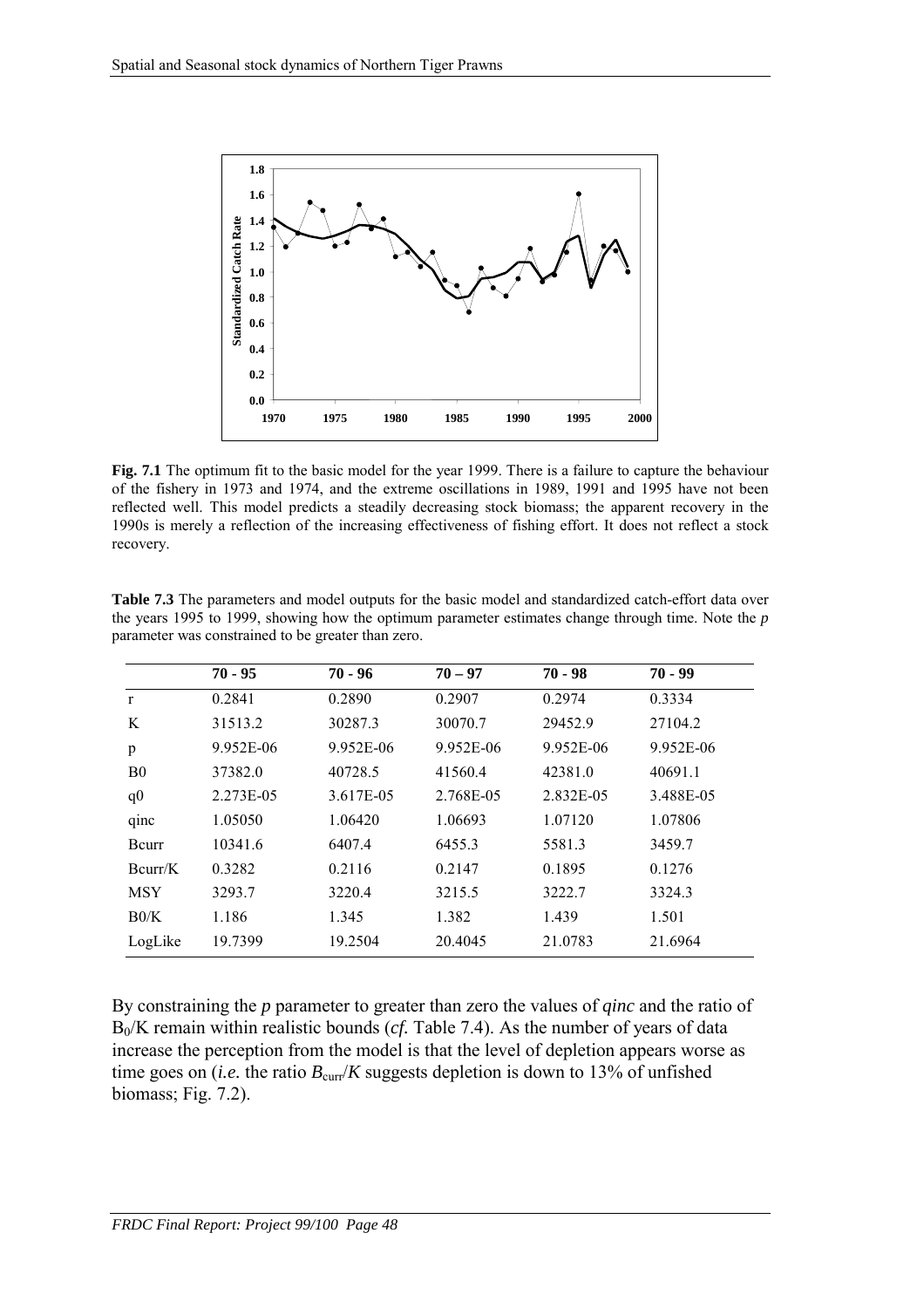|                | $70 - 95$ | $70 - 96$ | $70 - 97$ | $70 - 98$ | $70 - 99$ |
|----------------|-----------|-----------|-----------|-----------|-----------|
| $\mathbf{r}$   | 0.1628    | 0.1772    | 0.1667    | 0.1708    | 0.1763    |
| K              | 23114.2   | 21656.9   | 25241.2   | 28083.7   | 27689.7   |
| p              | $-0.9729$ | $-0.8946$ | $-0.8068$ | $-0.6923$ | $-0.6830$ |
| B <sub>0</sub> | 214749.6  | 250097.3  | 157991.1  | 108812.9  | 108812.0  |
| q <sub>0</sub> | 3.962E-06 | 5.855E-06 | 7.271E-06 | 1.109E-05 | 1.302E-05 |
| qinc           | 1.16956   | 1.19817   | 1.16738   | 1.14249   | 1.14585   |
| Bcurr          | 4577.4    | 1611.9    | 2318.5    | 2434.1    | 1530.4    |
| Bcurr/K        | 0.1980    | 0.0744    | 0.0919    | 0.0867    | 0.0553    |
| <b>MSY</b>     | 3403.9    | 2944.3    | 2838.3    | 2841.3    | 2864.1    |
| B0/K           | 9.291     | 11.548    | 6.259     | 3.875     | 3.930     |
| LogLike        | 22.6889   | 23.5216   | 23.5498   | 22.9850   | 24.0613   |
|                |           |           |           |           |           |

**Table 7.4** The parameters and model outputs for the basic model and standardized catch-effort data over the years 1995 to 1999, showing how the optimum parameter estimates change through time. In these outcomes there is no constraint on the *p* parameter. The negative values of *p* lead to relatively unrealistic





**Fig. 7.2** The predicted biomass trajectories for 1999, 1998, and 1995. That for 1996 and 1997 were largely overlapped by the line for 1998 except in the 1990s where they were slightly higher than the 1998 line. As the number of years of extra data are included the image of a failure to recover, despite large reductions in the number of vessels, becomes more and more severe.

With the constraint of  $p > 0$  removed in 1999, a slightly better statistical fit to the available data can be found but, biologically, the results are non-sensible. The remaining biomass (Bcurr =  $1,530$  t) would not be able to sustain fishing, the annual increment in catchability coefficient to far too large (qinc  $= 14.5\%$ ), the negative p value ( $p = -0.687$ ) implies an unrealistic production curve (Fig. 6.2), and the stock appears to have been driven down to only 5% of the starting biomass (Bcurr/K  $=$ 0.0553), which suggests a stock collapse in most fisheries. The initial biomass is nearly four times the unfished biomass (B0 = 108,812 t while K = 27,689 t). According to this unrealistic model fit, the history of the fishery appears to have been one of low production and a fishing down of a large amount of accumulated biomass. The shorter time series exhibit even worse scenarios (Table 7.4). All of these results are a product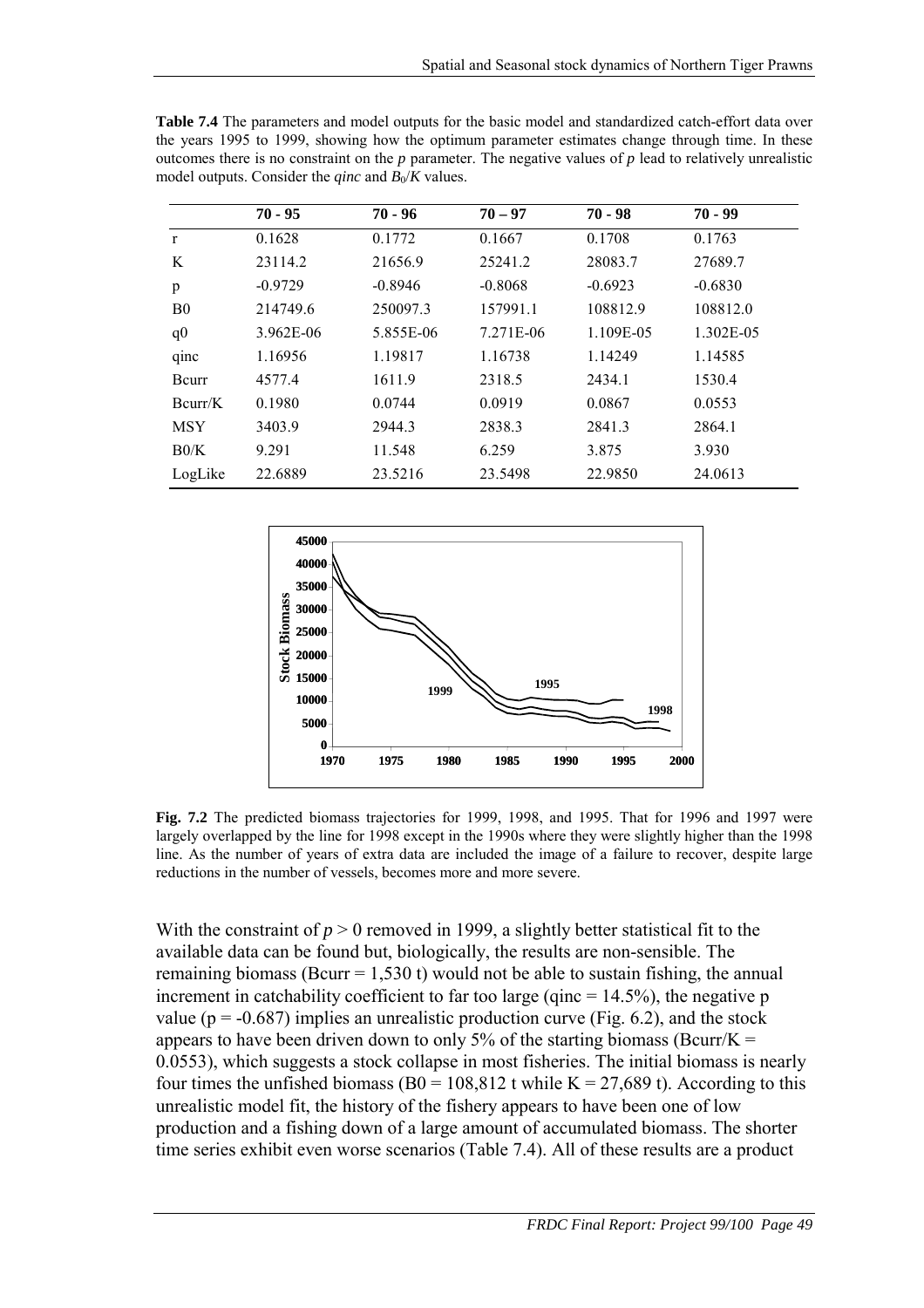of the mathematics of the production function going beyond the biologically realistic when  $p < 0$ , hence, we retain the constraint of limiting  $p > 0$ .

With increasing years of data available the current biomass has declined, the annual increment in catchability coefficient has increased slightly, the ratio of current biomass to unfished biomass has declined, and the long term potential yield has remained relatively stable at about 3,300 tonnes (Table 7.4; Fig. 7.2). The extra years of data have provided no indication of recovery. In fact, the situation appears to have steadily become worse with each year of additional data (Table 7.4; Fig. 7.2). This model appears to behave consistently.

A total of 5,000 bootstrap replicates were made to produce first-order bias-corrected percentile confidence intervals around all of the model parameters and outputs. The 95% confidence intervals were skewed about the expected value of a number of parameters (Table 7.5; Fig. 7.3). This was especially evident with the estimates relating to stock biomass (Table 7.5; Fig 7.4). This is not surprising as the stock could not biologically have been much lower than the predicted line else it would not have been able to sustain any fishing. The broad confidence intervals indicate the high level of uncertainty in this analysis. Despite this uncertainty it is clear that the stock is extremely depressed from its unfished level and is not close to its most productive state.

| <b>Table 7.5</b> The optimum model fitted parameters along with the mean of 5000 bootstrap replicates and the |
|---------------------------------------------------------------------------------------------------------------|
| 95% first-order, bias-corrected bootstrap percentile confidence intervals. Data is standardized from 1970     |
| to 1999. None of parameter estimates, except those relating to biomass, were especially biased (compare       |
| the bootstrap mean values with the optimum values).                                                           |

|                | Optimum     | U95%        | <b>Mean</b> | L95%        |
|----------------|-------------|-------------|-------------|-------------|
| $\mathbf r$    | 0.3334      | 0.4579      | 0.3339      | 0.2136      |
| K              | 27104.164   | 36940.887   | 27711.564   | 21515.657   |
| p              | 0.000009952 | 0.000011712 | 0.000009926 | 0.000009886 |
| B <sub>0</sub> | 40691.145   | 62198.783   | 41844.293   | 29003.050   |
| q <sub>0</sub> | 0.0000349   | 0.0000462   | 0.0000351   | 0.0000237   |
| qinc           | 1.0781      | 1.0893      | 1.0769      | 1.0580      |
| Bcurr          | 3459.661    | 7961.155    | 3909.340    | 2037.091    |
| Bcurr/K        | 0.1276      | 0.2293      | 0.1362      | 0.0912      |
| <b>MSY</b>     | 3324.296    | 3646.208    | 3315.964    | 2894.023    |
| B0/K           | 1.5013      | 2.1299      | 1.5139      | 1.1711      |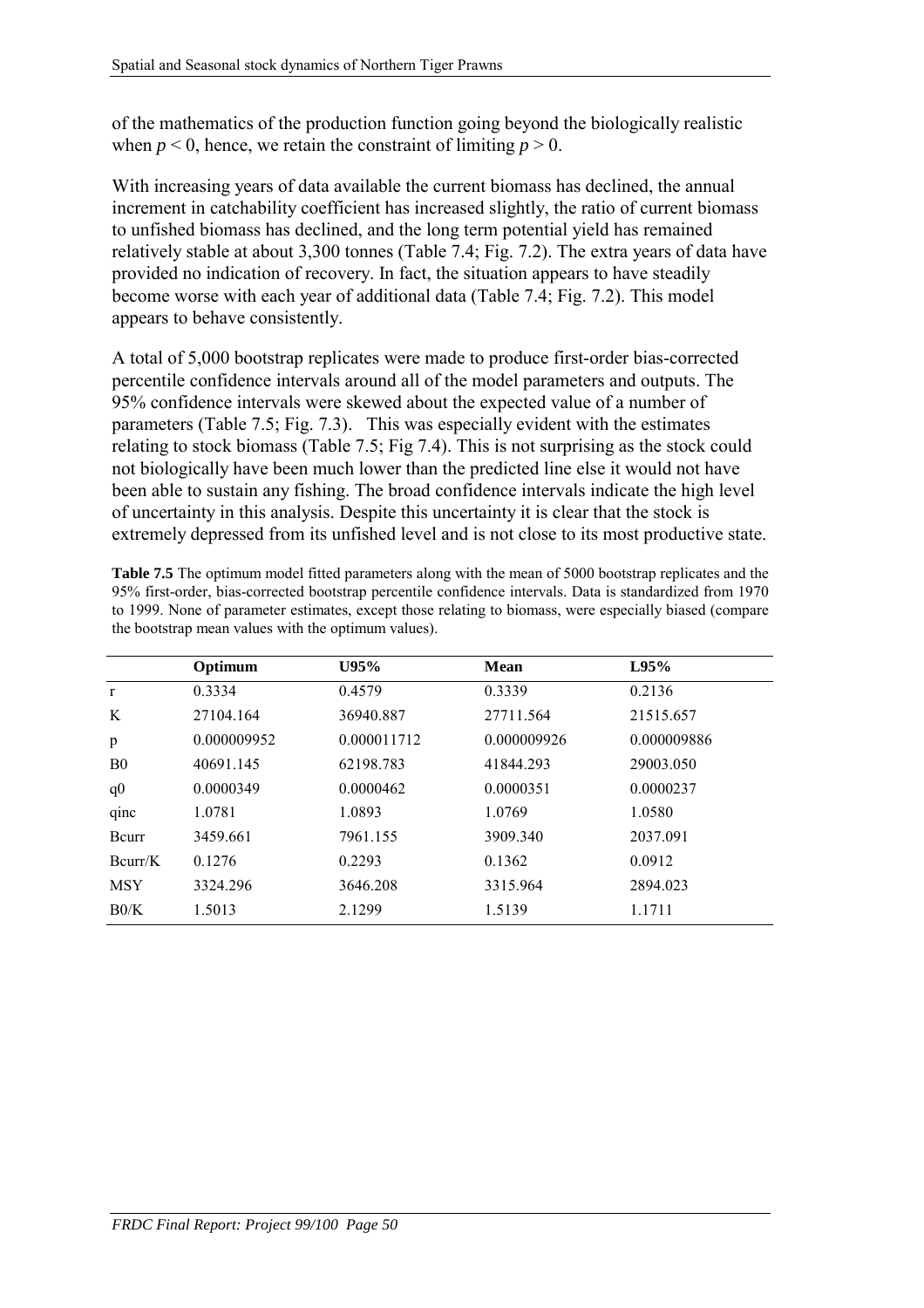

**Fig. 7.3** The relative variability of each of the parameters relative to their 95% percentile confidence intervals, defined by dividing the 95% limits and the mean by the mean. The line at 1.0 locates the mean value in each case. Note the strong skew in the biomass related parameters and in the asymmetry parameter *p*. The parameter qinc is very tightly determined, this is not surprising as its effect in the model is exponential and so big differences would have large effects.



**Fig. 7.4** The predicted stock biomass trajectory from the full range of data (1970 – 1999) illustrating the rapid decline in the late 1970s and early 1980s. In addition, the impact of vessel reductions taking effect in 1985 is visible by a change in the gradient. Unfortunately, the lack of stock recovery since 1985 is also clear. The uncertainty at the start of the time series is large so the apparent trends there should be interpreted with caution.

In the process of adding more years of data the model gradually becomes more unstable. While the optimum is relatively well defined in the early time-series as more years of data are added a second, false minimum implying biologically non-sensible dynamics to the population approaches the quality of fit of the optimum solution (including the constraint of  $p > 0$ ). When the effect of the increase in effectiveness of effort are accounted for, the extra years of data only corroborate the apparent decline of the stock. This extra data is not very informative because it has little contrast with the immediately preceding years. The fishery has entered what Hilborn & Walters (1993) termed a one-way trip (downwards). A real recovery would have a major impact upon the assessment and make it stable, this extra data is having the reverse effect.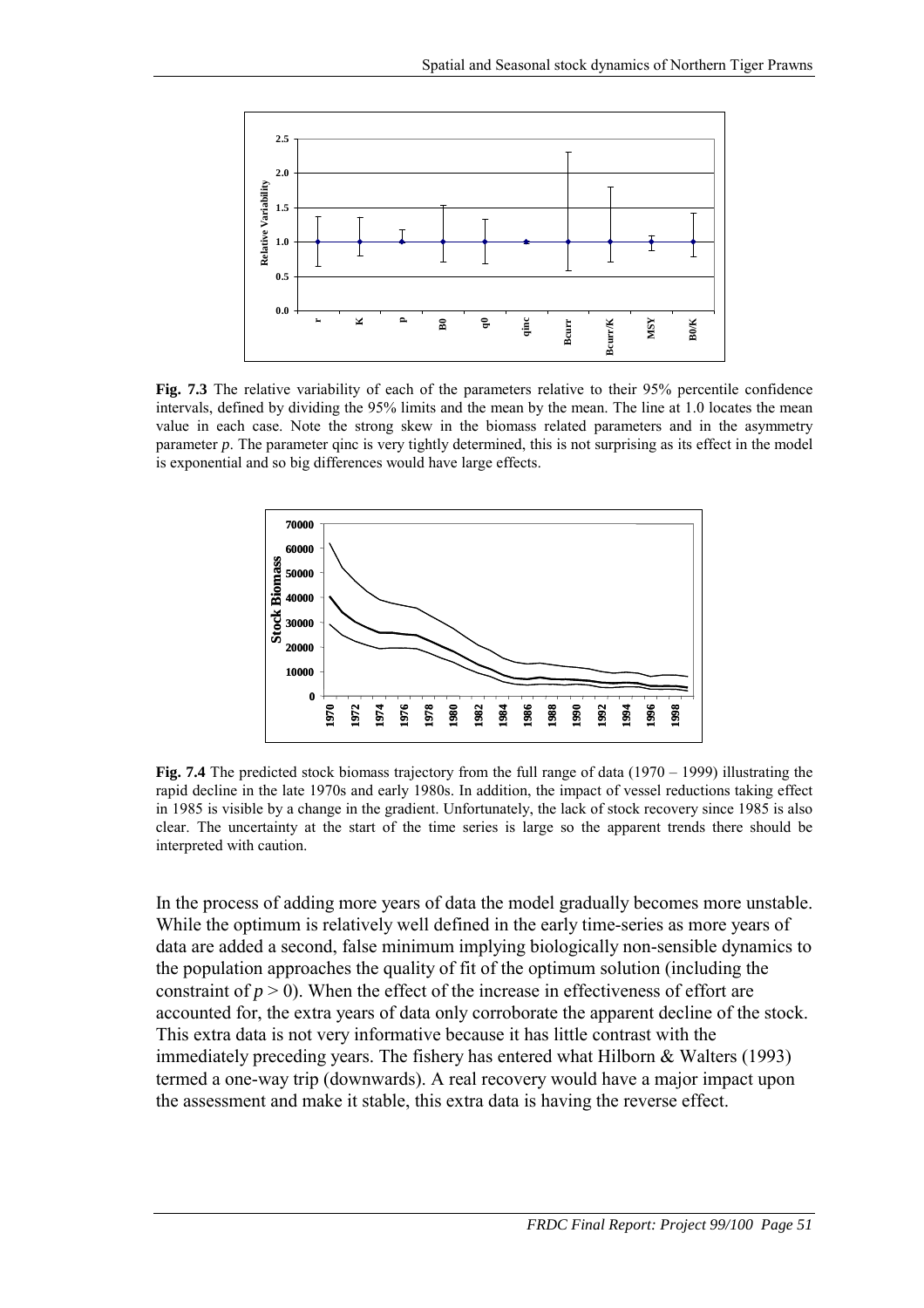### **7.3** Model 2 -  $B_0 = K$

In model 2, the  $B_0$  parameter was set equal to the unfished biomass K. This should have the effect of stabilizing the model if there are any problems fitting the data (the necessary constraint of  $p > 0$  is suggestive of such problems). The outcomes are certainly consistent as with increasing years of data available the current biomass levels decline (with a slight rise in 1998), the annual increment in catchability coefficient has increased slightly (though it is less than the accepted level of 5%), the ratio of current biomass to unfished biomass has declined steadily, which can be interpreted as the level of depletion has increased steadily, and the long term potential yield has steadily declined from about 4,200 to about 3,700 tonnes (Table 7.6). As with the basic model, the extra years of data have provided no indication of recovery and the situation appears to have steadily become worse with each year of additional data (Table 7.6). However, even with the full data set, conditions appear to be relatively stable (Fig. 7.5), which is a brighter outlook than with the full optimum model.

Table 7.6 The progression of parameter values for the five-year progression of standardized data available. In this case the *p* parameter is consistently greater than 1 suggesting a production curve with a mode to the right of center.

|                | 1995     | 1996     | 1997     | 1998     | 1999     |
|----------------|----------|----------|----------|----------|----------|
| $\mathbf{r}$   | 1.638512 | 1.35973  | 1.348406 | 1.034339 | 0.768246 |
| K              | 16241.2  | 17608.51 | 17654.39 | 20054.8  | 21292.14 |
| p              | 2.942557 | 2.523813 | 2.501584 | 2.047866 | 1.242640 |
| B <sub>0</sub> | 16241.2  | 17608.51 | 17654.39 | 20054.8  | 21292.14 |
| q <sub>0</sub> | 4.98E-05 | 7.56E-05 | 5.8E-05  | 5.24E-05 | 5.56E-05 |
| qinc           | 1.028835 | 1.034963 | 1.036584 | 1.038844 | 1.048740 |
| Bcurr          | 8665.761 | 6580.36  | 6874.206 | 7266.846 | 5046.22  |
| Bcurr/K        | 0.533566 | 0.373703 | 0.389377 | 0.36235  | 0.236999 |
| <b>MSY</b>     | 4234.679 | 4124.981 | 4119.467 | 3949.513 | 3807.941 |
| B0/K           | 1        | 1        | 1        | 1        | 1        |
| LogLike        | 21.77081 | 19.18156 | 20.08777 | 20.25637 | 19.96666 |

The high values for p for all time series, all indicate that the production curve is skewed to the right and not the left (which means the stock is most productive at higher stock sizes; see Fig. 6.2). The members of the Northern Prawn Fishery Assessment Group did not consider this aspect of the predicted dynamics to be realistic and it does not accord with any other prawn species known. The model fit is relatively flat in that it fails to capture the variability in the fishery over the years (Fig. 7.6).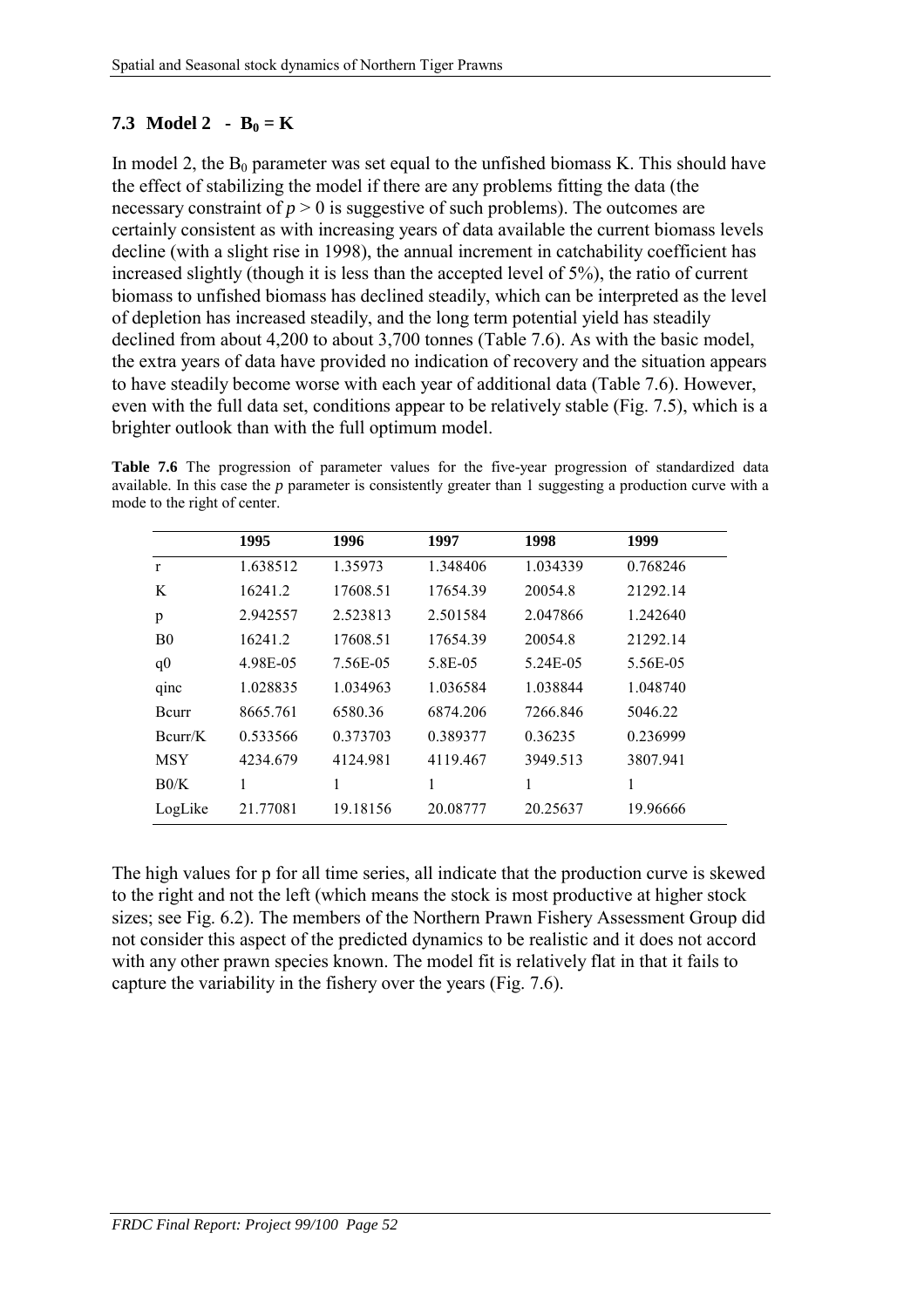

Fig. 7.5 The predicted stock biomass trajectory from the full range of data (1970 – 1999) for Model 2 where  $B_0 = K$ . The situation with the stock appears to be much more stable. It appears as if the effort reductions through the 1980s had the effect of stabilizing the fishery at a lower but steady stock size. However, there is a great deal of uncertainty over these stock estimates and this becomes worse in more recent years.



**Fig. 7.6** The optimum fit to model 2 for the year 1999 (where  $B_0 = K$ ). There is a failure to capture the variability in the fishery over all years, especially the oscillations from 1986 onwards. This model suggests that the stock is not so badly depleted as the full model nor is the depletion becoming worse. On the other hand the quality of fit to the data is not as good as the full model.

Even though the population biomass appears to be recovering (Fig 7.6) when the 4.9% annual increment to the catchability coefficient is accounted for the stock is still in a decline. This model is consistent with Model 1 in its conclusion that there is no sign of stock recovery and the stock is still in decline.

#### **7.4 Model 3 – Two Separate Series of Catchability Estimates**

In the case of model 3 (with two independent series of *q* and *qinc* split at 86/87), note was taken of the fact that in 1987 day-time closures were introduced and quad gear was banned in favour of twin gear. This should have introduced quite an effect on the catchability coefficient and so the data series was treated as two time series and separate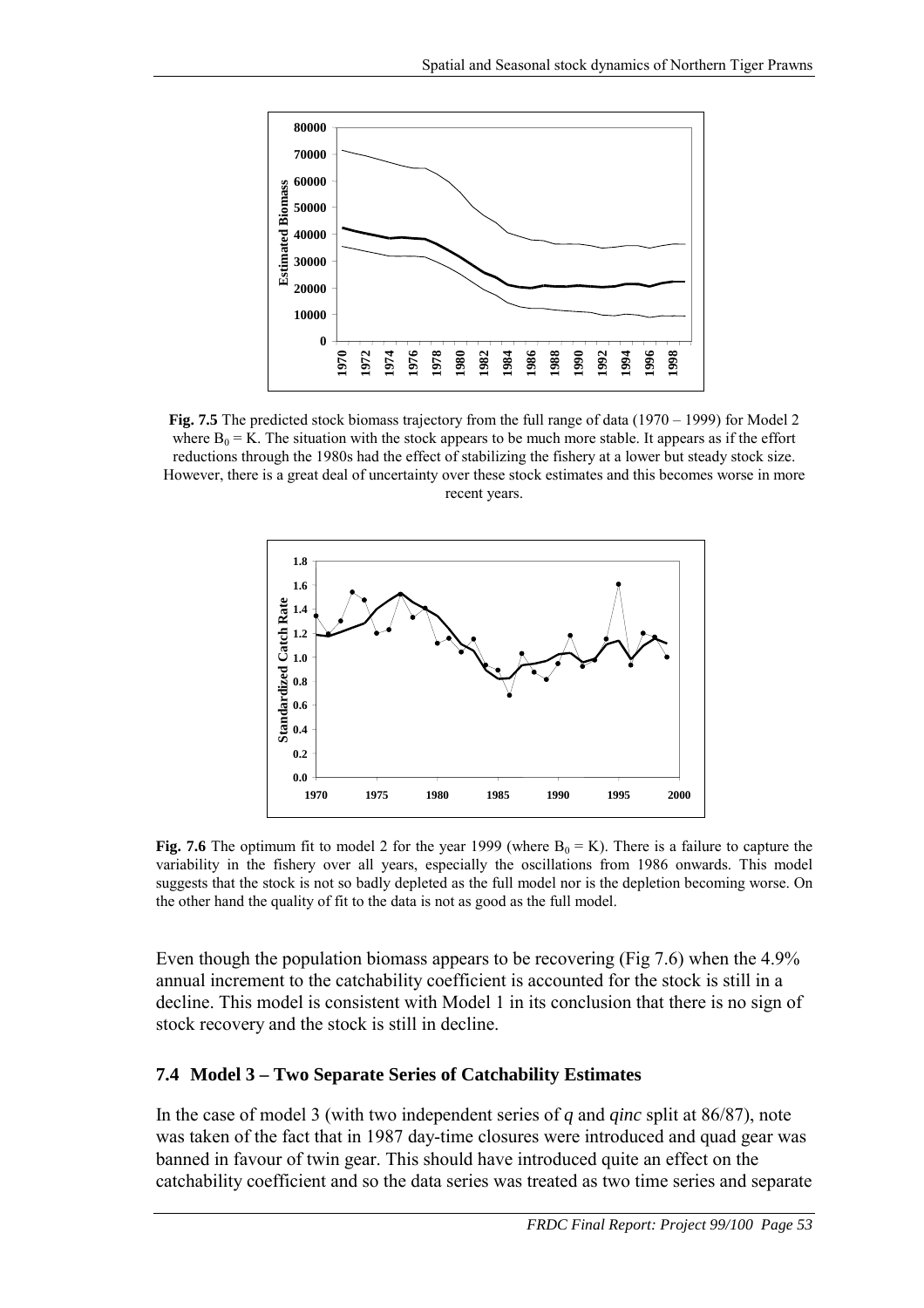estimates of a starting catchability and a constant annual rate were made for 1970-1986 and 1987 to 1999 (Table 7.7). This suggests an annual increment of the effectiveness of effort of 5.15% between 1970 and 1986 followed by an increased rate of 11.7% over the period 1987 – 1999. This is the reverse of that suggested by Stirling (2000) in his empirical study. The 5% value early on is encouraging but the high value of almost 12% per annum suggests that the time series from 1987 onwards is less informative about the dynamics than the earlier data.

| <b>Parameter</b>       | Optimum     |
|------------------------|-------------|
| r                      | 0.2035      |
| K                      | 37532.31    |
| <b>B0Est</b>           | 46757.576   |
| p                      | 1E-08       |
| $q - 1970 - 1986$      | 2.8679E-05  |
| qinc - 1970 - 1986     | 1.05158     |
| Bcurr                  | 3858.431    |
| Bcurr/K                | 0.1028      |
| <b>MSY</b>             | 2810.296    |
| B0/K                   | 1.2458      |
| LogLikelihood          | 23.858      |
| Average F              | 0.4083      |
| $q0 \t2 - 1987 - 1999$ | 6.83288E-05 |
| qinc $2 - 1987 - 1999$ | 1.1177      |

**Table 7.7** Optimum values for the model with two separate time series of catchability coefficients 1970- 1986 and 1987-1999.

This model was not particularly stable and these results must be regarded as provisional. Each solution had to be searched for carefully and bootstrapping would have had to have been conducted by hand and so was not pursued. The expected decline in the catchability in 1987 is not supported by the model predictions.

A reconciliation of this with the available data might be forthcoming from an inspection of the hours fished per day. The total number of hours fished only declined a small amount in 1987 and then increased in later years (Fig. 7.7) while the average number of hours fished hardly declined at all (Fig. 7.8).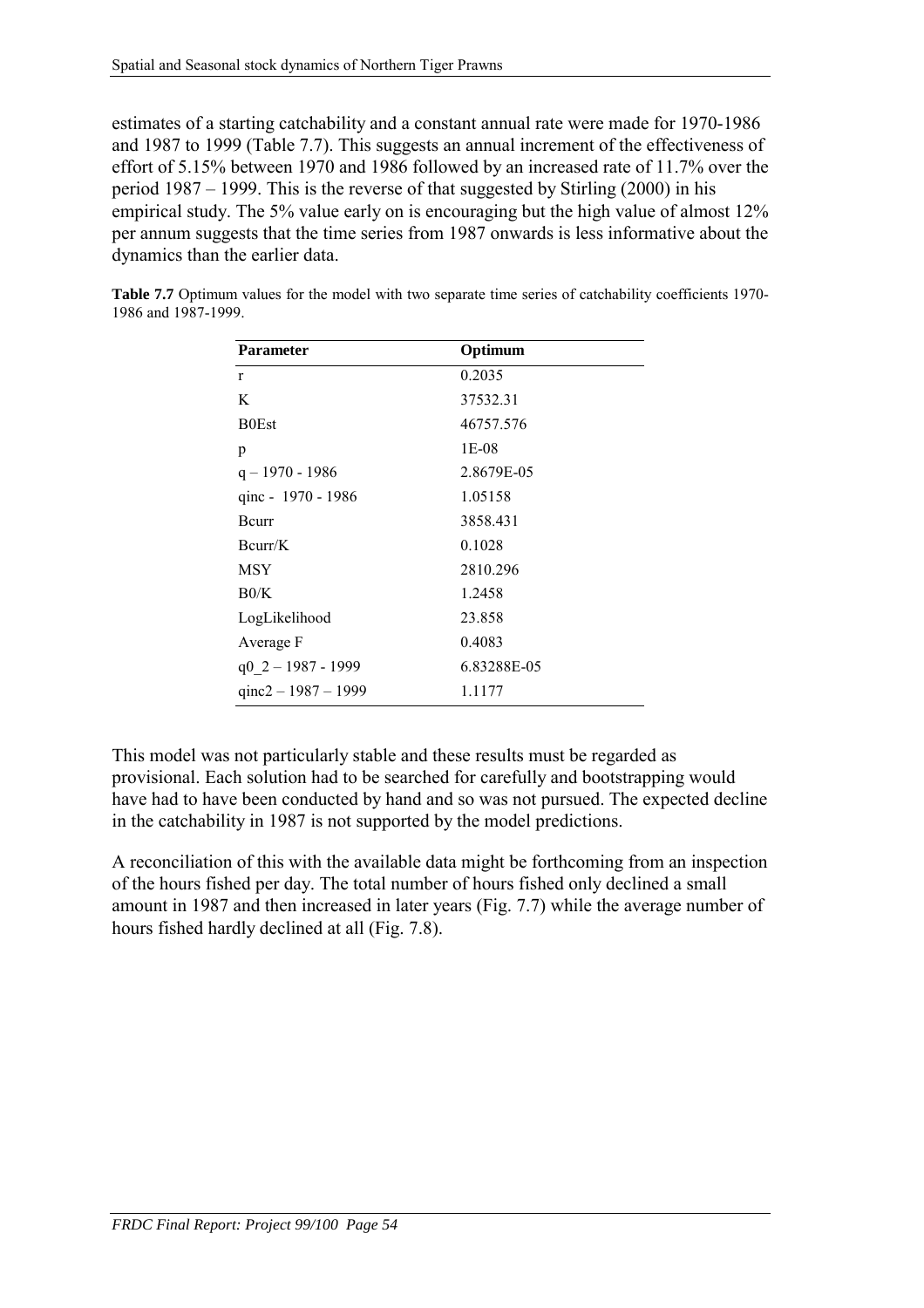

**Fig. 7.7** The total number of Hours fished in the Northern Prawn fishery as recorded in the database. The empty period in the 1970 was when hours fished were not recorded. The dip in 1987 is clear but by 1990 the total had recovered and has remained approximately the same ever since.

The argument used by Stirling (2000) was that the introduction of day-light fishing bans had a detrimental effect on the effectiveness of fishing effort in 1987. However, the average number of hours fished per day does not appear to have altered significantly during that period (Fig. 7.8). If, as Stirling (2000) suggests the catch rates of Tiger Prawns was significantly higher during the night period than during the day then forcing fishers to fish at night would not reduce the effectiveness of effort but increase it, which might be enough to offset any decrease in amount of hours. The decline in total hours fished appears to be more a result of closed periods than of fewer hours fished per day. If the catch rates in the closed periods were higher than at other times this could be argued to have introduced a decline in the effectiveness of effort. At very least the proposed decline in catchability in 1987 due to day-light closures should be reviewed.

Industry comment at the Northern Prawn Fishery Assessment Meeting at Cleveland in November 2000 was of the opinion that 1987 was a year when there were plenty of prawns to be caught. Thus, the expected decline in catch rate due to the reduced catchability was offset by an unusual relative abundance of prawns. The surplusproduction model assumes a consistent production function so exceptional recruitment could not be predicted and it must conclude that catchability was not affected. The possibility of a higher than normal recruitment happening in the same year as the change in the fishing regulation is beyond its dynamics. A model with a different structure, such as the Wang & Die (1996) model, which has an explicit recruitment term, could, and does, predict a higher recruitment in 1987 to account for the failure of the reduced catchability to lead to a lowered catch rate.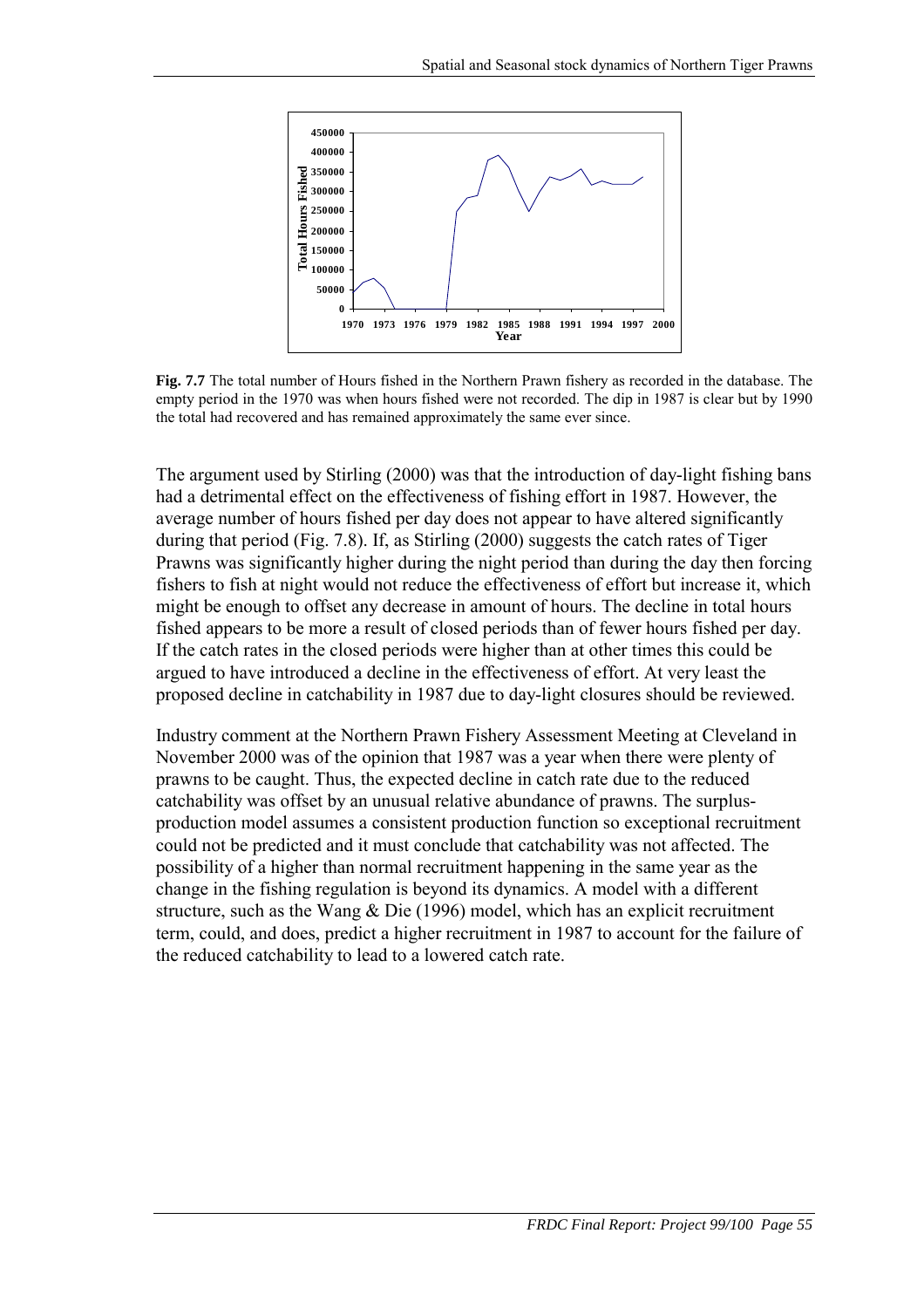

**Fig. 7.8** The average number of hours fished per day, per month, across all years recorded in the Northern Prawn fishery database. The introduction of closed periods in the fishery becomes clear from 1986 onwards. The period when hours fished was not recorded in the 1970s is also clear. The average number of hours fished when fishing occurred does not appear to alter significantly through the period 1985 to 1988, although early in the 1987 season small difference can be seen.

#### **7.5 Model 4 – Empirical Estimates of Catchability**

When using Stirling's (2000) estimates of catchability (Table 7.2), obtaining a reasonable quality of model fit to the data is difficult. The optimum statistical fit retains some unlikely outcomes (Table 7.8; Fig. 7.9) with the predicted catch rates not reflecting those observed at all well.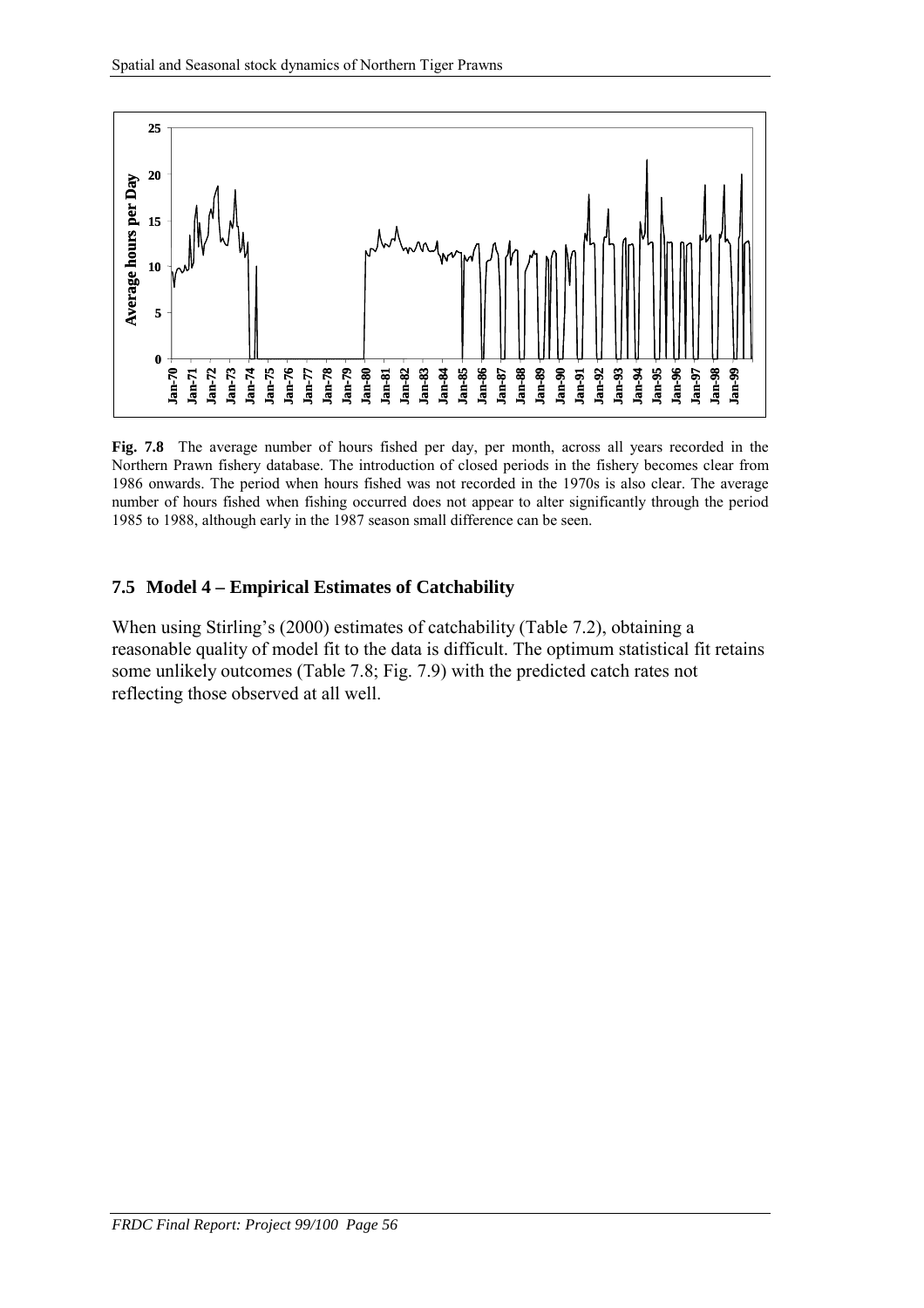| <b>Table 7.8</b> Optimum statistical fit of the data to Model 4 (where the annual increment in catchability was |
|-----------------------------------------------------------------------------------------------------------------|
| input as data). The ginc here is only an average across the years and is not an estimate. This suggests the     |
| stock has only been reduced to approximately 50% of the unfished biomass, but B0 is almost twice the            |
| unfished biomass. The very low Log-likelihood indicates the poor quality of the fit of the data to the          |
| model (Fig. 6). By removing the effect of Daylight saving the catchability multiplier changes from 0.6331       |
| to 0.7278. The final column is where this term is set equal to 1. The ratio of B0/K remains high but the        |
| current Biomass declines and the quality of fit increases.                                                      |

| <b>Parameter</b> | <b>Optimum Fit</b> | <b>DayLight Effect</b> | <b>Annual Increment in</b> |
|------------------|--------------------|------------------------|----------------------------|
|                  |                    | <b>Removed</b>         | 1987 set to 1              |
| $\mathbf{r}$     | 0.3147             | 0.2960                 | 0.2846                     |
| K                | 30969.22           | 31348.11               | 30779.21                   |
| <b>B0Est</b>     | 60544.67           | 60321.75               | 60406.78                   |
| P                | 1E-07              | 1E-08                  | 1.16E-08                   |
| q                | 2.58E-05           | 2.54E-05               | 2.59E-05                   |
| qinc             | 1.0661             | 1.0423                 | 1.0601                     |
| Bcurr            | 15839.79           | 13785.08               | 8883.788                   |
| Bcurr/K          | 0.5115             | 0.4397                 | 0.2886                     |
| MSY              | 3584.853           | 3413.688               | 3222.087                   |
| B0/K             | 1.9550             | 1.9243                 | 1.9626                     |
| LogLike          | 6.1418             | 8.8878                 | 15.0762                    |
| Average F        | 0.1812             | 0.2059                 | 0.2913                     |



Fig. 7.9 Optimum fit to the model when the annual increment in catchability is input as data (from Stirling, 2000; see Table 7.2). The fit is a poor compromise attempting to balance the years 1970 to 1986 with those following.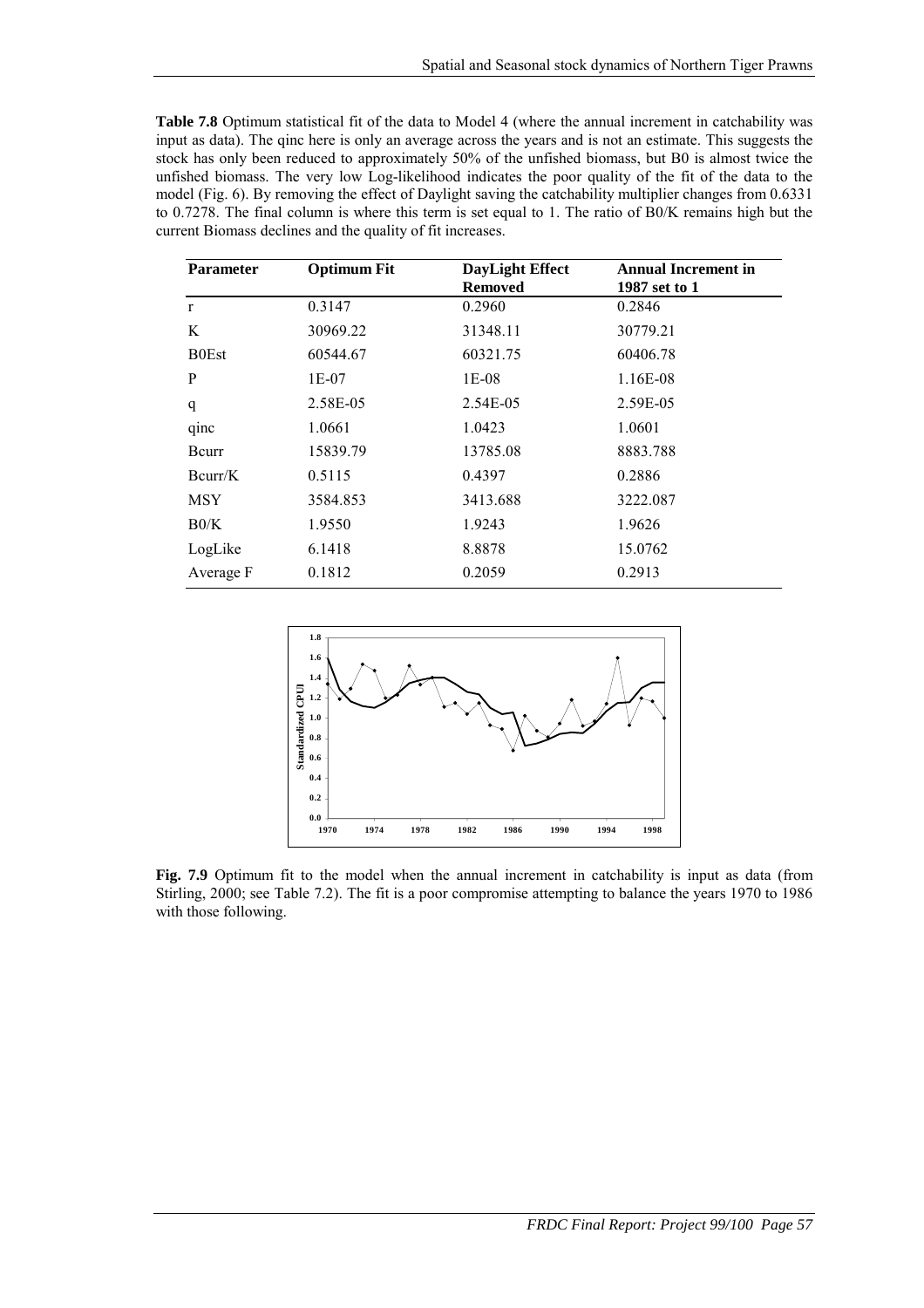

**Fig. 7.10** The relative catchability from Stirling's (2000) table 2 (see Table 7.2), with best fitting exponential equations providing the average annual percentage increment to catchability for the two separate time series. The split is at 86/87 when gear went from quad down to twin trawls and daylight closures were enacted for the second part of the season. From 1970 to 1986 the annual increment averaged at 8.84%, while for 1987 to 1999 the average was 3.68%.

The average levels of annual increment to catchability from Stirling's (2000) Table 2 (Fig. 7.9) were very different from the fit to Model 3 (the order of largest increase to smallest was reversed). Interestingly, the impact of using the empirical estimates of *q* on the perception of the stock is that the stock is not depleted but is at approximately 50% of its unfished biomass. This conclusion does not appear to be consistent with the contraction of the areas in which fishing now occurs (see Fig. 4.1), nor with the difficulty currently experienced in finding prawns to catch. At the same time the low rate of increase in the later part of the period does not coincide with the increases due to the introduction of GPS and plotters (or ignores any other changes during that time).

The empirical estimation of catchability is a sound and useful direction to pursue, but the estimates so far appear inconsistent with the behaviour of the stock and other facts and events.

#### **7.6 Discussion**

The basic model performs in a stable manner. Unfortunately, the model analyses suggest that despite having a number of years of data from a period when effort had supposedly declined, all indications are that there has been no sign of a stock recovery. In fact, with each year of additional data the implications from the model have become extremely dire with the present analysis suggesting that the stock is depleted down to approximately 13% of the unfished biomass (between 9% and 22%). While the uncertainty in this analysis is not small (as indicated by the bootstrap analysis of confidence intervals), nevertheless, the indication that there has been severe and ongoing stock depletion is clear. This analysis appears to be inconsistent with that produced from the Wang and Die (1996) model, which suggests that the fishery is near Emsy. However, while the effort levels may be close to the predicted optimum, if the stock is in a depleted state, then  $E_{\text{msv}}$  may not necessarily permit a re-building of the spawning biomass. The model analysis suggests that further reductions in fishing effort are urgently required.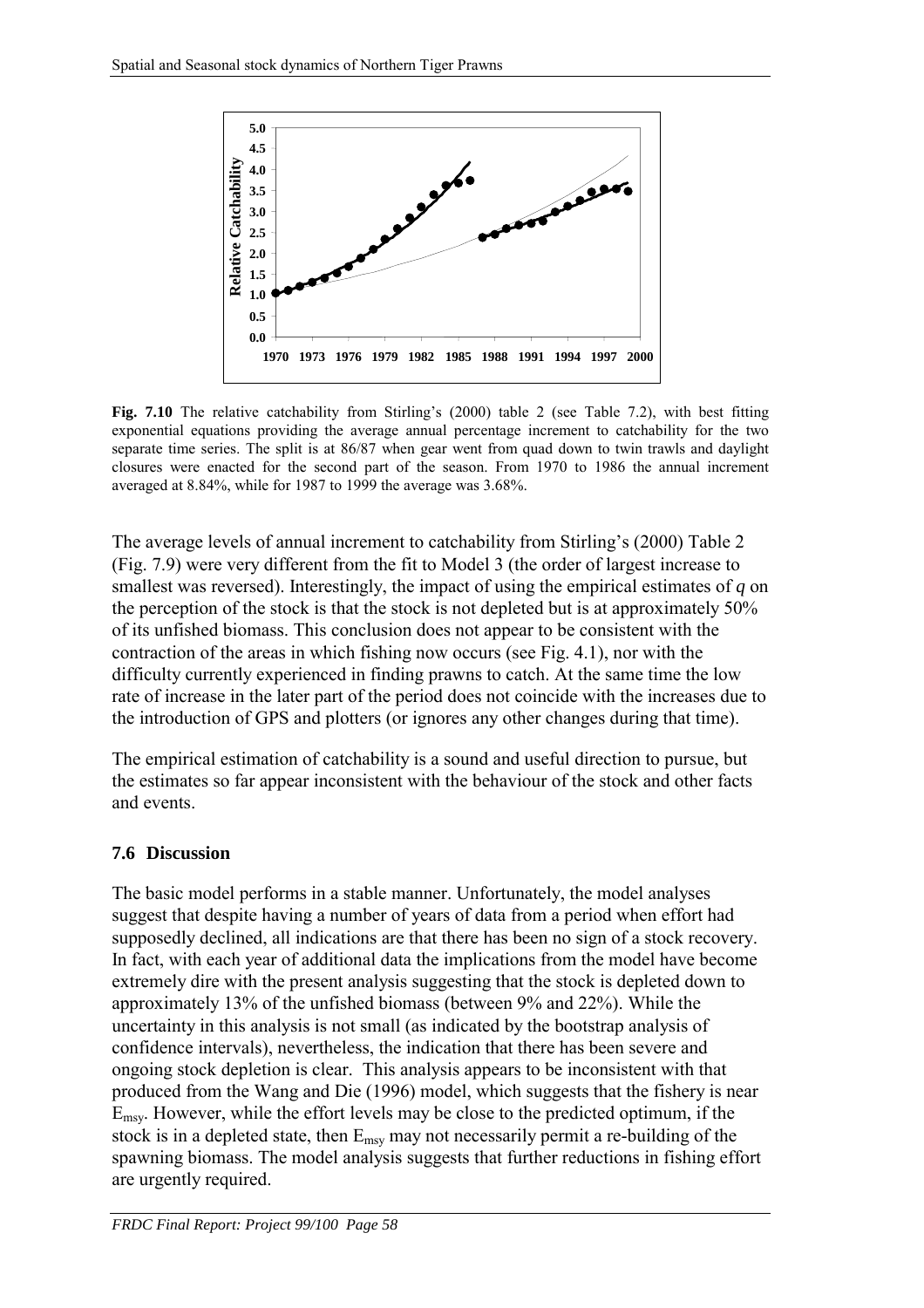The modifications implemented with the model both corroborated the overall picture of a serious stock decline, however, not unexpectedly, the particular values of particular model parameters altered significantly. The important point to stress is that surplusproduction models focus upon the relative productivity of the stock. All of these model variants (except that using the empirical estimates of catchability) suggest that the stock is at a low level of productivity at present, which implies that it cannot sustain high levels of catch or effort.

The model with two time series of catchability coefficients is deserving of further investigation. In its present form it suggests that the rate of increase of catchability before 1987 was only half that after 1986. This was inconsistent with the table of independent estimates derived from a consideration of gear and management changes in the fishery (Stirling, 2000). The impact on the effectiveness of effort of the switch to twin trawl gear and the ban on daylight fishing in 1987 needs review. The available data appear to suggest that the switch to night-time trawling for tiger prawns may actually have increased the effectiveness of imposed effort. Because the average number of hours reported fishing per day did not alter greatly in 1987 there was presumably not that much daytime Tiger Prawn fishing or what there was switched to the nighttime.

The use of the independent estimates of catchability deriving from Stirling (2000) did not appear consistent with the pattern of standardized catch rates observed in the fishery. This also suggests that a further review of the independent estimates of catchability through time would be valuable.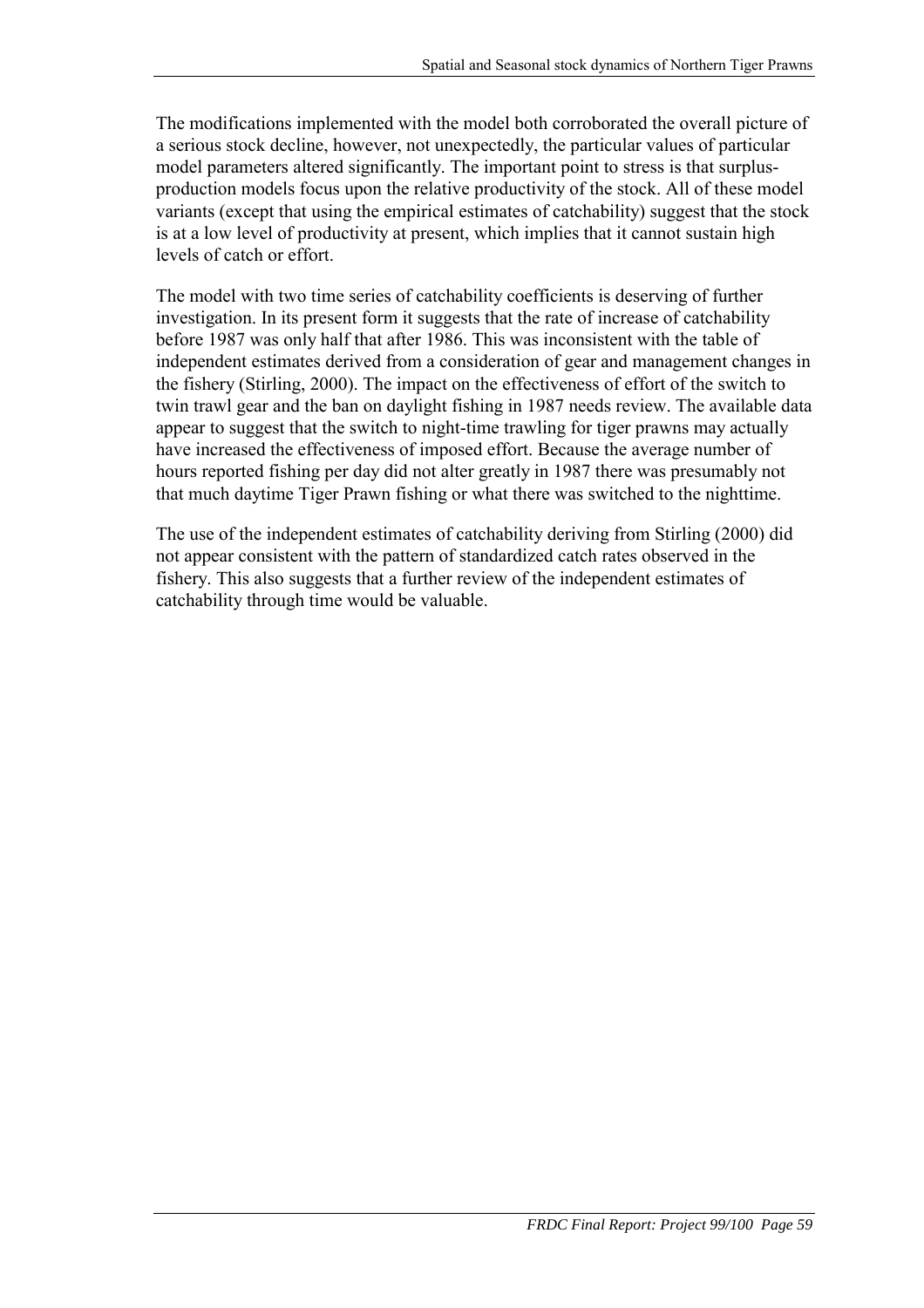# **8. Risk Assessment Projections**

### **8.1 Introduction**

Invariably, there will be many sources of error and uncertainty that are not accounted for in the model. Determining the uncertainty in an analysis only tells us that we need to be careful when attempting to interpret the model outcomes, it cannot inform resource managers about the risk level associated with a particular management option. To answer such questions a risk assessment is required. The suggestion and preliminary work below are summarized from Haddon (2001).

Risk assessment implies projecting the population dynamics model into the future under the constraint of different management options (for example, a particular catch or effort regime, or different open and closed areas, etc). Given the selected catch or effort we need to be able to model the projected recruitment levels in a stochastic manner, with the variability of that recruitment reflecting the stock dynamics observed in the available time series of data. The projected recruitments would be offset against the catches and the trajectory of the stock biomass through time could thus be generated. The problem, when using surplus-production models is to generate these stochastic recruitments.

### **8.2 Bootstrap Projections**

Prager (1994) suggested that because surplus-production models imply a recruitment function, they could be used to make projections based upon hypothetical catch or effort allocations. In the standard operation of surplus-production models the stock biomass is projected forwarded under the constraint of the time series of catches and catch rates (*e.g.* Eq. 8.1). To do this for a risk assessment would be simply to extend this stock biomass projection beyond the years for which data is available. The projected catches or efforts (which, given the catchability and stock biomass would imply catches) would be dictated by proposed management options. The stock biomass projections are deterministic so a mechanism for introducing the required stochastic element is still required. Prager's (1994) suggestion for varying the population projections was to conduct a bootstrap analysis and project each bootstrap forward to obtain a risk assessment at the same time as a determination of the level of uncertainty in the analysis. This mechanism uses the variation inherent in each bootstrap sample to represent the variation likely to occur in the stock dynamics of the species concerned. The variation is represented by the residuals between the observed and predicted catch rates, which are assumed to relate back to stock biomass via the catchability coefficient  $(C/E = qB)$ .

## **8.3 Projections with Set Catches**

Many fisheries are now managed through output controls in the form of a Total Allowable Catch (TAC). In such fisheries, a vital management control is to set the TAC at a level consistent with stock sustainability and, often, with optimizing production.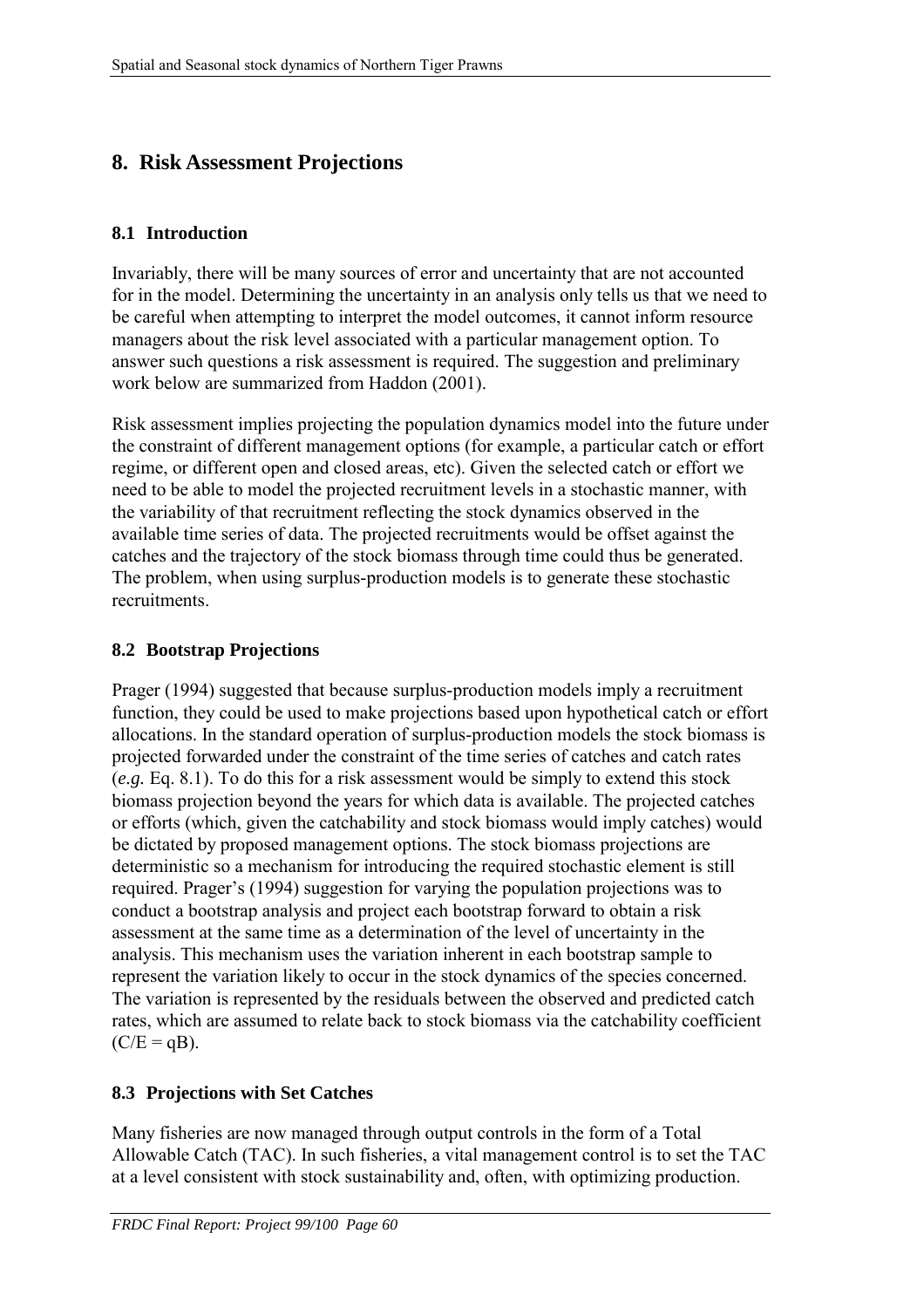Investigation of the implications of setting different catch levels is relatively simple with the surplus-production models described in this chapter. If the stock dynamics are assumed to be described by the deterministic equation:

$$
B_{t+1} = B_t + \frac{r}{p} B_t \left( 1 - \left( \frac{B_t}{K} \right)^p \right) - C_t
$$
 Eq. (6.24)

or any production function from which a catch is subtracted, then forward projection only requires those catches to be defined and the projections can be implemented.

Exactly what characteristic of the population to consider in the projections can vary depending on circumstances and what would be most informative. For example, a common performance indicator would be to determine whether the predicted stock biomass in any given projection year is greater than a selected reference year. If many replicate projections are generated then, in any year, the proportion in which the stock biomass is greater than that in the reference year, can represent the probability that the modelled stock will have increased in size in that year (Figs. 8.1 and 8.2). Alternatively, if there is a risk of stock collapse, then the number of replicates under a given set of management constraints, that led to collapse (defined as some low biomass level) can also be collated and graphed.

#### **8.4 Projections with Set Effort**

The northern Australian tiger prawns is an input controlled fishery so the management controls used to constrain the projections will involve considering the impact of different effort levels. There is also the problem of effort creep to attend to in the risk assessment. In theory, it should be possible to constrain the annual proportional increase in the effectiveness of effort. The presently accepted level is 5% per annum but it is recognized that this level cannot continue so alternative, lower levels will also need consideration. The best strategy is to conduct a grid analysis, running the projections for each of the selected effort level and all the levels of the annual increment in catchability (*qinc*) that are to be considered (Figs. 8.1 and 8.2). Thus, with a given catchability in each of the projection years  $q_t$ , and a projection biomass  $B_t$ , and a given effort level  $E_t$ we can calculate the expected catch (which can then be subtracted from the biomass and so the loop continues). This is just derived from the catch equation:

$$
C_t = q_t E_t B_t \tag{6.25}
$$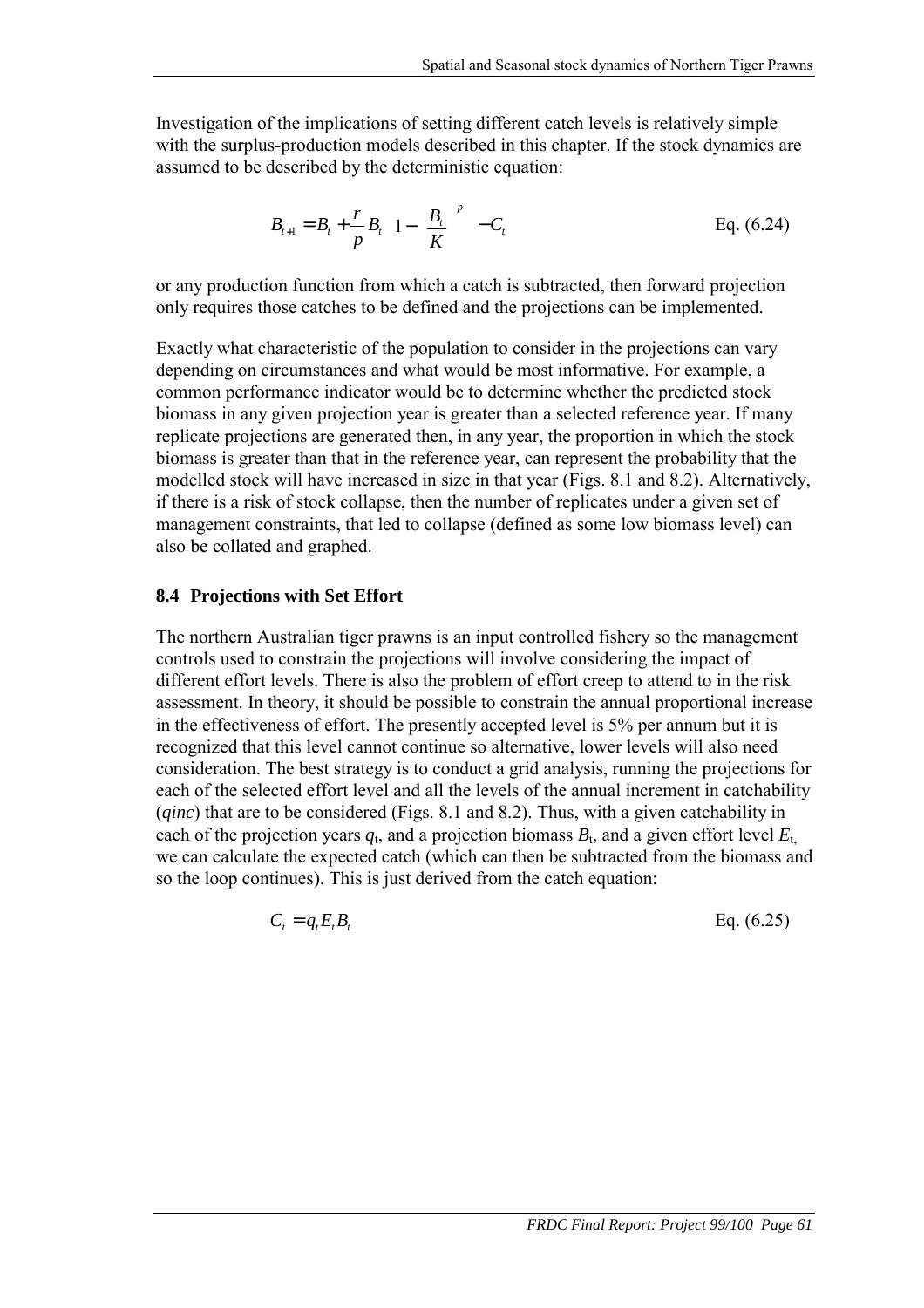

**Fig. 8.1** The contours are the probability of stock biomass being greater in the year 2002 than it was in 1998. The contours are not particularly smooth because each intersection is only represented by 100 bootstrap projections, using a fixed effort strategy in the northern Australian tiger prawn fishery. It is clear that positive stock growth, relative to 1998, will only have a greater than 50% chance of occurring if effort creep (*qinc*) is kept below 3.5% per annum, and effort is less than 13,500 fishing days. Data used was published catch rates and catch to 1998.



**Fig. 8.2** An alternative view of risk assessment output for the northern Australian tiger prawn fishery. The vertical axis is the probability of the stock biomass in a projected year being greater than the stock biomass in 1998. Each curve relates to a given effort level. The annual increase in catchability was set at 2% (*qinc* = 1.02) for all series. The fine horizontal line is at 50%, indicating the desirability of fixing effort at less than 13000 fishing days to encourage stock rebuilding if qinc  $= 1.02$ . Data used was published catch rates and catch to 1998.

The analyses illustrated in Figs. 8.1 and 8.2 are purely for illustrative purposes only. The meaning of effort now that the fishery has moved to gear units will mean that the assessment will need to be modified to take into account the markedly different quality of effort now being used.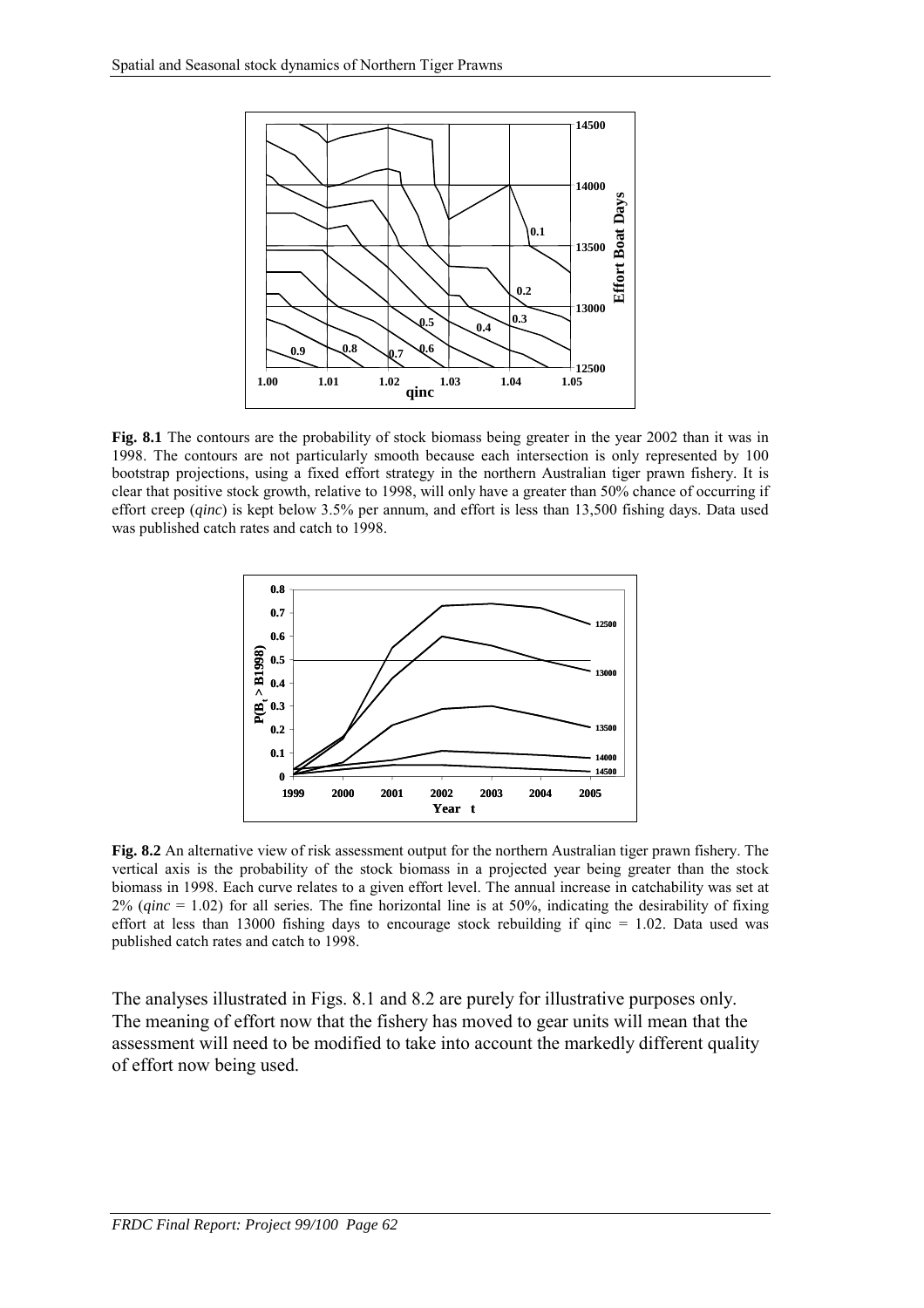# **9. Conclusions**

The current stock assessment (Wang & Die, 1996) makes a range of assumptions that strongly influence the outcome of the stock assessment. This present work details an alternative assessment approach that relies on alternative assumptions with the aim of providing an assessment that could be contrasted with that which is presently accepted.

Stock assessments in the Northern Prawn Fishery are reliant upon information contained within the commercial logbook database. Unfortunately, on inspection for internal consistency, it was found that the spatial data fields in the Northern Prawn Fishery commercial logbook database hold a small number of errors. These relate primarily to the identification of the location of 6-minute grids within larger regions but also include at least 91 records that are on land. If any part of a 6-minute grid contained water it was assumed that any record was not on land. This assumption may have led to fewer records being found on land than really exist. The grid identifiers are no longer used in analyses, although these problems add to any uncertainty in assessments up to 1998 after which actual latitude and longitudes were used to identify location. However, at very least the records that are definitely on land should be removed before this data is utilized in any formal stock assessments (although so few records would make very little difference in any assessment).

There were also 1379 duplicate records found in the database over the period 1971 to 1989. Those containing no catch data would have had little effect but those that were identical duplicates or varied in a few of the catch fields would have had an effect, though probably slight. Simple duplicates (empty or identical) are easily removed but the 649 records where the catch data differed between the duplicates required a strategy for removal. In this work the record reported the largest catch was retained. This option was not opposed by Industry representatives on the Northern Prawn Fishery Assessment Group.

Standardization of the catch effort data was attempted as a means of reducing the influence of spatial and seasonal variations between years on our perception of the relationship between catch rates and stock size in any particular year. The standardization is necessary because it was demonstrated that the seasonality has markedly altered through time as has the general location of fishing effort. Not unexpectedly, the shifts in the area of most fishing reflect moves to areas where the catch rates, on the long term average, are higher. It is unfortunate that hours-fished per day was not recorded in all years of the fishery. While in recent years there is little variation in hours-fished per day per boat there was a wide range of times given in the early years of the fishery and this could have been used to reduce some of the variation in catch rates observed in the fleet. The reason it was not used in the past was because it was believed that using hours-fished would have introduced more uncertainty than it removed. The present inability to track individual vessels through the years of the fishery is also unfortunate as this is often a major source of variation that has little to do with the state of the stock. This problem is being addressed by other projects.

The algorithm used to determine the published catch rates from the 1970s to mid 1980s does not appear to have been recorded appropriately because it was not possible to reproduce the published values from the raw data. Nevertheless, the standardization of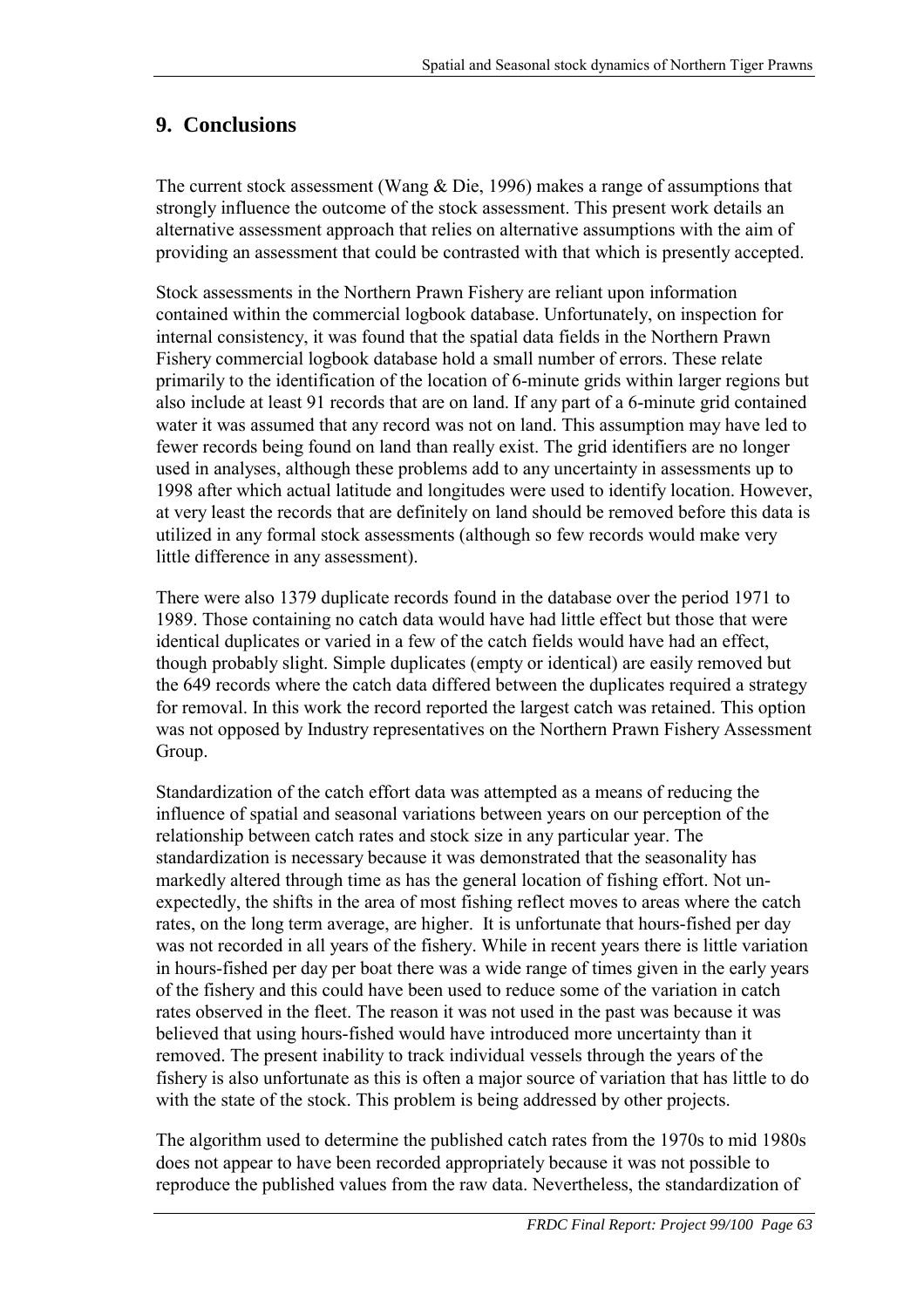catch rates across the years was successful in improving on the simple geometric mean of raw catch rates across the fleet. The data standardization did not take into account the changes in the effectiveness of effort that is a major issue within the Northern Prawn Fishery. Instead, this was estimated from the model.

The non-equilibrium surplus-production model developed for the Northern tiger prawn fishery was described in detail. Minor theoretical advances were made by deriving new closed form estimators for a number of options relating to changing the catchability coefficient (as a proxy for changes in effectiveness of effort). The previously undescribed options were that of a constant absolute annual increment in catchability and a constant proportional increase in catchability. A number of different combinations of model and data were analysed and compared in an effort to determine if any trends visible were a reflection of the data or of the particular model. The model and data combinations compared were the basic model, as described in this work, the same model but constraining the initial biomass in 1970 to equal the long-term unfished average biomass ( $B_0 = K$ ), the basic model but with estimates of the changes in the catchability broken into two independent time series pivoting on 1987 (to reflect the change away from daylight trawling and away from quad-gear. Finally, the basic model was used but additional data, in the form of empirical estimates of the proportional changes to the catchability coefficient, were included in the analysis.

The basic model performed in a stable manner. Unfortunately, the model analyses suggest that despite having a number of years of data from a period when effort had supposedly declined, all indications are that there has been no sign of a stock recovery. With each year of additional data, from 1995, the implications from the model have become extremely dire with the present analysis suggesting that the stock is depleted down to approximately 13% of the unfished biomass (between 9% and 22%). While the uncertainty in this analysis is not small, the indication that there has been severe and ongoing stock depletion is clear. This analysis appears to be inconsistent with that produced from the Wang and Die (1996) model, which suggests that the fishery is near Emsy. However, while the effort levels may be close to the predicted optimum, if the stock is in a depleted state, then  $E_{\text{msy}}$  may not necessarily permit a re-building of the spawning biomass. The model analysis suggests that further reductions in fishing effort are urgently required.

The modifications implemented with the model both corroborated the overall picture of a serious stock decline, however, not unexpectedly, the particular values of particular model parameters altered significantly. The important point to stress is that surplusproduction models focus upon the relative productivity of the stock. All the model variants (except that using the empirical estimates of catchability) suggested that the stock is at a low level of productivity at present, which implies that it cannot sustain high levels of catch or effort.

The model with two time series of catchability coefficients is deserving of further investigation. In its present form it suggests that the rate of increase of catchability before 1987 was only half that after 1986. This was inconsistent with the table of independent estimates derived from a consideration of gear and management changes in the fishery (Stirling, 2000). The impact on the effectiveness of effort of the switch to twin trawl gear and the ban on daylight fishing in 1987 is in need of further review. The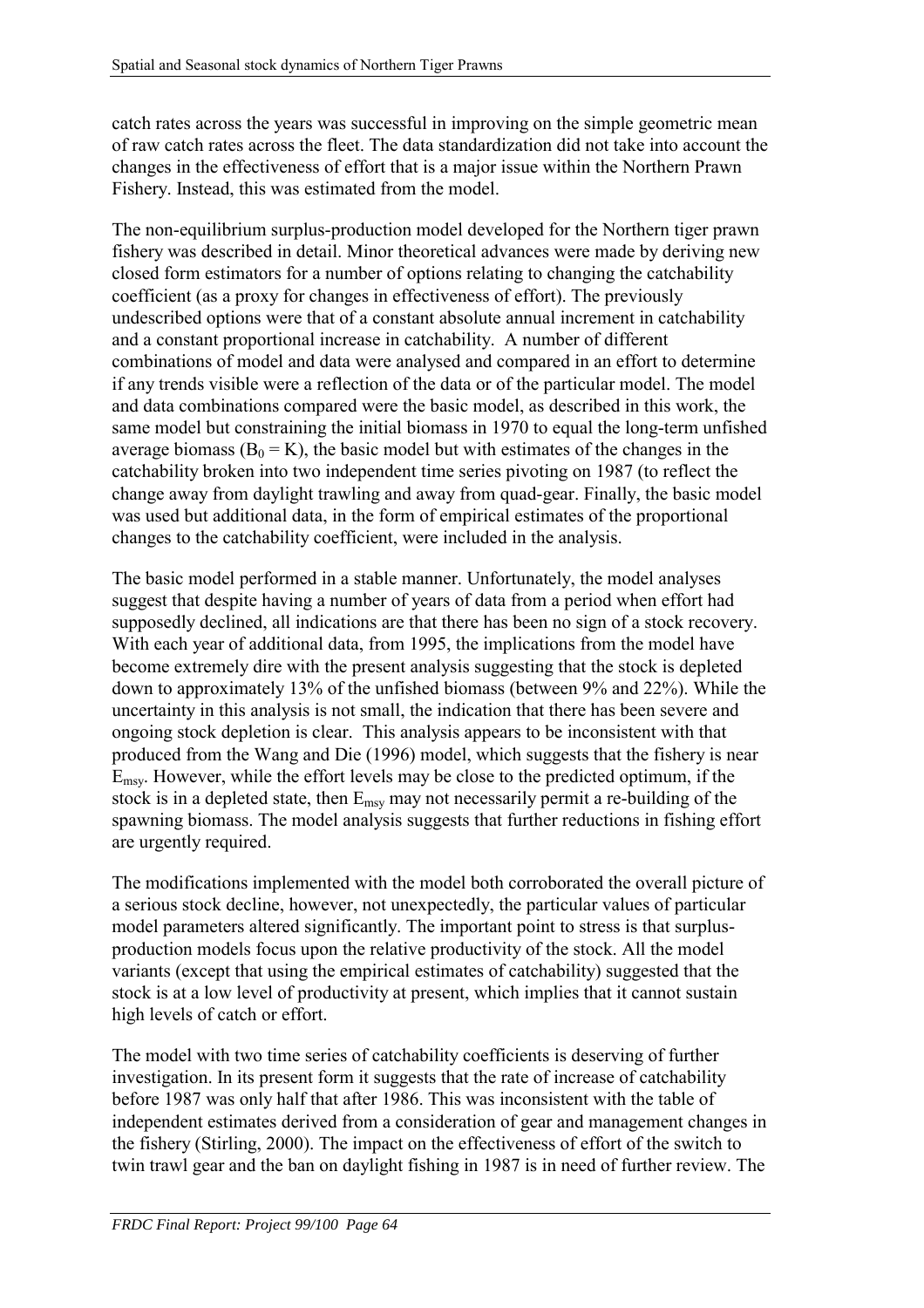available data appear to suggest that the switch to night-time trawling for tiger prawns may actually have increased the effectiveness of imposed effort. Because the average number of hours reported fishing per day did not alter greatly in 1987 there was presumably not that much daytime Tiger Prawn fishing or what there was switched to the night-time.

The use of the independent estimates of catchability deriving from Stirling (2000) did not appear consistent with the pattern of standardized catch rates observed in the fishery, nor the severe contraction apparent in the geographical extent of the fishery. This also suggests that a further review of the independent estimates of catchability through time would be valuable.

Finally, a strategy for conducting risk-assessment projections was suggested and illustrated. The trial runs were also not encouraging and suggest the tiger prawn stock is stressed. However, with the change to gear units the quality of fishing effort will change markedly and this means that the suggested algorithm will need to be modified before a formal risk assessment can be undertaken.

Formal papers were presented to the Northern Prawn Fishery Assessment Group during 2000 dealing with the database, the standardization of catch effort data, and the surplusproduction model and its results (Haddon & Hodgson, 2000b, 2000c; Hodgson & Haddon, 2000). A less formal paper was produced for the Northern Prawn Fishery Strategic Planning Workshop held in Cairns in June 2000 (Haddon, 2000b, 2000c) dealing with performance indicators and Harvest strategy evaluation. A verbal presentation based upon the same material was presented at the same meeting.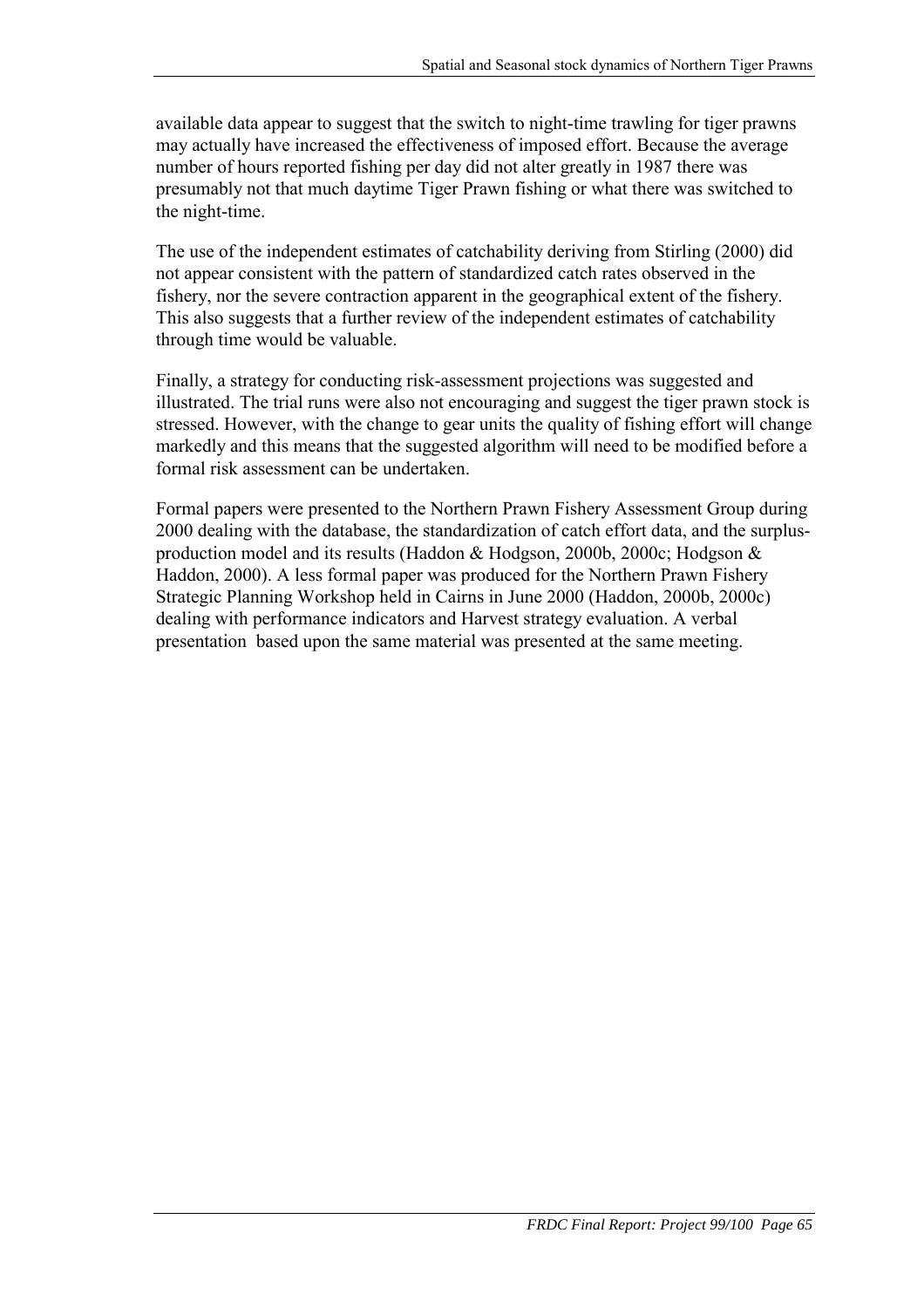## **10. Benefits**

This study has generated an alternative stock assessment for the Northern tiger prawn fishery, a major component of the Northern Prawn Fishery. As such it provided a needed contrast to the present accepted assessment. It reinforced the need to use performance indicators, such as the stock biomass, that relate to the health of the stock over a series of years, and to develop fishery management targets such as  $B_{MSY}$  (known as  $S_{MSY}$  in the tiger prawn fishery, standing for spawning stock biomass) instead of, or as well as, the effort target of  $E_{MSY}$ . The presently accepted assessment indicates that the fishery is close to  $E_{MSY}$  whereas the assessment from this study indicates severe depletion. The two are not inconsistent because an effort of  $E_{MSY}$  will only lead to the optimum yield if the stock in at  $S_{MSY}$ . If the stock is depleted then  $E_{MSY}$  may even lead to greater depletion. Thus, if the results from this study's model are accepted, the overall management advice will be more conservative, which should be beneficial to the stock.

The Fishing Industry may not all appreciate that increasing the number of models used and increasing the number of targets and performance indicators is a positive step. However, by improving our understanding of the uncertainty associated with the stock assessment of the tiger prawn resource the chances of fishery collapse should be reduced. In the end, the Northern Prawn Fishing Industry will benefit from this research.

The review of the internal consistency of the Northern Prawn Database should be of assistance to all researchers using this database for stock assessment purposed in the future.

The general standardization of the data also suggests ways of treating the data to provide summary statistics that could be generated by anyone with access to the raw data.

The modelling developments relating to the new closed form estimators for the changes in catchability, as well as the explicit implementation of one algorithm for generating projections using surplus-production models will be of value to future modellers. Once the risk assessment procedures are developed to become compatible with the recent introduction of gear units, they will become of direct benefit to the Fishing Industry and Managers in the Northern Prawn Fishery.

# **11. Intellectual Property**

No commercial intellectual property arose from this work.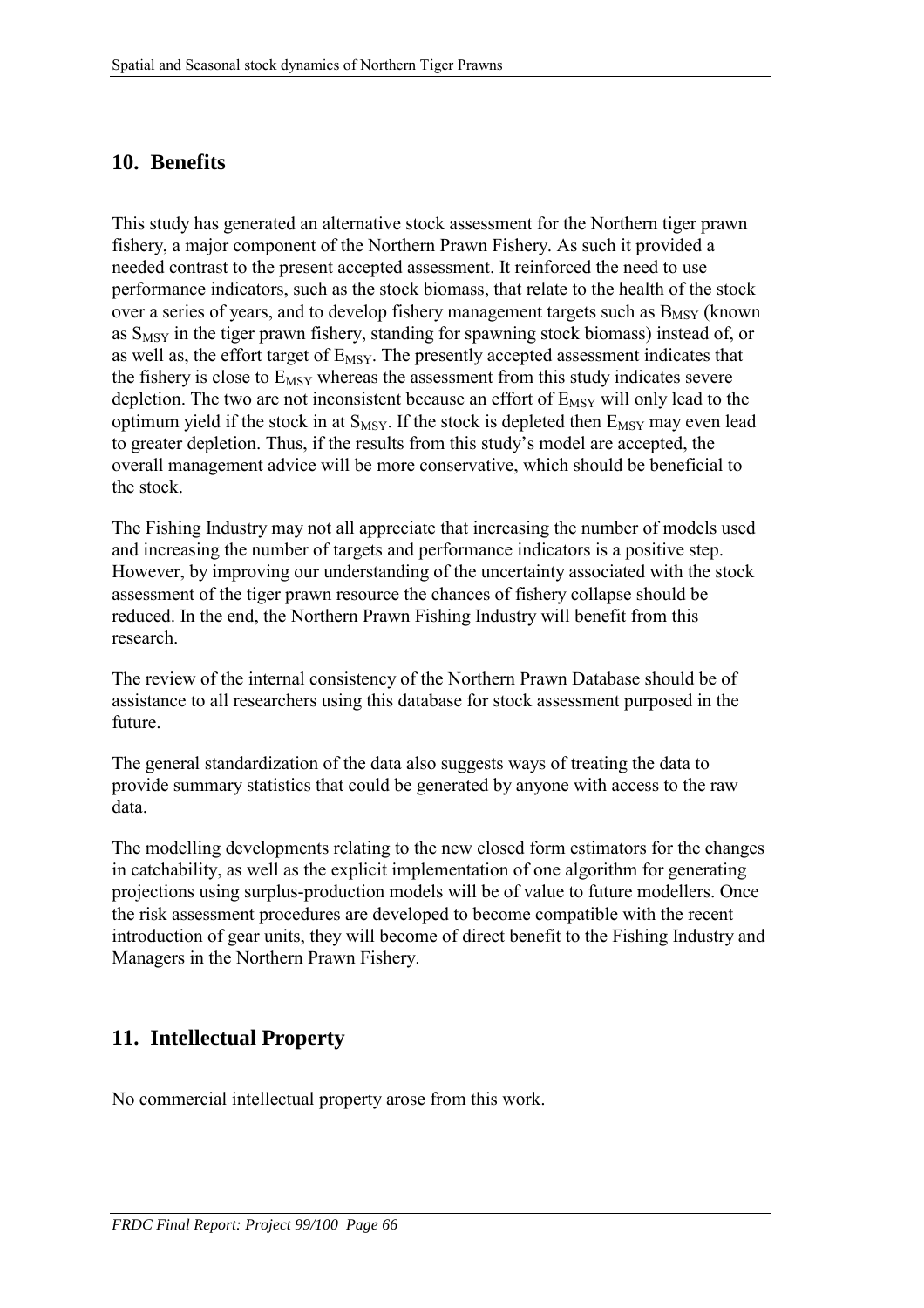# **12. Further Work**

This project has highlighted to need for the development of more meaningful performance measures for the Northern Prawn Fishery in general and the tiger prawn fishery in particular. The management of the fishery must move away from the using the simple effort based target of attaining  $E_{MSV}$  to formally recognizing alternative performance indicators and management targets that more closely reflect the recruitment driven variability of the fished stocks.

The issue of effort creep requires further investigations to obtain a better understanding of the empirical estimates of the yearly proportional increases in catchability that have occurred through the history of the fishery. At present a start has been made but the results obtained to date appear inconsistent with other sources of evidence available for the fishery (such as changing catch rates and a contracting geographical area within which the fishery is prosecuted. Because of the influence upon the assessment of this effort creep, this issue of independent estimates of the increment should receive urgent attention.

The data standardization could be greatly improved if it became possible to follow the fate of individual vessels through the database. Tracing each vessel and provide then each with a unique vessel identity number would entail a great deal of accounting work but should be possible.

The stock assessment used in the Northern tiger prawn fishery should extend the diversity of models used to assess the state of the stock. The model developed in the present work is based upon a yearly time step and has been developed as far as is reasonable. The reduction in stability of this model as more and more years of data are add, in which there is no sign of recovery, indicates that there is a need for a model with a finer time scale. Either a surplus-production model with an explicit monthly time scale or a delay-difference model based upon monthly or fortnightly steps should be developed in the near future.

There is an urgent need to develop means of running risk assessments that can be associated with alternative management strategies. The suggestion implemented in the present work could be developed further to account for the current changes in how effort is managed in the fishery. In addition, alternative algorithms, based more on Monte Carlo methods and less on bootstrap methods, should be developed. In order to take full advantage of the new strategy of adopting gear units to manage effort, the continued development of risk-assessment methods should be receive urgent attention.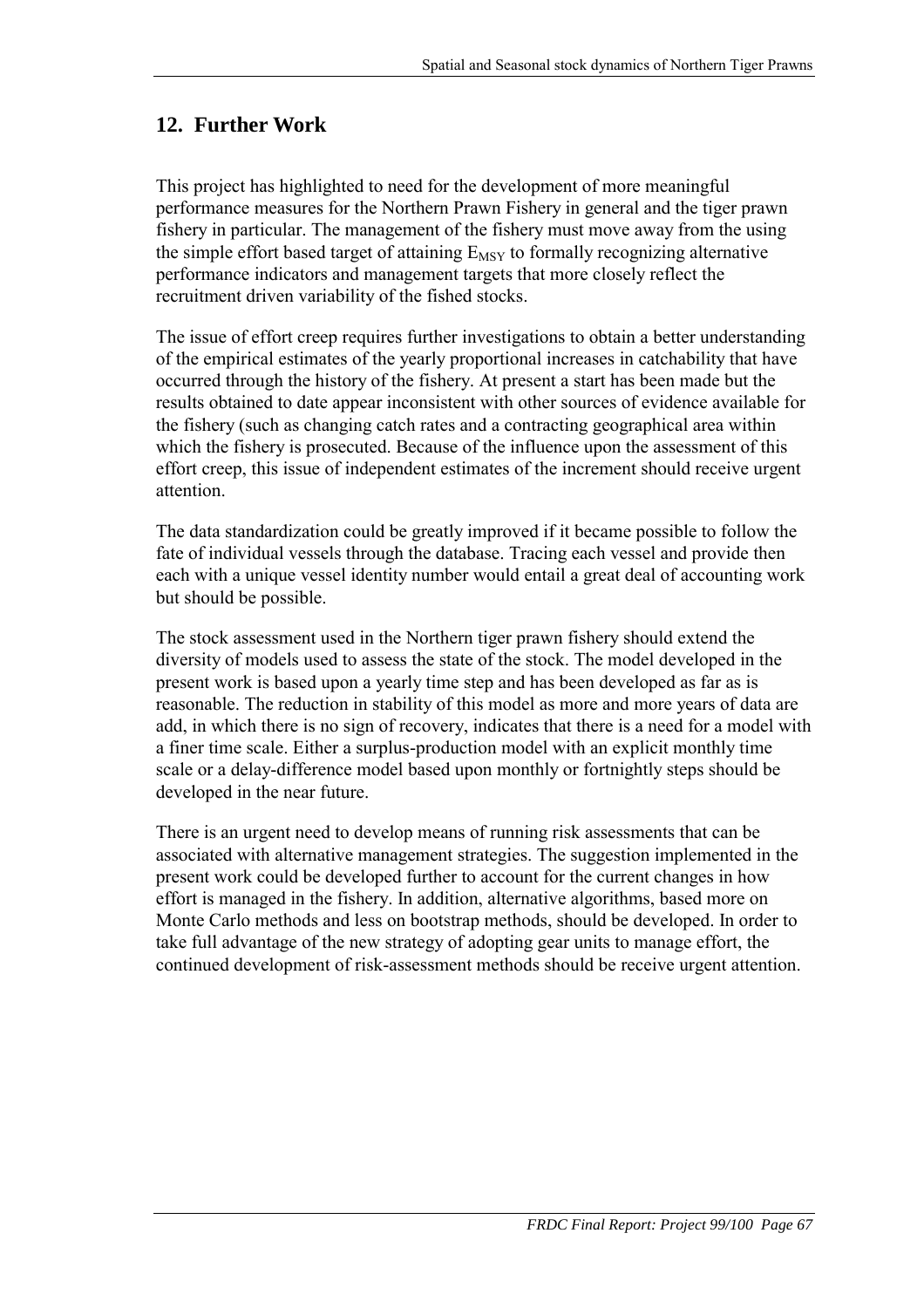## **13. Staff**

| Associate Professor Malcolm Haddon | Principal Investigator    |
|------------------------------------|---------------------------|
| Ms Kate Hodgson                    | <b>Research Assistant</b> |

All staff were Marine Research Laboratories, Tasmanian Aquaculture and Fisheries Institute, University of Tasmania. Kate Hodgson was externally funded.

## **14. Acknowledgements**

We would like to thank Janet Bishop for providing us with the database in its raw form. We would also like to thank the members of the Northern Prawn Fishery Assessment Group for their critical commentary on the working papers presented to the working group.

**15.**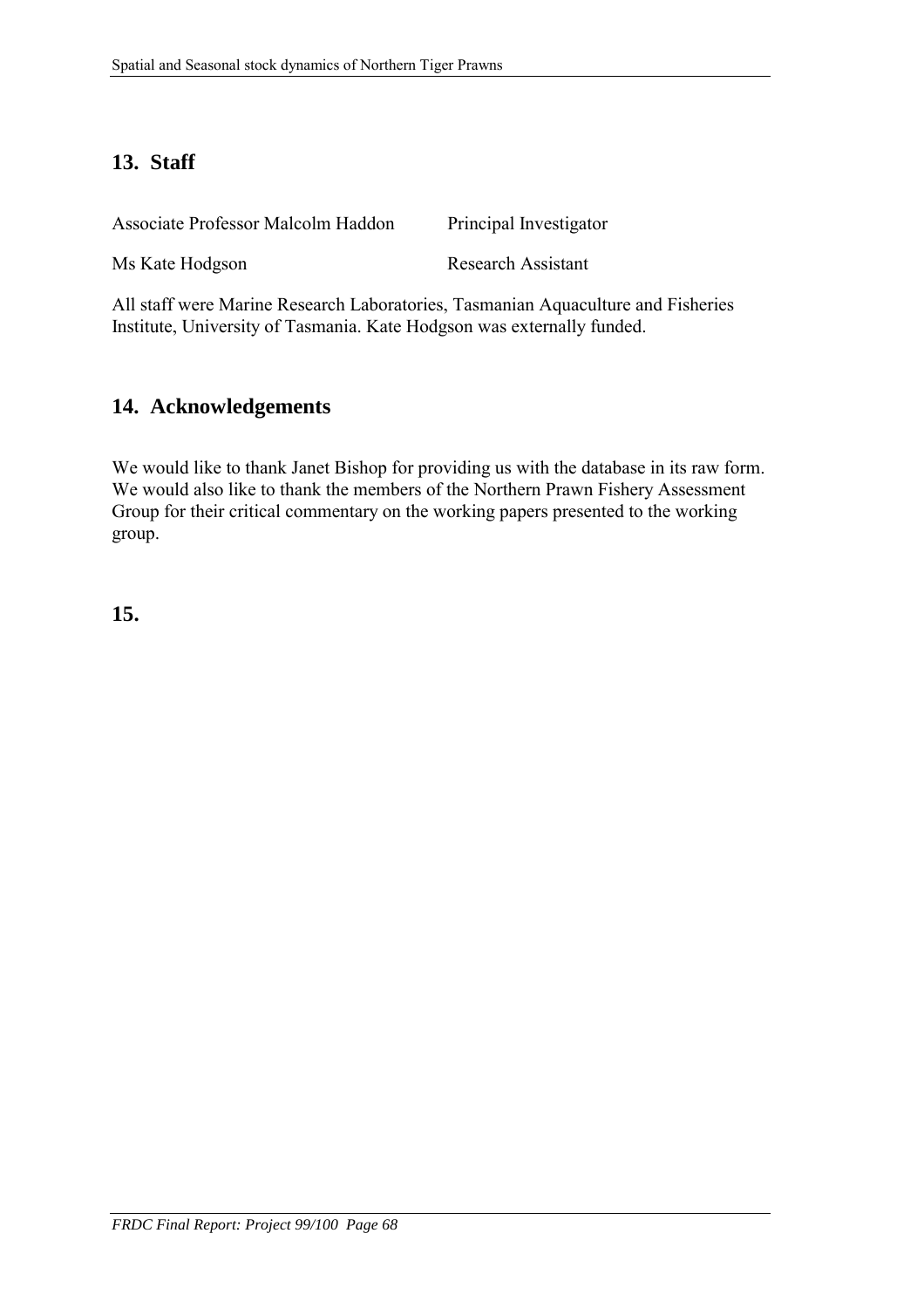### **Bibliography**

- Buckworth, R. (1987) Changes in fishing effort and catching power in the DMZ tiger prawn fishery. *Northern Prawn Fishery Information Notes*, February 1987, CSIRO Division of Fisheries, Cleveland Australia.
- Burnham, K.P. & D.R. Anderson (1998). *Model Selection and Inference. A practical Information-Theoretic approach.* Springer-Verlag, New York Ltd. 353p.
- Caputi, N. (1993) Aspects of spawner-recruit relationships, with particular reference to crustacean stocks; a review. *Australian Journal of Marine and Freshwater Research 44* : 589
- Chatterjee, S. & B. Price (1991) *Regression Analysis by Example*. 2nd Ed. John Wiley & Sons, New York, 278 p.
- Crocos, P.J. (1987) Reproductive dynamics of the Tiger Prawn, *Penaeus esculentus*, and a comparison with *p. semisulcatus*, in the north-western Gulf of Carpentaria, Australia. *Australian Journal of Marine and Freshwater Research 38* : 91
- Dann, T. & S. Pascoe (1994) *A Bioeconomic Model of the Northern Prawn Fishery*, ABARE Research Report 94.13, Canberra
- Die, D. & B. Taylor (comp.) (1997) *Fisheries Assessment Report. Northern Prawn Fishery 1995*. (edited by the Northern Prawn Fishery Assessment Group).
- Efron, B. & R.J. Tibshirani (1993) *An Introduction to the Bootstrap.* Chapman & Hall, New York 436 p.
- Fox, W.W. (1970) An exponential surplus-yield model for optimizing exploited fish populations. *Transactions of the American Fish Society 99*: 80-88.
- Haddon, M. (1996) The use of biomass-dynamic models for short-lived species: the fishery for the Northern Australian tiger prawn. NPFAG Working Paper 96/4, 18p.
- Haddon, M. (1997) A biomass-dynamic model of the Northern Tiger Prawn Fishery: An alternative estimate of potential long-term yield. NPFAG Working Paper 97/1, 24p.
- Haddon, M. (1998) The use of biomass-dynamic models with short-lived species: Is  $B0 = K$  and appropriate assumption? Pp 76-91 in *Statistics in Ecology and Environmental Monitoring* (eds) Fletcher, D.J. & B.F.J. Manly. University of Otago Press, New Zealand.
- Haddon, M. (2000a) A stock production model of the Northern Tiger Prawn Fishery: Stock status and potential long-term yields. Unpublished Manuscript.
- Haddon. M. (2000b) Management Strategy Evaluation. Northern Prawn Fishery Strategic Planning Workshop; Background Papers for Tuesday 20 June 2000.
- Haddon, M. (2001) *Modelling and Quantitative Methods in Fisheries*. Chapman & Hall/CRC. 406 pp.
- Haddon, M. & K. Hodgson (2000a) Standardization of Catch/Effort data from the South-East Blue Grenadier trawl fishery – 1986 – 1999. Blue Grenadier Fishery Working Group Paper 00/??
- Haddon, M. & K. Hodgson (2000b) Standardization of Catch and Effort data from the Northern Prawn fishery 1970 – 1999: Tiger Prawns. NPFAG Working Document 00/??
- Haddon, M. & K. Hodgson (2000c) Preliminary Analyses from a surplus-production model of the Northern Tiger Prawn fishery. NPFAG Working Document 00/??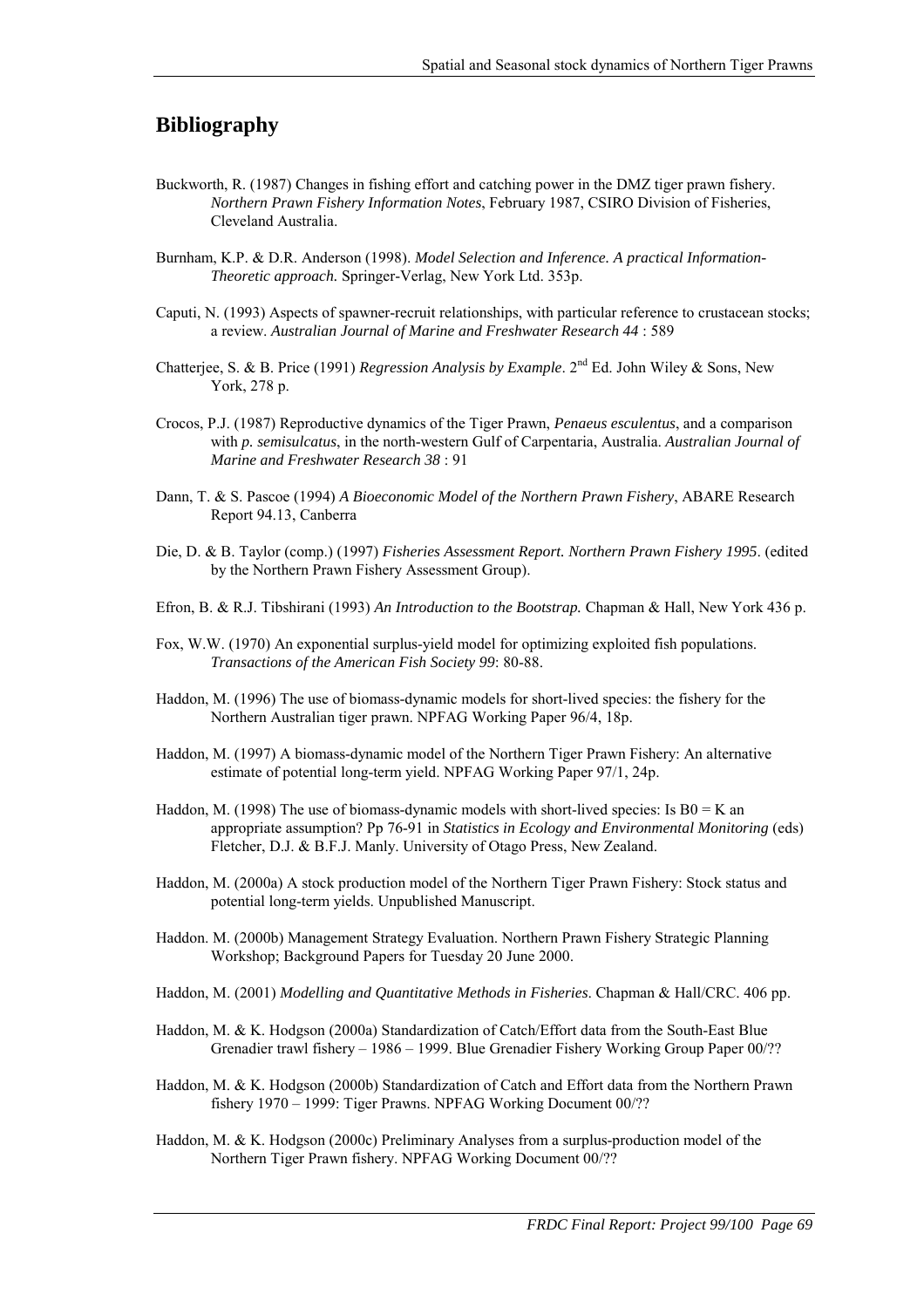- Hilborn, R. & C.J. Walters (1992) Quantitative Fisheries Stock Assessment. Choice, Dynamics & Uncertainty. Chapman and Hall, London. 570p.
- Hodgson, K. & M. Haddon (2000) Spatial errors in the Northern Prawn Fishery Database 1970-1998. NPFAG Working Document 00/??
- Klaer, N. L. (1994) Methods for standardisation of catch/effort and data requirements. 86-90 *In*: Hancock, D.A (*ed*) *Population Dynamics for Fisheries Management*. Australian Society for Fish Biology Workshop Proceedings, Perth 24-25 August 1993. Australian Society for Fish Biology, Perth.
- Mesplé, F., Troussellier, M., Casellas, C. & P. Legendre (1996) Evaluation of simple statistical criteria to qualify a simulation. *Ecological Modelling 88*: 9-18.
- Nelder, J.A. & R. Mead (1965) A simplex method for function minimization. *Computing Journal 7*: 308- 313.
- Pearl, R. & L.J. Reed (1920) On the rate of growth of the population of the United States since 1790 and its mathematical representation. *Proceedings of the National Academy of Science of the USA 6*: 275-288.
- Pella, J.J. & P.K. Tomlinson (1969) A generalized stock-production model. *Bulletin of the Inter-American Tropical Tuna Commission 13*: 421-458.
- Polacheck, T., Hilborn, R. & A.E. Punt (1993) Fitting surplus production models: Comparing methods and measuring uncertainty. *Canadian Journal of Fisheries and Aquatic Sciences. 50*: 2597- 2607.
- Pownall, P.C. (*ed*) (1994) *Australia's Northern Prawn Fishery: the first 25 years*. NPF25, Cleveland, Australia. p 179.
- Prager, M.H. (1994) A suite of extensions to a nonequilibrium surplus-production model. *Fishery Bulletin 92*: 374-389.
- Press, W.H., Flannery, B.P., Teukolsky, S.A. & W.T. Vetterling (1989) *Numerical Recipes in Pascal. The Art of Scientific Computing.* Cambridge University Press, Cambridge. 759 p.
- Punt, A.E. (1990) Is  $B1 = K$  an appropriate assumption when applying an observation error productionmodel estimator to catch-effort data? *South African Journal of Marine Science. 9*: 249-259.
- Punt, A.E. (1992) Selecting management methodologies for marine resources, with an illustration for South African hake. *South African Journal of Marine Science 12*: 943-958.
- Rivard, D. & L.J. Bledsoe (1978) Parameter estimation for the Pella-Tomlinson stock production model under non-equilibrium conditions. *Fishery Bulletin 76*: 523-534.
- Robins, C. and I. Somers (1994) Fishery statistics. p 141-164 *In*: Pownall, P.C. (*ed*) (1994) *Australia's Northern Prawn Fishery: the first 25 years*. NPF25, Cleveland, Australia. p. 179.
- Robins, C.M., Wang, Y., & D. Die (1998) The impact of Global Positionnig Systems and plotters on fishing power in the Northern Prawn Fishery, Australia. *Canadian Journal of Fisheries and Aquatic Sciences* **57**: 1123-1135.
- Sachse, M. (1994) Monitoring Systems. p 165-169 In: Pownall, P.C. (ed) (1994) Australia's Northern Prawn Fishery: the first 25 years. NPF25, Cleveland, Australia. p 179.
- Sachse, M. and C. Robins (1996) *Northern Prawn Fishery Data Summary 1995*. AFMA & CSIRO, Australia. 26 p.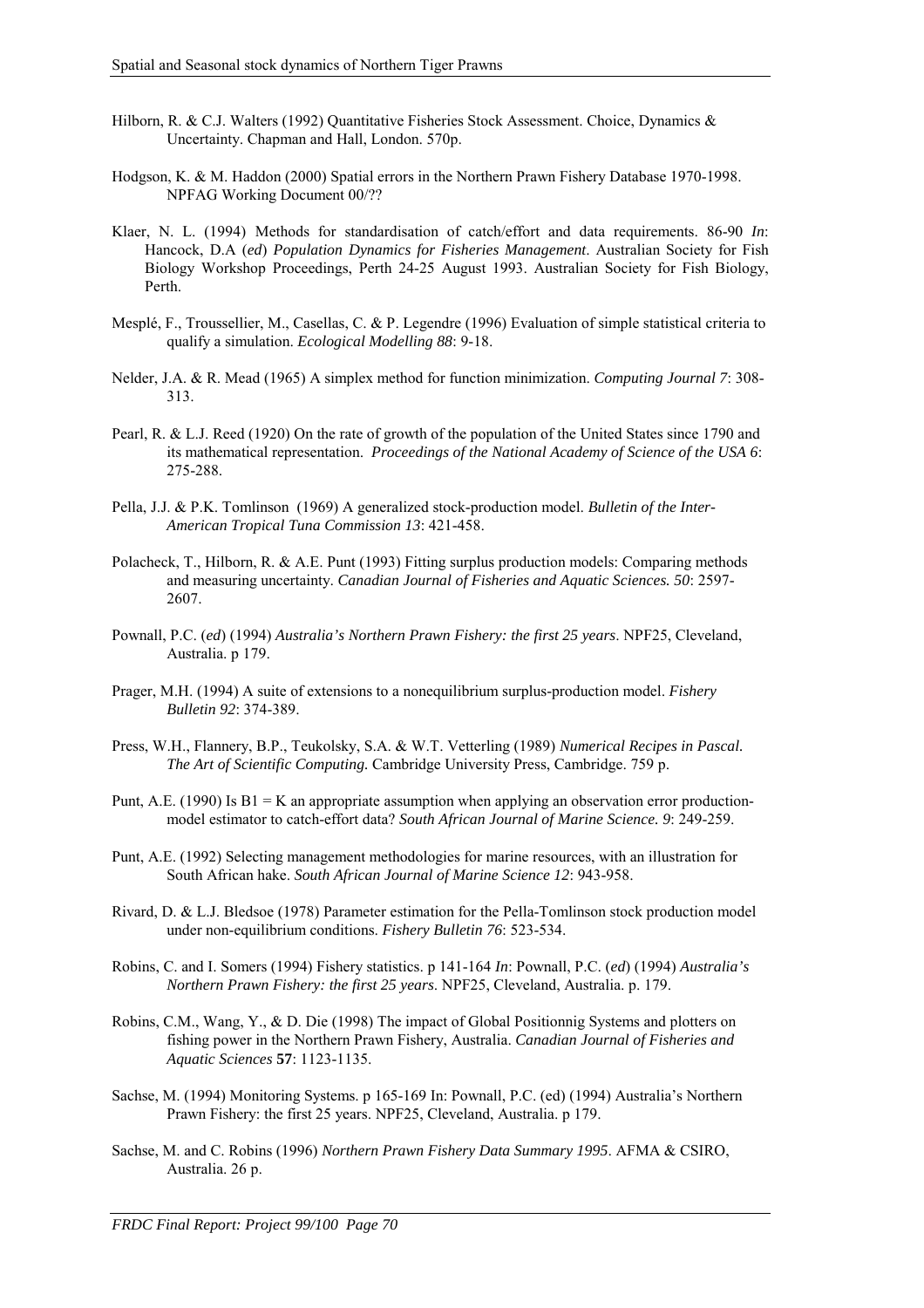- Schaefer, M.B. (1954) Some aspects of the dynamics of populations important to the management of the commercial marine fisheries. *Bulletin, Inter-American Tropical Tuna Commission 1*: 25-56.
- Schaefer, M.B. (1957) A study of the dynamics of the fishery for yellowfin tuna in the Eastern Tropical Pacific Ocean. *Bulletin, Inter-American Tropical Tuna Commission 2*: 247-285
- Schnute, J. (1977) Improved estimates from the Schaefer production model: Theoretical considerations. *Journal of the Fisheries Research Board of Canada 34*: 583-603.
- Sokal, R.R. & F.J. Rohlf (1995) *Biometry*. 3<sup>rd</sup> ed. WH Freeman and Cp. New York. 887p.
- Somers, I.F. (1987) Sediment type as a factor in the distributions of commercial prawn species in the Western Gulf of Carpentaria, Australia. *Australian Journal of Marine and Freshwater Research 38* : 133
- Somers, I. (1990) Expected long term average catch in the NPF. *Australian Fisheries 49*: 16-20.
- Somers, I. (1994a) Counting prawns: Stock Assessment. p 89-102 *In*: Pownall, P.C. (*ed*) (1994) *Australia's Northern Prawn Fishery: the first 25 years*. NPF25, Cleveland, Australia. p 179.
- Somers, I.F.(1994b) Species composition and distribution of commercial Penaeid prawn catches in the Gulf of Carpentaria, Australia, in relation to depth and sediment types. *Australian Journal of Marine and Freshwater Research 45* : 317
- Taylor, B. (1994) A delicate balancing act: Management of the fishery. p 113-130 *In*: Pownall, P.C. (*ed*) (1994) *Australia's Northern Prawn Fishery: the first 25 years*. NPF25, Cleveland, Australia. p 179.
- Taylor, B. (1994) Chronology of Closures. p 171-174 *In*: Pownall, P.C. (*ed*) (1994) *Australia's Northern Prawn Fishery: the first 25 years*. NPF25, Cleveland, Australia. p 179.
- Wang, Y. and D. Die (1996) Stock-recruitment relationships of the Tiger Prawns (*Penaeus esculentus* and *Penaeus semisulcatus*) in the Australian Northern Prawn Fishery. *Marine and Freshwater Research 47*: 87-95.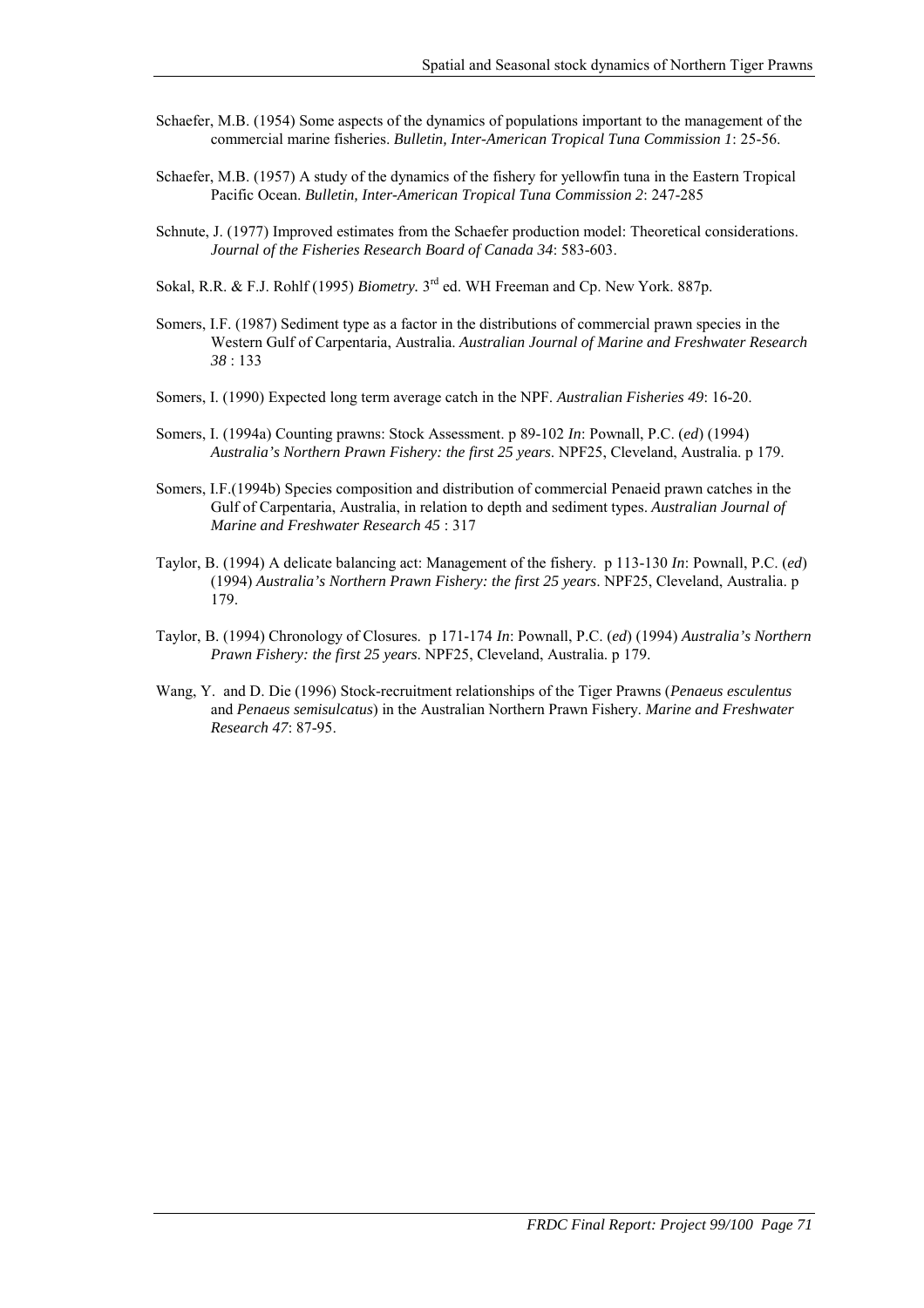## **16. Appendices**

## **16.1 Appendix 1 - Derivation of Equilibrium based stock-production**

The steps between Eq. 6.3 and Eq. 6.6 are as follows:

$$
B^* = B^* + \frac{r}{p} B^* \left( 1 - \left( \frac{B^*}{K} \right)^p \right) - C^* \tag{A.1}
$$

where the  $*$  superscript denotes an equilibrium level. The left hand  $B^*$  and first  $B^*$  on the right hand side can be cancelled and the  $C^*$  can be moved across:

$$
C^* = \frac{r}{p} B^* \left( 1 - \left( \frac{B^*}{K} \right)^p \right) \tag{A.2}
$$

substituting  $B^* = C^* / qE^*$  (Eq. 10.5), by assuming equilibrium at all times, we obtain:

$$
C_{t} = \frac{rC_{t}}{pqE_{t}} \left[ 1 - \left( \frac{C_{t}}{qE_{t}K} \right)^{p} \right]
$$
 (A.3)

$$
pqE_t = \frac{rC_t}{C_t} \left( 1 - \left( \frac{C_t}{qKE_t} \right)^p \right)
$$
 (A.4)

$$
\frac{pqE_t}{r} = 1 - \left(\frac{C_t}{qKE_t}\right)^p\tag{A.5}
$$

$$
\left(\frac{C_t}{qKE_t}\right)^p = 1 - \frac{pqE_t}{r}
$$
\n(A.6)

$$
\frac{C_t^p}{\left(qK\right)^p E_t^p} = 1 - \frac{pqE_t}{r}
$$
 (A.7)

$$
\frac{C_t^p}{E_t^p} = (qK)^p - \frac{pqq^pK^pE_t}{r}
$$
\n(A.8)

$$
\left(\frac{C_t}{E_t}\right)^p = \left(qK\right)^p - \frac{pq^{p+1}K^pE_t}{r}
$$
\n(A.9)

and finally:

*FRDC Final Report: Project 99/100 Page 72*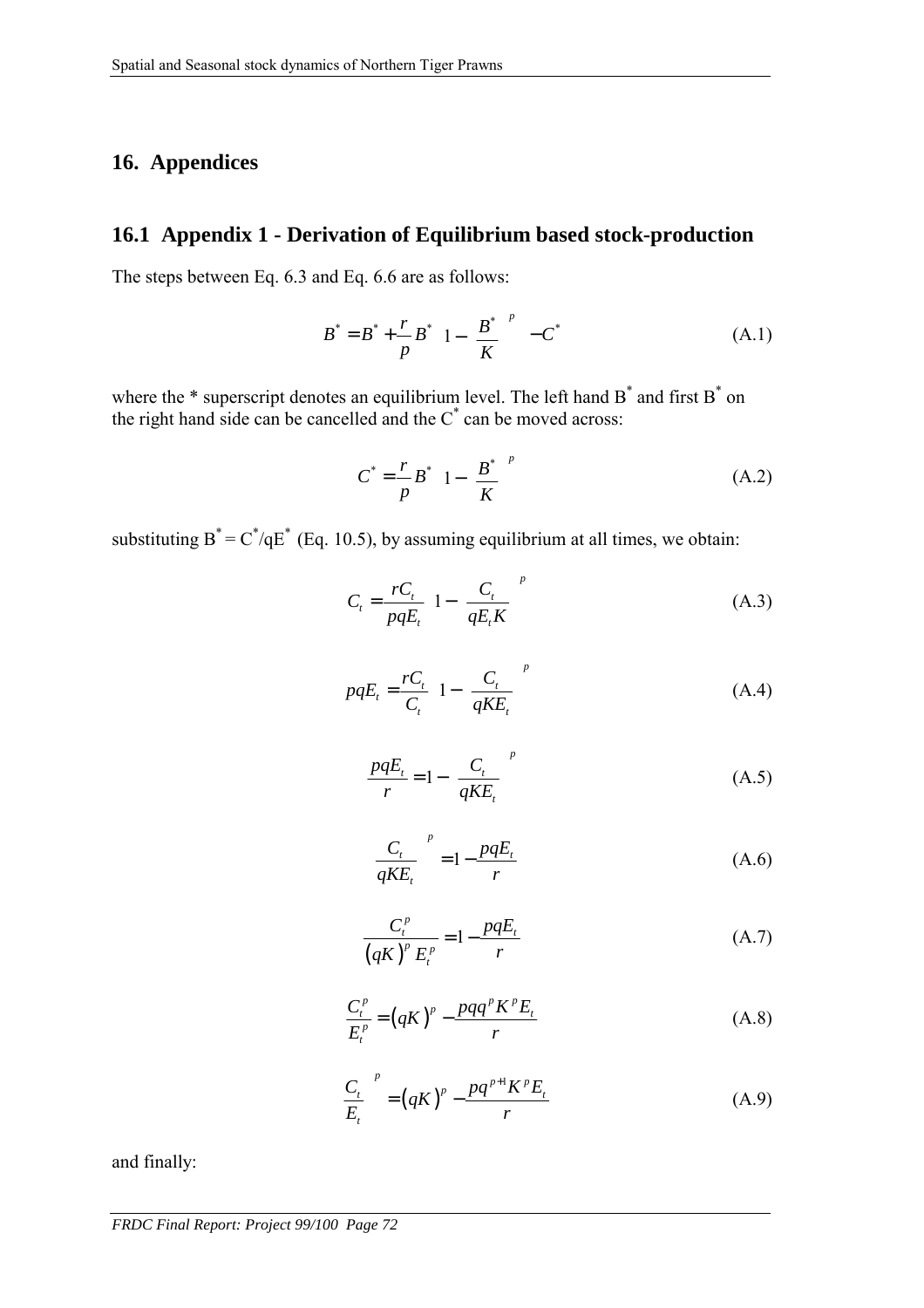$$
\frac{C_t}{E_t} = \left[ \left( qK \right)^p - \frac{pq^{p+1}K^p E_t}{r} \right]^{\frac{1}{p}}
$$
\n(A.10)

If we re-parameterize by defining  $(qK)^p$  to be a new parameter *a*, and the second term:  $(pq^{p+1})/r$  to be the new parameter *b*, this would lead to the form:

$$
\frac{C_t}{E_t} = (a - bE_t)^{\frac{1}{p}}
$$
(A.11)

If  $p = 1$ , Eq. A.11 collapses to  $C/E = (a - bE)$ .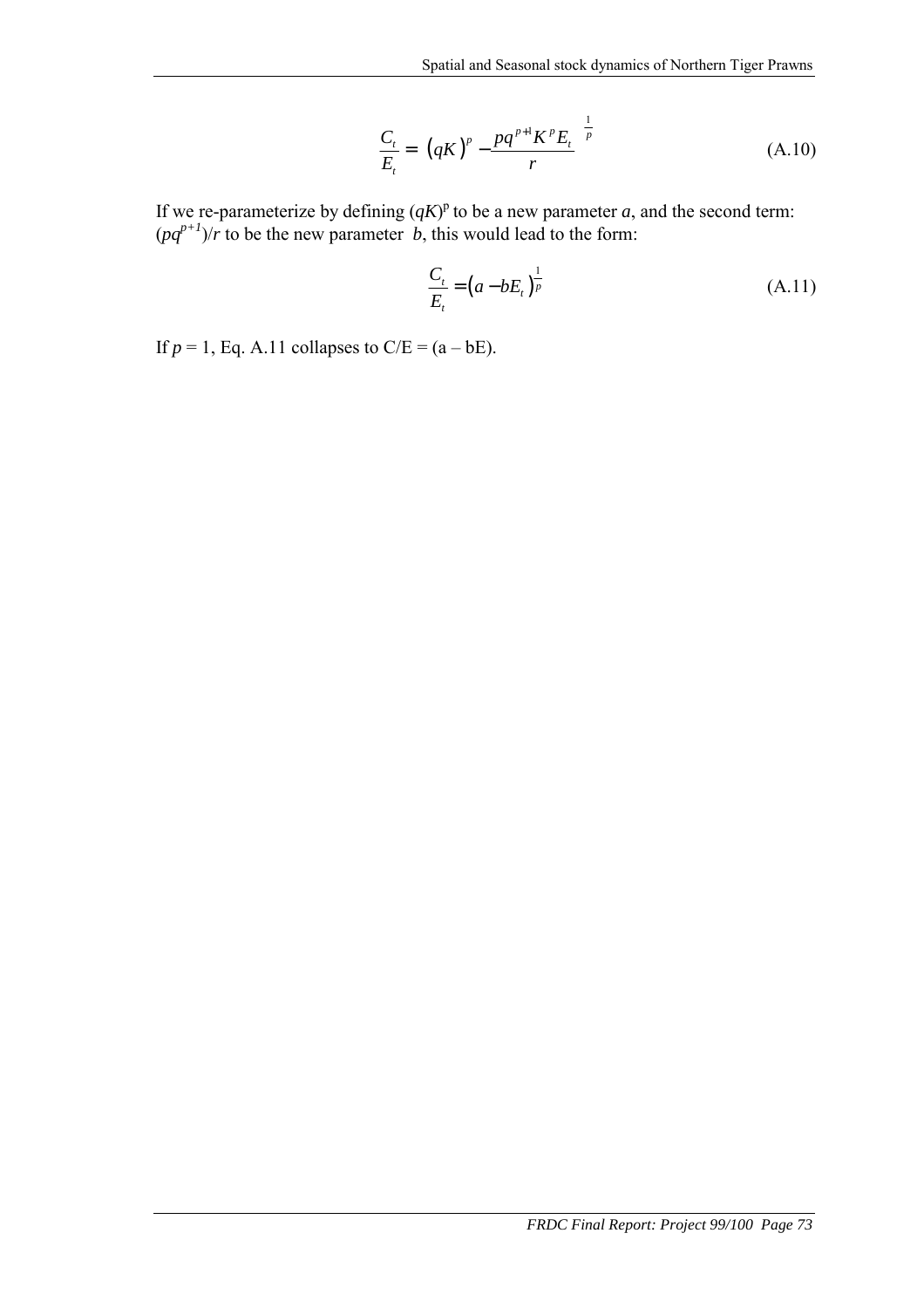## **16.2 Appendix 2 - Closed Form Estimates of the Catchability Coefficient**

#### 16.2.1 Version 1: Constant q

Derivation of the statement that we can directly estimate the value of *q*, which relates to the maximum likelihood fit of the model, by using the geometric average of the time series of *q* estimates  $I_i/\hat{B_i}$ :

$$
\hat{q} = e^{\frac{1}{n} \sum \ln \left( \frac{I_t}{\hat{B}_i} \right)}
$$
(A.12)

By definition we have:  $\hat{I}_r = \hat{q}_r \hat{B}_r$  (A.13)

where  $\hat{\mathbf{i}}_t$  is the expected CPUE in a given year  $\mathbf{t}$ ,  $\hat{\mathbf{q}}_t$  is the expected catchability coefficient in year *t*, and  $\hat{B}_t$  is the predicted biomass in year *t*. However, the assumption is that the catchability coefficient is a constant and each  $\hat{q}$ , is only an estimate of the overall  $\hat{q}$ . We can either directly estimate this expected catchability coefficient by using non-linear estimation or we can modify Eq. A.13 to include observed data instead of purely expected values. In this way we can generate the expected catchability coefficient; this is known as a closed form of the equation.

 Using observation errors which are lognormal, multiplicative, and with a constant variance, we could fit the model using the sum of squared residuals criterion. The model residuals are related to the observed data in the usual way for log-normal errors:

$$
I_t = \hat{I}_t e^{\varepsilon} \qquad \text{or} \qquad \frac{I_t}{e^{\varepsilon}} = \hat{I}_t \tag{A.14}
$$

where  $I_t$  is the observed CPUE in a given year  $t$ . In order to obtain the closed form of Eq A.13, we can substitute the right hand version of Eq. A.14 into Eq A.13 to include the observed CPUE values instead of the expected values:

$$
\frac{I_t}{e^{\varepsilon}} = \hat{q}_t \hat{B}_t \tag{A.15}
$$

which is equivalent to:

$$
I_t = \hat{q}_t \hat{B}_t e^{\varepsilon} \qquad \text{or} \qquad \frac{I_t}{\hat{B}_t} = \hat{q}_t e^{\varepsilon} \tag{A.16}
$$

and log-transforming this gives:

$$
Ln\left(\frac{I_t}{\hat{B}_t}\right) = Ln\left(\hat{q}_t\right) + \varepsilon\tag{A.17}
$$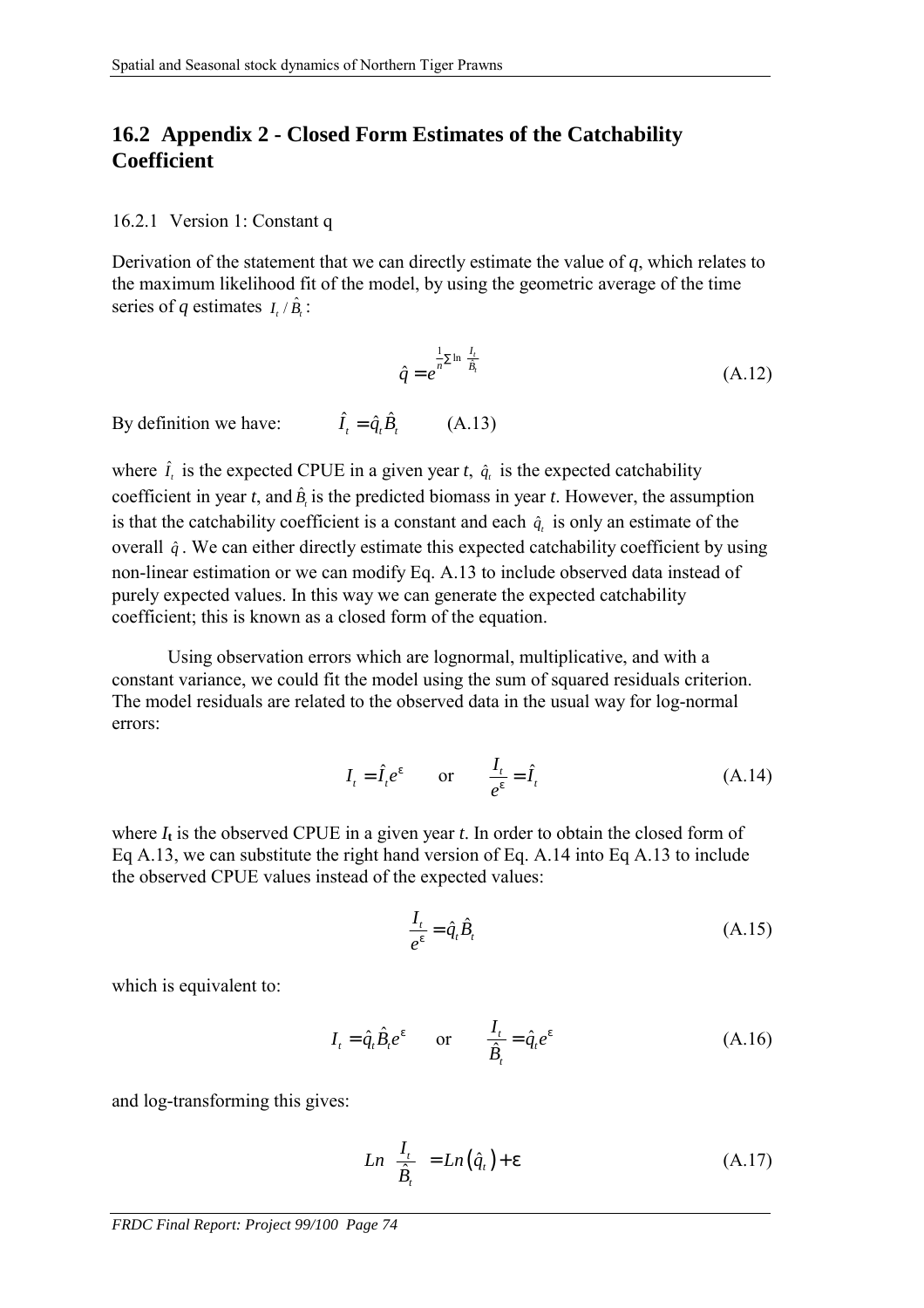The value of  $\hat{q}$  that minimizes the residuals,  $\varepsilon$ , in Eq A.17 (remember because of the normalized error term this would be the same as maximizing the likelihood) would be the value which minimized the residuals of Eq. A.17 for all the observed values of catch-effort  $(I_t)$  and biomass  $B_t$ . If there are *n* observations then the best estimate of the log of the constant,  $\hat{q}$ , is simply the mean of the *t* estimates from the set of observed catch-effort values with associated expected biomass values:

$$
Ln(\hat{q}) = \frac{\sum_{t=1}^{n} Ln(\hat{q}_t)}{n} = \frac{\sum Ln\left(\frac{I_t}{\hat{B}_t}\right)}{n}
$$
(A.18)

To obtain the expected value of *q* we clearly need to anti-log the outcome of Eq. A.18 which is, in fact, the geometric mean of the original estimates of  $q_t$ :

$$
\hat{q} = e^{\frac{1}{n} \sum Ln(\hat{q}_i)} = e^{\frac{1}{n} \sum Ln\left(\frac{I_i}{\hat{B}_i}\right)}
$$
(A.19)

### 16.2.2 Version 2: Additive Increment to Catchability

In the case where the catchability is assumed to increase by a constant absolute amount each year then the  $q$  value for each year,  $q_t$  can be determined using a simple linear equation:

$$
q_t = q_0 + t \times q_{add} \tag{A.20}
$$

where  $q_t$  is the catchability in year *t*,  $q_0$  is the catchability in the first year for which data is available (time zero), and  $q_{\text{add}}$  is the constant absolute amount by which the catchability is incremented each year. Estimation of the two parameters involves finding the gradient,  $q_{\text{add}}$ , and intercept,  $q_1$ , of a linear regression between  $q_t$  and time *t*, where *t* ranges from 0 to n-1 years (a total of n years).

In the model, for each year, the implied estimate of  $q_t$  is obtained by dividing each observed catch rate  $(I_t)$  by the estimated biomass for that year:

$$
\hat{q}_t = \frac{I_t}{\hat{B}_t} \tag{A.21}
$$

In the maximum likelihood fit, one would have a time series of expected catchability coefficients which would be described in the model by equation A.20 or A.21. Equation A.20 has the form of a linear regression, so the equations to find the closed form parameter estimates are thus:

$$
q_{add} = \frac{\sum_{0}^{n-1} \left( (t - \overline{t}) \left[ \left( \frac{I_t}{B_t} \right) - \left( \sum_{i} \left( \frac{I_t}{B_t} \right) \right) / n \right] \right)}{\sum (t - \overline{t})^2}
$$
(A.22)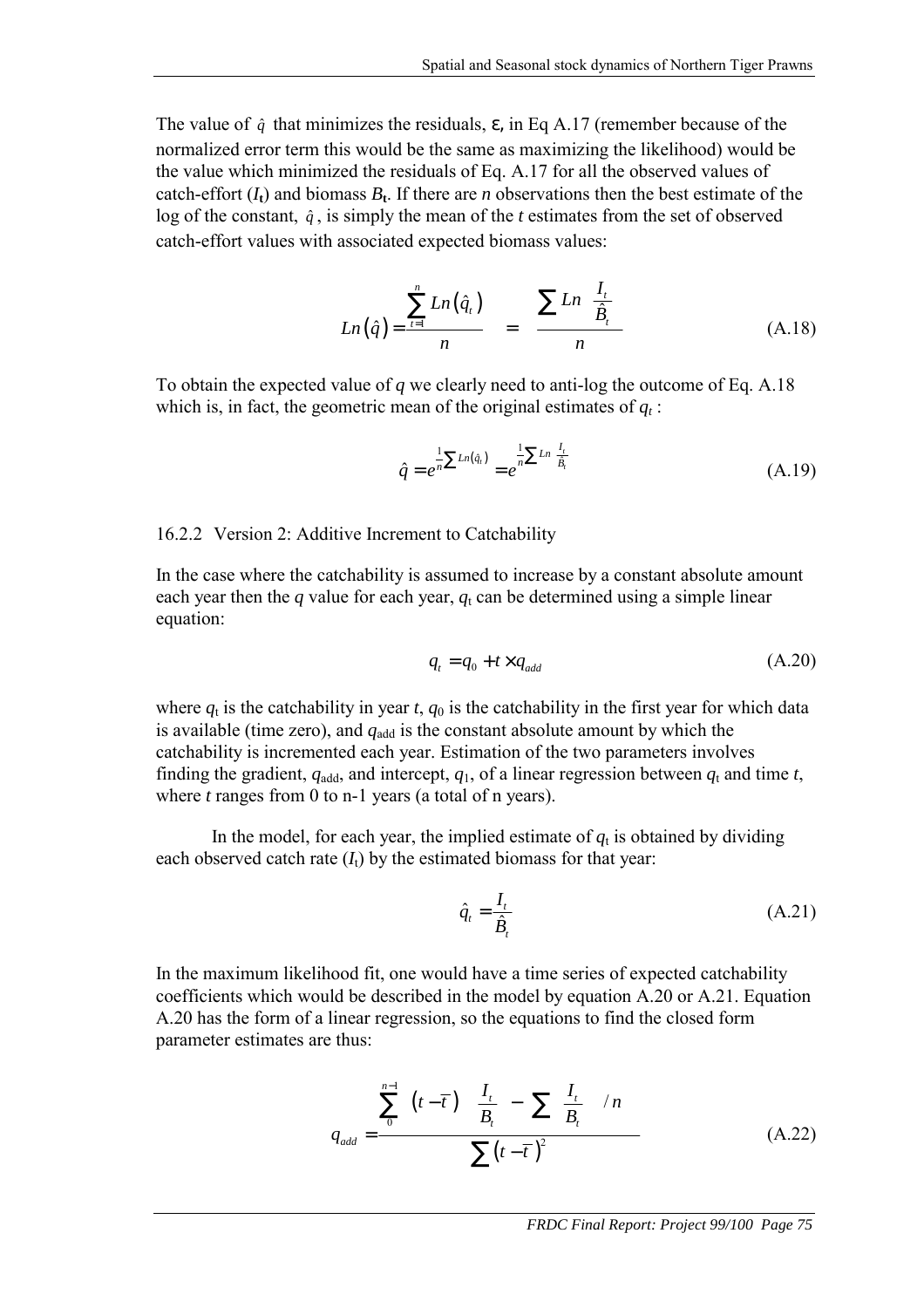$$
q_0 = \frac{\sum \left(\frac{I_t}{B_t}\right)}{n} - \left(q_{add}\right)\overline{t}
$$
 (A.23)

where *n* is the number of years of data, t-bar is the mean of the t values representing the 0 to *n*-1 years of data (i.e. with 9 years of data t-bar would equal 4.0, *i.e.* the mean of  $0...8$ ).

 By estimating these parameters using the closed form the number of parameters directly estimated by the fitting procedure is reduced, which simplifies the procedure and speeds the process.

#### 16.2.3 Version 3: Constant Proportional Increase - q<sub>inc</sub>

In the case where the catchability is assumed to increase annually by a fixed proportion then the *q* value for each year  $q_t$  is determined as in exponential growth or compound interest :

$$
q_t = q_0 \times qinc^t \tag{A.24}
$$

which, when log-transformed takes the form:

$$
Ln(qt) = Ln(q0) + t \times Ln(qinc)
$$
 (A.25)

where *t* ranges from 0 to *n*-1 years. In the final maximum likelihood fit one would have a time series of expected catchability coefficients which would be described in the model by the equation A.24 or A.25 (*cf*. Fig. A10.1).

 Thus, the estimation of the two parameters involves finding the gradient  $(Ln(q_{inc}))$  and intercept  $(Ln(q_0))$  of a linear regression between  $Ln(q_t)$  and time *t*, where time *t* ranges from 0 to n-1 years. The equations are thus:

$$
Ln(q_{inc}) = \frac{\sum_{0}^{n-1} \left( (t - \overline{t}) \left[ Ln\left(\frac{I_{t}}{B_{t}}\right) - \left(\sum Ln\left(\frac{I_{t}}{B_{t}}\right)\right) / n \right] \right)}{\sum (t - \overline{t})^{2}}
$$
(A.26)

$$
Ln(q_0) = \frac{\sum_{t=0}^{n-1} Ln\left(\frac{I_t}{B_t}\right)}{n} - Ln(q_{inc})\overline{t}
$$
 (A.27)

where *n* is the number of years of data, t-bar is the mean number of years of data. The final parameter estimates are determined by anti-logging the values from Eqs. A.26 and A.27.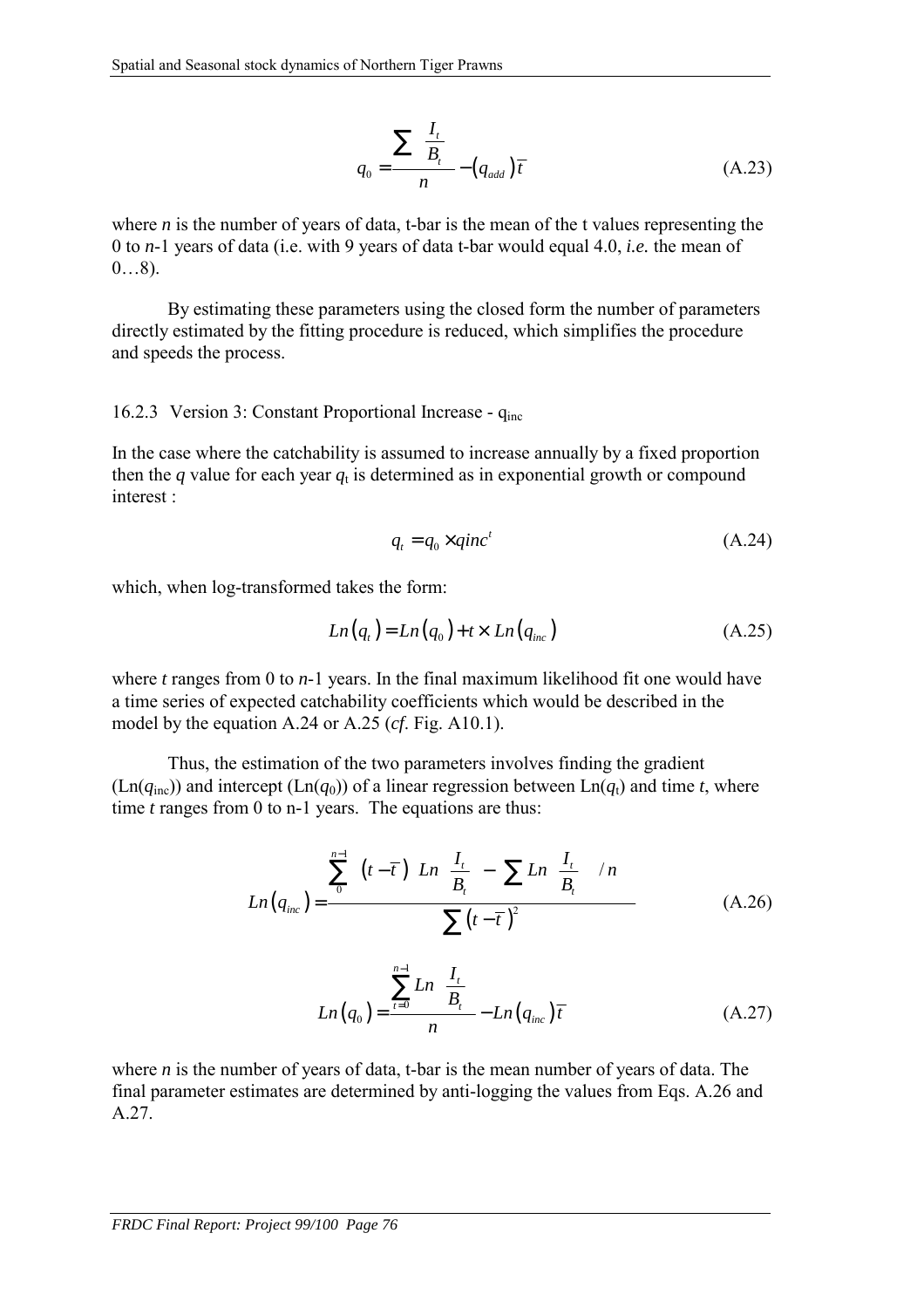

Figure A10.1. The top panel is the final distribution of expected catchability coefficients with the fitted curve of form Eq. A.24. In order to estimate the two parameters  $q_0$  and  $q_{inc}$  instead of a simple geometric average of the expected *q* values we have to fit the curve. By log-transforming each  $q_t$  value and plotting these against the number of times the  $q_{inc}$  is applied to the starting value a straight line is obtained as in the lower panel. The straight line is defined by Eq. A.25, so the two parameters may be determined by anti-logging the two parameters from the linear regression. Data is a bootstrap sample from the northern Australian tiger prawn fishery (see Example Box 10.6).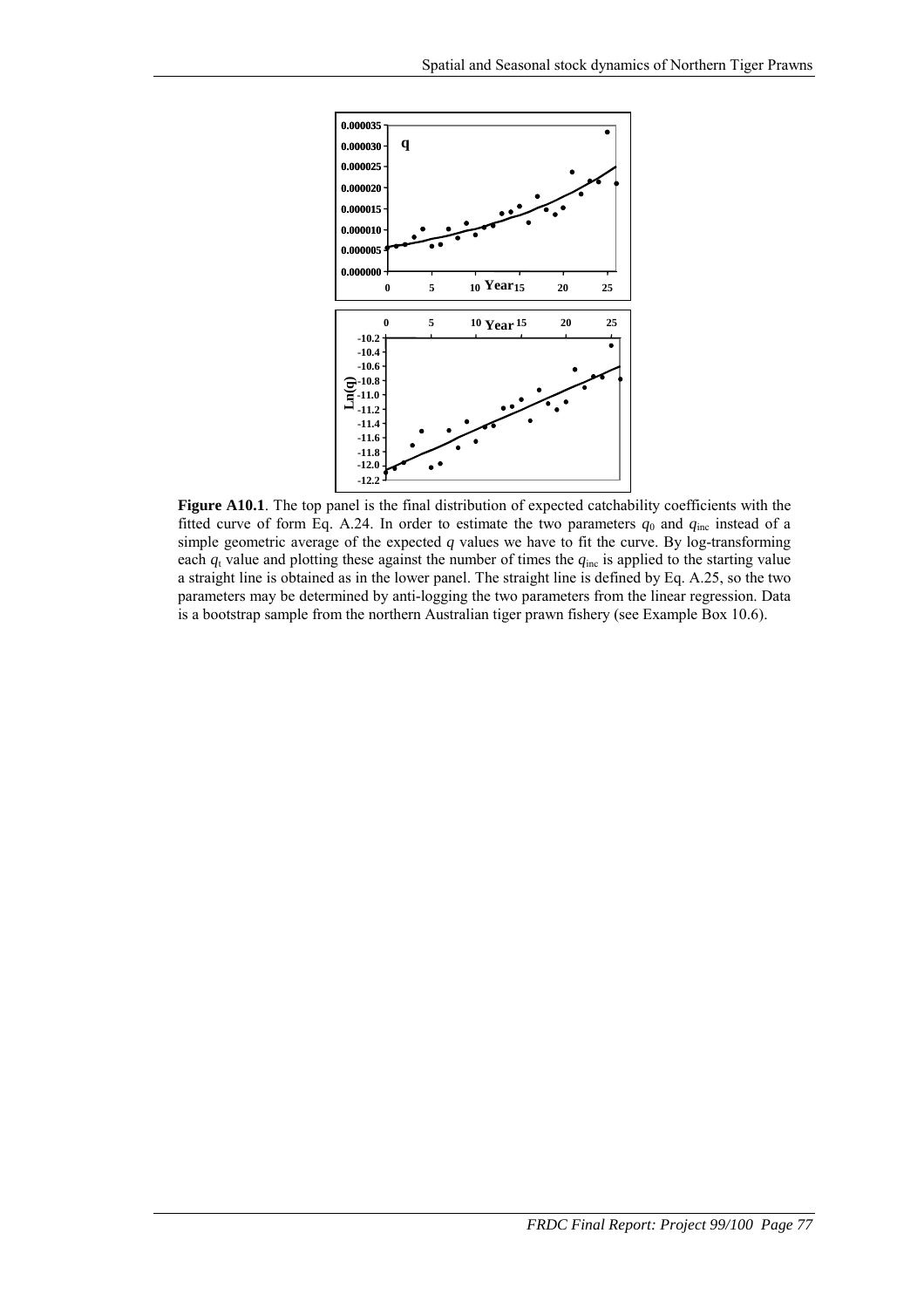# **16.3 Appendix 3 – Simplification of the maximum likelihood estimator**

Showing the simplification of the Maximum Likelihood estimator for log-normal random errors. Given :

$$
L\left(\text{data}|B_0, r, K, q\right) = \frac{1}{\sqrt{2\pi}\hat{\sigma}} \prod_t e^{\frac{-\left(\ln I_t - \ln \hat{I}_t\right)^2}{2\hat{\sigma}^2}}
$$
(A.28)

we can convert this to a log-likelihood:

$$
LL = \sum Ln \left[ \frac{1}{\sqrt{2\pi}\hat{\sigma}} e^{-\frac{\left[ \left( Ln(I_{t}) - Ln(\hat{I}_{t}) \right)^{2} \right]}{2\hat{\sigma}^{2}} \right]
$$
(A.29)

Simplifying this by removing constants from the summation and cancelling the Ln and *e*, we obtain:

$$
LL = nLn\left(\frac{1}{\sqrt{2\pi}\hat{\sigma}}\right) + \frac{1}{2\hat{\sigma}^2}\sum \left[ -\left[ \left(Ln\left(I_{\iota}\right) - Ln\left(\hat{I}_{\iota}\right)\right)^2 \right] \right]
$$
(A.30)

where the maximum likelihood estimator of the standard deviation  $\sigma$  is given by:

$$
\hat{\sigma} = \sqrt{\frac{\sum \left[ \left( Ln(I_t) - Ln(\hat{I}_t) \right)^2 \right]}{n}}
$$
\n(A.31)

Note the division by *n* instead of *n*-1 to give the maximum likelihood estimate (Neter *et al*. 1996). Given Eq. A.31, we can simplify Eq. A.30 much further by substituting one into the other:

$$
LL = nLn\left(\frac{1}{\sqrt{2\pi}\hat{\sigma}}\right) + \frac{-\sum (Ln(I_t) - Ln(\hat{I}_t))^2}{2\sum (Ln(I_t) - Ln(\hat{I}_t))^2}
$$
(A.32)

Both of the terms can be further simplified:

$$
LL = nLn\left(\left[\sqrt{2\pi}\hat{\sigma}\right]^{-1}\right) + \left(\frac{-1}{2/n}\right)
$$
(A.33)

which simplifies again to become:

$$
LL = -nLn\left(\sqrt{2\pi}\hat{\sigma}\right) - \frac{n}{2}
$$
 (A.34)

*FRDC Final Report: Project 99/100 Page 78*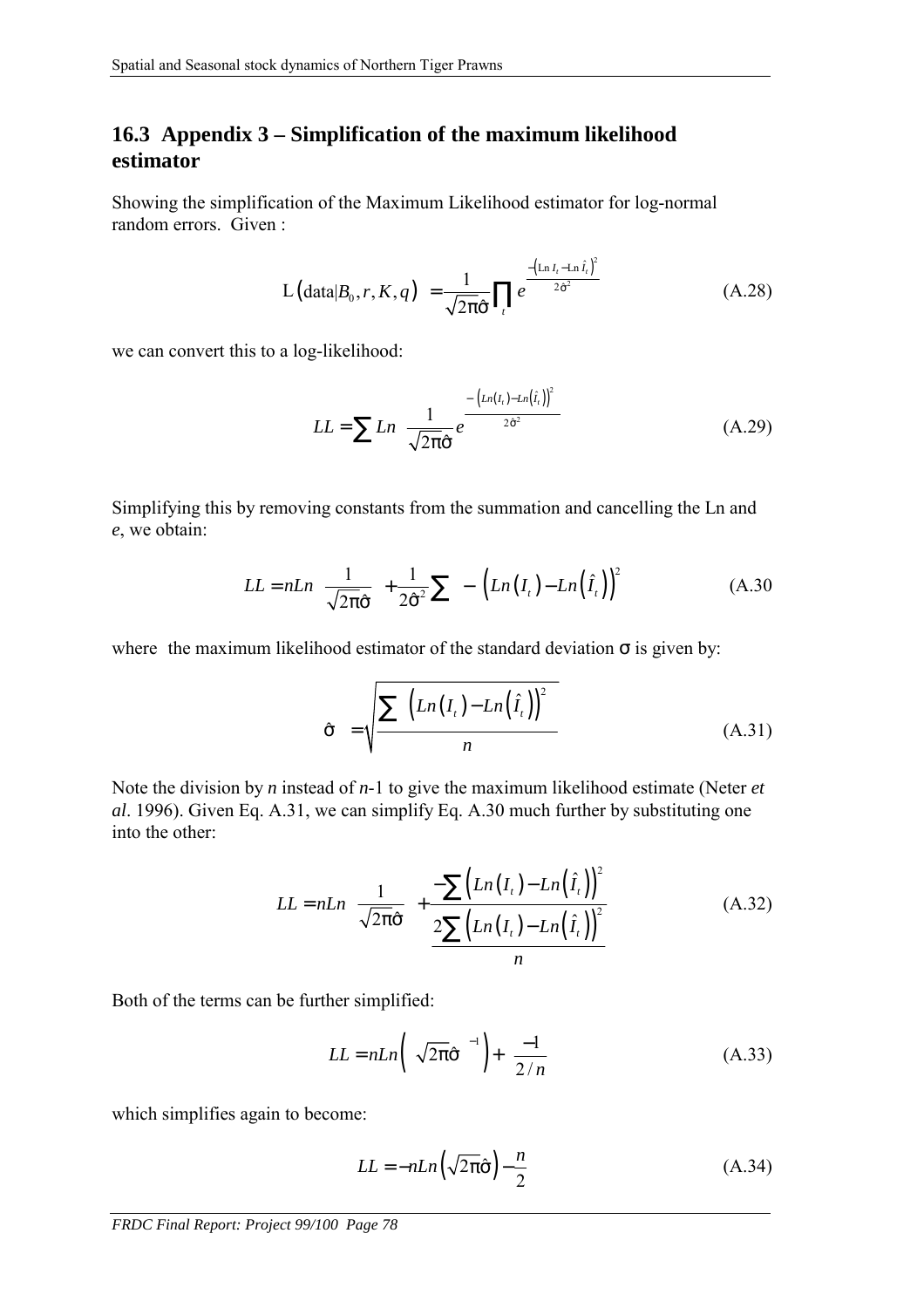A little algebra leads to an alternative final version in A.38:

$$
LL = -n \left[ Ln \left( \left[ 2\pi \right]^{\frac{1}{2}} \right) + Ln \left( \hat{\sigma} \right) \right] - \frac{n}{2}
$$
 (A.35)

$$
LL = -n \left[ \frac{1}{2} Ln(2\pi) + Ln(\hat{\sigma}) \right] - \frac{n}{2}
$$
 (A.36)

$$
LL = -\frac{n}{2} \left( Ln(2\pi) + 2Ln(\hat{\sigma}) \right) - \frac{n}{2}
$$
 (A.37)

$$
LL = -\frac{n}{2} (Ln(2\pi) + 2Ln(\hat{\sigma}) + 1)
$$
 (A.38)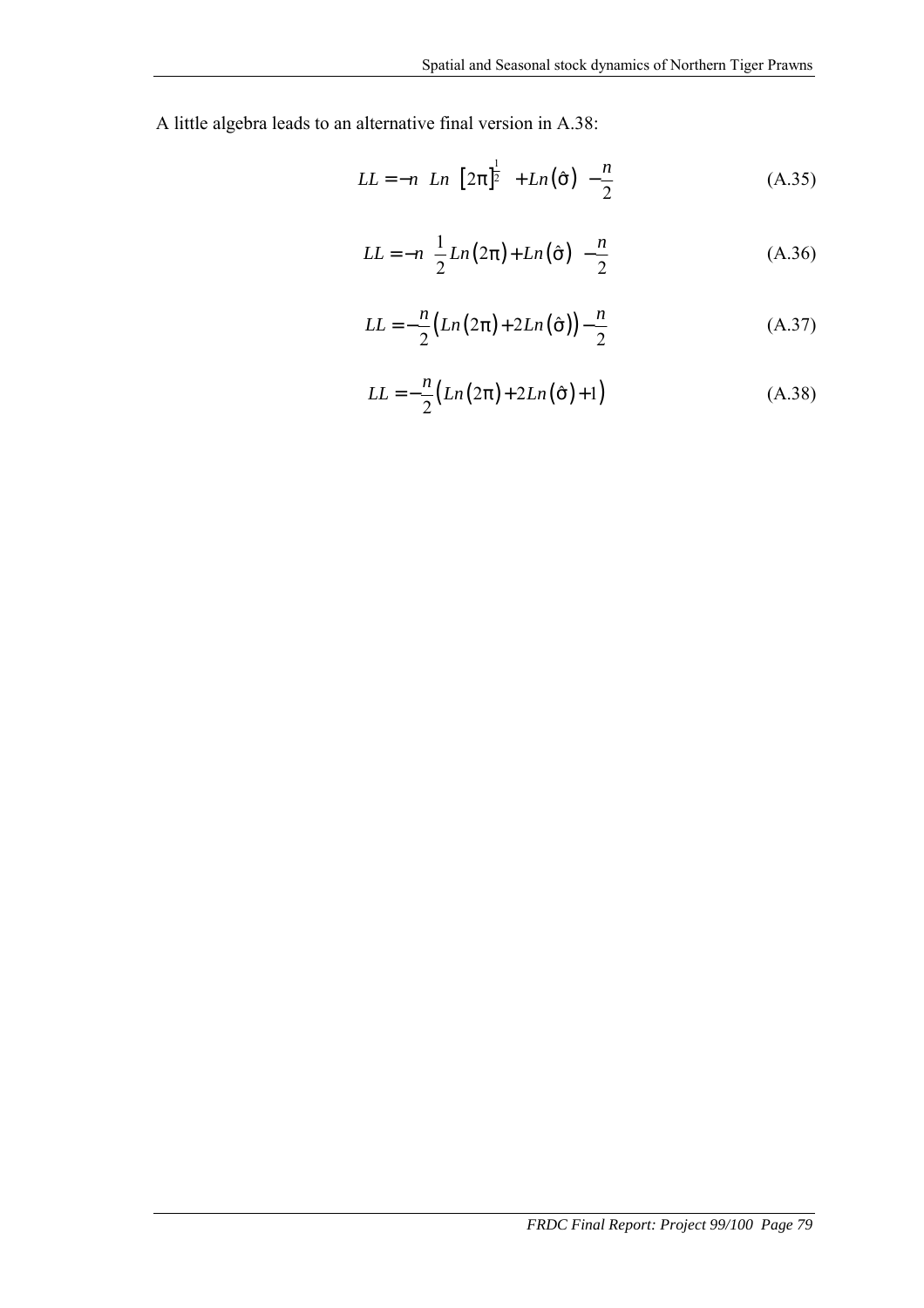### **16.4 Appendix 4. The Model Equations**

The basic dynamics of the stock are described by:

$$
B_{t+1} = B_t + \frac{r}{p} B_t \left[ 1 - \left( \frac{B_t}{K} \right)^p \right] - C_t
$$
 Eq. (A.39)  

$$
I_t = \frac{C_t}{E_t} = q_t B_t e^{\varepsilon}
$$
 Eq. (A40)

where  $B_t$  is the stock biomass at the start of year *t*, *r*, *K*, and *p*, are parameters of the model,  $C_t$  is the catch in year  $t$ ,  $e^{\epsilon}$  denotes lognormal residuals errors, and  $E_t$  is the effort in year *t*. The parameter *p* was constrained to be greater than zero. Equations A.39 and A.40 imply that the dynamics are deterministic but that observations of catch rates are made with error (we are using an observation error model). The catchability coefficient  $q_t$  in year  $t$  is defined by the closed form equation:

$$
q_t = q_0 \times q_{inc}^t \qquad \qquad \text{Eq. (A.41)}
$$

where  $q_0$  is the catchability in the first year and *t* ranges from 0 to 29. Closed form estimates of  $q_0$  and  $q_{inc}$  can be obtained if we log-transform the Eq. A.41 to give it the form of a linear regression:

$$
Ln(qt) = Ln(q0) + t \times Ln(qinc)
$$
 (A.42)

The model is fitted to the data using maximum likelihood to fit the expected catch rates to those observed:

$$
LL = -\frac{n}{2} \Big[ Ln(2\pi) + Ln(\hat{\sigma}^2) + 1 \Big] \qquad \qquad \text{Eq. (A.43)}
$$

where 
$$
\hat{\sigma}^2 = \frac{\sum (Ln(I_t) - Ln(\hat{I}_t))^2}{n}
$$
 Eq. (A.44)

and  $I_t$  is the catch-per-unit-effort during time  $t$ , and  $n$  is the number of years of CPUE data available. Model outputs included:

$$
E_{MSY} = \frac{r}{q(p+1)}
$$
 Eq. (A.45)

$$
MSY = \frac{rK}{(p+1)^{\frac{(p+1)}{p}}}
$$
 Eq. (A.46)